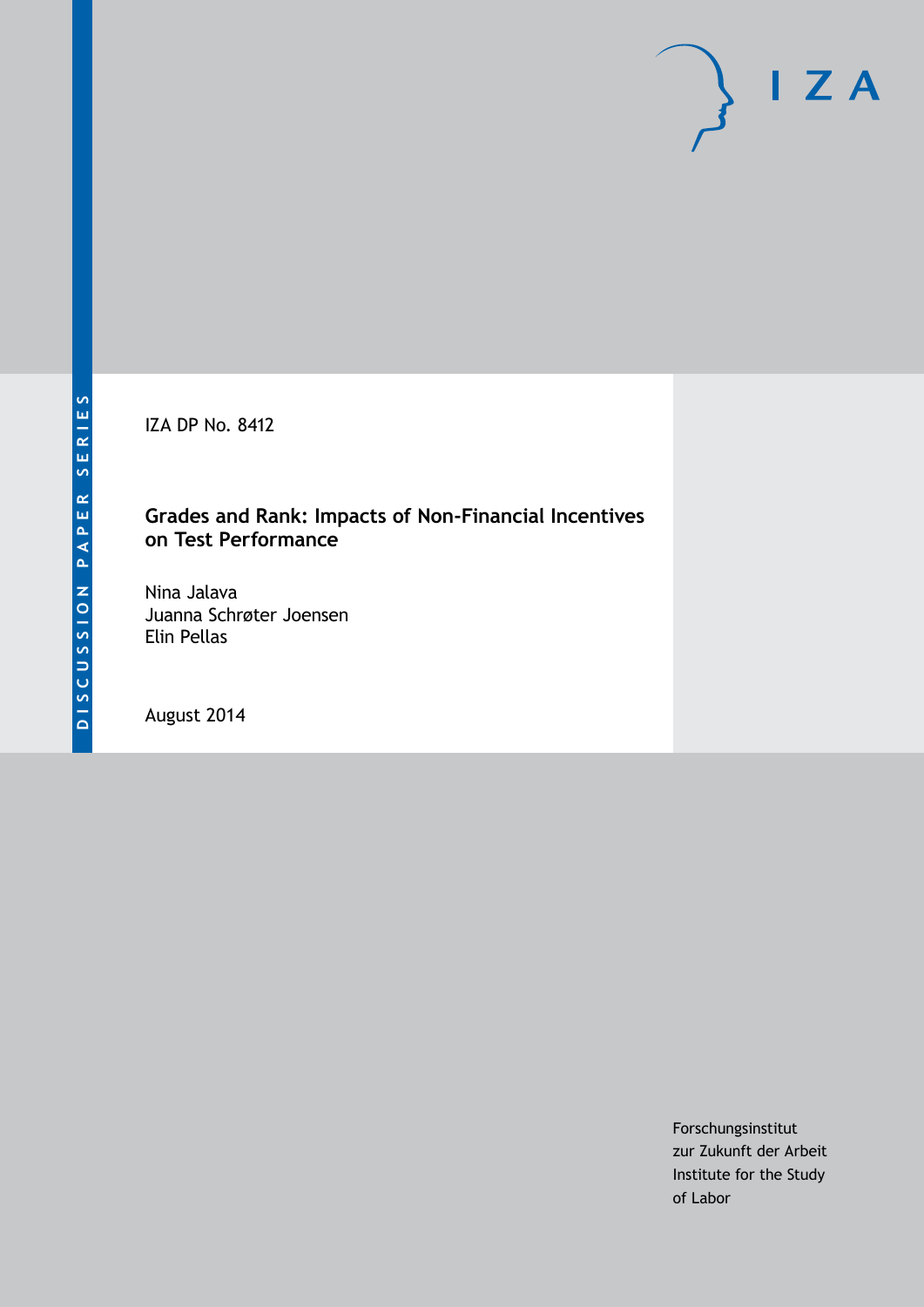# **Grades and Rank: Impacts of Non-Financial Incentives on Test Performance**

#### **Nina Jalava**

*Stockholm School of Economics*

### **Juanna Schrøter Joensen**

*Stockholm School of Economics and IZA*

### **Elin Pellas**

*Stockholm School of Economics*

### Discussion Paper No. 8412 August 2014

IZA

P.O. Box 7240 53072 Bonn **Germany** 

Phone: +49-228-3894-0 Fax: +49-228-3894-180 E-mail: [iza@iza.org](mailto:iza@iza.org)

Any opinions expressed here are those of the author(s) and not those of IZA. Research published in this series may include views on policy, but the institute itself takes no institutional policy positions. The IZA research network is committed to the IZA Guiding Principles of Research Integrity.

The Institute for the Study of Labor (IZA) in Bonn is a local and virtual international research center and a place of communication between science, politics and business. IZA is an independent nonprofit organization supported by Deutsche Post Foundation. The center is associated with the University of Bonn and offers a stimulating research environment through its international network, workshops and conferences, data service, project support, research visits and doctoral program. IZA engages in (i) original and internationally competitive research in all fields of labor economics, (ii) development of policy concepts, and (iii) dissemination of research results and concepts to the interested public.

<span id="page-1-0"></span>IZA Discussion Papers often represent preliminary work and are circulated to encourage discussion. Citation of such a paper should account for its provisional character. A revised version may be available directly from the author.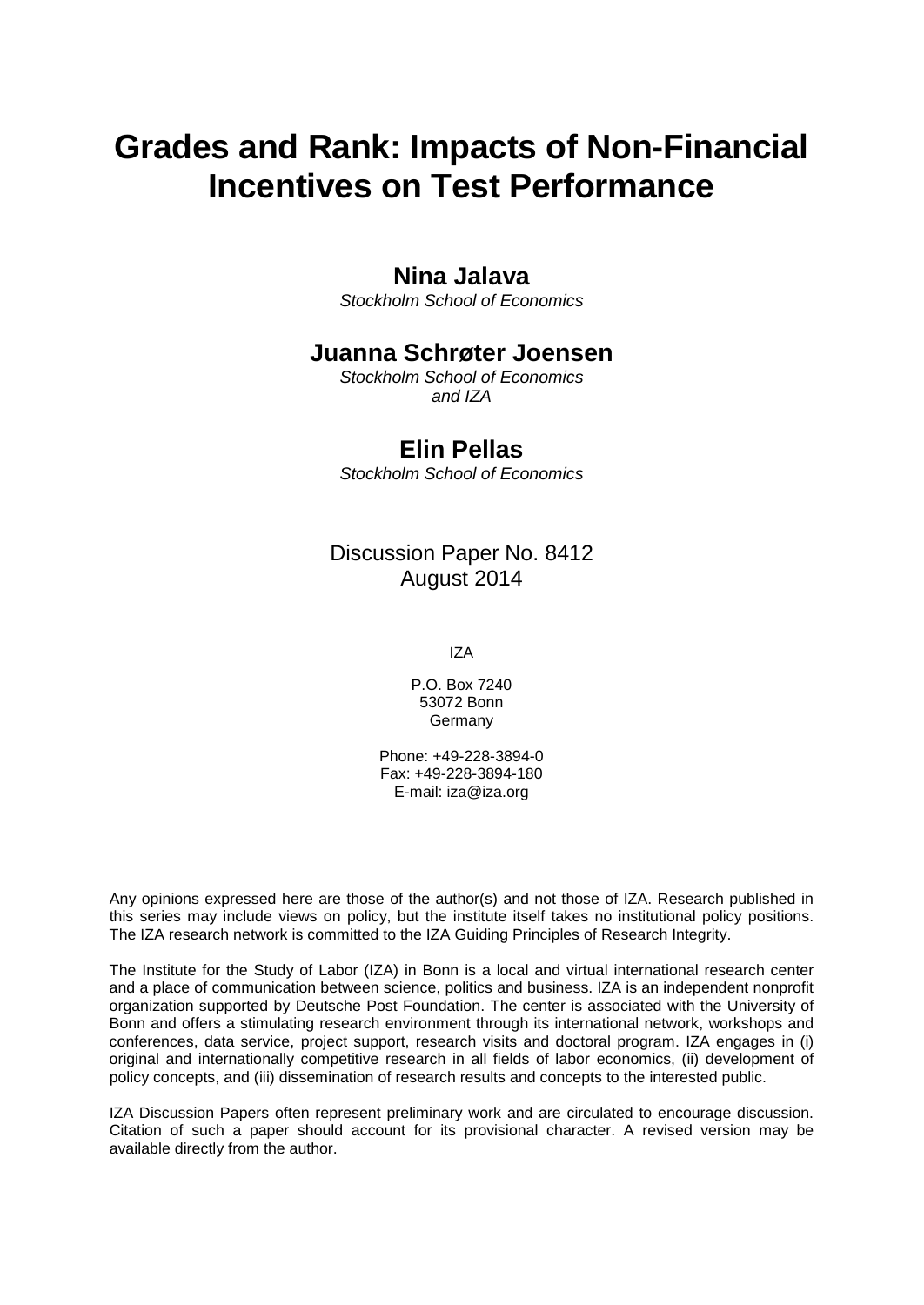IZA Discussion Paper No. 8412 August 2014

## **ABSTRACT**

### **Grades and Rank: Impacts of Non-Financial Incentives on Test Performance[1](#page-1-0)**

How does effort respond to being graded and ranked? This paper examines the effects of non-financial incentives on test performance. We conduct a randomized field experiment on more than a thousand sixth graders in Swedish primary schools. Extrinsic non-financial incentives play an important role in motivating highly skilled students to exert more effort. We find significant differences in test scores between the intrinsically motivated control group and three of four extrinsically motivated treatment groups. The only treatment not increasing test performance is criterion-based grading on an A-F scale, which is the typical grading method. Test performance is significantly higher if employing rank-based grading or giving students a symbolic reward. The motivational strengths of the non- financial incentives differ across the test score distribution, across the skill distribution, with peer familiarity, and with respect to gender. Boys are only motivated by rank-based incentives, while girls are also motivated by receiving a symbolic reward. Rank-based grading and symbolic rewards tend to crowd out intrinsic motivation for students with low skills, while girls also respond less to rank-based incentives if tested with less familiar peers.

JEL Classification: I20, I21, D03, C93

Keywords: test-taking, performance incentives, effort, extrinsic and intrinsic motivation, randomized experiment

Corresponding author:

Juanna Schrøter Joensen Department of Economics Stockholm School of Economics Sveavägen 65 Box 6501 SE 113 83 Stockholm Sweden E-mail: [Juanna.Joensen@hhs.se](mailto:Juanna.Joensen@hhs.se)

 $<sup>1</sup>$  We would like to express our gratitude to the teachers and students who made this project possible</sup> through participating in the experiment - thanks for your time and collaboration. This paper also benefited from discussions with José Araújo, Ghazala Azmat, Tore Ellingsen, David Figlio, Jonathan Guryan, Krista Jonvør Schrøter Joensen, and participants at the workshop on Self-Control, Self-Regulation and Education in Aarhus. The usual disclaimer applies.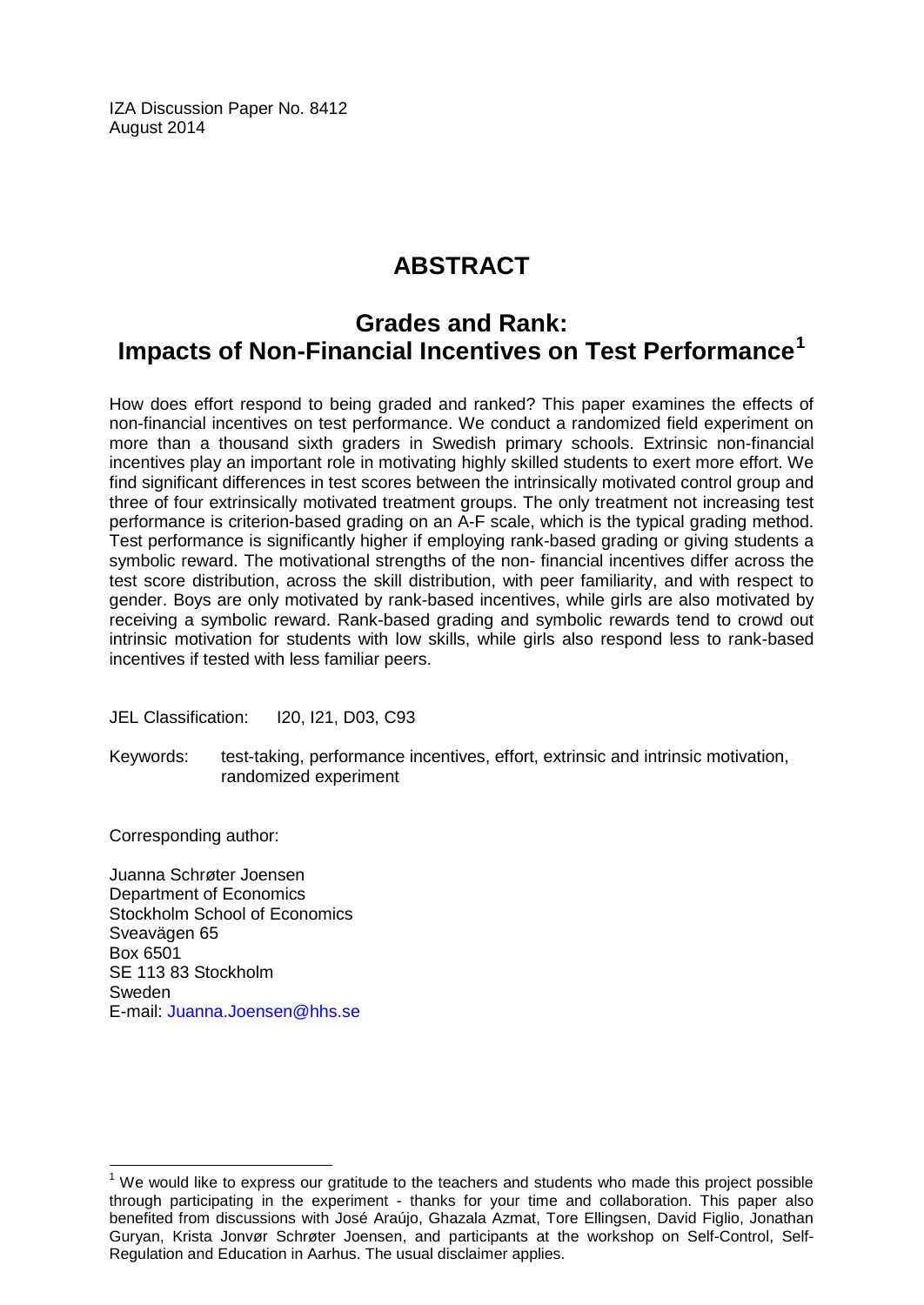#### 1 Introduction

Student performance is tightly linked to student motivation and effort. Improving student performance is a key educational policy issue to which much time and resources are devoted. Student quality is typically assessed by the performance on various tests, yet little is known about student motivation and effort in test situations. A better understanding of how students respond to different test setups and different incentives can benefit the equity and efficiency of the educational system, as test performance only reflects true student quality if incentives are appropriately aligned. Low student test effort among some students could thus create substantial biases in the measure of student quality often underlying high-powered incentive schemes such as school accountability systems, the distribution of school resources, as well as teacher value added and performance pay.

Grading students is used as a screening device in school admission procedures. Grading may ensure effective communication of student performance between schools and families, so students may be more efficiently tracked and students who require additional assistance are identified and can receive necessary support. But what are the short-term consequences of grading on student motivation and effort? How does student effort respond to being graded - particularly on a test that is low-stake for the students but can carry high stakes for the teachers and schools administrating the test? What if we introduce alternative ways of incentivizing students?

In this paper, we analyze the effects of grading and non-financial extrinsic incentives on student effort on a math test. A field experiment is conducted on 1,045 sixth grade students to evaluate how short term effort can be affected by students receiving different information on the assessment of the test. We focus exclusively on evaluating non-financial means of incentivizing students, since these are relatively uncontroversial and widespread in many grading schemes and educational settings. Additionally, primary school students are found to respond strongly to immediate non-financial incentives [\(Levitt et al.,](#page-42-0) [2012\)](#page-42-0). It is, however, not known which non-financial incentives are most effective at raising student effort. The incentives we analyze are: (1) students receiving criterion-based grades A-F,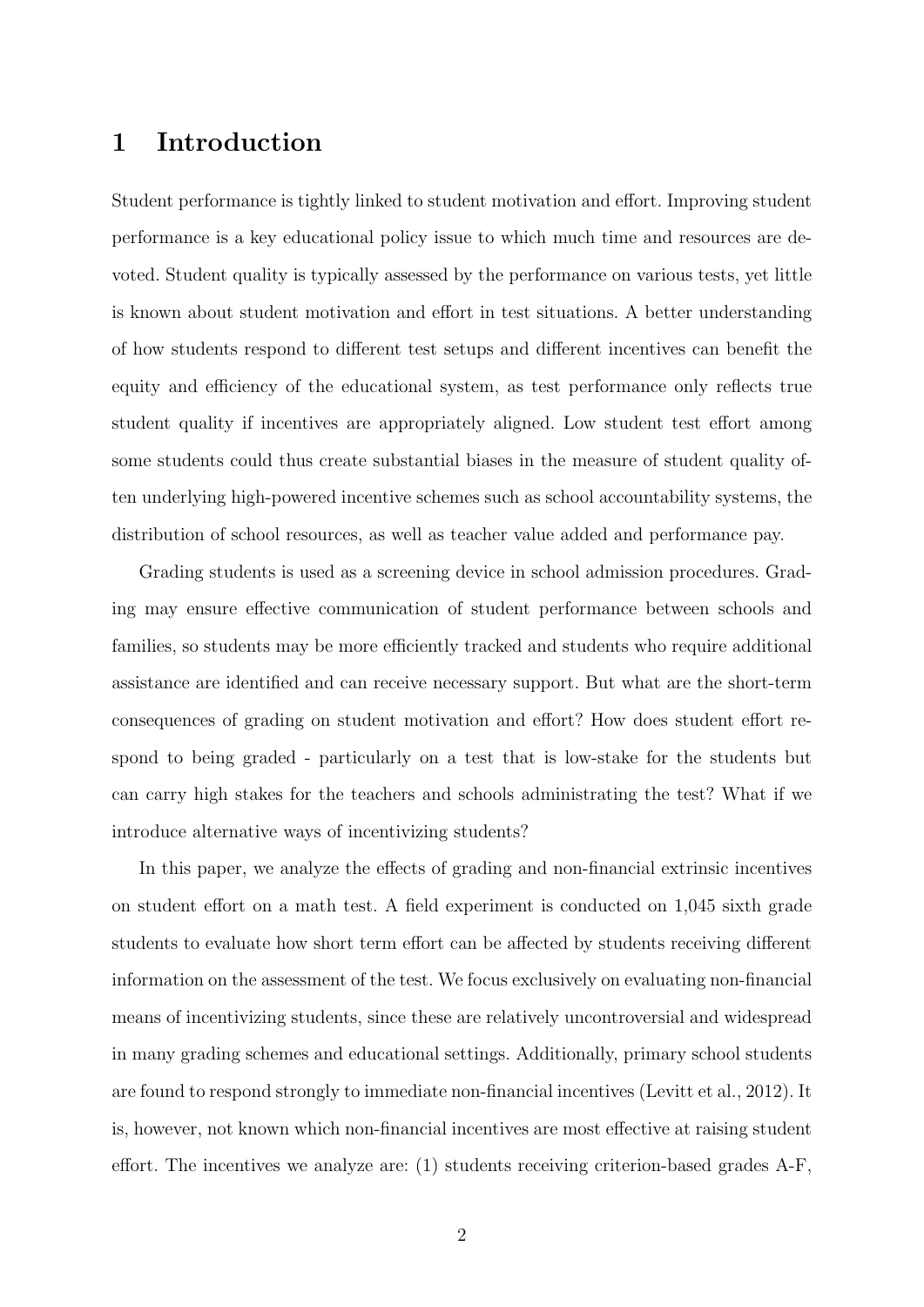(2) students receiving grade A if they are among the top three performing students in their class, (3) students receiving a certificate if they exceed the criterion-based score for A-B, and (4) students receiving a prize if they are among the top three performing students in their class. We randomize within the classroom and provide students with information regarding the nature of the test immediately before they start. However, the true purpose of the test is revealed only afterwards. Student treatment assignment is private information. As the students have no possibility to prepare for the test, we are able to isolate the role of effort from other factors affecting test performance. Tests are conducted in the students' natural learning environment to resemble the low-stake tests students are taking at several schooling stages; e.g. widespread national school accountability tests and international tests like the Programme for International Student Assessment (PISA) and the Trends in International Mathematics and Science Study (TIMSS). As these tests may be high-stake for schools and teachers, it is important that students exert effort in order for the test to reflect student ability. We also compare these different non-financial incentive designs in different school settings - spanning low and high performing schools, as well as schools with diverse student socioeconomic backgrounds. To the best of our knowledge, this is the first paper to directly evaluate and compare the incentive effects of the standard criterion-based grades A-F, as well as the incentive effects of introducing rank-based grading through tournaments within the classroom.

We find that the impacts vary substantially by student skill level.<sup>[2](#page--1-0)</sup> For highly skilled students, the intrinsically motivated students in the control group provide as much test effort as those graded according to the typical A-F grading scale; i.e. treatment (1). Test performance is, however, significantly higher if employing rank based grading or giving students symbolic rewards; i.e. treatments (2)-(4). We further find that motivational strengths of the non-financial incentives differ across the test score distribution and with respect to gender. Boys only increase their performance when facing rank-based grading. Girls respond as strongly to rank-based grading, but they also respond strongly to being

<sup>&</sup>lt;sup>2</sup>Note that skill level denotes student placement on the learning trajectory, while ability denotes student placement in the underlying math ability distribution at any given point on the learning trajectory. Highly skilled students are thus those who have been exposed to more math teaching, while lower skilled students have learned less math.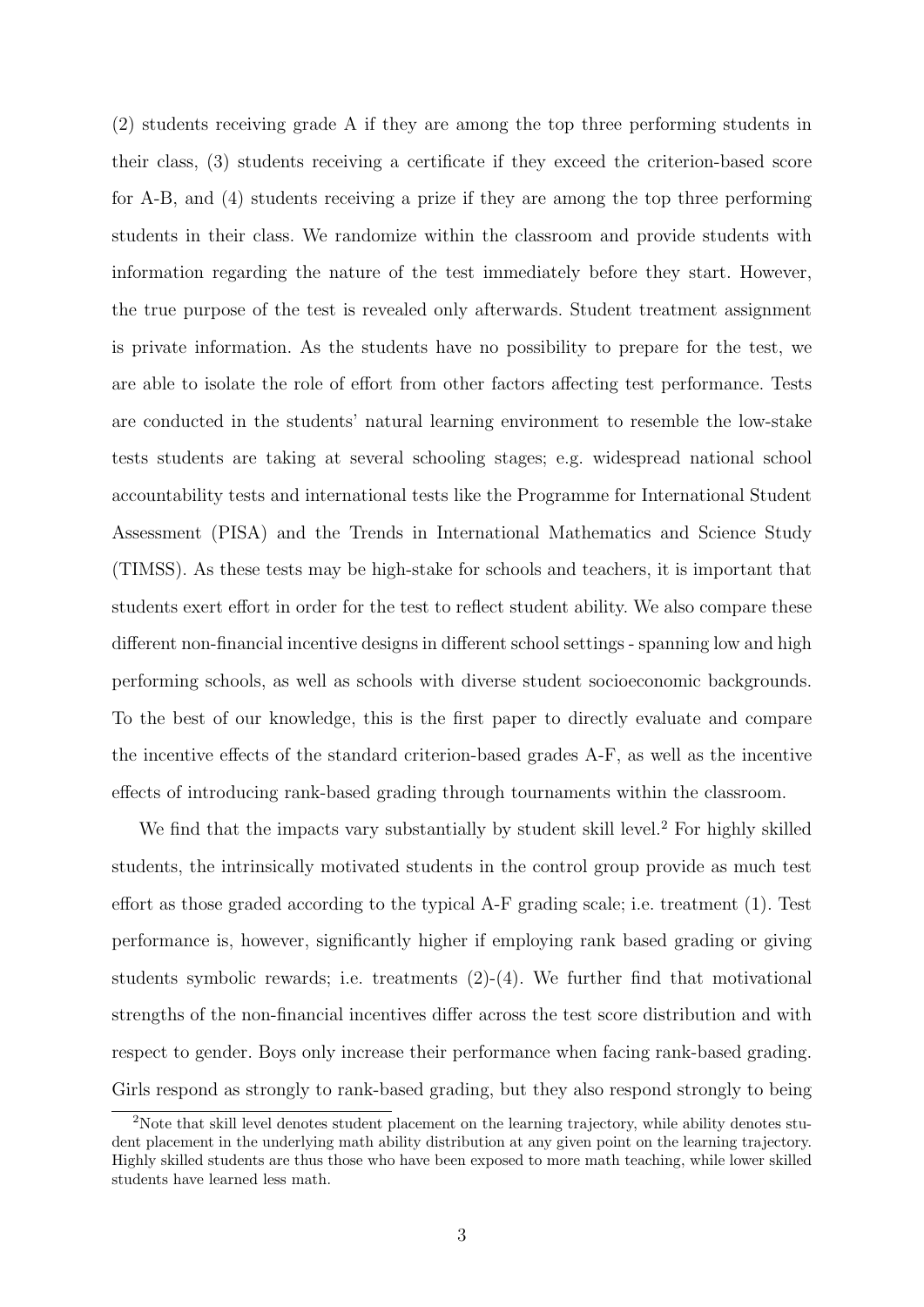rewarded a certificate. The average treatment effects are between a third and half a standard deviation. The non-financial incentives primarily work by making the students in the two middle quartiles of the ability distribution exert more effort on the test. For students with lower skill levels, however, there is no significant effect of non-financial incentives. We observe the tendency that rank-based grading and symbolic rewards crowd out intrinsic motivation, as the extrinsic incentives significantly decrease test scores for the students in the bottom decile of the ability distribution where more students do not exert any effort on the test. This effect is somewhat mitigated if students have been with the same peer group for at least a school year.

By approaching the issue of student motivation and performance from a behavioral economics perspective, we are able to achieve a better understanding of student motivation and effort in test situations and understand how students react to different incentives. Our results call into question the current structure of the educational system in motivating highly skilled students in test situations and suggest that alternative non-financial incentives may increase student effort and lead to better educational outcomes. Another aspect to consider is familiarity with peers and their skills, as students tend to respond differently when they are tested at an earlier stage of their learning trajectory and with a new peer group. This has considerable policy implications, as it suggests that it is pivotal to take peer familiarity, the student skill level, and the student ability distribution into account when implementing incentives and evaluating their effectiveness. Otherwise, distributing resources based on test scores may lead to inefficient allocation of resources as some students exert low effort and test scores do not reflect true student ability and quality.

The remainder of this paper is organized as follows: Section 2 relates our paper to previous literature. Section 3 sets up the theoretical framework and testable predictions. Section 4 lays out the experimental design and implementation. Sections 5 and 6 present the experimental data and the empirical results. Finally, sections 7 and 8 provide a discussion and conclusion.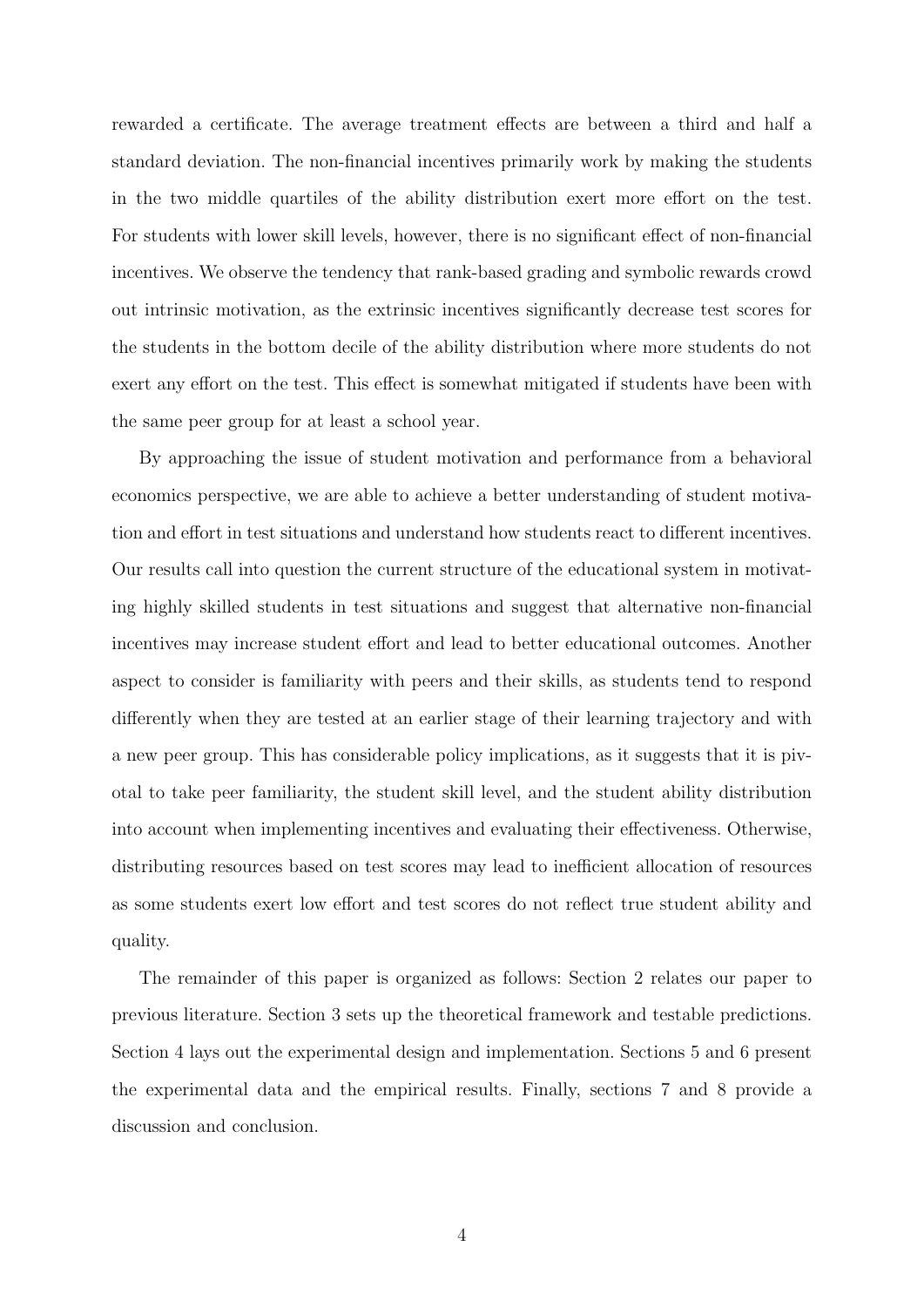#### 2 Background

The distinction between intrinsic and extrinsic motivation is fundamental in an educational setting. Intrinsic motivation refers to motivation coming from within the students themselves and is driven by an interest in, or enjoyment of, the task itself. Extrinsic motivation relies on external factors as a driving force for motivating the students. Many studies on motivating students extrinsically have used financial means as a method of motivating; paying students has been shown to result in better performance [\(Bettinger](#page-38-0) [and Slonim,](#page-38-0) [2007;](#page-38-0) [Eisenkopf,](#page-39-0) [2011;](#page-39-0) [Fryer,](#page-40-0) [2011;](#page-40-0) [Bettinger,](#page-38-1) [2012;](#page-38-1) [Levitt et al.,](#page-42-0) [2012\)](#page-42-0). Opponents worry that the introduction of extrinsic incentives can have a detrimental effect on students' future performance, as extrinsic motivation may crowd out intrinsic motivation. Especially for young students, tangible rewards seem to have a stronger detrimental effect on intrinsic motivation than for college students [\(Deci et al.,](#page-39-1) [1999\)](#page-39-1). However, neither [Levitt et al.](#page-42-0) [\(2012\)](#page-42-0) nor [Bettinger and Slonim](#page-38-0) [\(2007\)](#page-38-0) find evidence that extrinsic incentives are detrimental to primary school students' intrinsic motivation and test performance.

Extrinsic motivation can come in many different forms. While a majority of research has focused on the implementation of financial rewards, there is evidence that the effect of non-financial rewards can be considerable. [Kosfeld and Neckermann](#page-41-0) [\(2011\)](#page-41-0) find that nonfinancial rewards such as awards or trophies can have significant motivational power in the workplace, since awards yield non-material benefits in the form of social recognition, status, and improved self-esteem [\(Weiss and Fershtman,](#page-43-0) [1998;](#page-43-0) [Ellingsen and Johannesson,](#page-39-2) [2007\)](#page-39-2). [Besley and Ghatak](#page-37-0) [\(2008\)](#page-37-0) find that status incentives increase effort while reducing the optimal level of financial incentives. [Levitt et al.](#page-42-0) [\(2012\)](#page-42-0) directly compare the effects of financial and non-financial rewards on short-term student effort and performance. They find that giving primary school students a trophy leads to as large an increase in test performance as financial rewards in the range of USD 10-20. However, how do the effects of different non-financial incentives on test effort compare?

Ranking students by their performance is another tool that can be used as a source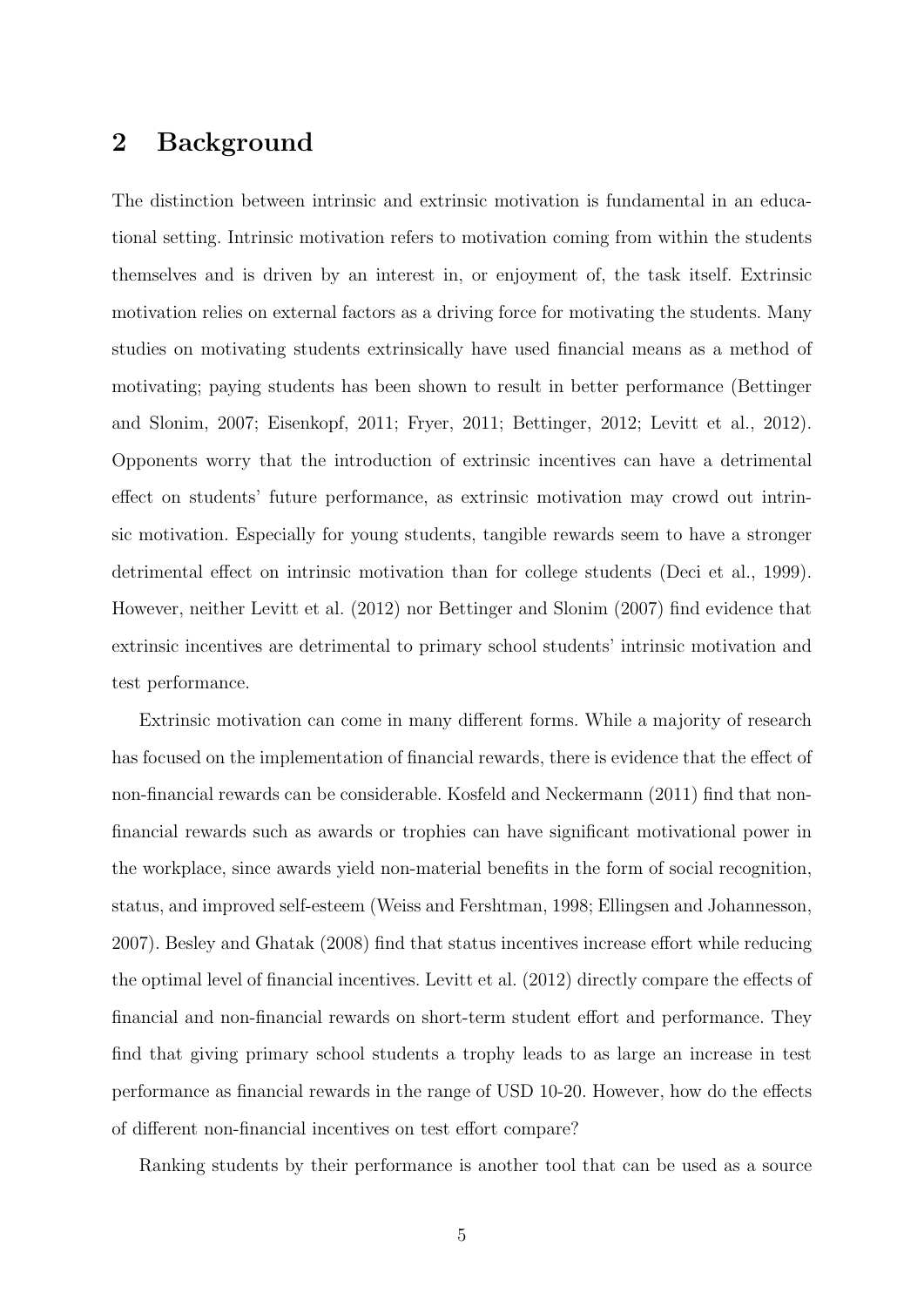of motivation, as rank in itself may work as a major motivator. [Tran and Zeckhauser](#page-43-1) [\(2012\)](#page-43-1) confirm that the desire to rank highly has a measurable impact on behavior, while [Delfgaauw et al.](#page-39-3) [\(2013\)](#page-39-3) find a high symbolic value of winning a tournament and a measurable increase in retail store sales when tournament incentives are in place. Rank can be used by students to impress friends and family and to earn respect and admiration, which can be seen as tangible benefits. Students may also be directly psychologically rewarded by higher rank without the need for any tangible benefits. Students who receive rank publicly outperform those who receive their rank privately, but even when ranking information cannot be reliably communicated [Tran and Zeckhauser](#page-43-1) [\(2012\)](#page-43-1) find an effect on performance. Rank as a motivator in school can often be seen in the form of normreferenced grading, where students are assigned grades relative to the performance of other students. [Azmat and Iriberri](#page-37-1) [\(2010\)](#page-37-1) show that high school students receiving relative rank feedback increase short-term performance, while [Murphy and Weinhardt](#page-42-1) [\(2013\)](#page-42-1) also show an increase in secondary school performance by having a higher primary school rank. However, it is still an open question whether rank-based grading incentives in the form of a tournament affect student test effort.

[Wise and DeMars](#page-43-2) [\(2005\)](#page-43-2) discuss a number of potential assessment practices for managing the problems posed by low student motivation leading to lower test performance. The issue of students not exerting full effort on a test is of critical importance to assessment practitioners, as the results will tend to underestimate the students' true ability. [Wise and DeMars](#page-43-2) [\(2005\)](#page-43-2) show that motivation is an essential factor in test performance and that higher motivation is associated with higher test scores. Motivation is therefore an important factor in eliciting test results that accurately reflect a student's true ability and knowledge.

Students tend to exert low effort on standardized tests in the absence of immediate incentives [\(Attali et al.,](#page-37-2) [2011;](#page-37-2) [Levitt et al.,](#page-42-0) [2012\)](#page-42-0). These standardized tests are often of little importance to the students (i.e. low-stake tests) but may have important consequences for the teachers and schools (e.g. in the form of allocation of resources) and are as such high-stake tests for the teachers and the schools. [Attali et al.](#page-37-2) [\(2011\)](#page-37-2) show that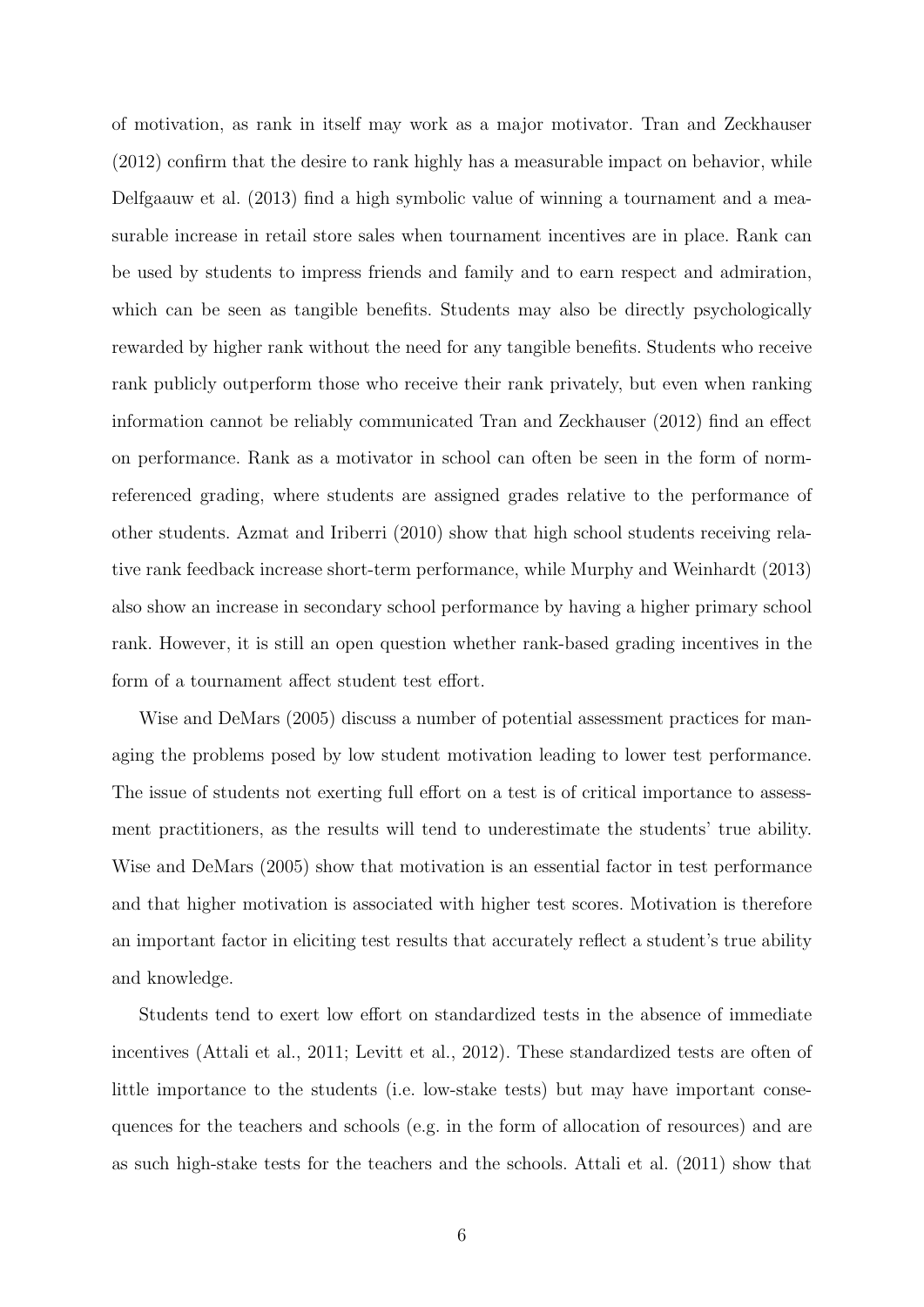males exhibit a larger difference in performance between low and high-stake tests than females, and also find that students with a higher socioeconomic status showed larger differences in performance. [Levitt et al.](#page-42-0) [\(2012\)](#page-42-0) find that the effects of introducing extrinsic motivators are larger for boys than for girls; i.e. boys are more responsive to short-term incentives than girls. This suggests that girls may be more intrinsically motivated, and therefore also be at a higher risk of crowding out. In their experiment of around 6,500 primary and high school students, [Levitt et al.](#page-42-0) [\(2012\)](#page-42-0) examine various types of motivators; including financial and non-financial incentives, immediate rewards and rewards handed out with a delay, as well as rewards framed as losses. They find that incentives framed as losses - giving the reward before the test and taking it back if test scores are not improved - have a stronger effect than other incentives, and that non-financial incentives are effective on primary school students but have little effect on older students. They also find that delayed rewards have no motivational power. This has important implications for the way the educational system is currently set up, with almost all feedback coming with a delay. Our study complements [Levitt et al.](#page-42-0) [\(2012\)](#page-42-0) as they only evaluate one nonfinancial incentive - a trophy for improved test performance - whereas we compare the impacts of four non-financial incentives representing different ways of grading and different immediate rewards. Our estimated average treatment effects range from being as large or larger (0.33 - 0.45 standard deviations) for highly skilled students to smaller than theirs for low-skilled students. This could both be due to the nature of the incentives, the element of competition relative to one's peers inherent in two of our treatments, and as highlighted by the theoretical framework in the following section and in Section 6 - which part of the students' learning trajectory the test is administered at.<sup>[3](#page--1-0)</sup>

In a related paper, [Baumert and Demmrich](#page-37-3) [\(2001\)](#page-37-3) aim at increasing around 500 German ninth grade students' stake on a shorter version of the PISA test through both financial and non-financial incentives. Their three non-financial incentives entail getting information on the importance of the test, later performance feedback from their math

<sup>3</sup>Their tests are administered in the fall, winter, and spring, and their outcome is test score improvement relative to baseline test score one or two trimesters earlier. Our outcome is the test score, benchmarked by the control group test score at the same test occasion. This way we avoid issues of noisy test scores and regression to the mean [\(Kane and Staiger,](#page-41-1) [2002;](#page-41-1) [Chay et al.,](#page-38-2) [2005\)](#page-38-2).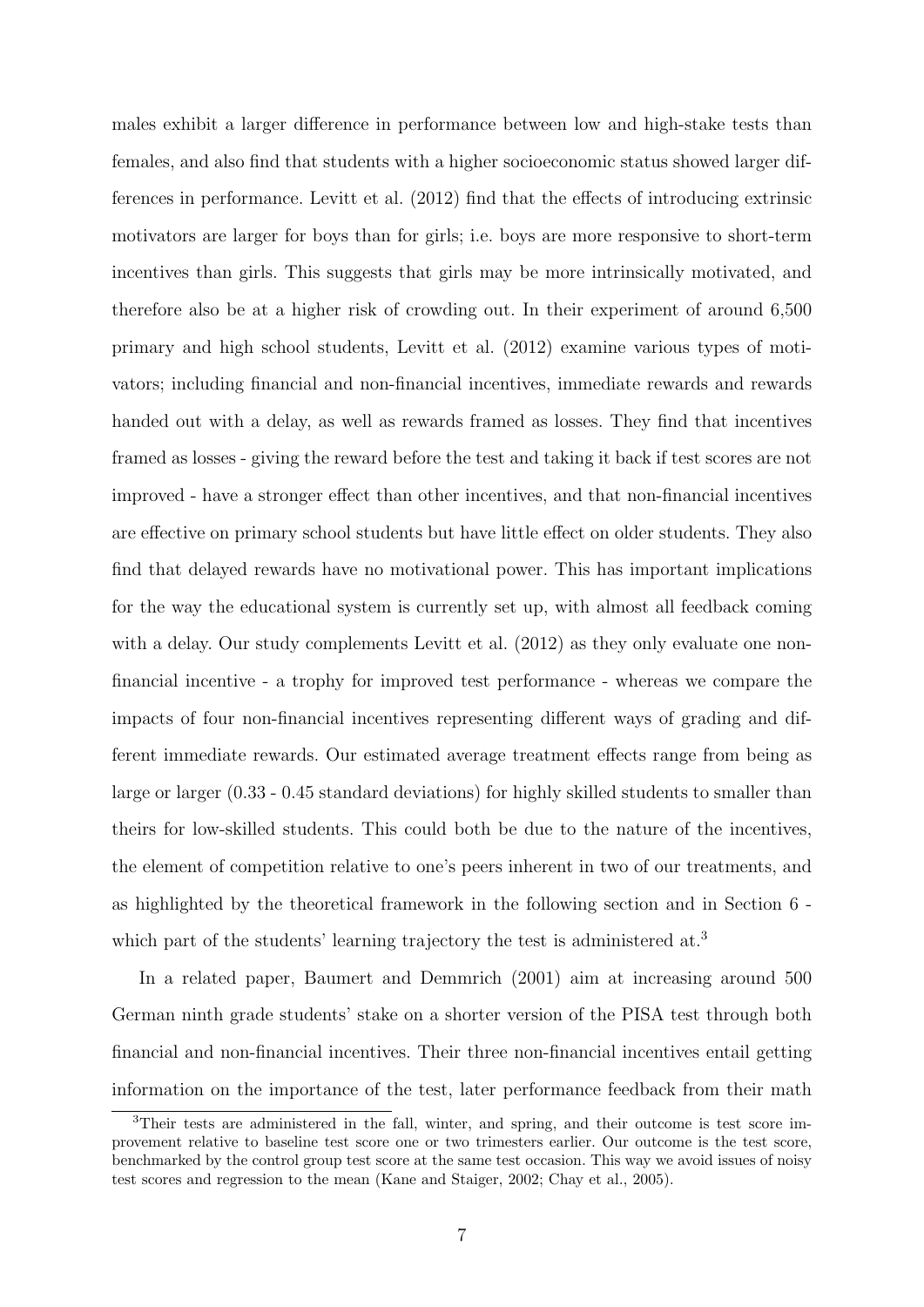teacher, and making the test count towards their math course grade. They do not find any significant average treatment effects. This could be because rewards are experienced with a delay [\(Levitt et al.,](#page-42-0) [2012\)](#page-42-0), but our results suggest that this could also be because the students were unfamiliar with the test tasks or because their treatment is based on a criterion-based grading scale.

Lastly, our paper is also related to the literature on educational and grading standards [\(Becker and Rosen,](#page-37-4) [1992;](#page-37-4) [Costrell,](#page-39-4) [1994;](#page-39-4) [Betts,](#page-38-3) [1998;](#page-38-3) [Betts and Grogger,](#page-38-4) [2003;](#page-38-4) [Figlio and Lucas,](#page-40-1) [2004\)](#page-40-1) and the timing of grading (Sjögren, [2010;](#page-42-2) [Facchinello,](#page-40-2) [2014\)](#page-40-2) focusing on the longer-term impacts of grading (standards) on educational choices and labor market performance. We contribute to this literature by isolating the short-term test effort effect and providing internally valid estimates of the differential impacts of criterion- and reference-based grading methods on test performance.

This background motivates and formulates our research question: How can students be incentivized to exert higher effort on tests without crowding out intrinsic motivation? We contribute to the literature by evaluating different non-financial methods of incentivizing primary school students, comprising different grading methods and symbolic rewards. Even if students are being tested and graded increasingly often, there is a prominent gap in research on student test-taking motivation. We analyze how test scores of extrinsically incentivized students differ from those of intrinsically motivated students, both on average and across the distribution. We focus exclusively on non-financial incentives. We also analyze how the incentive effects differ with respect to skill level, gender, and peers. To the best of our knowledge, this is the first paper to (i) directly evaluate test effort induced by standard A-F criterion-based grading, (ii) evaluate test effort responses to rank-based grading through tournaments, as well as (iii) directly compare these grading methods.

#### 3 Theoretical Framework

Our experimental results can be interpreted through the lens of a simple version of Becker's Woytinsky lecture model [\(Becker,](#page-37-5) [1967\)](#page-37-5). Students are endowed with ability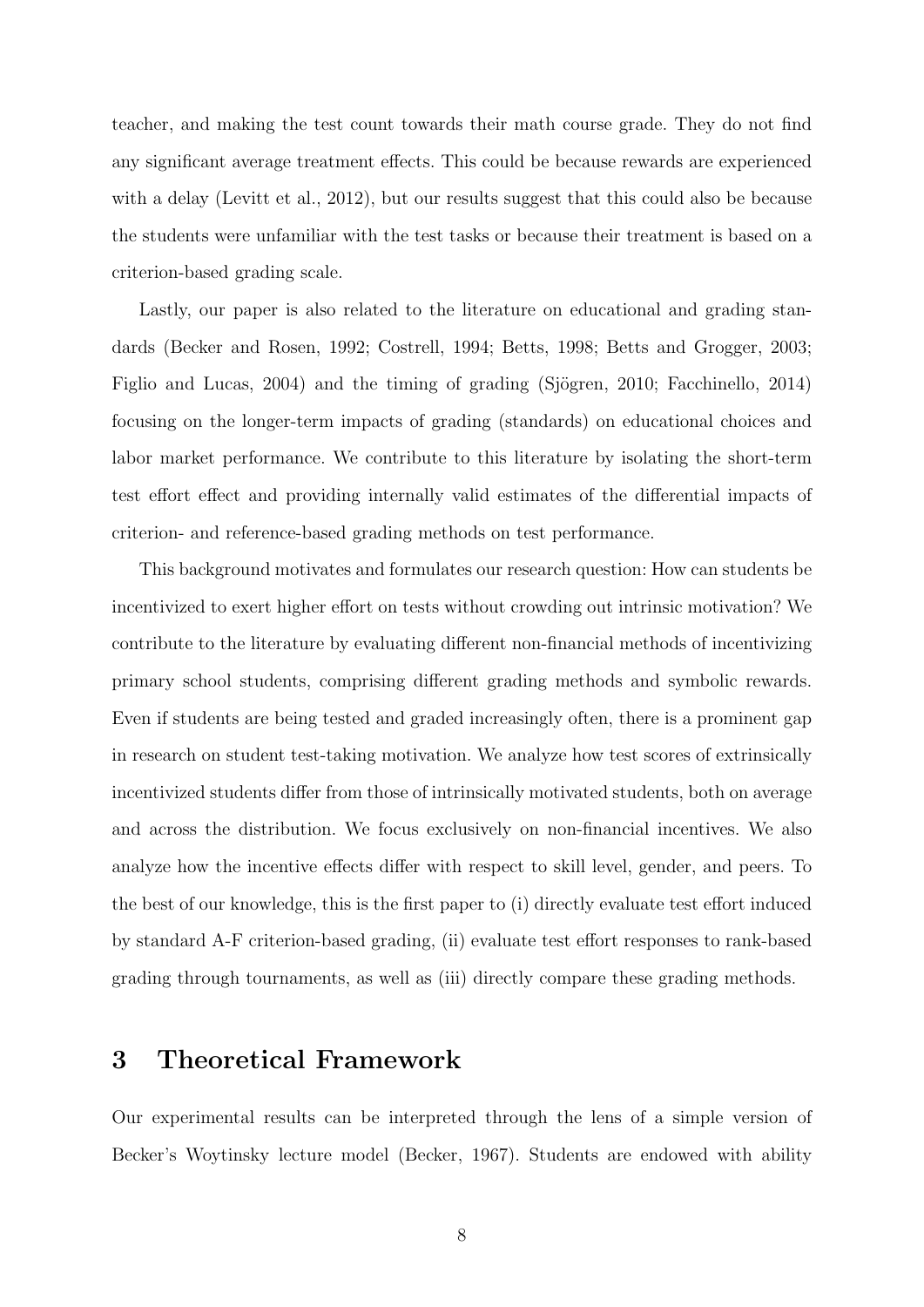(reflecting actual math knowledge) and have to decide how much effort to put into the low-stake test. Test scores are determined by ability,  $a_i$ , effort,  $e_i$ , and a random term,  $\epsilon_i$ , capturing how sharp and lucky the student is when taking the test:

$$
TS_i = \gamma_0 + \gamma_1 a_i + \gamma_2 e_i + \epsilon_i \tag{1}
$$

Test scores are increasing in ability and effort, hence  $\gamma_1 > 0$  and  $\gamma_2 > 0$ . Ability is fixed in the test situation, since the teachers are not informed about the exact nature of the test and the students are not informed about the test taking place until the outset of the class in which it is conducted. Students have no participation decision, as all of them have to sit at their desk during the ten minutes of the test duration. This enables us to isolate the impacts of extrinsic incentives on test performance through effort.

Students care about the effort they have to put into the test, as it may be inherently costly to exert effort. Let  $c(e)$  denote the cost of effort. We assume the cost function is twice continuously differentiable, increasing, and convex:  $c'(e) \geq 0$  and  $c''(e) \geq 0$ , implying that increasing marginal effort is even more costly when already exerting a high effort. We set  $c(0) = 0$ ,  $c'(0) = 0$ , and  $c''(0) = 0$ . Students also care about the reward they get from the test, R. To provide a simple example of how extrinsic incentives work in this model, we assume this reward is only achieved if the test score exceeds a predetermined cut-off,  $TS_i \geq \overline{TS}$ .<sup>[4](#page--1-0)</sup> Let  $F_{\epsilon}$  denote the cumulative distribution function (CDF) and  $f_{\epsilon}$  the probability density function (pdf) of  $\epsilon$ . Students choose effort to maximize utility:

<span id="page-10-0"></span>
$$
\max_{e_i} \left\{ \left( 1 - F_{\epsilon} \left( \overline{TS} - \gamma_0 - \gamma_1 a_i - \gamma_2 e_i \right) \right) R - c(e_i) \right\} \tag{2}
$$

subject to  $e_i \geq 0$ . Optimal effort,  $e_i^*$ , equates marginal benefits with marginal costs and is characterized by:

<span id="page-10-1"></span>
$$
e_i^* \left[ f_\epsilon \left( \overline{TS} - \gamma_0 - \gamma_1 a_i - \gamma_2 e_i^* \right) \gamma_2 R - c'(e_i^*) \right] = 0, \tag{3}
$$

<sup>&</sup>lt;sup>4</sup>Allowing students to care about their test scores would not change the insights from this simple model. Caring about learning and test performance will be captured in the cost function in this static test setting.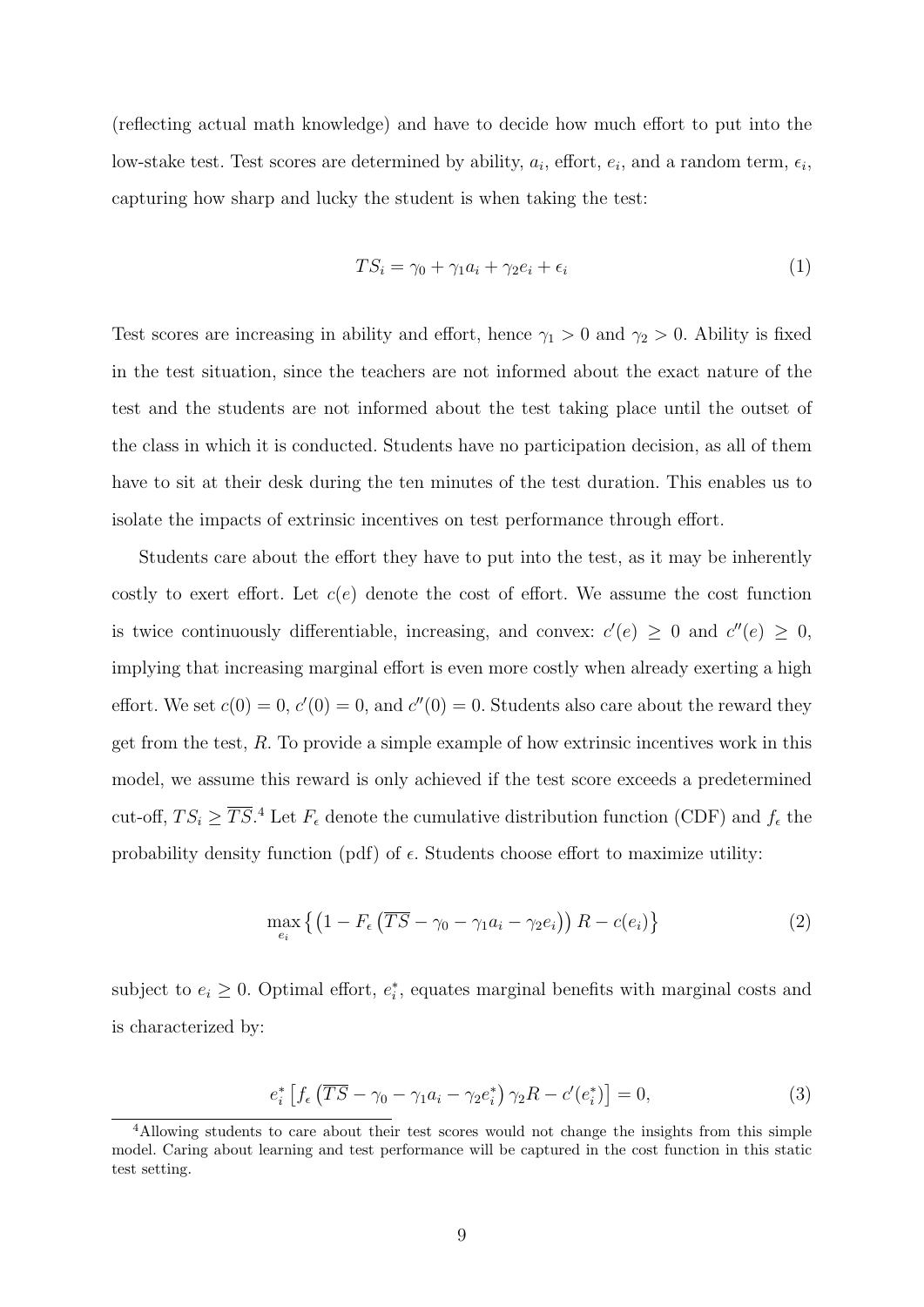$$
c'(e_i^*) \ge f_\epsilon \left(\overline{TS} - \gamma_0 - \gamma_1 a_i - \gamma_2 e_i^* \right) \gamma_2 R,\tag{4}
$$

and  $e_i^* \geq 0$ . The marginal benefit here comes exclusively from the probability of receiving the reward for achieving a test score higher than  $\overline{TS}$ , while the marginal cost comes from increasing effort. If the marginal benefit is too low or the marginal cost is too high, then the student will optimally exert no effort on the test,  $e_i^* = 0$ .

A reduction in intrinsic motivation can be interpreted as an increase in the cost of effort. If student effort cost is increased, students will exert less effort on the test and more students will exert no effort.

A more valuable reward (increased  $R$ ) means that it will be worth it to increase effort for some students, while a less valuable reward (decreased  $R$ ) similarly will decrease effort for some students. This is easy to illustrate: Ability is fixed in the test setting, but students choose how much effort to exert. How does optimal effort depend on ability? What happens if we introduce (or increase) rewards for high performance? Assume for simplicity that both the random term and ability are normally distributed. Firstly, students with very high ability,  $a_i \geq \overline{a}$ , will not be affected by the increased reward as they still do not have to change their optimal effort in order to attain the reward. Their optimal effort will still be positive though,  $e_i^* > 0$ . Secondly, students at the margin,  $\underline{a} \leq a_i \leq \overline{a}$ , will increase their effort in response to the increased reward,  $e_i^* > 0$ . Lastly, low ability students,  $a_i \leq \underline{a}$ , with too low ability to have a positive probability of attaining the reward will choose not to exert any effort on the test,  $e_i^* = 0$ . This is illustrated in Figure [1.](#page-44-0)

#### 3.1 Reward Threshold and Skills

A more interesting situation in our experimental setting is what happens if we increase the cut-off for attaining the reward. Increasing competitiveness can be seen as making the reward harder to attain; increase  $\overline{\overline{TS}} > \overline{TS}$ . This means that there will still be some students with very high ability,  $a_i \geq \overline{\overline{a}}$ , for which optimal effort stays the same,  $e_i^{**} = e_i^* > 0$ , while students with ability,  $\bar{a} \le a_i \le \bar{\bar{a}}$ , will have to exert more effort in order to attain the reward,  $e_i^{**} > e_i^* > 0$ , students with ability,  $\underline{a} \leq a_i \leq \overline{a}$ , exert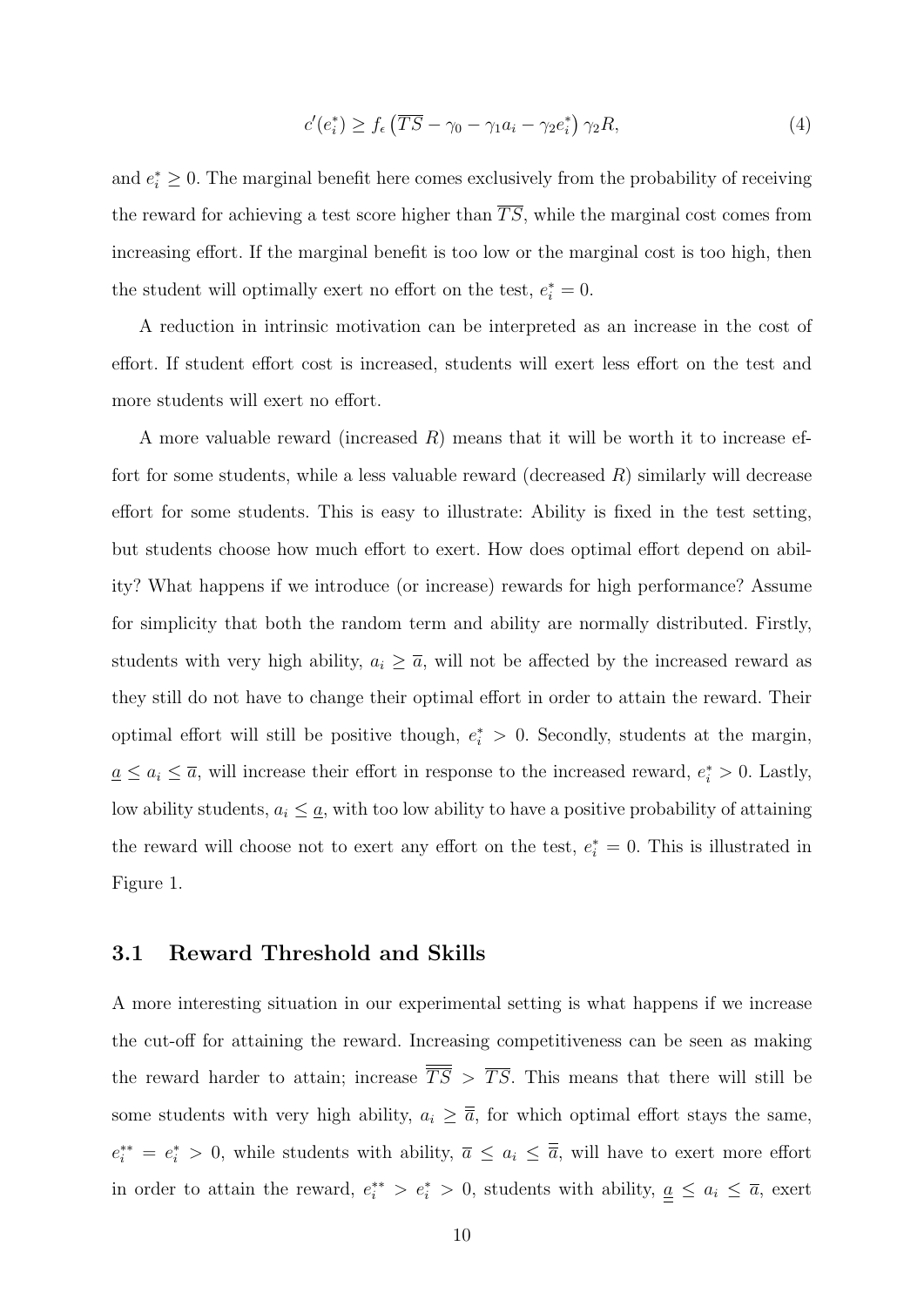the same positive effort as before, and students with ability below  $\underline{a}$  will exert minimal effort,  $e_i^{**} = 0$ . Some of these also exerted minimal effort before the increase, but some of them (those with  $\underline{a} \leq \underline{a}$ ) exerted a higher effort. Overall, we thus see that a higher threshold  $(\overline{\overline{TS}} \geq \overline{TS})$  will make some high ability students (those with  $\overline{a} \leq a_i \leq \overline{\overline{a}}$ ) increase their effort, while it will decrease the effort of some lower ability students. This is illustrated in Figure [2.](#page-44-1) Whether we estimate a positive or negative average effect of this increase in reward threshold depends on how many students are in the two grey shaded areas, L and H. If more students are in the part of the ability distribution marked with L, then we will estimate a negative average effect. If more students are in the part of the ability distribution marked with H, then we will estimate a positive average effect. We can thus get an estimate of distributional effects by analyzing how extrinsic incentives affect student test scores across the distribution. This prediction is tested throughout Section 6.

As this model illustrates how the effects of extrinsic incentives vary with student ability, it also shows how the same test incentives can have different overall effects depending on the skill level of the students as learning more math increases math ability. If  $\overline{TS}$  is set too high, then the reward will not necessarily induce more students to exert effort and we will instead see more students optimally exerting no effort. As this is equivalent to shifting the ability distribution downwards, the same predictions emerge if the average skill level is lower (e.g. shifted from  $f_{a_H}$  to  $f_{a_L}$  in Figure [2\)](#page-44-1) or the test is made more difficult. This model thus predicts different impacts of the same incentives depending on whether the test is given towards the end of the school-year (when students should have acquired all the skills necessary to successfully solve all test items) or at the beginning of the school-year (when students have not yet been taught how to solve all test items). At the end of the school-year (first wave) the students have a higher skill level and the model predicts a higher average increase in effort, thus also a higher increase in test scores as more students get encouraged to increase their effort when facing the non-financial incentives. At the beginning of the school year (second wave) the students have a lower skill level and, if it is too low, the model predicts that more students may get discouraged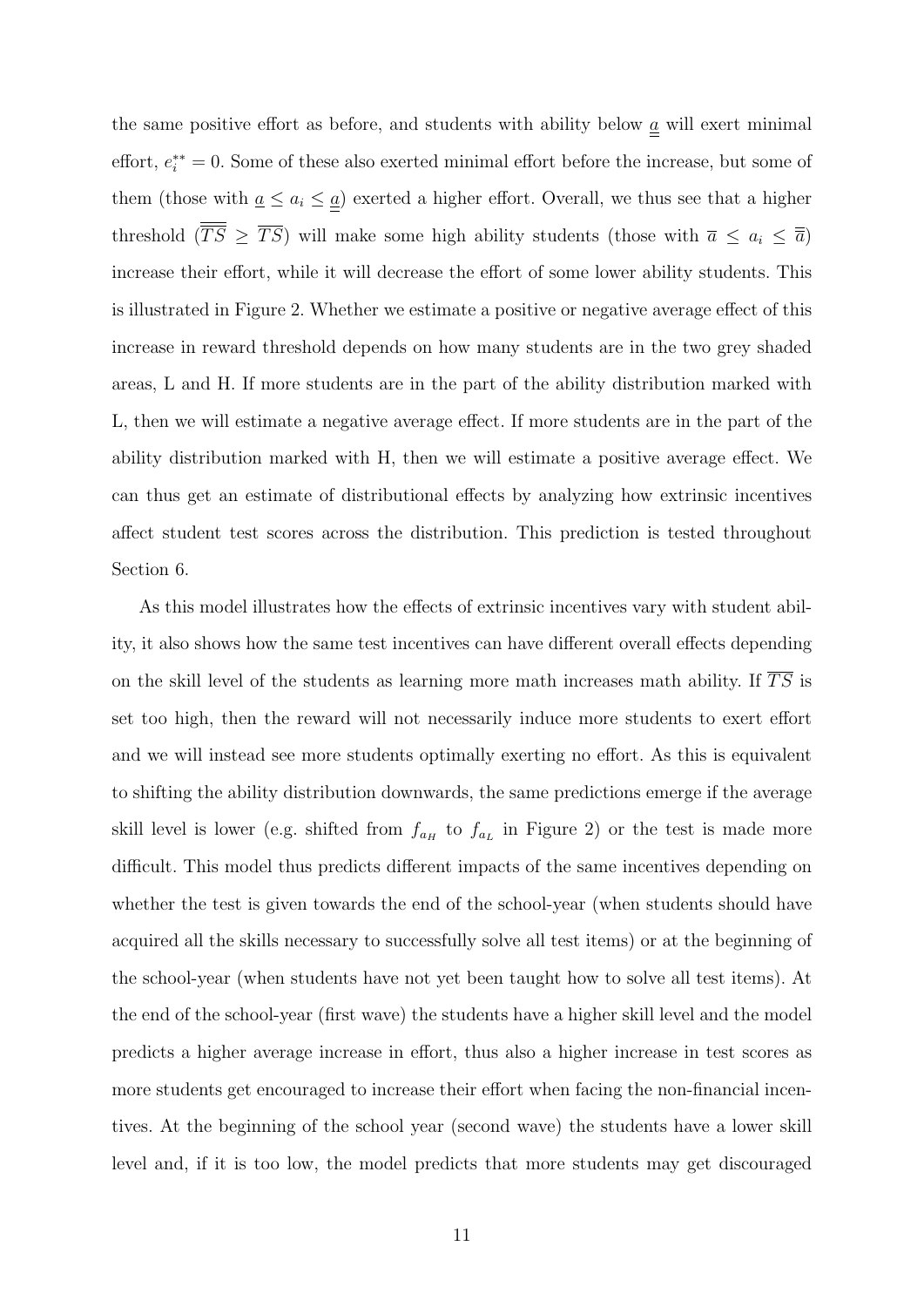compared to how many get encouraged. If this is the case, we may actually estimate an average decrease in test scores. The model thus illustrates that the size and direction of incentive effects is closely linked to the student skill level. This prediction is tested in Section 6.1 exploiting the fact that we test students at different points in their learning trajectory.

#### 3.2 Rank-Based Rewards and Peer Familiarity

A simple extension of the model also illustrates how the incentive effects of rank-based grading depend on peer familiarity. The illustration above assumes an exogenously set criterion-based (or absolute) threshold similar to our treatments 1 and 3. The model is easily adapted to a rank-based (or relative) grading scheme, where the threshold will be endogenously determined as it depends on the ability and effort of peers. Even if the solution becomes more involved, all the basic predictions go through.<sup>[5](#page--1-0)</sup> We simply illustrate this assuming there are only two students in the class,  $i$  and  $j$ , and the reward is only received by the highest ranked student. Student  $i$  thus only receives the reward if performing better than student j, i.e. if  $TS_i \geq TS_j$ , and seeks to choose effort to maximize utility given by:

<span id="page-13-0"></span>
$$
\max_{e_i} \left\{ (1 - F_{2\epsilon} \left( \gamma_1 (a_j - a_i) + \gamma_2 (e_j - e_i) \right) \right) R - c(e_i) \right\} \tag{5}
$$

subject to  $e_i \geq 0$ . Student j solves the mirror image of this maximization problem. First, note that the rank-based grading problem in [\(5\)](#page-13-0) is equivalent to the criterion-based grading problem in [\(2\)](#page-10-0), but with the exogenous threshold, TS, replaced by  $\gamma_1 a_j + \gamma_2 e_j$ . In this sense the new threshold for receiving the reward is endogenous, as it depends on the other student's ability and effort choice. Each student's effort choice thus becomes a best response to what the other student will do. Second, note that the constant  $\gamma_0$ cancels out when only students' relative performance on the test matters. Third, note that uncertainty is higher with rank-based grading as  $F_{\epsilon}$  in [\(2\)](#page-10-0) is replaced by  $F_{2\epsilon}$  which

<sup>5</sup>This setup is similar to the rank-order tournament model introduced by [Lazear and Rosen](#page-41-2) [\(1981\)](#page-41-2)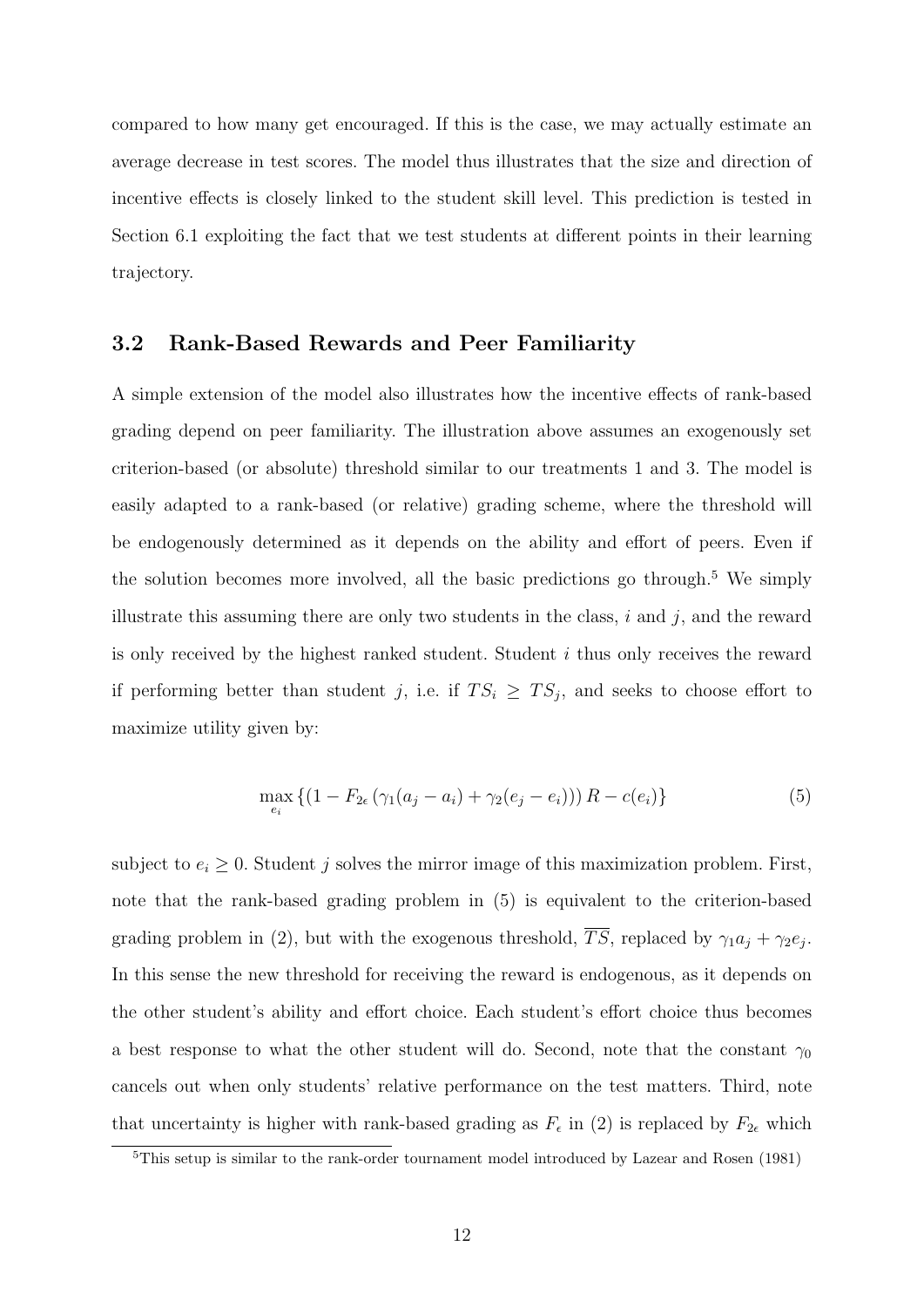is the CDF of  $\epsilon_i - \epsilon_j$ . Assuming that the random terms are independently and identically normally distributed with mean 0 and variance  $\sigma^2$ , the difference between the random terms will also be normally distributed with mean 0 and variance  $2\sigma^2$ . The increased uncertainty simply means that increasing effort with rank-based grading does not increase the probability of receiving the reward by as much as increasing effort with criterion-based grading. Otherwise, all the basic insights from the solution [\(3\)](#page-10-1) above go through. The only caveats are that as uncertainty increases, the reward threshold becomes endogenous,  $\gamma_1 a_j + \gamma_2 e_j$ , and information about one's peers' ability therefore becomes important with rank-based grading similar to our treatments 2 and 4. Just to give a brief overview: If students have the same ability,  $a_i = a_j$ , and also face the same effort cost, then the noncooperative solution implies that both choose the same optimal effort,  $\tilde{e}_i = \tilde{e}_j$ . Rankbased grading with identical ability students amounts to a zero sum game, where both ex-ante choose to exert equally much test effort and the ex-post outcome is like flipping a fair coin. If ability is heterogeneous, however, the student with higher ability has a higher probability of being the highest ranked. This is equivalent to the case with an exogenous threshold,  $\overline{TS}$ , where the higher ability students do not have to increase effort to be above the threshold and receive the reward. There will again be some students with very low ability relative to their peers who will have a zero probability to be highest ranked, even if exerting maximal effort, and will therefore exert minimal effort,  $\tilde{e}_i = 0$ . This prediction that the expectation of peer ability is important for effort responses to rank-based grading is tested in Section 6.2 by exploiting the fact that some students have more information about the peers they are competing with than others. We hypothesize that those who have spent at least a school year in the same classroom as their peers will have a more precise estimate of their peers' ability, thus they face less uncertainty about the endogenous threshold and their effort will respond more strongly to rank-based grading incentives.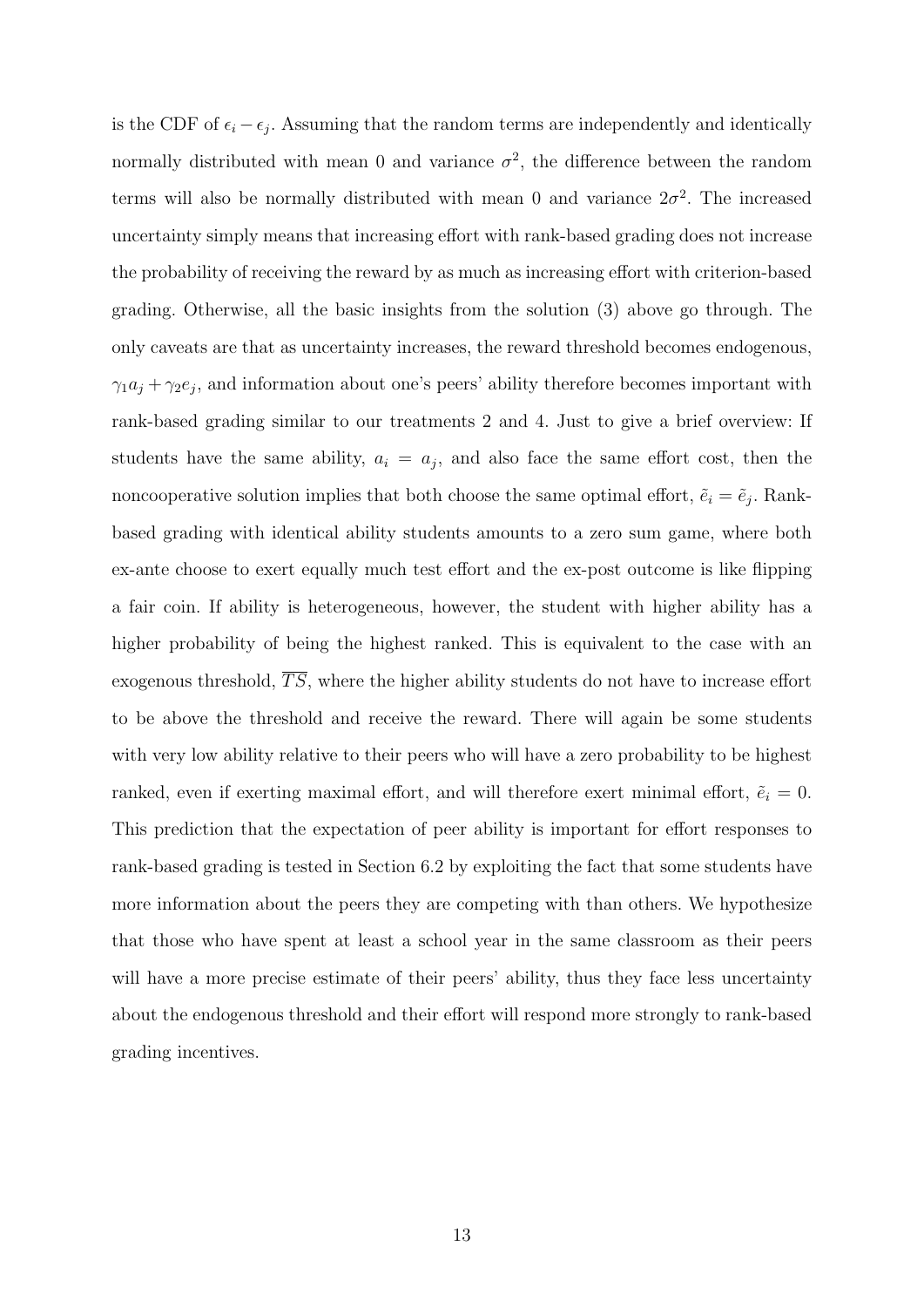### 4 Empirical Strategy

In this section we explain the experimental design and its implementation, the school environment, and the construction of treatment variables.

#### 4.1 Experimental Design

We conducted a randomized field experiment to investigate the motivational power of nonfinancial incentives on primary school students. Students in the experiment were assigned to one out of five groups; either to an unincentivized control group or to an incentivized treatment group. By randomly allocating the control and four different treatments within each class, we are able to examine the effect of one incentivizing factor at a time, and minimize the impact of endogenous variables such as family, school, and class-specific factors. Students were offered no choice in whether to participate or not, and therefore we eliminate the potential sample selection bias that could arise with voluntary participation and self-selection. The randomization process means that we obtain groups that are statistically equivalent to each other, and we can thereby simply compare the difference between the means of the treatment groups and the control group to obtain internally valid estimates of the average causal effect of treatment (ATE).

Although the experimental approach circumvents the problem of selection bias and offers the virtue of internal validity, it does bring some potential issues regarding environmental dependence and replicability. We can not guarantee that our results would hold if the experiment were to be repeated in a different context. As our experimental design poses a threat to external validity, its results should best be interpreted as what can happen but not necessarily what *will* happen in an external environment where other variables are free to operate without being tightly controlled.

To ensure the robustness of our results, we also present estimates where we control for factors differing at the time of the test, gender, peer familiarity, class size, and schoolspecific factors. These are factors that may causally affect the outcome variable. To assess heterogeneity of treatment effects and external validity we also present estimates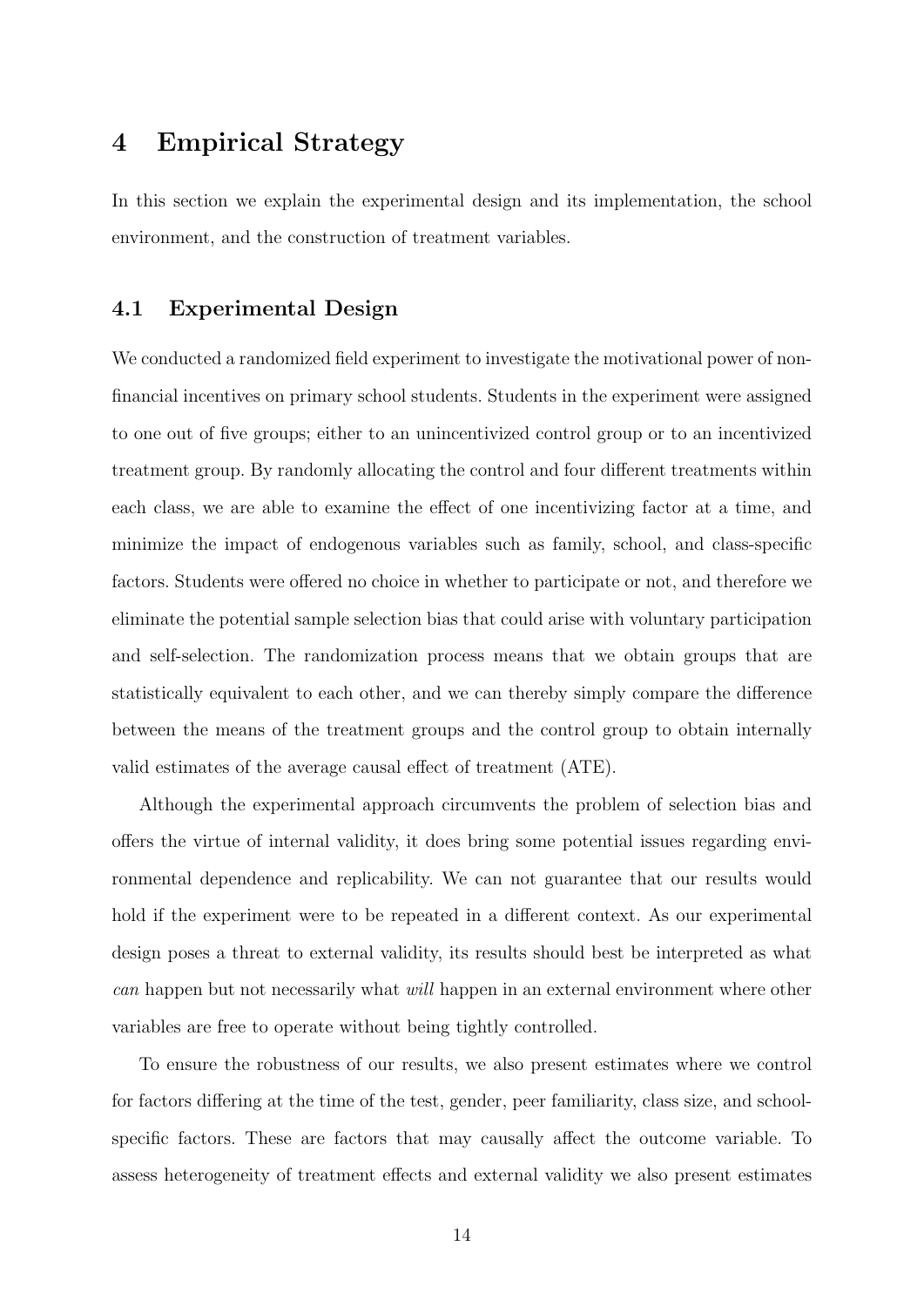separately by gender, skill level, and peer familiarity.

#### 4.2 Implementation and School Environment

The experiment was conducted on Swedish primary school students. We chose to include sixth graders because it is the last year of primary school in Sweden. Primary school is made up of grades one through six, with secondary school following for grades seven through nine. These grades all comprise compulsory schooling. Another reason for choosing sixth graders is the recent (in 2012) reintroduction of grading for sixth graders in Sweden.<sup>[6](#page--1-0)</sup> Previously, students received grades only once they reached eighth grade of secondary school. Now a comprehensive Swedish national exam is administered to all sixth grade students in order to assure uniform and fair grading. The test is administered by the Swedish National Agency for Education (Skolverket) and provides a basis for evaluating the extent to which knowledge requirements are met at the teacher level, the principal level, the school level, and the national level. The test is also meant to assure that the curriculum is fostering the desired knowledge requirements and learning outcomes. Students are typically 12 years old when entering sixth grade and most become teenagers during this school year. Sixth grade is thus considered a critical stage in the student transition from primary to secondary school.

The experiment was carried out on 1,045 sixth grade students in a total of 47 classes in 17 schools in the Stockholm municipality. Each school in the City of Stockholm's directory of compulsory schools was given a number, and with the aid of an online randomizer, we randomly selected the set of schools to contact. Teachers were contacted by telephone and asked to participate in our experiment. The sessions were usually carried out one to two weeks after the phone call was made. Out of 22 contacted schools in total, 10 accepted in the first wave and all schools accepted in the second wave. The only expressed reason for not participating was the heavy student workload, however we assess that this would have been more or less equivalent irrespective of school. We do not suspect that the teachers' choice of participating should have led to a biased sample, as all participating and

 $6$ Swedish sixth graders have not been graded since 1982. Sjögren [\(2010\)](#page-42-2) and [Facchinello](#page-40-2) [\(2014\)](#page-40-2) analyze the impacts of the gradual abolishment of grades for younger students.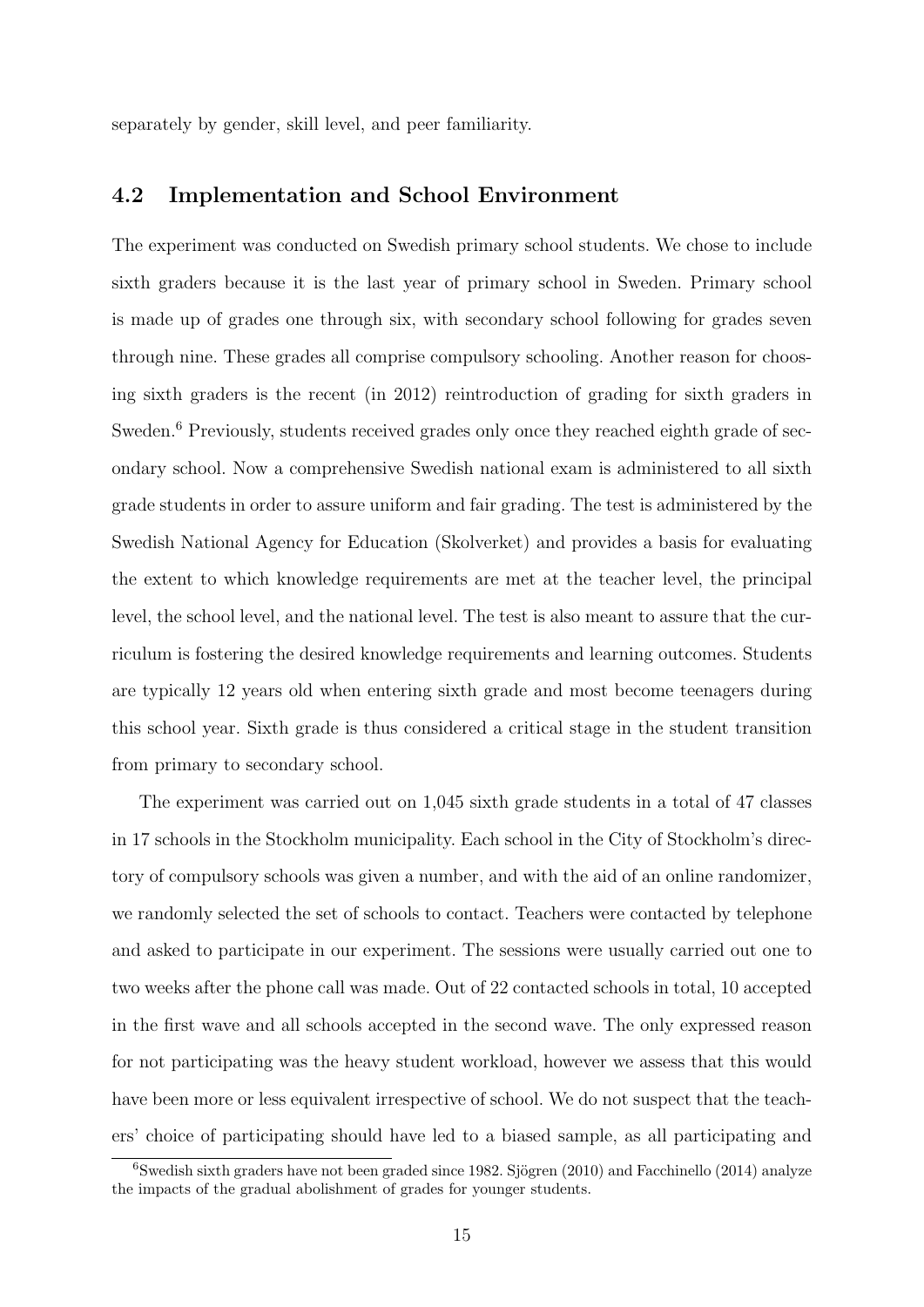non-participating schools showed a similar wide variety of school-specific characteristics. Furthermore, teachers received limited information on the specifics of the experiment. We therefore see the choice of accepting or declining as random, or at the very least not correlated with the nature of the experiment. Schools accepting the study are represented both on the high-performing and low-performing ends of the spectrum, and are diverse with respect to geographic location and socioeconomic factors.

The first wave of the experiment took place in April 2013 and the second wave of the experiment took place at the end of August and beginning of September 2013. The experiment was carried out during scheduled lecture hours and consisted of a standardized mathematical test containing four tasks giving a maximum of 22 points in total. The tasks matched the level of difficulty of tasks in the Swedish national tests for sixth grade. Furthermore, they were designed with support from educated primary school teachers not present at any of the schools where the experiment was conducted. They were formulated in such a way as to allow efficient and impartial grading. The students in the two waves were presented with identical tests and we verify that there was no grade retention. Thus it was primarily student preparation relative to the fixed test difficulty that changed between the two waves and no student took the test twice.

All sessions were introduced and conducted by us while in the presence of the teacher, thus encouraging students to perceive the experiment as formal. This was done to establish commitment to the task and to encourage students to take the test seriously. Special care was taken to ensure that the experiment was presented in an equal, or at least in a very similar, way for all classes. The aim was for the experiment to be perceived equally by all participating students. Some students may have viewed the test as more important than others and as such applied more effort, but overall, no systematic deviations should exist between the groups.

In each class, we randomly assigned students to control and treatment groups by handing out tests with differing information concerning the assessment of their performance. We did this in a randomized fashion. To prevent any kind of preparation, teachers had received limited information regarding the formalities of the test. Just before the test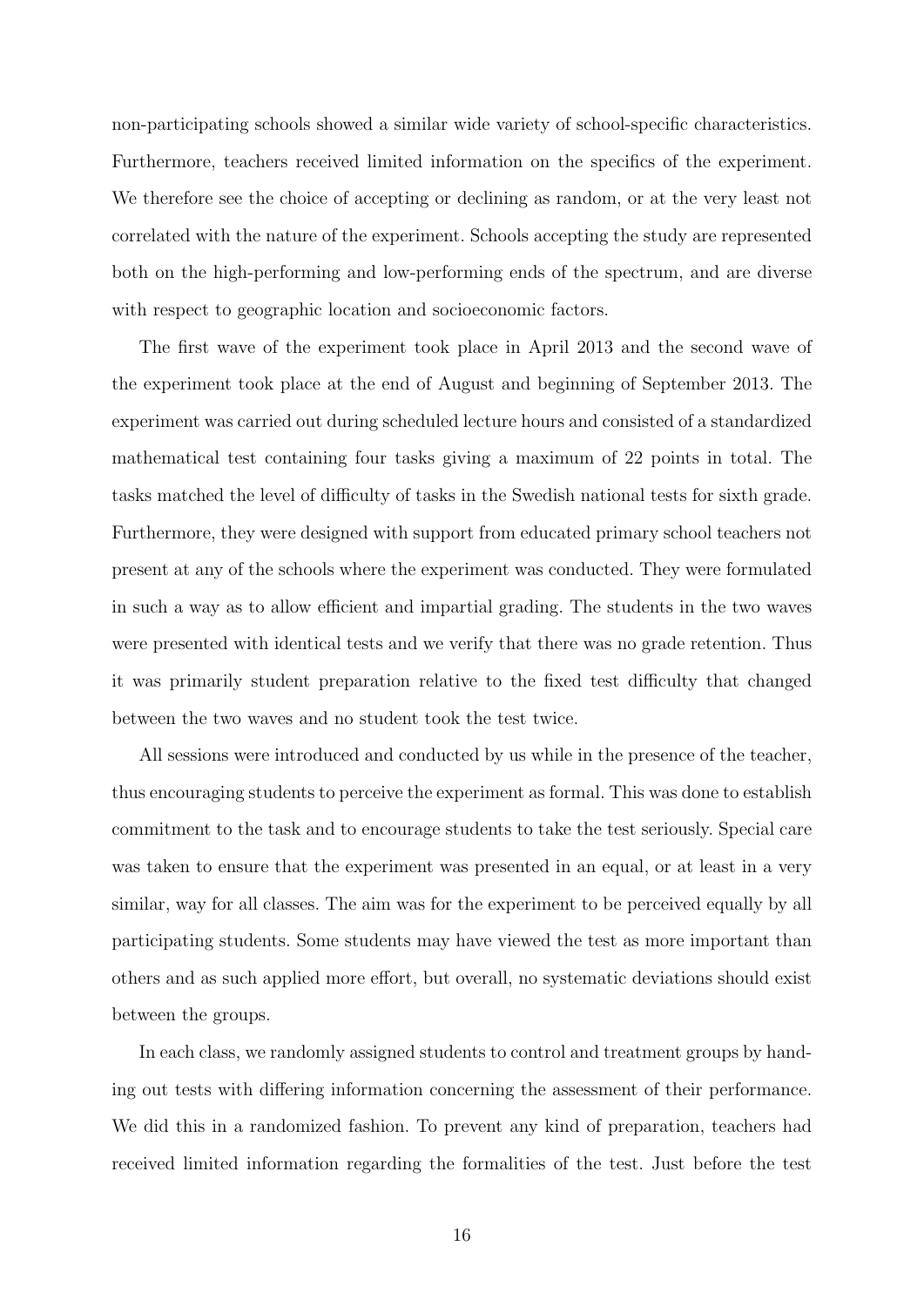started, we stressed the importance of solving the test individually, in silence, and of carefully reading all the information provided. Students were given ten minutes to solve the test. Questions regarding how to think about the problems were responded to with the same, limited information. We asked students to remain seated with the test in front of them until the ten minutes had passed, thus avoiding any potential benefit that could arise from finishing the test early.

When the time had passed, we immediately collected and corrected the tests. Subsequent to the assessment, we returned to the classroom and qualifying students received their rewards. The class was also told the purpose of the test and our experiment, and students were able to take a look at their test score.

#### 4.3 Treatment Variables

The treatment variables we evaluate reflect our interest in analyzing extrinsic incentives in the educational setting. All treatments are non-financial and we also analyze the effect of norm and criterion-based grading.

Table [1](#page-19-0) displays a summary of the four treatments. All students received the same test, but at the top of the test, students received different information depending on their group assignment. Subjects in the control group received no information regarding the assessment of the test. The only information they received was the total amount of points obtainable - information which was also given to all the four treatment groups. Subjects in treatment group 1 were further informed that their performance would be graded on the scale A-F. They were also given the scale of points corresponding to each grade. Subjects in treatment group 2 were informed that the top three performing students in the class would receive the grade A. Subjects in treatment group 3 were informed that obtaining a score of 18 or above would result in receiving a certificate. Subjects in treatment group 4 were informed that the top three performing students would receive a prize. Table [2](#page-20-0) displays the literal test assessment information given to the students. Students are solely informed about their private treatment status and know nothing about the other treatments.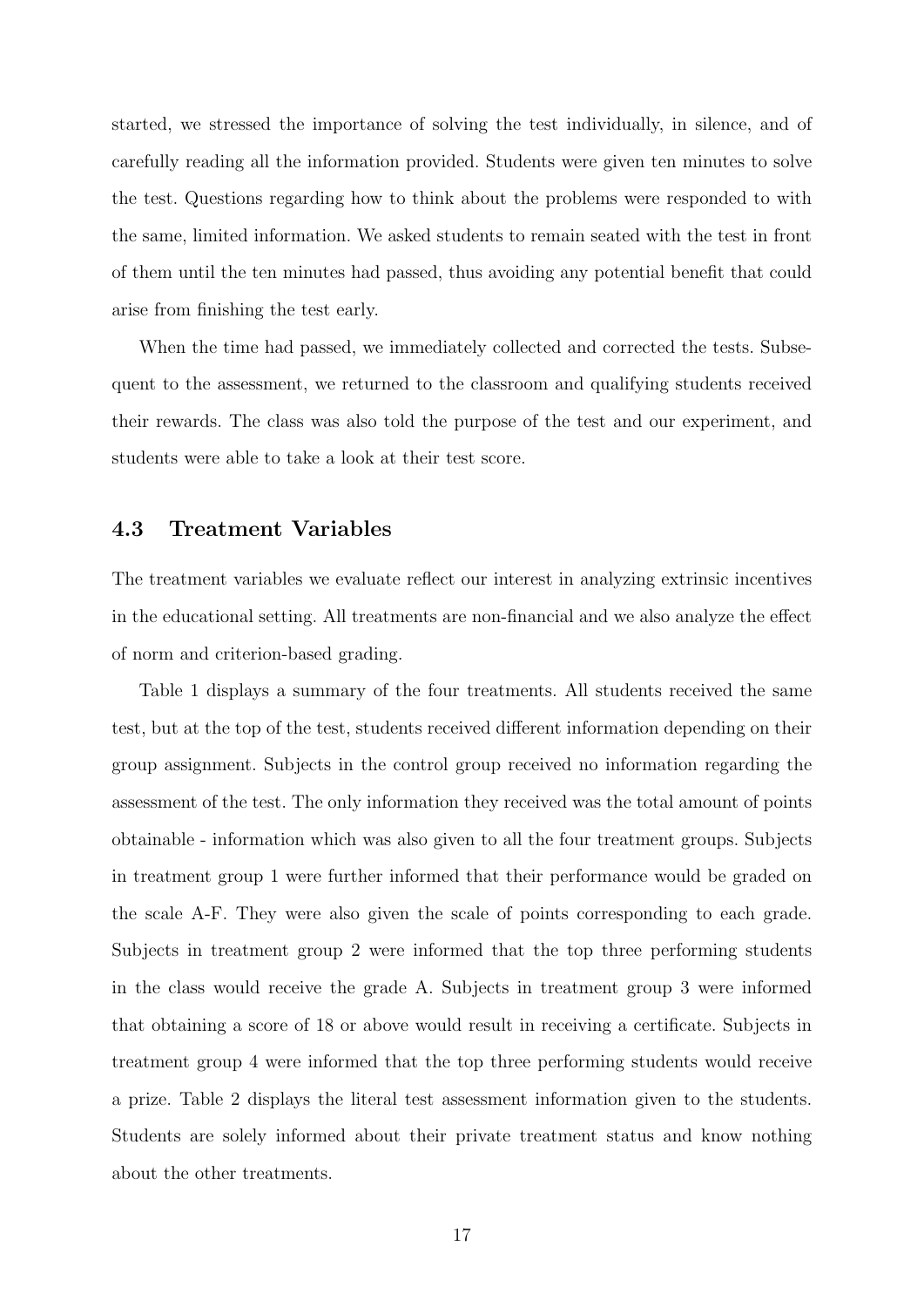| Group       |  |  | Grade A-F Grade A Certificate Prize Criterion Norm / Top 3 |
|-------------|--|--|------------------------------------------------------------|
| Control     |  |  |                                                            |
| Treatment 1 |  |  |                                                            |
| Treatment 2 |  |  |                                                            |
| Treatment 3 |  |  |                                                            |
| Treatment 4 |  |  |                                                            |

<span id="page-19-0"></span>Table 1: Control group and Treatment groups with corresponding Incentives

The treatments for group 1 and group 3 relate to the theory of criterion-referenced grading, which involves determining a grade by comparing a student's achievement with clearly stated criteria for learning outcomes for a particular skill level. The groups differ with respect to assessment as group 1 receives grading and group 3 receives a certificate. We are interested in comparing the effects of grades as incentives to those of a symbolic reward such as a certificate. In group 3, a test score of 18 or above is the required level of achievement in order to receive a certificate. We chose 18 points as the cut-off threshold as this is determined to be attainable by most students through exerting higher effort and corresponds to receiving at least a B in group 1. We also compare criterion-based grading to norm-referenced grading, in which a student's grade is based on their relative ranking within a particular group of students. Norm-referenced grading involves fitting a ranked list of students' scores to a pre-determined distribution for rewarding grades. This type of grading can be seen in treatment groups 2 and 4, where it is stated that only the top three performing students will be rewarded. Norm-referenced grading can be used as a motivation tool as it speaks to the students' desire to be ranked highly. It has been shown that students who receive information on their relative rank outperform those who do not [\(Azmat and Iriberri,](#page-37-1) [2010;](#page-37-1) [Tran and Zeckhauser,](#page-43-1) [2012\)](#page-43-1). Comparing treatment groups 2 and 4, we can assess whether the nature of the reward - the non-material grade A versus the material prize - matters when employing norm-referenced grading based on students' relative rank within their class.

We choose these treatments because of our interest in comparing the differing effects of intrinsic incentives and the traditional incentive of grades without ranking to those of alternative incentives such as certificates, prizes, and grades with ranking. The choice of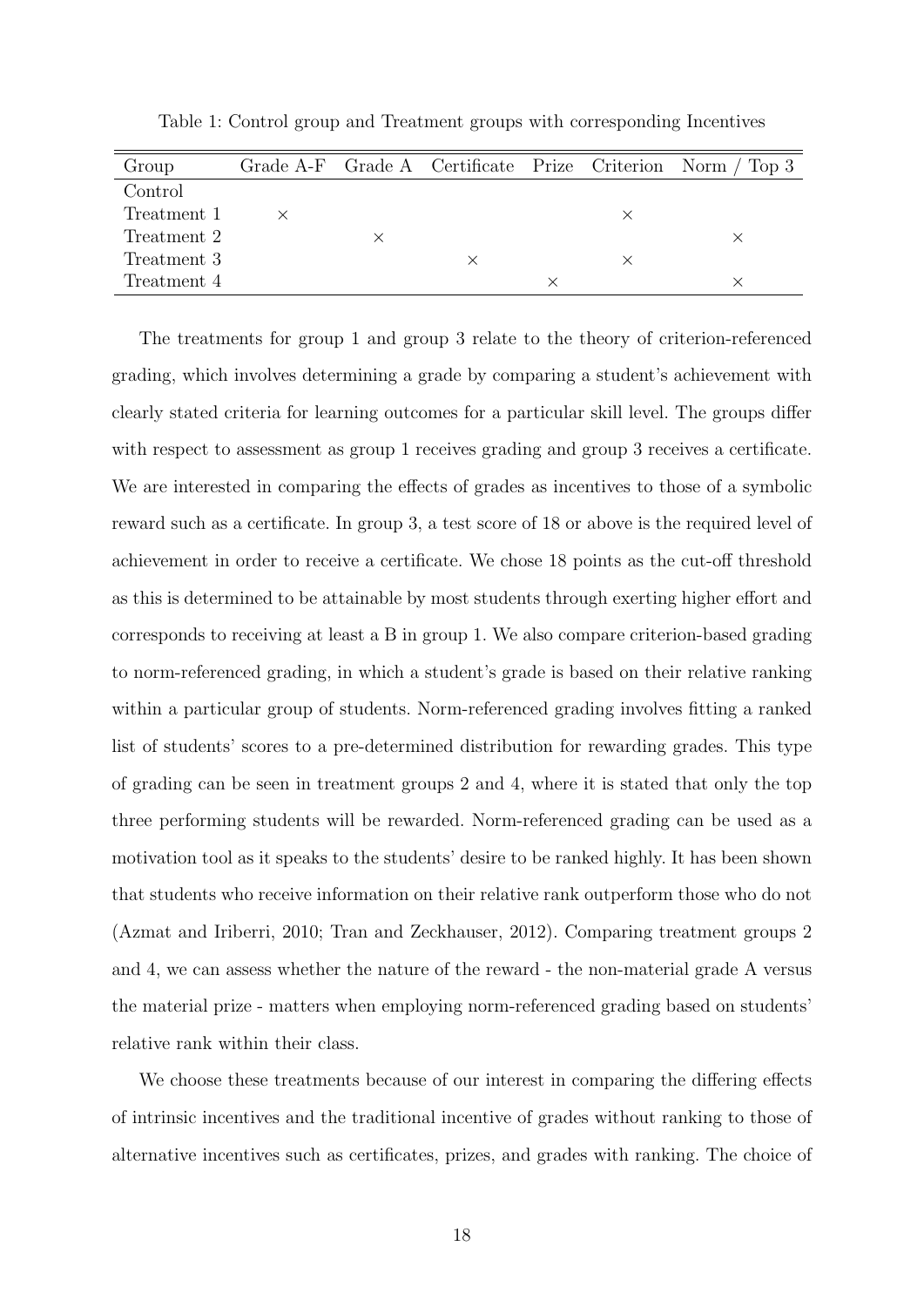<span id="page-20-0"></span>

| Control group                                                                            |
|------------------------------------------------------------------------------------------|
| On this test you can obtain a total of 22 points.                                        |
| Treatment group 1                                                                        |
| On this test you can obtain a total of 22 points.                                        |
| If you obtain 21-22 points you will receive grade A.                                     |
| If you obtain 18-20 points you will receive grade B.                                     |
| If you obtain 15-17 points you will receive grade C.                                     |
| If you obtain 12-14 points you will receive grade D.                                     |
| If you obtain 10-11 points you will receive grade E.                                     |
| If you obtain 0-9 points you will receive grade F.                                       |
| Treatment group 2                                                                        |
| On this test you can obtain a total of 22 points.                                        |
| If you are among the three with the highest score in the class you will receive grade A. |
| Treatment group 3                                                                        |
| On this test you can obtain a total of 22 points.                                        |
| If you obtain 18 points or more you will receive a certificate.                          |
| Treatment group 4                                                                        |
| On this test you can obtain a total of 22 points.                                        |
| If you are among the three with the highest score in the class you will receive a prize. |

Table 2: Information regarding Test Assessment

a certificate as reward reflects an interest in analyzing non-material status rewards, as [Kosfeld and Neckermann](#page-41-0) [\(2011\)](#page-41-0) and [Levitt et al.](#page-42-0) [\(2012\)](#page-42-0) found these types of rewards to have a significant impact and motivational power. The prize (a simple refillable pencil) is the only material reward and is therefore used to compare materialistic incentives to non-materialistic incentives. The nature of the prize was only revealed after completion of the test, thus avoiding potential issues with differences in student preferences.

### 5 Data

The experiment was carried out on a total of 1,104 students, but due to implementation difficulties in one of the schools, we have chosen to exclude the data collected in that particular school from our dataset. The experiment was unsupervised in one of three classes and students had been given prior, misleading information about the test and its implications before our arrival at the school. Including these observations could thus lead to biased estimates, however, we have confirmed that including them does not change our conclusions. Our dataset therefore consists of a total of 1,045 observations (378 from the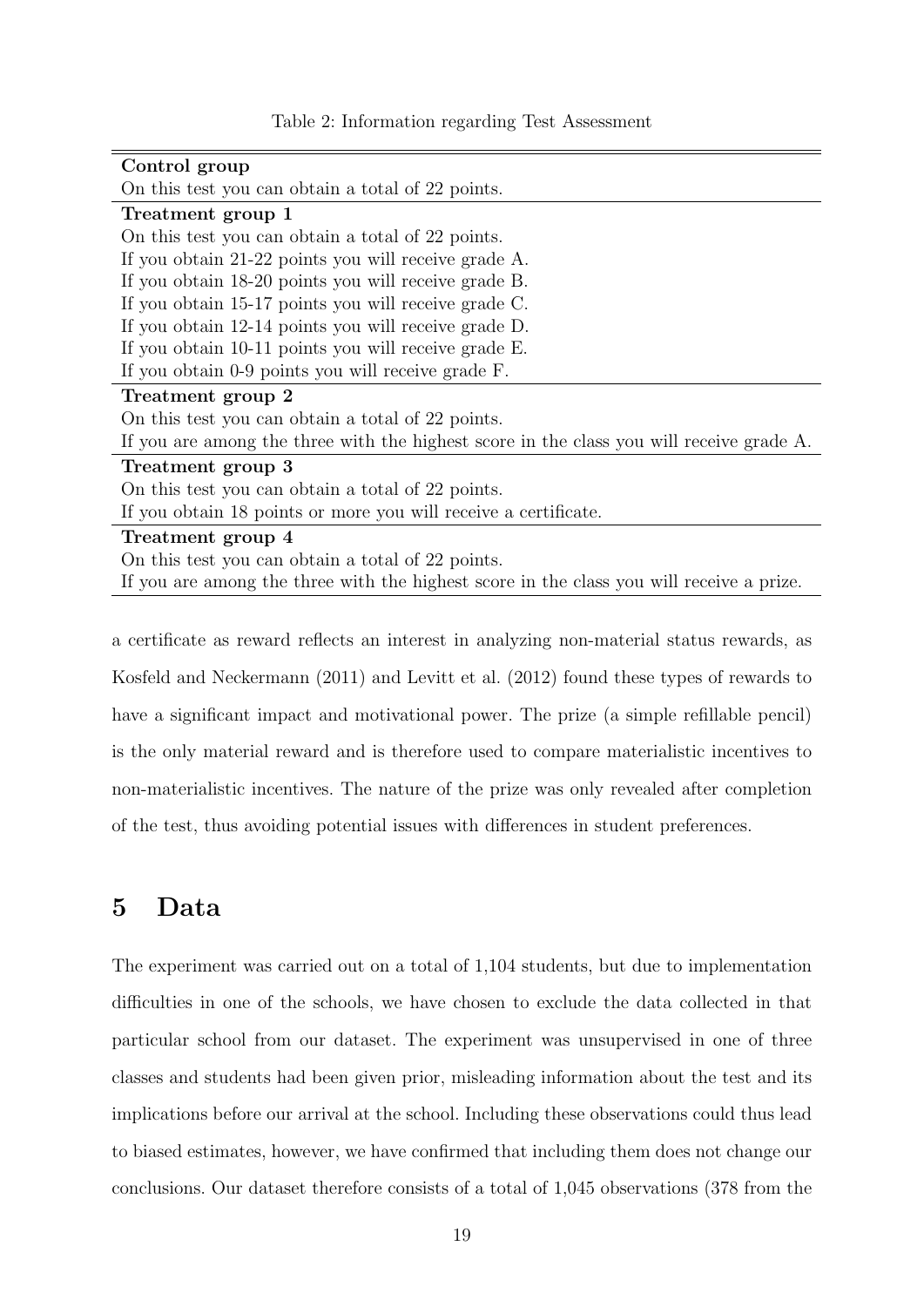first wave and 667 from the second wave) from 47 classes and 17 schools. Of the 1,045 students, 493 are boys and 552 are girls. The gender distribution across the groups can be seen in Table [3.](#page-49-0) The number of students in each group spans from 205 to 212.

As a result of randomization within each class, we obtained a balanced number of students across treatment and control groups. Randomization also implies that the groups are balanced with regard to other factors such as gender, class size, and school-specific factors such as socioeconomic background. This is corroborated by Hotelling's  $T^2$  tests and in Tables [4](#page-50-0) to [6.](#page-52-0) We have chosen to include a set of control variables in our dataset to increase the precision of our estimates and to certify that our findings are robust. The only individual control variable is an indicator for gender. The class-level control variables include class size, wave, learning weeks, and peer familiarity. First, class size could have an indirect effect on student learning and skill level through teacher-student time and attention.[7](#page--1-0) Class size further determines how many students are competing for the top three positions in treatments 2 and 4. Second, Section 3.1 shows that the student skill level plays an important role. This is proxied by wave and learning weeks; i.e. how many weeks the student has been learning math in sixth grade. Third, Section 3.2 shows that peer familiarity also plays an important role in student accuracy of assessing peer ability and the probability of winning the tournaments in T2 and T4. This is proxied by an indicator of whether the student is in a classroom with mostly new peers.<sup>[8](#page--1-0)</sup> Lastly, we also include four school-level controls: a measure of average GPA at ninth grade graduation (end of compulsory schooling) to proxy school quality, the percentage of foreign-born students present at the school, and the percentage of students born in Sweden with both parents being foreign-born, and a measure of average parental education level. Gender is naturally measured at the individual level, while the class-level variables are collected via the field experiment. All information on the last four control variables were obtained at

<sup>7</sup>There is a large literature testifying the importance of class size. Closest to our setting and using Swedish data, [Fredriksson et al.](#page-40-3) [\(2013\)](#page-40-3) show that a smaller class size in fourth to sixth grade increases cognitive and non-cognitive skills at the end of sixth grade, as well as longer term education and labor market outcomes.

<sup>&</sup>lt;sup>8</sup>We have also estimated the treatment effects including detailed controls for factors varying at the time of the test (temperature, rainfall, hour-of-the-day and day-of-the-week specific effects) to further certify the robustness of our results; see the accompanying online Appendix.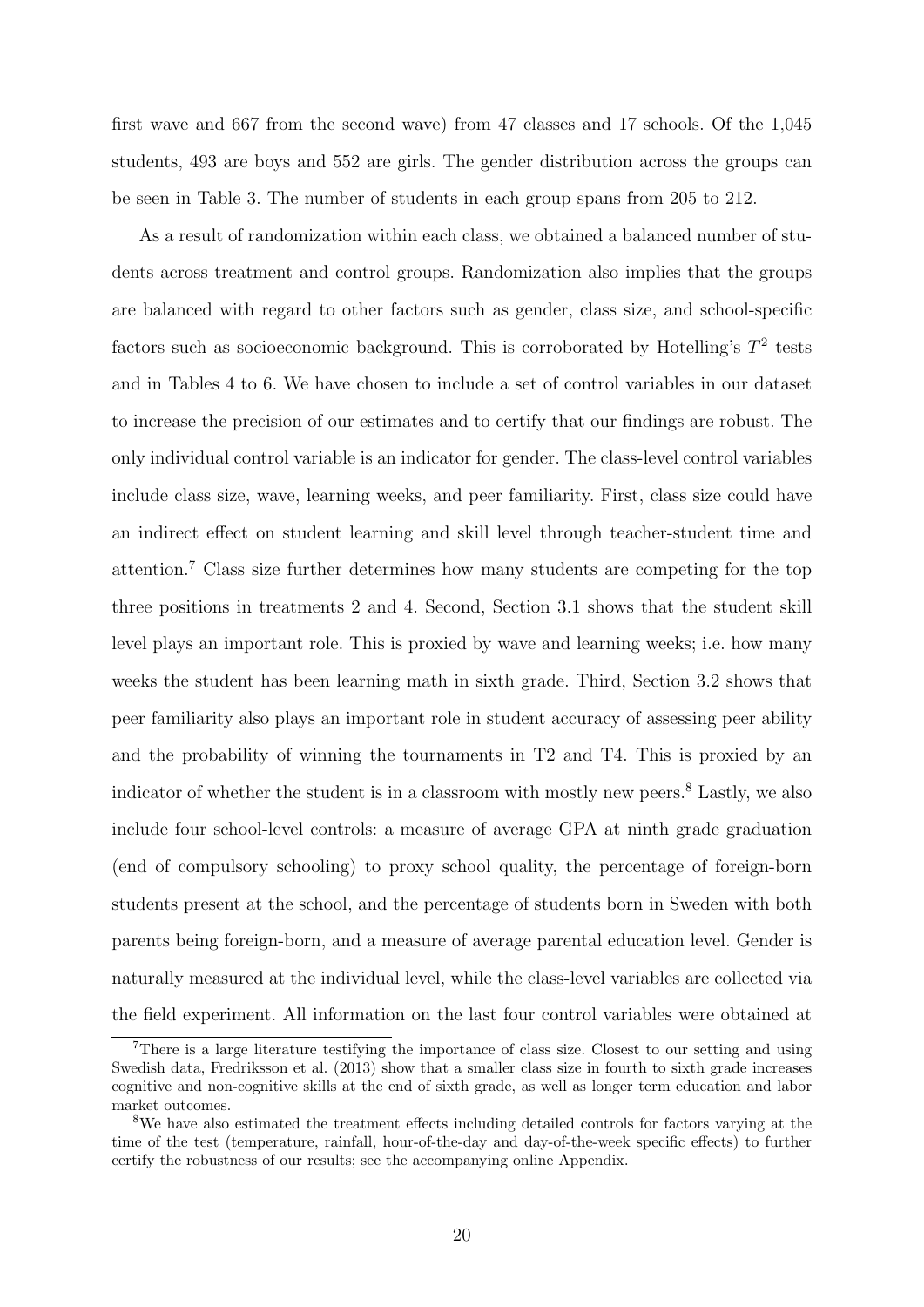the school level from the analysis tool Skolverkets Arbetsverktyg för Lokala Sambands-Analyser (SALSA), which is administered by the Swedish National Agency for Education and based on statistics gathered from Statistics Sweden's school register. Data was available only for schools with grades 1-9. Three schools in our sample (two in the first wave and one in the second wave) did not fulfill this criteria, hence we single them out in all our specifications including school-level controls.

Table [5](#page-51-0) reports means of outcome and control variables for the control group, and the differences in means between the control group and each treatment group, for the first wave of the experiment. The only differences in means that are of statistical significance are those for test scores for treatment groups 2-4. When comparing means of test scores in treatment groups against the control group, we see that all treatment groups show a positive difference in mean test scores. This indicates that students in the incentivized treatment groups performed better than students in the unincentivized control group, on average. Included control variables are statistically equal in means, indicating that students are as good as randomly assigned to groups. The random assignment to control and treatment groups is true also for the second wave of the experiment. This can be seen in Table [6.](#page-52-0) However, unlike in the first wave of the experiment, none of the applied treatments show significant differences in means of test score.

Table [3](#page-49-0) reports the group mean test scores obtained in each of the control and treatment groups. The average test score obtained in the experiment was 13.77 (both waves), 14.91 (first wave) and 12.98 (second wave). We observe differences in gender with respect to average test scores; 13.32 for boys and 14.34 for girls. Thus girls performed better than boys, on average. The highest average test score for boys was obtained in treatment group 2 (grade A) with a score of 13.73, and for girls in treatment group 4 (prize) with a score of 15.00. The lowest average test score for both boys and girls can be found in the control group with scores of 13.02 and 13.91, respectively. The differences in average test scores between the different groups for all students and with respect to gender can be seen in Figure [3,](#page-45-0) Figure [4,](#page-45-1) and Table [3.](#page-49-0) The scores obtained range from the minimum of 0 points to the maximum of 22 points and the test score distribution is negatively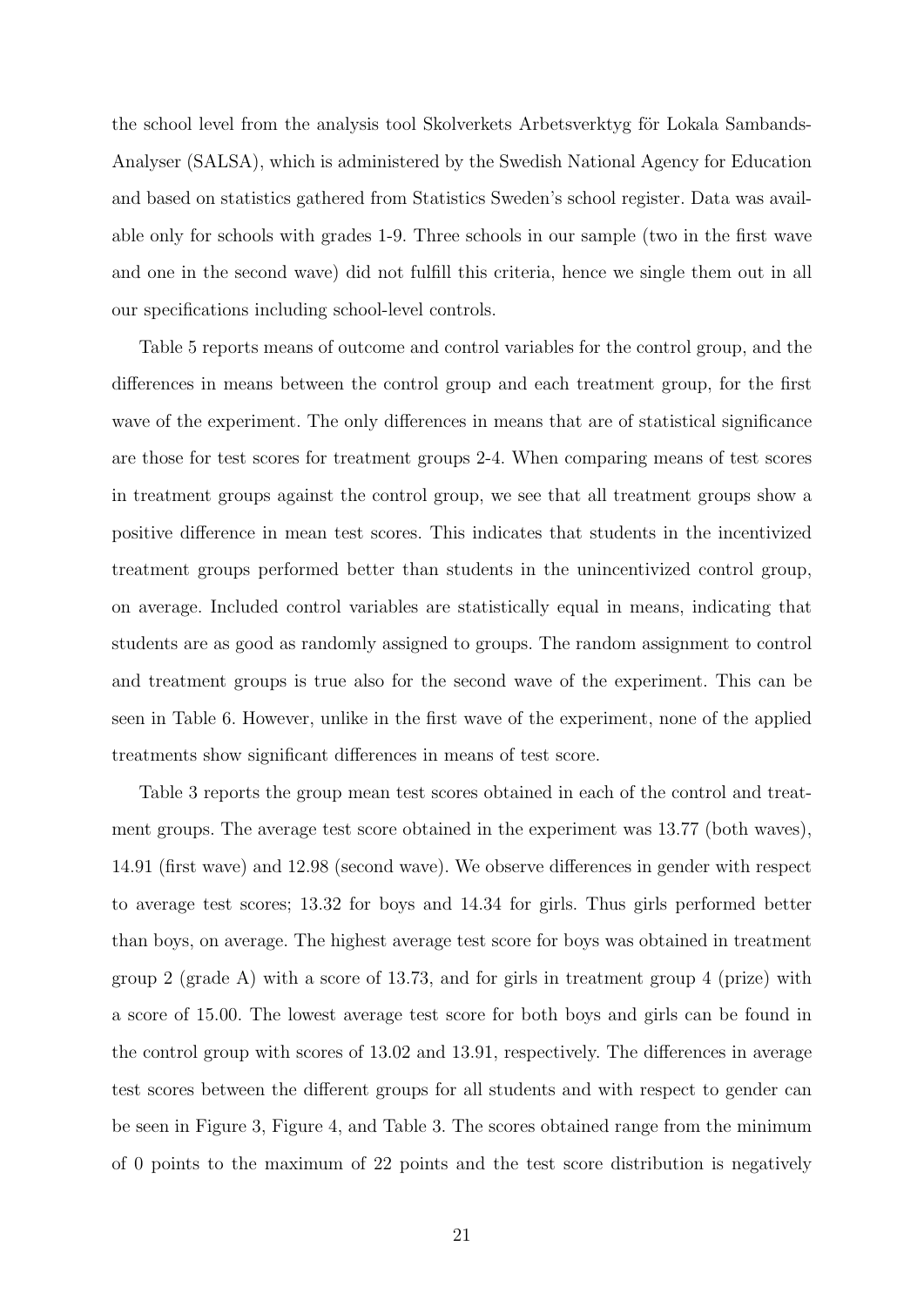skewed, which means that the students perceived the test as relatively easy - especially in the first wave; see Figure [6.](#page-47-0)

Figures [5](#page-46-0) to [7](#page-48-0) graphically illustrate the test score distributions for each group, both for all students and for boys and girls separately. We note that with treatments in place, the test score distributions are negatively skewed towards higher points. The test score distribution for the control group is more symmetric (skewness=-0.11). For boys, the largest negative skew  $(-0.66)$  is present for treatment group 2 (grade A), and for girls the largest skew (-0.80) is seen for treatment group 4 (prize). Overall, 9% of students score the maximum of 22 points.<sup>[9](#page--1-0)</sup> We also note that, in line with the predictions of the model in Section 4, more students in the incentivized treatment groups provide minimal effort and perform in the bottom of the test score distribution - particularly boys and students in the second wave.

#### 6 Results

Having established that our control and treatment groups are balanced is pivotal, as it implies that students are randomly assigned to the five groups and we will obtain internally valid and unbiased estimates of the causal effect of treatment.

To draw robust inference, we estimate cluster-robust standard errors on the class (and school) level. Even if students are randomly assigned to control and treatment groups, the error terms may still contain class (or school) level correlations. This may obviously be an issue when adding school level controls [\(Moulton,](#page-42-3) [1990\)](#page-42-3), but errors may even be correlated at the class level when using rank-based grading as students' optimal effort depends on the expected ability and effort of the classmates they are competing with for being among the top three test performers. Since we have a relatively low number of clusters, the standard Eicker-Huber-White cluster-robust standard error estimates may be

<sup>9</sup>We recognize the potential of underpredicting the impacts of non-financial incentives for the best performing students. To be conservative, we could interpret the positive effects we estimate as lower bounds of the true effects for the best students. This is a typical feature of test score distributions, but [Koedel and Betts](#page-41-3) [\(2010\)](#page-41-3) show that test-score-ceiling effects only result in significant biases for much more skewed distributions with a skewness of more than twenty times the maximum we observe.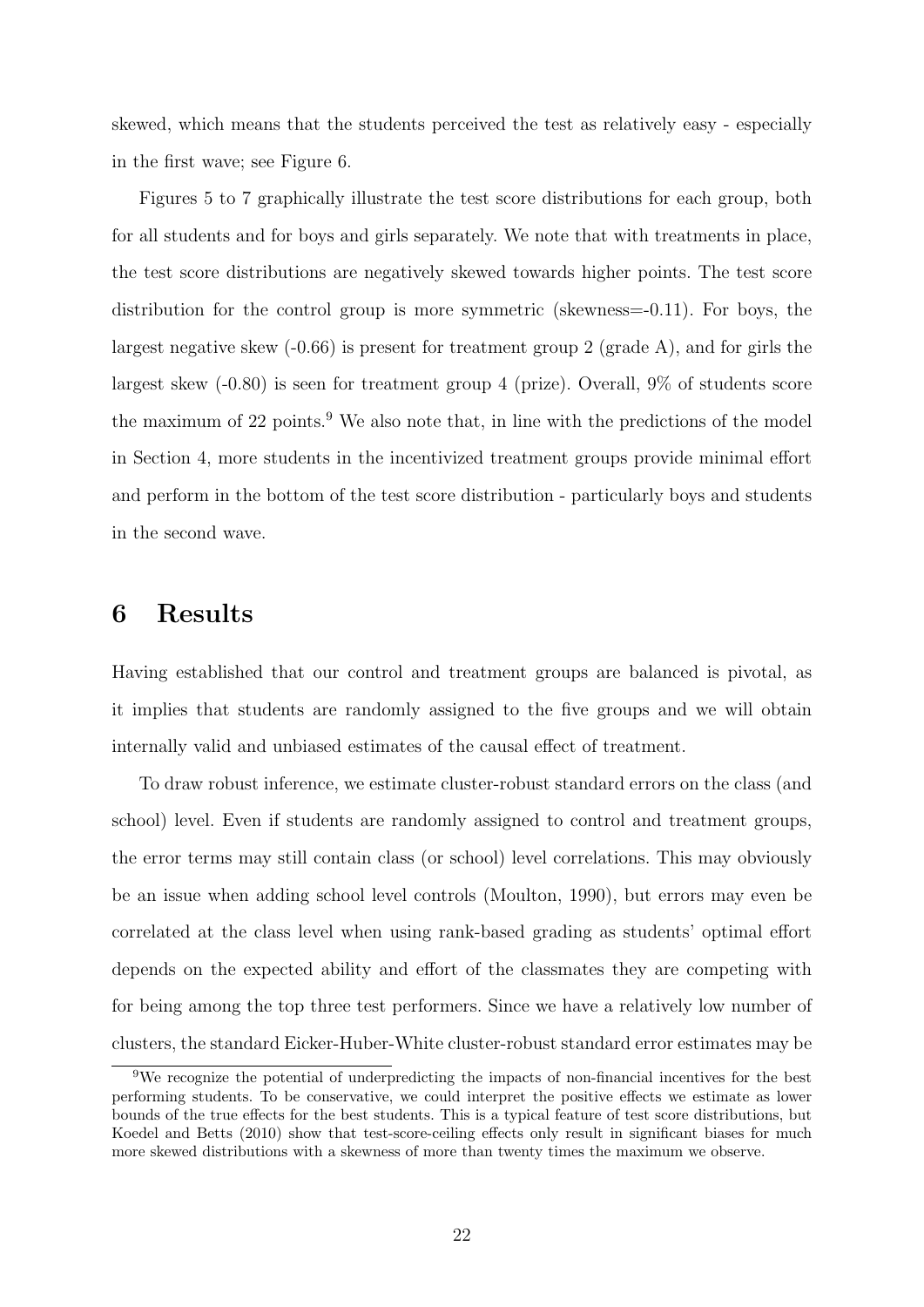downward biased.[10](#page--1-0) The fact that our clusters are of similar size should, however, reduce the potential bias due to the small number of clusters. According to [Rogers](#page-42-4) [\(1987\)](#page-42-4) we should not expect this potential bias to be large in our sample, since none of the classes are larger than 5 percent of the total sample. This implies that the standard errors will not be too far off because each term will be off by less than 1 in 400. This implies that the standard cluster-robust standard error estimator with only 19-28 clusters of similar size in the first-second wave should suffer minimal bias. We expect this bias to be extremely close to zero in the total sample with 47 classes, but slightly higher when also clustering at the school level with only 7-17 schools, where 7 of 17 schools in the total sample comprise less than 5 percent of the sample. [Cameron et al.](#page-38-5) [\(2008\)](#page-38-5) report that a wild bootstrap cluster-robust estimator performs well when the number of clusters is smaller than 50. We confirm that the OLS and standard cluster-robust error estimates are very similar to the adjustment for school and class level common shocks suggested by [Cameron et al.](#page-38-6) [\(2011\)](#page-38-6) as well as their wild bootstrap [\(Cameron et al.,](#page-38-5) [2008\)](#page-38-5). In no cases do inference and our conclusions change. In all tables we thus simply report the standard cluster-robust standard errors.

Tables [7](#page-53-0) and [8](#page-54-0) present ATE estimates of the four non-financial incentives on standardized test scores. Table [7](#page-53-0) reveals that we find positive, but insignificant ATE of all four treatments. Table [8](#page-54-0) reveals that this is true for both boys and girls.

We can also examine the treatment effects across the test score distribution. Randomization within each classroom assures that - in the absence of treatment - all groups of students would be equally likely to be observed in each of the percentiles of the test score distribution. Hence, movements up (or down) in the test score distribution can be attributed to the increased (or decreased) effort caused by the extrinsic incentive (treatment) as both the ability and skill level are fixed in the test situation. Table [9](#page-55-0) reveals that there is a significant increase in the probability of scoring above the median for treatments 3 and 4 (certificate and prize) and on the probability of scoring above the top quartile for treatments 1 and 3 (grade A-F and certificate). Treatments 3 and 4 increase

 $10$ [Wooldridge](#page-43-3) [\(2003\)](#page-43-3) provides a more comprehensive discussion of these issues.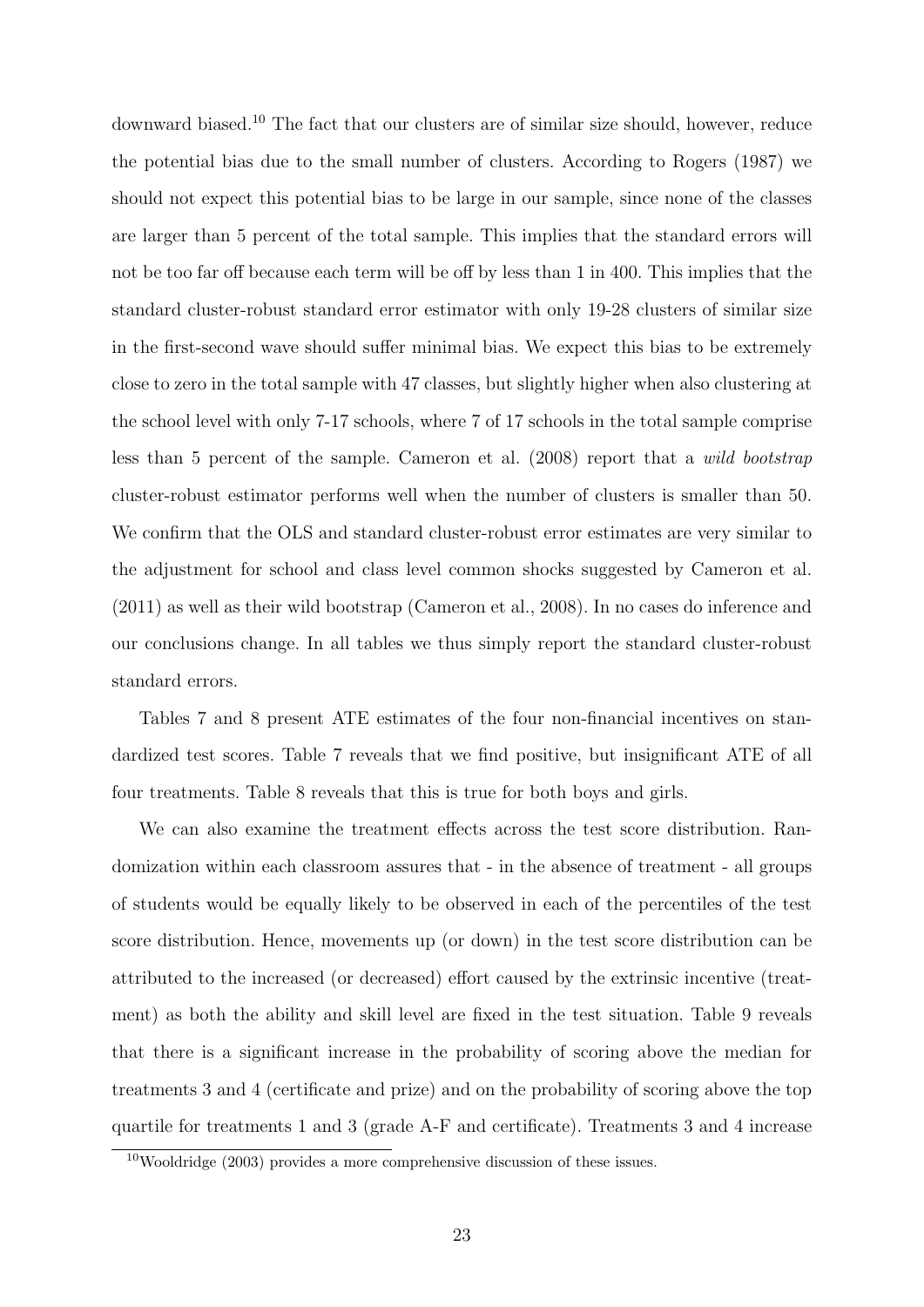the probability of scoring above the median by 7-8 percentage points and treatments 1 and 3 increase the probability of scoring above the top quartile by 7-8 percentage points. This is consistent with the predictions of the model in Section 4 that effort will increase most for students at the margin for which the threshold for a performance reward is within reach if they put more effort into the test. These students who increase their effort when incentivized by rank-based grading and rewards are in the upper-middle part of the ability distribution in our full sample of sixth graders. Table [9](#page-55-0) further shows that adding all individual, class, and school level controls does not change these conclusions.[11](#page--1-0) It also reveals that the reason girls' average test scores are higher on average is that they have a lower probability to score in the lower half of the distribution. Finally, we also estimate the distributional impacts by gender. Table [10](#page-56-0) shows that only treatment 2 (grade A) significantly increases the probability of scoring above the median by 10 percentage points for boys. Table [11](#page-57-0) shows that for girls, treatment 4 (prize) increases the probability of scoring above the lower quartile by 9 percentage points and treatment 3 (certificate) increases the probability of scoring above the upper quartile by 11-14 percentage points, while it also decreases the probability of scoring above the lowest decile by 5 percentage points. This is also consistent with the theory in Section 4 and indicates that the girls around the upper quartile of the test score distribution are those increasing their effort with the outlook of a certificate for high performance, while the girls around the lowest decile are those getting demotivated by the too high threshold being out of reach. Overall, it seems like boys get most motivated by competing for the grade A, while girls get most motivated by competing for a prize or receiving a certificate for high performance.

#### 6.1 Heterogeneous Treatment Effects by Skill level

We exploit that the preparation for the test is different for students in the two waves. Students in the first wave are tested in April 2013, which is towards the end of the schoolyear and around the time they will be taking the national test. The students should

 $11$ We verify that this is also true when we restrict our attention only to the students at schools with complete information on school-specific variables in the first two specifications. We further verify that estimating a probit model instead of the linear probability model leads to the same conclusions.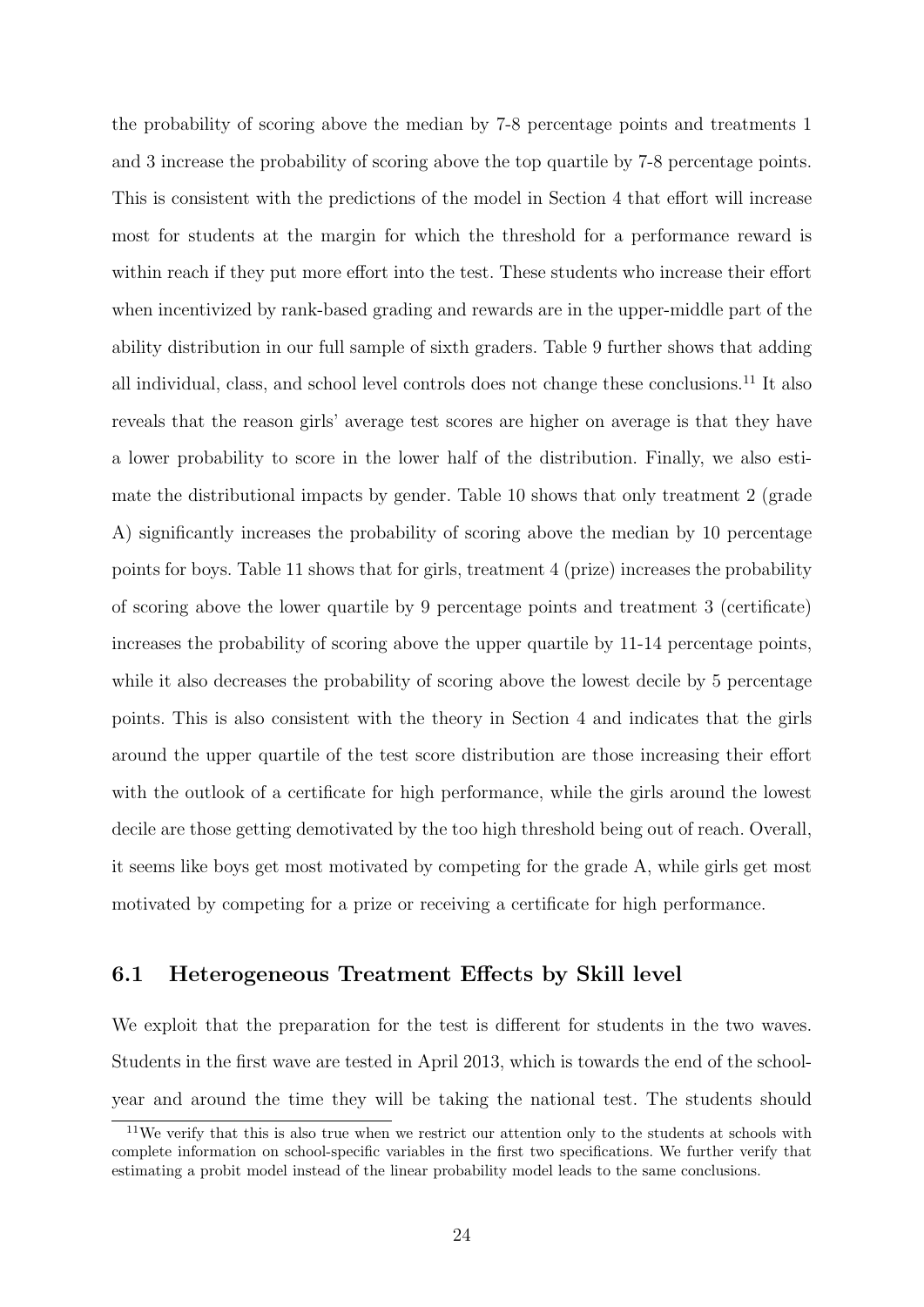therefore be in their comfort zone according to one of the leading theories of optimal learning [\(Vygotsky,](#page-43-4) [1978\)](#page-43-4) and be able to solve all the test tasks on their own if they provide enough effort. The students in the second wave are tested in August-September 2013, which is at the beginning of sixth grade. As the test is designed to be a broad test of the math skills acquired during their first six school years, some of the test tasks may be too difficult for the students in the second wave to solve unassisted.[12](#page--1-0) On an optimal learning trajectory [\(Vygotsky,](#page-43-4) [1978\)](#page-43-4) these students should therefore be in their zone of proximal development or if the tasks are way too hard even in their frustration zone. The incentives may therefore unintentionally reduce their effort. Through the lens of the model in Section 4, we interpret this as the students in the first wave being more skilled than those in the second wave. In Figure [2](#page-44-1) the distribution of ability in the first wave is represented by  $f_{a_H}$ , while  $f_{a_L}$  represents the ability distribution of the second wave students. The model predicts a lower increase in effort (or even more students exerting no effort) in the second wave, as more students have a lower ability,  $a \leq a_i \leq a$ , while the model predicts a larger increase in effort by incentivized students in the first wave as more students have a higher ability,  $\overline{a} \leq a_i \leq \overline{\overline{a}}$ .

Table [12](#page-58-0) shows that we cannot reject this prediction, as the ATE is significant for three of the four treatments among first wave students - with the exception of treatment group 1 (grade A-F). Treatment group 4 (prize) tends to have the largest ATE, followed by treatment group 2 (grade A), and treatment group 3 (certificate). Receiving the information that the performance on the test may lead to being rewarded with a prize leads to almost half a standard deviation higher test score on average than when only intrinsically motivated. Receiving a certificate for scoring above the cut-off for receiving at least a B results in an average increase in test scores of about a third of a standard deviation. This indicates that rank-based grading increases performance most, however, the ATE of treatments 2, 3, and 4 are not statistically different; i.e. we cannot reject the null hypothesis  $\delta_2 = \delta_3 = \delta_4$ . Being assigned to treatment group 1 (grade A-F) shows no significant difference in average test scores. For the second wave, the ranking is re-

 $12$ After seeing the test, some of the teachers also pointed out that they had not yet taught the students how to solve some of the tasks.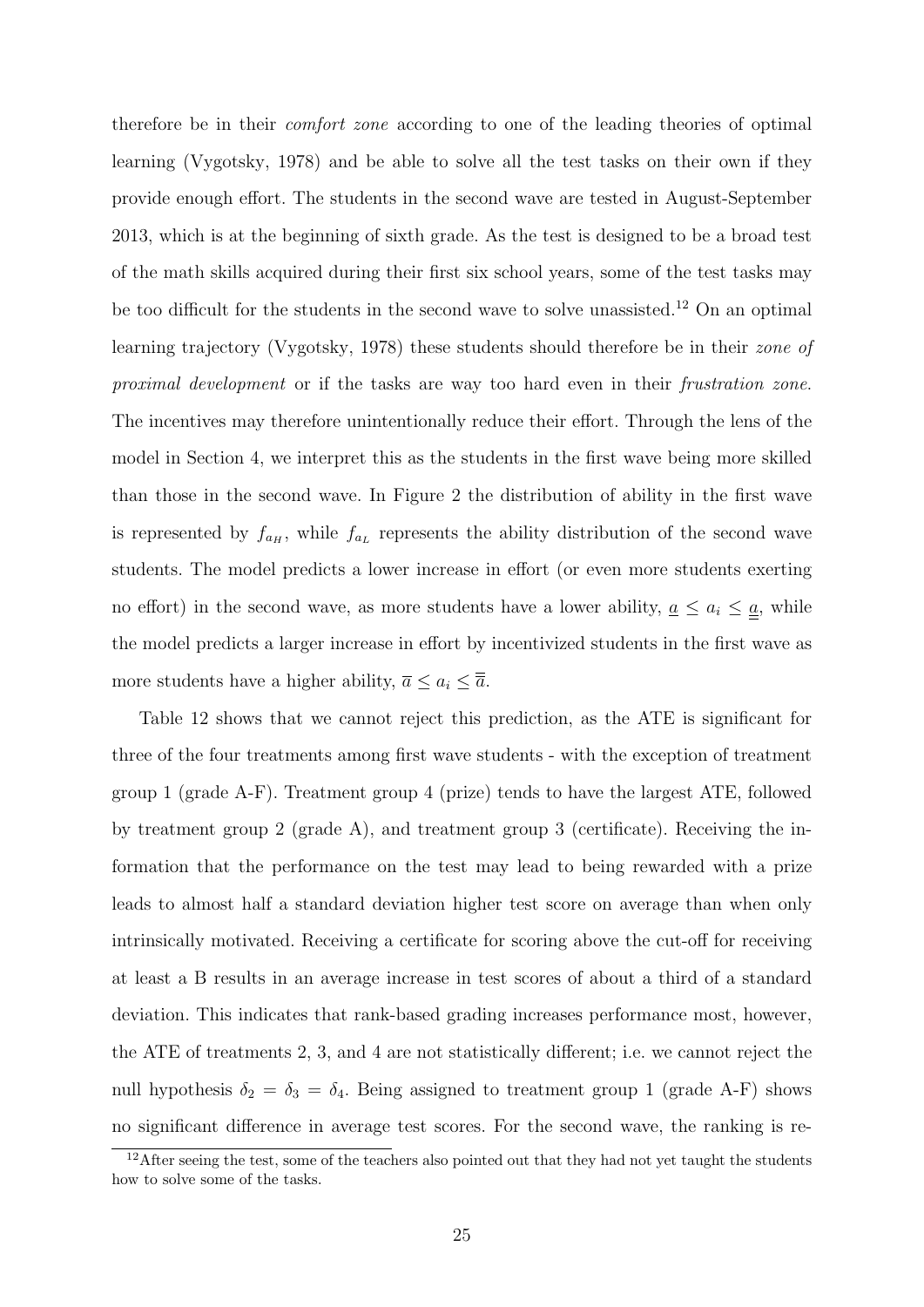versed, but not statistically significant. These results remain robust to including control variables.

Table [13](#page-59-0) presents ATEs separately by gender for the first wave. It reveals that boys tend to be motivated only by rank-based grading singling out the top three test scorers in the class: treatments 2 and 4 (grade A, prize). The size of these increases are about half a standard deviation. We do not find statistically different responses to treatments by gender, apart from the fact that only girls are induced to exert more effort by treatment 3 (certificate). Girls and boys are equally motivated by the two rank-based grading treatments and the effects are in the range of a third to half a standard deviation.<sup>[13](#page--1-0)</sup>

We further analyze the distributional effects in the each wave. Table [14](#page-60-0) reveals that among the students in the first wave, the probability of scoring above the median is significantly increased by treatments 2-4 (grade A, certificate, prize).  $P(T S_i \ge P50_{TS})$  is increased by 19-21 percentage points. Treatment 2 (grade A) also increases the probability of scoring above  $P25_{TS}$  and  $P75_{TS}$  by 19-21 percentage points, while treatment 3 (certificate) seems to have more motivational power at the upper quartile, and treatment 4 has more motivational power at the lower quartile. Examining these distributional effects separately by gender, Table [15](#page-61-0) presents the results for boys and Table [16](#page-62-0) presents the results for girls. For boys, treatment 2 (grade A) has a large effect higher up in the distribution as it increases the probability of scoring above  $P25_{TS}$  by 17, and above  $P50_{TS}$  and  $P75_{TS}$  by 25-26 percentage points. The other rank-based grading treatment 4 (prize) has an effect lower in the distribution as it increases the probability of scoring above  $P10_{TS}$ and  $P25_{TS}$  by 12-29 percentage points, while treatment 3 (certificate) increases the probability of scoring above  $P10_{TS}$  by 15 percentage points. For girls, treatment 2 (grade A) has a similar effect at the lower quartile and median, although the motivational power is only as strong at the lower quartile. Treatments 4 (prize) has a significant effect higher up in the distribution, as does treatment 3 (certificate) by increasing girls' probability of scoring above the median and the top quartile by 28-30 percentage points. Treatment

<sup>&</sup>lt;sup>13</sup>We have also estimated class-specific fixed effects specifications as an additional test of whether the class-level randomization was successful. These estimates are displayed in Table A.16 in the online Appendix and corroborate the robustness of our results to adding class FE - both overall and in the individual waves.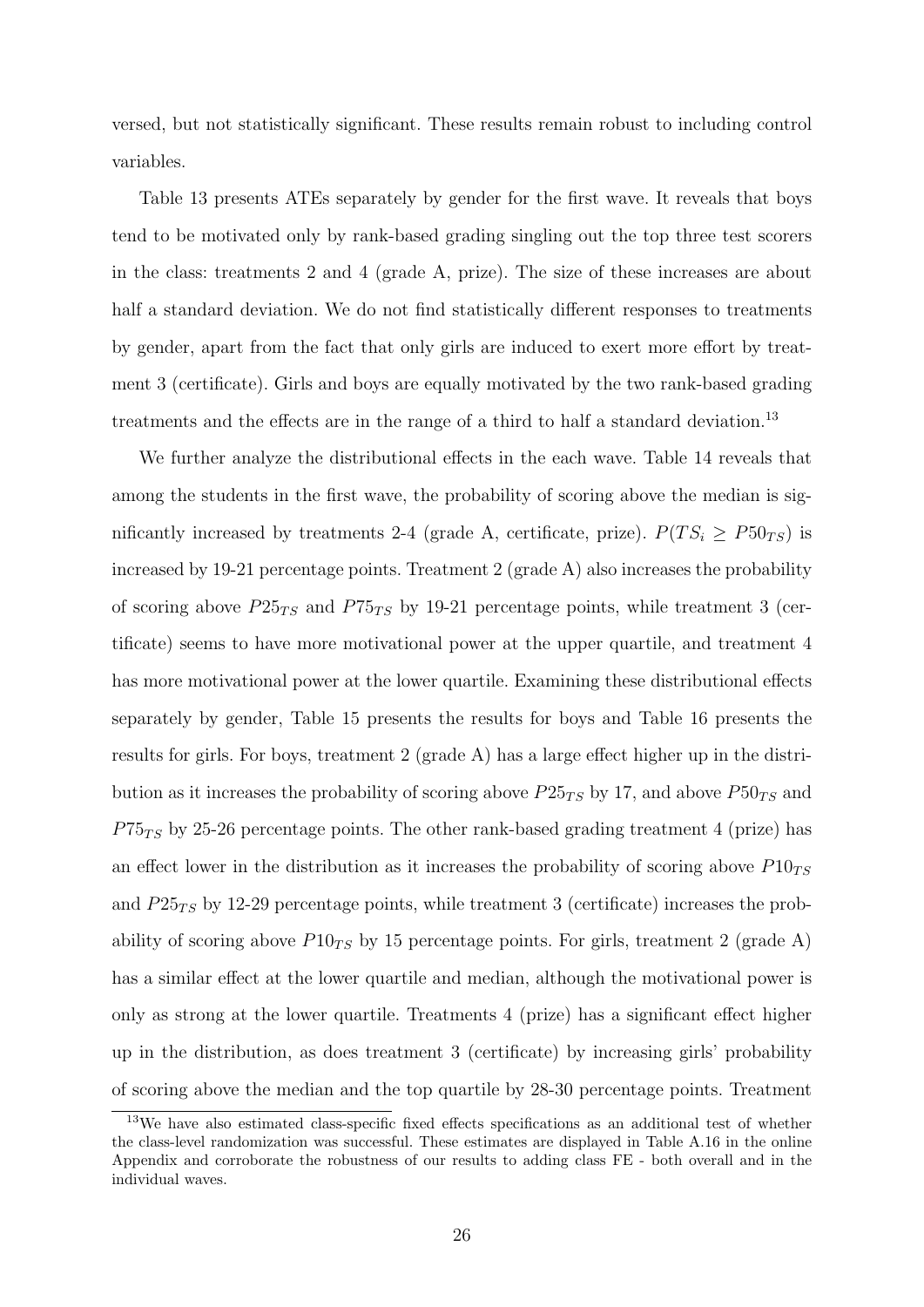1 (grade A-F) also significantly raises girls' probability of scoring above the median by 24-26 percentage points and above  $P90_{TS}$  by 9 percentage points.

Table [17](#page-63-0) reveals that among the students in the second wave, the probability of scoring above the tenth percentile,  $P(T S_i \geq P10_{TS})$ , is lowered by 3-5 percentage points when facing the non-financial incentives. This is consistent with the model prediction that more students will optimally exert zero effort when the bar is set too high. Finally, we corroborate that these conclusions are also robust to adding class and school-level controls.

All in all, we find that while non-financial incentives increase test performance more for students in the middle-upper part of the distribution among the highly skilled students, the same incentives also decrease performance in the bottom of the distribution of lowskilled students.

Finally, we test the impact of student placement on the learning trajectory more directly. Is it really differences in student skill levels that drive the differences in treatment responses between the first and the second wave? To answer this question, we employ a more finely measured proxy for student skill level: learning weeks, denoting the number of weeks the student has been learning math in sixth grade at the time of the test. The results from adding interactions between learning weeks and the four treatment indicators are presented in Table [18.](#page-64-0) We first note that adding learning weeks as a control does not change any of our conclusions, but strongly diminishes the correlation between wave and baseline test scores. This would be expected if wave mainly picks up the differences in weeks the students have been learning math in sixth grade. More importantly, interacting learning weeks with the four treatment indicators reveals that students respond more strongly to T2-T4 when having been exposed to more weeks of sixth grade math classes. This corroborates that the main factor determining the different impacts of treatment in the two waves is student skill level at the time of the test.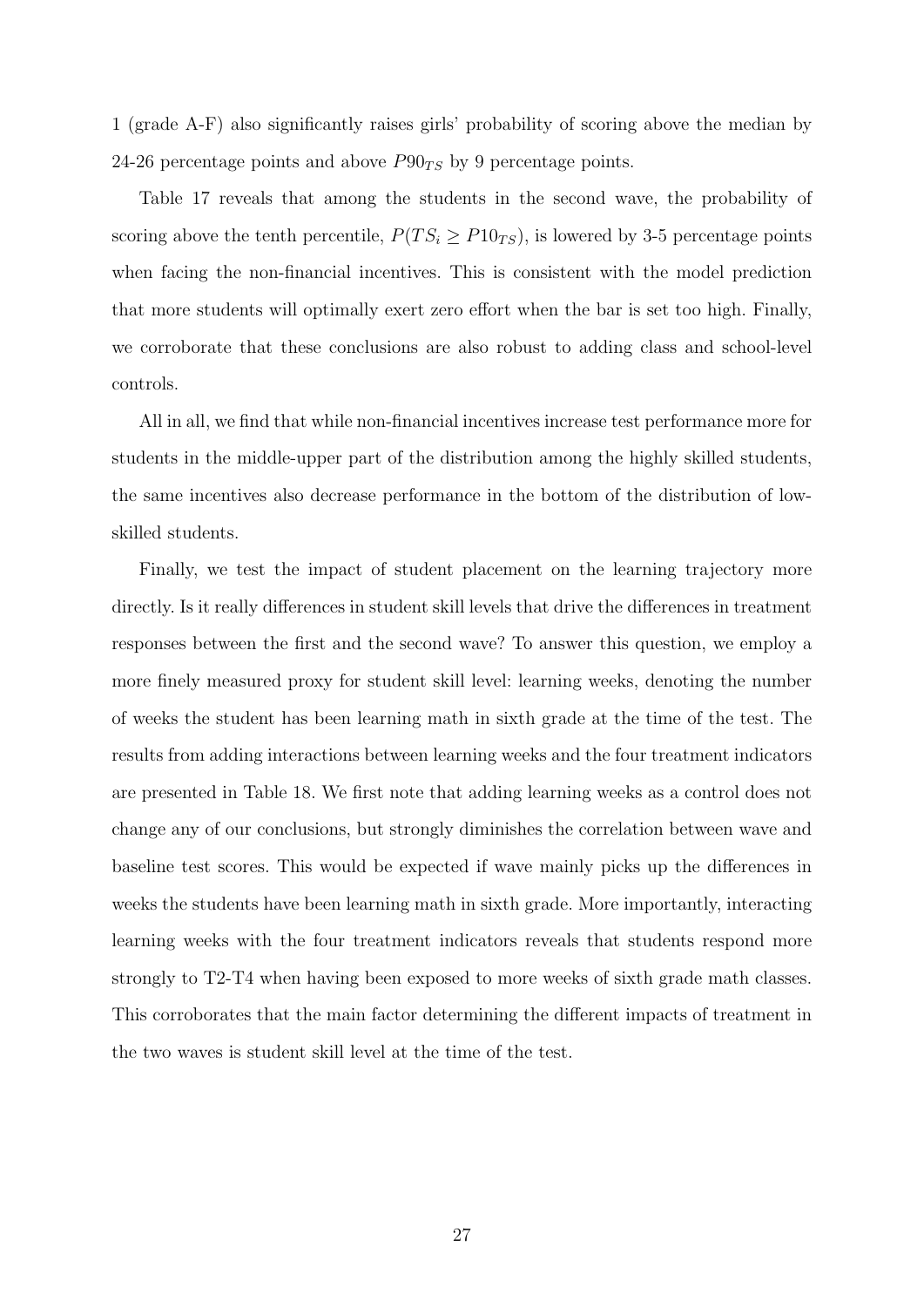#### 6.2 Heterogeneous Treatment Effects by Peer Familiarity

The model in Section 3.2 shows that expectations about peer ability are important for effort responses to rank-based grading incentives. We now turn to testing this model prediction. We exploit the fact that some students have more information about the peers they are competing with than others. We hypothesize that those who have spent at least a school year in the same classroom as their peers will have a more precise estimate of their peers' ability; they thus face less uncertainty about the endogenous threshold and their effort will respond more strongly to rank-based grading incentives. Table [19](#page-65-0) presents a direct test of this hypothesis, by separately presenting ATEs for students who have been taught at least a school year in the classroom with the same peers and whether the ATEs are different for those who just started with new peers within the last six weeks. Our estimates support this hypothesis, as test score responses to treatments 2 and 4 (grade A, prize) are significantly lower for those who are with new peers. Test scores are on average increased by 0.35-0.37 standard deviations less by treatment 2 (grade A) and by 0.48 standard deviations less by treatment 4 (prize) if tested in a new peer group.<sup>[14](#page--1-0)</sup> We also note that treatment 4 (prize) significantly increases test scores by 0.22 standard deviations if in a familiar peer group. The last four columns of Table [19](#page-65-0) reveal that this is due to girls responding very strongly and raising their test scores by about a third of a standard deviation if receiving a prize for being among the top three performers. Table [19](#page-65-0) also shows that only girls respond significantly less to the rank-based grading incentives when tested with unfamiliar peers.

Table [20](#page-66-0) presents the distributional effects of non-financial incentives for the students who have been with the *same peers* for at least a school year. We find that incentives increase effort in the middle of the distribution. Treatment 3 (certificate) increases the probability to score above both  $P50_{TS}$  and  $P75_{TS}$  by 8-11 percentage points, while the two

<sup>&</sup>lt;sup>14</sup>Responses also tend to be lower for treatment 3 (certificate), but only significantly lower when adding school-level controls. This is not predicted by the model in Section 3, since expectations about peer ability should not be important for the individual reward on a criterion-based grading scale. This could be because of some psychological factors related to uncertainty, self-confidence, self-evaluation of math ability, or because students dislike being singled out to receive a certificate in front of their new peers.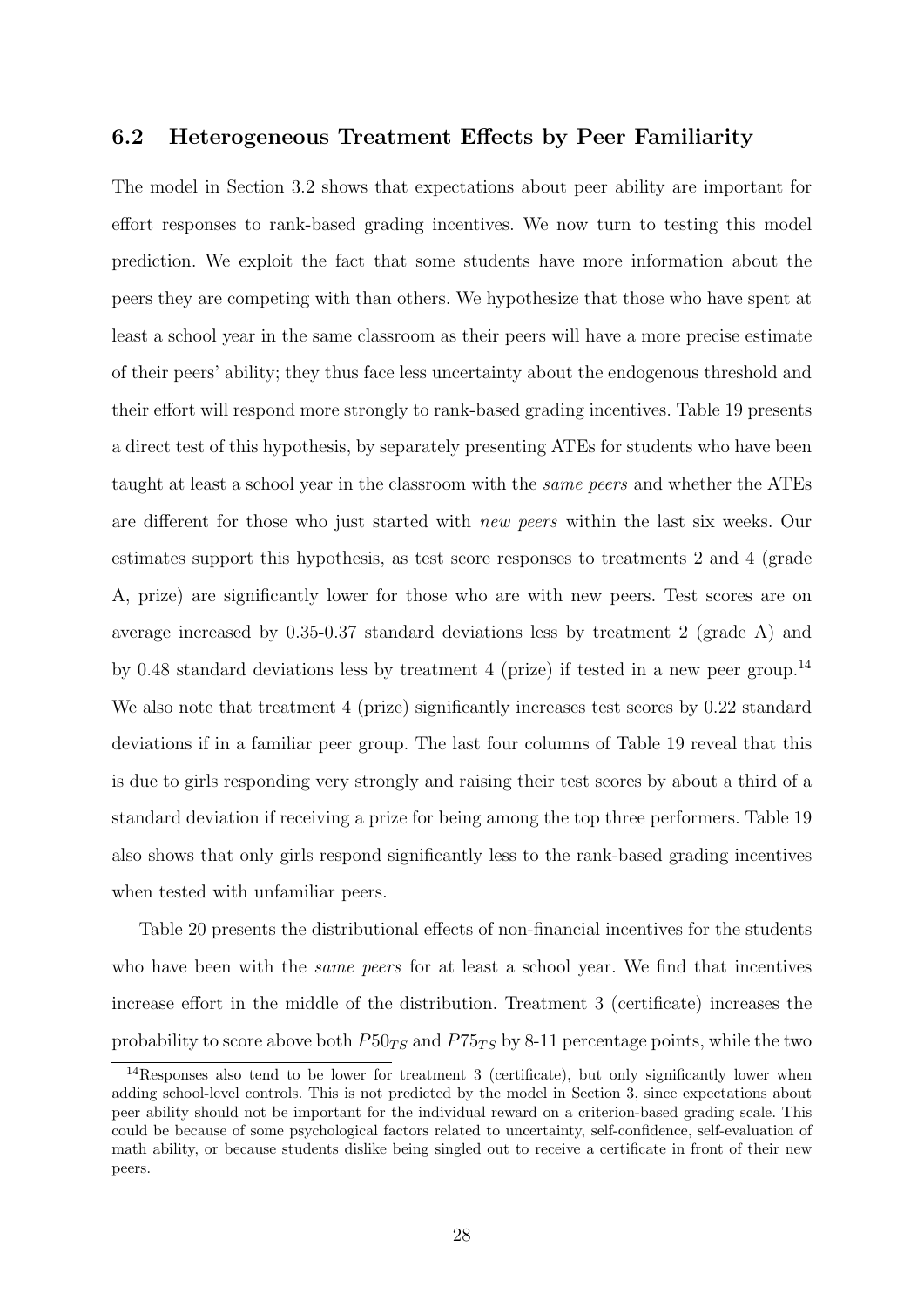rank-based treatments 2 and 4 (grade A, prize) increase performance lower in the ability distribution. Table [21](#page-67-0) shows that the incentives motivate lower in the distribution for boys, where treatment 2 (grade A) increases the probability of scoring above  $P10_{TS}$  and by 11 percentage points and treatment 3 (certificate) increases the probability of scoring above  $P10_{TS}$  by 10 percentage points. Table [22](#page-68-0) reveals that treatment 4 (prize) has a large and significant effect throughout the test score distribution for girls, while treatment 3 (certificate) has a similarly large effect in the middle-upper part of the distribution by increasing the probability of scoring above  $P50_{TS}$  and  $P75_{TS}$  by 13-19 percentage points.

Overall, we find strong empirical support for the model prediction that increased uncertainty about peer ability - and consequently own winning probability - decreases the motivational effect of tournament incentives. This motivational decrease is particularly strong for girls. Our field experiment is not directly designed to distinguish between competing theories of this observation. This could be done by introducing gender-specific preference [\(Croson and Gneezy,](#page-39-5) [2009\)](#page-39-5) and cost parameters in the model in Section 3. For example, girls' effort response under competition would be lowered when facing more uncertainty about peers' ability if girls expect their actual winning probabilities to be lower than boys with the same math ability. This could occur if girls are less overconfident [\(Alpert and Raiffa,](#page-37-6) [1982;](#page-37-6) [Svenson,](#page-43-5) [1981\)](#page-43-5), and could be a credible explanation as many studies find boys to be more overconfident [\(Niederle and Vesterlund,](#page-42-5) [2010\)](#page-42-5). Specifying and estimating such a structural model to directly quantify the gender-specific differences in parameters and their implications for behavior would be an interesting avenue for future research.

#### 7 Discussion

The results from our field experiment show that non-financial extrinsic incentives have a motivational effect on highly skilled students' performance in a test situation. Ranking students by distinguishing the top three performers has particularly large motivational power. However, the motivational power of evaluated incentives differs with respect to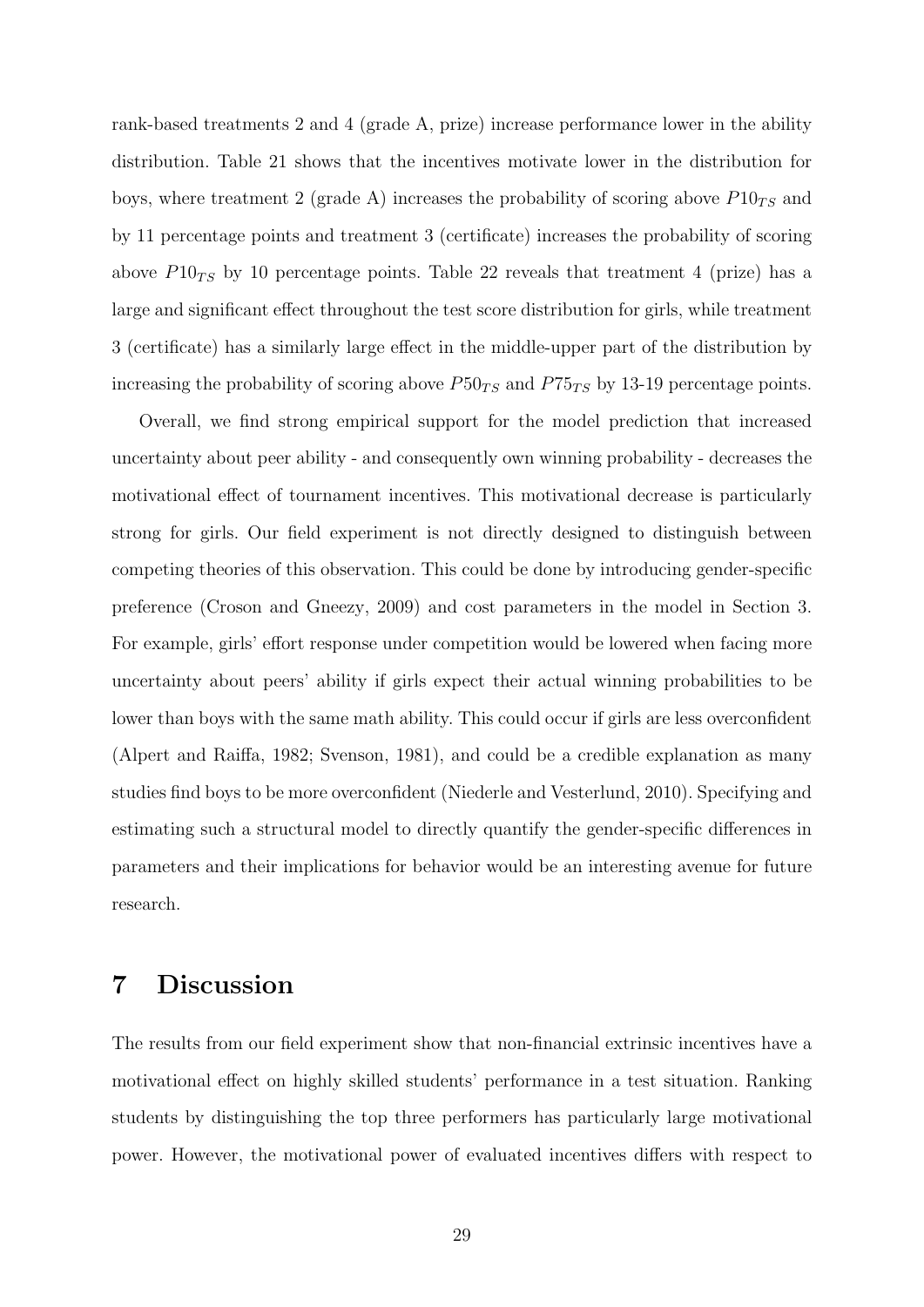gender. Boys only increase their effort if offered to compete, whereas girls also increase their effort if offered a certificate for criterion-based grades A-B. Girls' responses to rankbased grading incentives are also significantly lower if they are in a class with new peers. This indicates that girls' responses to a competitive environment are particularly sensitive to their knowledge about the ability of the peers they are competing with.

Why would we expect gender differences in the responses to the rank-based test assessments? Boys are most responsive to being ranked with respect to grades, whereas girls react most strongly to the incentive of receiving a prize for high rank. Receiving a prize may offer a more public form of competition, and most studies find that boys exhibit more competitive behavior [\(Gneezy et al.,](#page-40-4) [2003;](#page-40-4) [Gneezy and Rustichini,](#page-40-5) [2004;](#page-40-5) [Croson and](#page-39-5) [Gneezy,](#page-39-5) [2009;](#page-39-5) [Niederle and Vesterlund,](#page-42-5) [2010\)](#page-42-5).<sup>[15](#page--1-0)</sup> However, we find no significant difference in the performance response to competition among these sixth grade students.<sup>[16](#page--1-0)</sup> This is consistent with [Lavy](#page-41-4) [\(2012\)](#page-41-4) who estimates no gender difference in teacher effort under performance pay even if the female teachers are more pessimistic about the performance pay scheme, and with [Joensen and Nielsen](#page-41-5) [\(2014\)](#page-41-5) who find that girls are less likely to choose competitive advanced math classes in high school - even if the expected financial reward is at least as high as for boys. It may thus be that the competitive environment lowers girls' utility (e.g. because they find it more unpleasant) even if they increase their performance as much (or more) under the rank-based grading.[17](#page--1-0)

Why do only girls respond to the symbolic reward? This could be because girls attach relatively more importance to reflected appraisals, whereas boys attach relatively

<sup>&</sup>lt;sup>15</sup>Note that all these studies use financial incentives. We cannot be certain of how the incentives were perceived by the students. Thus we cannot conclude that prize was the most worthy of competition. Therefore, boys may still have displayed the most competitive behavior, but have valued grade A higher than prize. As prize is the only materialistic reward, girls' strong reaction to this incentive may indicate that they are more materialistic than boys.

 $16$ Some studies even find the opposite to be true. Cárdenas et al. [\(2012\)](#page-38-7) find that the competitive performance increase in math is higher for girls than for boys in Sweden. However, they find that girls are less likely to choose to compete on the math task.

<sup>&</sup>lt;sup>17</sup>There does not seem to be a consensus on the nature and emergence of gender differences in competitiveness. [Gneezy et al.](#page-40-6) [\(2009\)](#page-40-6) show that culture matters as men (women) are more competitive in a patriarchal (matrilineal) society, while [Andersen et al.](#page-37-7) [\(2010\)](#page-37-7) suggest that girls become less competitive around puberty in a patriarchal society and [Booth and Nolen](#page-38-8) [\(2012\)](#page-38-8) find that social learning matters as girls from single-sex schools are more competitive at age 15 than girls from coed schools in the UK. Contrary to this Sutter and Rützler [\(2010\)](#page-43-6) find that boys are already more competitive around age three in Austria, whereas [Dreber et al.](#page-39-6) [\(2011\)](#page-39-6) find no evidence of differences in competitiveness among Swedish children aged 7 to 10.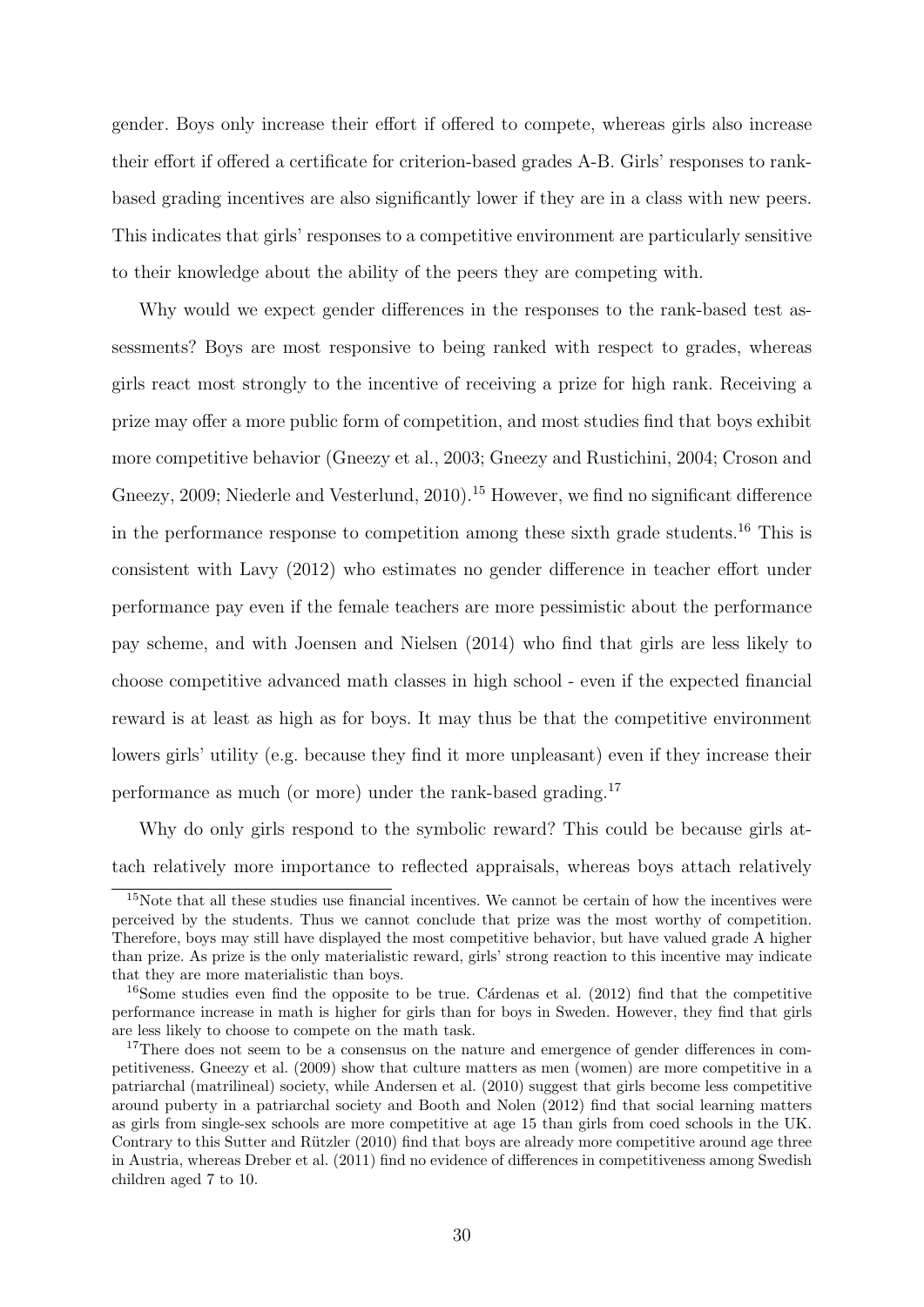more importance to social comparisons [\(Schwalbe and Staples,](#page-42-6) [1991\)](#page-42-6).<sup>[18](#page--1-0)</sup> Both rank-based incentives and receiving a symbolic reward offer sources of reflected appraisals, while rank-based incentives offer a more direct form of competition and social comparison. This could explain why we find a considerable impact on girls' performance as soon as rank-based incentives or a symbolic reward is in place, but for boys this impact is only prevalent when facing competition. It is possible that boys do not view the symbolic reward (and criterion-based grades more generally) as a strong enough social comparison. If girls are more motivated by reflected appraisals they will, however, be motivated both by the top three competition and by a symbolic reward. [Josephs et al.](#page-41-6) [\(1992\)](#page-41-6) also stresses that males are more likely to individuate themselves from others in areas of importance and value, whereas separation from others is not as important for females. If so, boys would be more motivated by the possibility of successfully separating themselves from others through individuating attainments by being top of their class. This could reflect our results as boys tend to be motivated by wanting to stand out in competition, while girls are motivated even though the reward is symbolic and many classmates also may receive it by meeting the criteria.

Could social comparisons be important in other ways? We present additional evidence indicating that boys (girls) tend to be more sensitive to the performance of other boys (girls) in their class.<sup>[19](#page--1-0)</sup> We estimate (i) a significantly higher baseline performance and (ii) a significantly lower response to all treatments if the same-gender average performance in the class is higher, while there is no significant differential response to the other-gender average performance in the class. These results suggest that gender is a salient feature of identity and students tend to compare themselves to their same-gender classmates; i.e. boys (girls) are more likely to have other boys (girls) as their reference group and make within-gender social comparisons. These results also suggest that it is harder to increase your social reward through higher test effort if your reference-peers are higher ability. The lower treatment responses could be due to lower self-esteem if having more upward social

<sup>&</sup>lt;sup>18</sup>Reflected appraisals [\(Cooley,](#page-38-9) [1902\)](#page-38-9) refer to how others react to us - their image of us and how we reflect it - and social comparisons [\(Festinger,](#page-40-7) [1954\)](#page-40-7) refer to using others as references for our selfevaluations, self-enhancements, and self-improvements.

<sup>19</sup>See Tables A.17-A.19 in the accompanying Online Appendix for these results.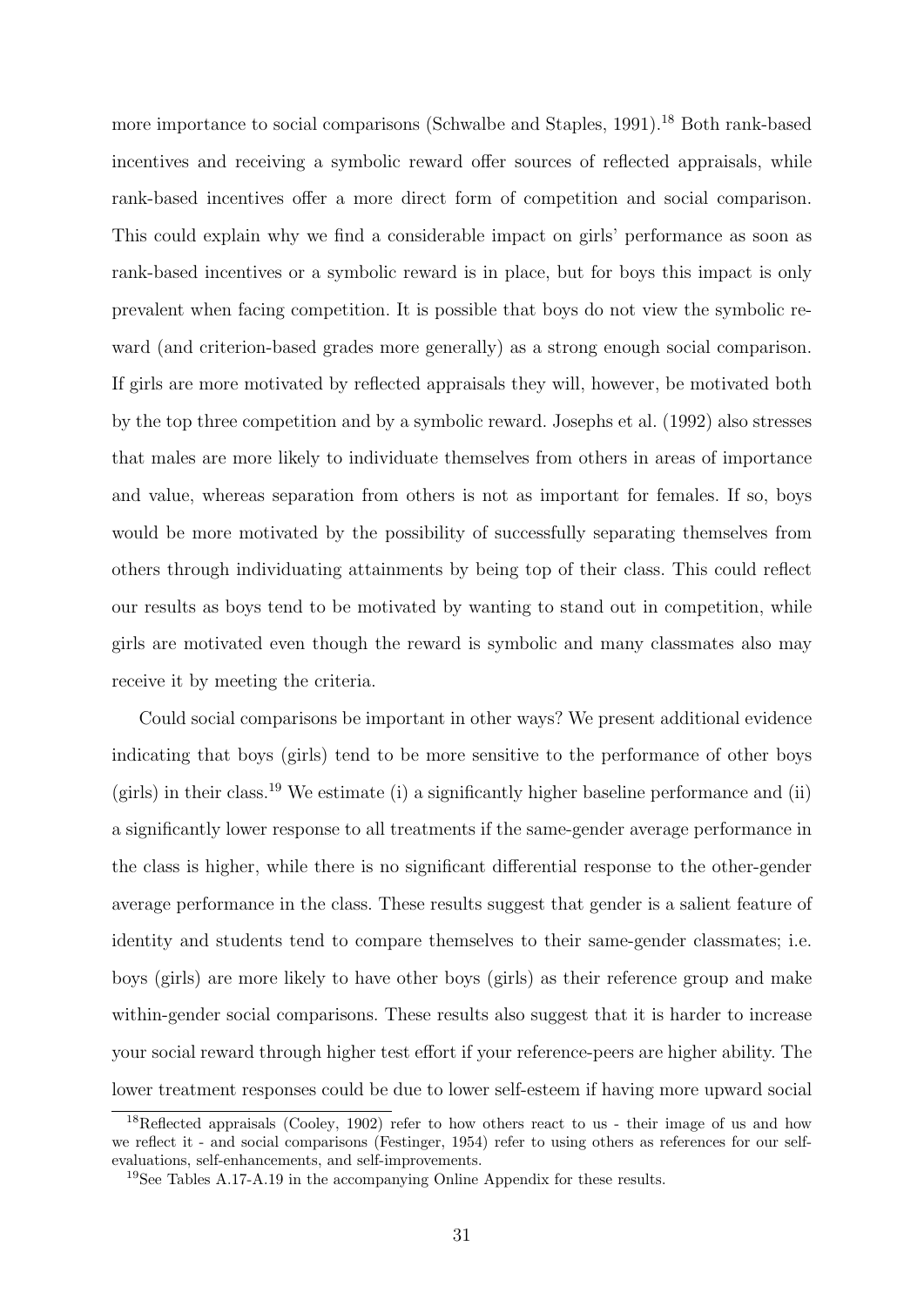comparison possibilities in the relevant gender-specific reference group [\(Dijkstra et al.,](#page-39-7) [2008\)](#page-39-7). These social comparisons do not seem particularly sensitive to peer familiarity. In future research, it would be interesting to test these hypotheses on a sample with larger control groups, as well as to open the black box of how students make social comparisons, how it affects their performance, and how it affects their responses to extrinsic incentives.

Given the differences in placement in the test score distribution and the fact that responses to extrinsic incentives vary considerably over the skill and ability distribution, we cannot draw strong conclusions on the economic significance of these gender differences without introducing more structure. Boys have a higher variance of test scores compared to girls, since boys are much more likely to score in the bottom of the distribution. There is also a gender level difference in which girls outperform boys with an average of 0.87 standardized points. This tells us either that girls have higher intrinsic motivation, apply more effort in the test situation, or are simply better at solving the mathematical tasks presented in the experiment. There is a growing literature addressing the issue that boys are lagging behind in schools and having worse average educational achievement because of low motivation, low self-discipline, or low non-cognitive skills in general [\(Jacob,](#page-40-8) [2002;](#page-40-8) [Duckworth and Seligman,](#page-39-8) [2006;](#page-39-8) [Fortin et al.,](#page-40-9) [2013;](#page-40-9) [Cornwell et al.,](#page-38-10) [2013\)](#page-38-10).<sup>[20](#page--1-0)</sup> This could have longer-term detrimental effects as an early skill deficit lowers later educational attainment and the returns to education [\(Cunha et al.,](#page-39-9) [2006;](#page-39-9) [Cunha and Heckman,](#page-39-10) [2007;](#page-39-10) [Oreopoulos and Salvanes,](#page-42-7) [2011\)](#page-42-7). Our results suggest that one way of incentivizing boys to be more engaged and put forth more effort in school would be to include more competition into the assessment of their tests. This could be equally beneficial for both highly skilled boys' and girls' math achievement.

Our results also highlight that the diverging results in the literature on responses to, and emergence of, competitiveness may not only be due to differences in the gender stereotypicality of the task [\(Dreber et al.,](#page-39-6) [2011\)](#page-39-6) and the implementation environments, but also due to failing to appropriately take the skill levels relative to task difficulty and

 $20$ This could be because boys' non-cognitive skills are more sensitive to parental inputs as they, for example, become relatively more disadvantaged if growing up in a broken home [\(Bertrand and Pan,](#page-37-8) [2013\)](#page-37-8).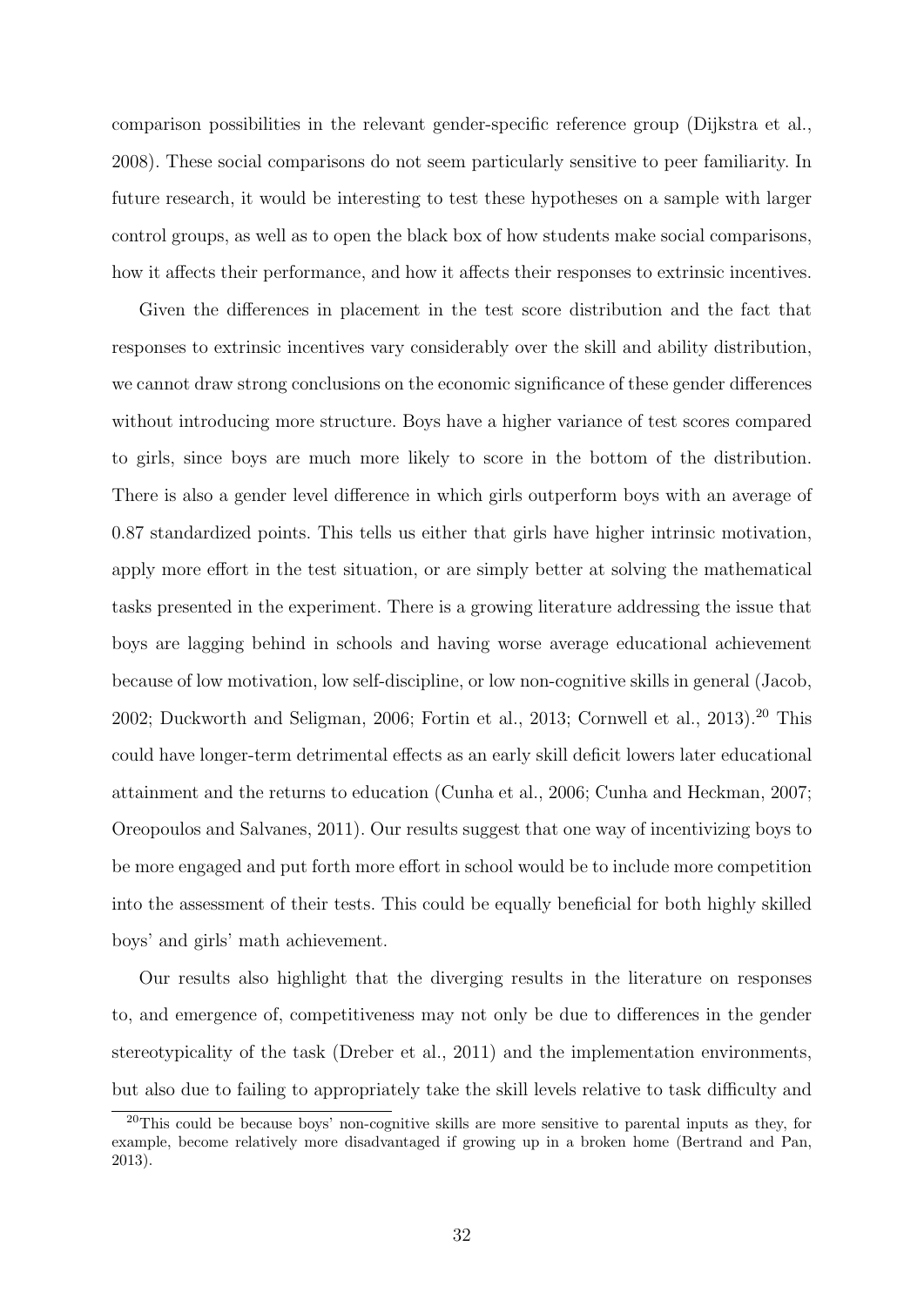peer familiarity into account. Particularly, girls' responses to competition seem to be very sensitive to how well they know their peers. Our results therefore call for more research to pin down how skills and peers affect responses to competition and other extrinsic incentives.

### 8 Conclusions

The educational system is built upon a sequence of tests to measure student performance. The results of these tests often lay the foundation for the distribution of school resources and spur considerable public debates, but how do test incentives affect student motivation and effort? For tests to be a useful measure of students' knowledge and quality, they need to accurately reflect students' skill levels. This can only be the case if students are motivated to perform well when taking tests and if they exert enough effort in the test situation.

Measures of student quality, achievement gaps, teacher value added, and school quality will be biased if some groups of students are not motivated to exert effort on achievement tests and large scale national standardized tests carrying low stakes for the students, but potentially high stakes for teachers and schools. Policy decisions based on such biased measures could be seriously misguided and have unintended consequences. Two examples of high-powered and widespread incentive systems based on student test scores are school accountability systems and performance pay based on teacher value added. First, [Kane and Staiger](#page-41-1) [\(2002\)](#page-41-1) lay out the promises and pitfalls for using school accountability systems based on imprecise school-level test score measures, while [Figlio and Winicki](#page-40-10) [\(2005\)](#page-40-10) provide an example of unintended consequences of school accountability as some schools feed their students with more calories just before the test in order to boost their test performance. Second, [Hanushek and Rivkin](#page-40-11) [\(2010\)](#page-40-11) and [Neal](#page-42-8) [\(2011\)](#page-42-8) highlight several reasons why using teacher value-added measures as a basis for performance pay, employment, promotion, and assignment decisions may be problematic: e.g. they capture very short-term rather than longer-term learning gains [\(Rothstein,](#page-42-9) [2010;](#page-42-9) [Jacob et al.,](#page-41-7)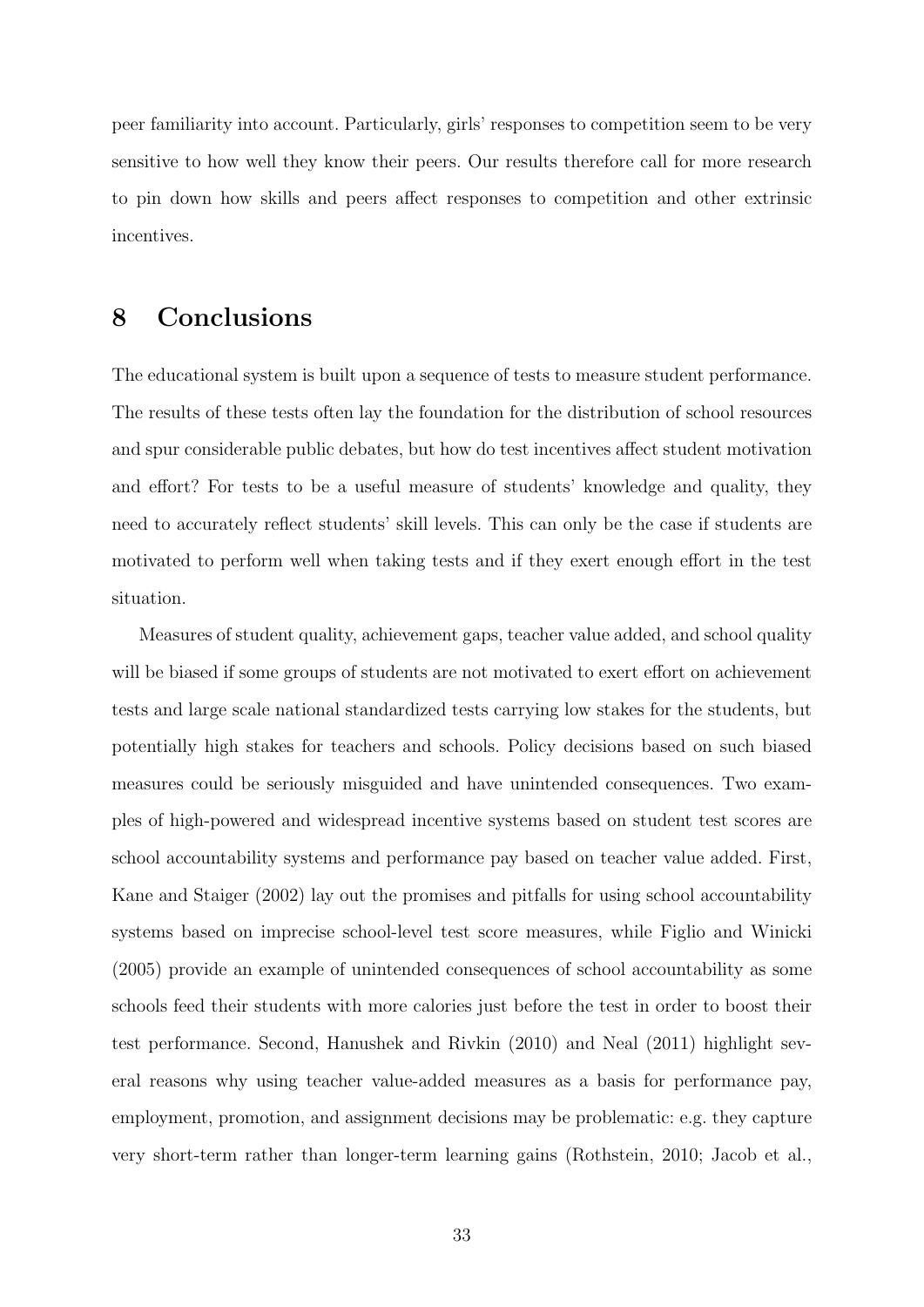[2010\)](#page-41-7).[21](#page--1-0) Measures of school quality could even have important consequences for sorting of students across schools if these are widely publicized [\(Rivkin et al.,](#page-42-10) [2005;](#page-42-10) [Rothstein,](#page-42-9) [2010\)](#page-42-9). Our results further highlight that these measures are highly dependent on student preparation for the test, peer familiarity, and the implicit incentives in the grading of the test. It could therefore be easy for teachers and principals to manipulate such measures by simply giving a symbolic reward or singling out the top performers on the day of the test. Future research will hopefully reveal whether these non-financial test incentives have longer-term effects.

Our results also have implications for grading design and the organization of schools, as they show there is cause to question the current incentives being used to motivate highly skilled students. We show that grading highly skilled students on an A-F scale according to a pre-specified set of criteria does not motivate students to increase test effort. To grade with criteria - without a corresponding distribution - is the most commonly used method of student assessment in primary schools.[22](#page--1-0) Norm-referenced assessment methods would be more effective in increasing highly skilled students' test effort. However, introducing tournaments within the classroom will potentially lower test effort of students with lower skill levels. Thus norm-referenced grading can have unintended consequences if applied in a learning environment where students are not fully mastering the learning requirements. This demotivating effect for low skilled students should, however, not be large for students who are well prepared for their final exam or (inter)national tests. This suggests the importance of choosing the appropriate grading method for the test to accurately reflect the knowledge level it is intended to measure on the students' learning trajectory. If teacher pay depends on students' test scores, they may be induced to teachto-the-test by shifting their attention away from those who are lagging behind to those who are more skilled [\(Lazear,](#page-41-8) [2006\)](#page-41-8). This is exactly what happened when Chicago Public Schools changed their proficiency requirements and teachers shifted their attention to those close to this requirement [\(Neal and Schanzenbach,](#page-42-11) [2010\)](#page-42-11). Our results suggest that

 $^{21}$ [Lavy](#page-41-9) [\(2009\)](#page-41-9) shows that teacher performance pay can sometimes lead to improved student performance through better teaching methods, which may potentially lead to positive longer-term effects.

 $22$ Note that even if this is also the typical grading method in Swedish schools, it is still novel - like the other evaluated grading methods - to the sixth grade students participating in the experiment.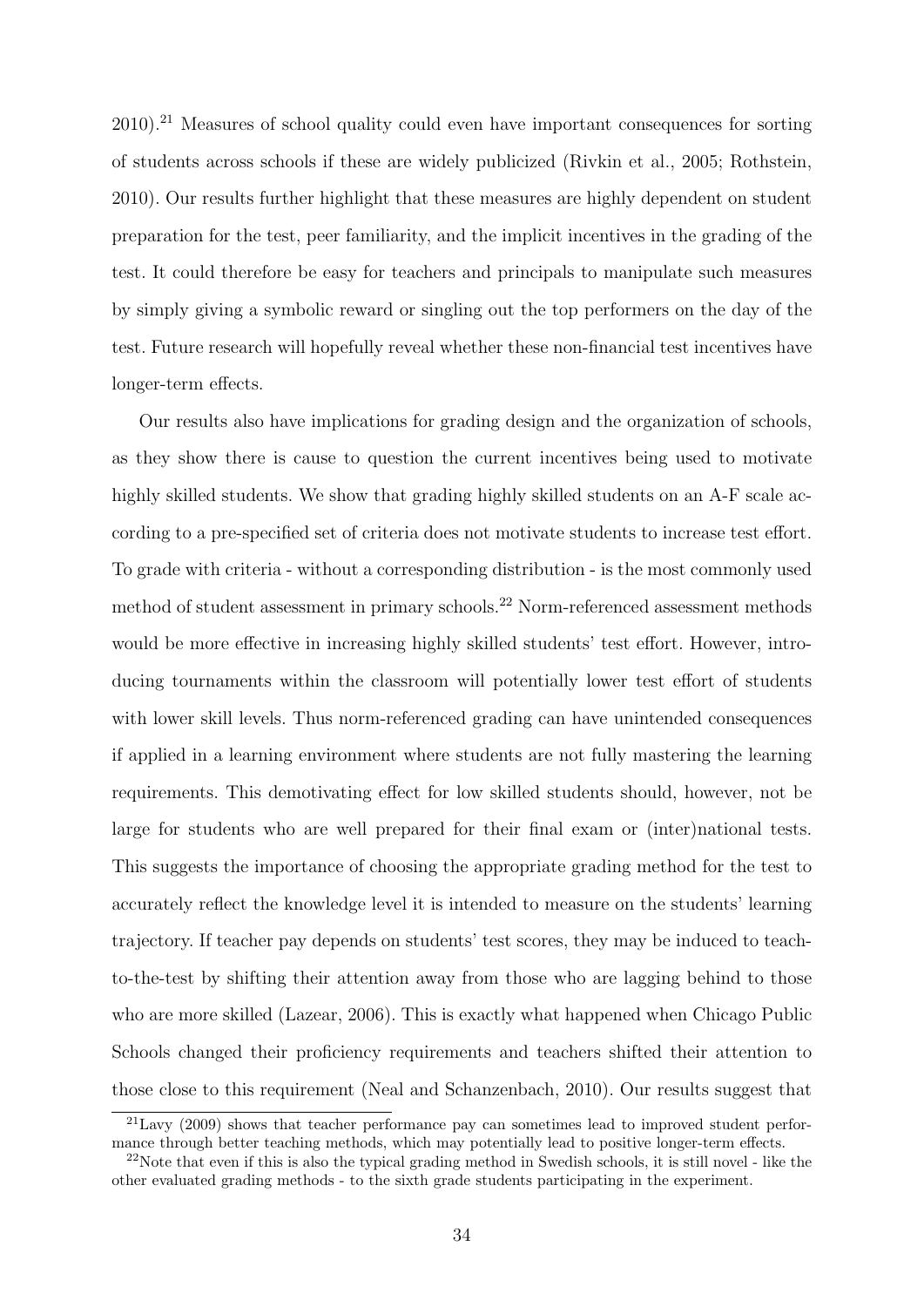norm-referenced grading could lead to similar polarization in a heterogeneous learning environment.

Our results also suggest some interesting avenues for future research: Is is better to use criterion-based grading with more or fewer grades? How important are the exact cut-offs in criterion-based grading? How important is the degree of competitiveness in rank-based grading? Does the nature of non-financial rewards matter? By further analyzing other non-financial incentives, one could find even more efficient methods for increasing student effort and performance. In this paper, we isolate the effort effect in the test situation, while we plan to also evaluate other incentive effects and the importance of sorting when evaluating longer-term impacts.<sup>[23](#page--1-0)</sup> Among the four non-financial incentives we evaluate, we find those involving norm-referenced assessment to be the most effective in increasing test effort of highly skilled students, but not for students with too low skill level. Such rank-based grading is often prevalent at later educational stages. Our results indicate that an earlier implementation could have positive effects on student effort and performance, thus could lead to more efficient tracking and sorting across skill levels. A deeper analysis of these issues and the longer-term effects of grading and reward schemes could be a fruitful avenue for future research.

 $^{23}$ [Leuven et al.](#page-41-10) [\(2011\)](#page-41-10) show that such distinctions may be crucial when comparing different financial tournament incentives for university students.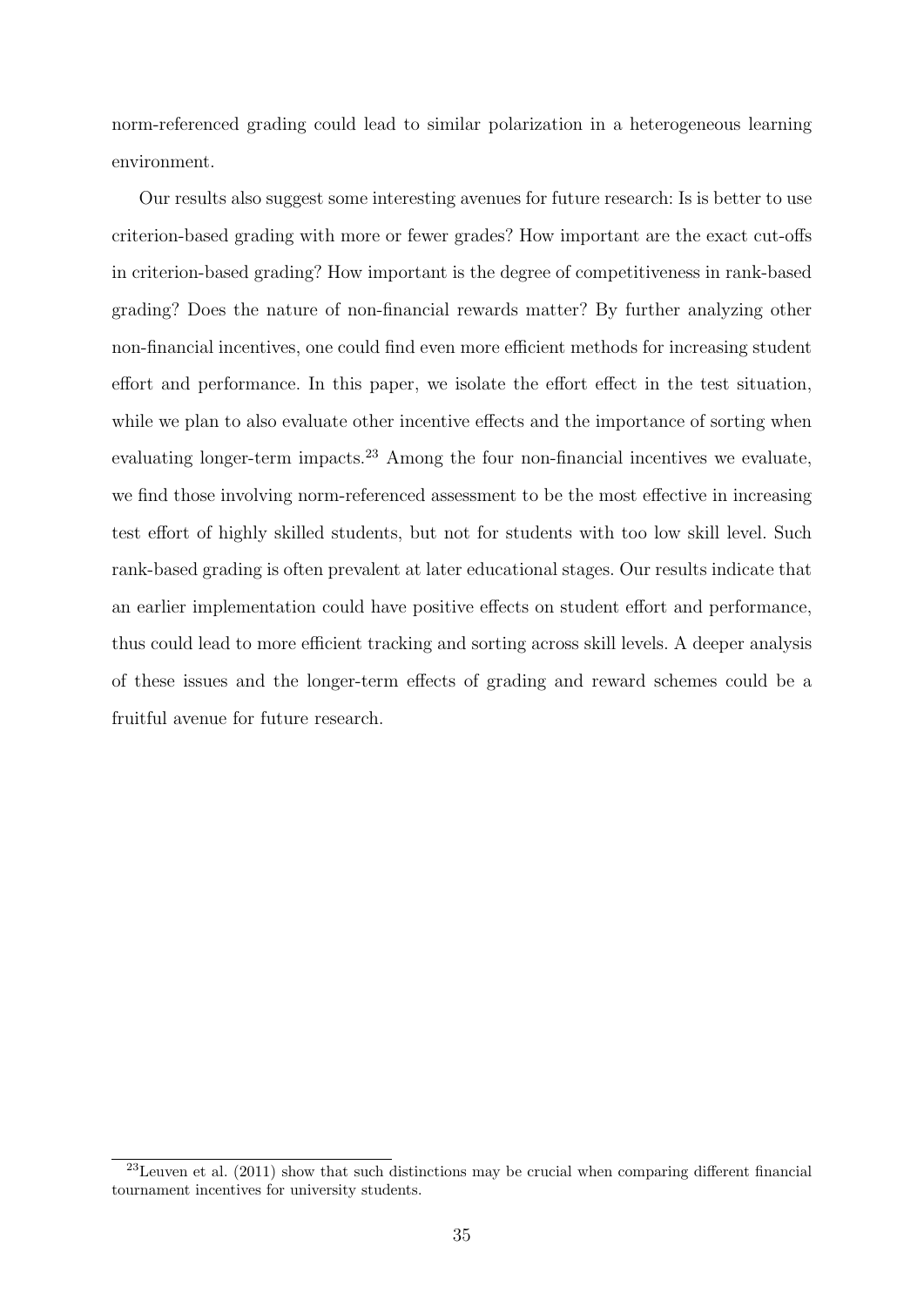### References

- <span id="page-37-6"></span>Alpert, M. and H. Raiffa (1982). A progress report on the training of probability assessors. In D. Kahneman, P. Slovic, and A. Tversky (Eds.), *Judgment Under Uncertainty:* Heuristics and Biases, pp. 294–305. Cambridge University Press.
- <span id="page-37-7"></span>Andersen, S., S. Ertac, U. Gneezy, J. A. List, and S. Maximiano (2010). Gender, competitiveness and socialization at a young age: evidence from a matrilineal and a patriarchal society. Review of Economics and Statistics.
- <span id="page-37-2"></span>Attali, Y., Z. Neeman, and A. Schlosser (2011). Rise to the challenge or not give a damn: differential performance in high vs. low stakes tests. IZA Discussion Paper No. 5693.
- <span id="page-37-1"></span>Azmat, G. and N. Iriberri (2010). The importance of relative performance feedback information: Evidence from a natural experiment using high school students. Journal of Public Economics 94 (7), 435–452.
- <span id="page-37-3"></span>Baumert, J. and A. Demmrich (2001). Test motivation in the assessment of student skills: The effects of incentives on motivation and performance. European Journal of Psychology of Education 16(3), 441–462.
- <span id="page-37-5"></span>Becker, G. S. (1967). Human capital and the personal distribution of income: An analytical approach, Volume 1. Woytinsky lecture. Institute of Public Administration Ann Arbor, MI.
- <span id="page-37-4"></span>Becker, W. E. and S. Rosen (1992). The learning effect of assessment and evaluation in high school. *Economics of Education Review 11*(2), 107–118.
- <span id="page-37-8"></span>Bertrand, M. and J. Pan (2013). The trouble with boys: Social influences and the gender gap in disruptive behavior. American Economic Journal: Applied Economics  $5(1)$ , 32–64.
- <span id="page-37-0"></span>Besley, T. and M. Ghatak (2008). Status incentives. American Economic Review 98(2), 206–211.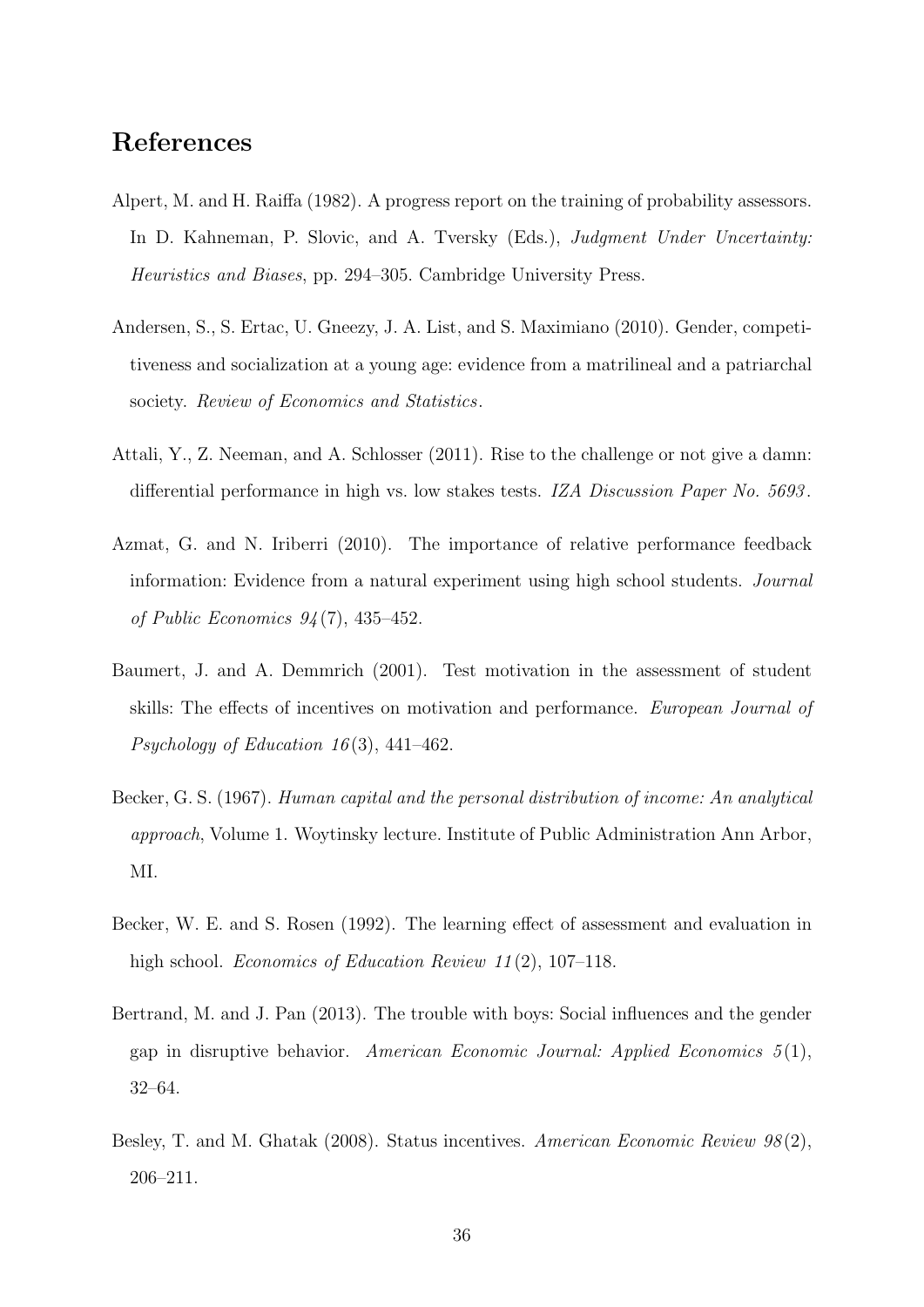- <span id="page-38-0"></span>Bettinger, E. and R. Slonim (2007). Patience among children. Journal of Public Economics  $91(1)$ , 343-363.
- <span id="page-38-1"></span>Bettinger, E. P. (2012). Paying to learn: The effect of financial incentives on elementary school test scores. Review of Economics and Statistics 94 (3), 686–698.
- <span id="page-38-3"></span>Betts, J. R. (1998). The impact of educational standards on the level and distribution of earnings. American Economic Review, 266–275.
- <span id="page-38-4"></span>Betts, J. R. and J. Grogger (2003). The impact of grading standards on student achievement, educational attainment, and entry-level earnings. Economics of Education Review 22 (4), 343–352.
- <span id="page-38-8"></span>Booth, A. and P. Nolen (2012). Choosing to compete: How different are girls and boys? Journal of Economic Behavior & Organization 81(2), 542-555.
- <span id="page-38-5"></span>Cameron, A. C., J. B. Gelbach, and D. L. Miller (2008). Bootstrap-based improvements for inference with clustered errors. The Review of Economics and Statistics  $90(3)$ , 414–427.
- <span id="page-38-6"></span>Cameron, A. C., J. B. Gelbach, and D. L. Miller (2011). Robust inference with multiway clustering. Journal of Business  $\mathcal B$  Economic Statistics 29(2).
- <span id="page-38-7"></span>Cárdenas, J.-C., A. Dreber, E. Von Essen, and E. Ranehill (2012). Gender differences in competitiveness and risk taking: Comparing children in colombia and sweden. Journal of Economic Behavior & Organization 83(1), 11–23.
- <span id="page-38-2"></span>Chay, K. Y., P. J. McEwan, and M. Urquiola (2005). The central role of noise in evaluating interventions that use test scores to rank schools. American Economic Review, 1237– 1258.
- <span id="page-38-9"></span>Cooley, C. H. (1902). Human Nature and the Social Order. New York: Schocken.
- <span id="page-38-10"></span>Cornwell, C., D. B. Mustard, and J. Van Parys (2013). Noncognitive skills and the gender disparities in test scores and teacher assessments: Evidence from primary school. Journal of Human Resources  $48(1)$ , 236–264.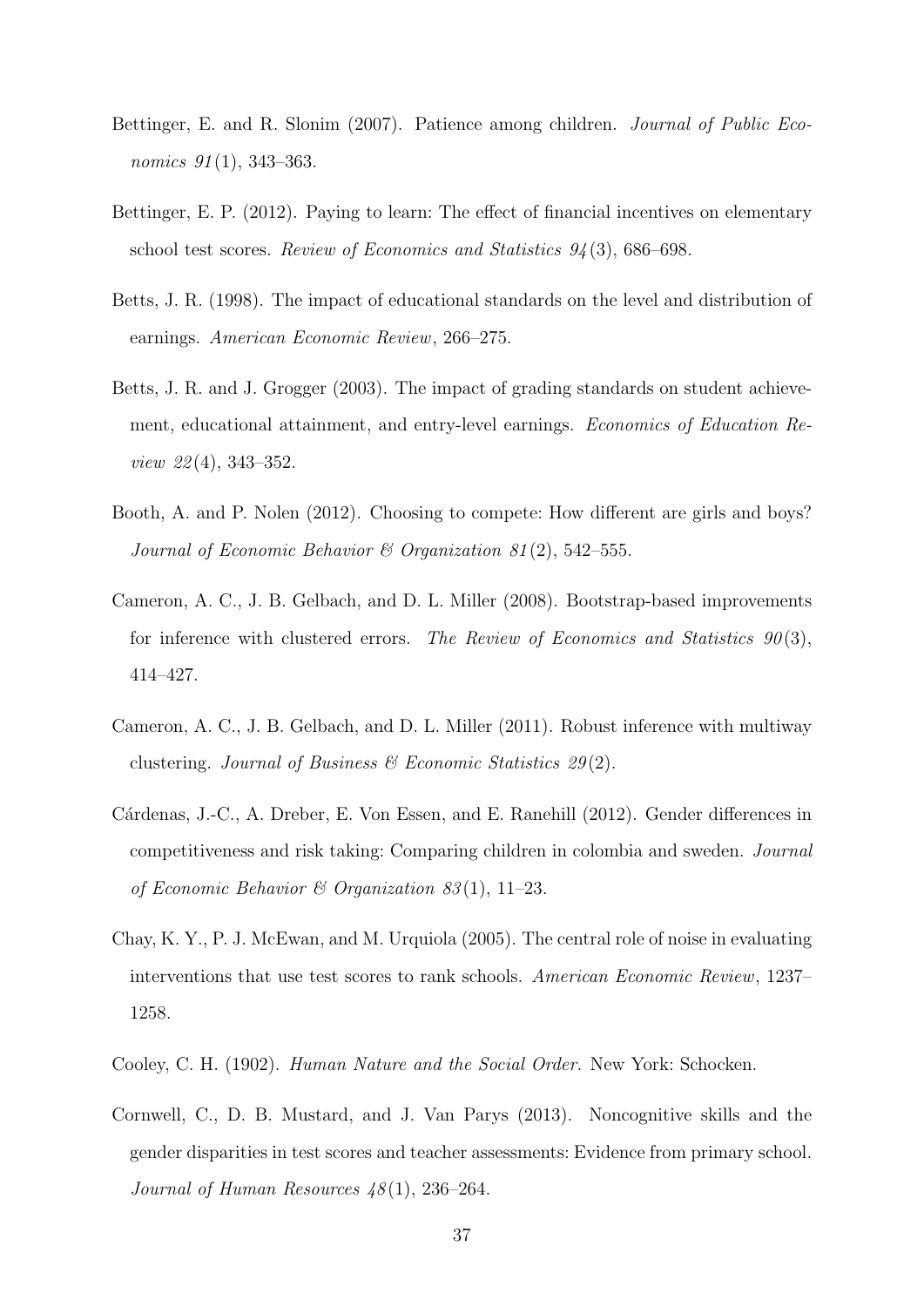- <span id="page-39-4"></span>Costrell, R. M. (1994). A simple model of educational standards. The American Economic Review, 956–971.
- <span id="page-39-5"></span>Croson, R. and U. Gneezy (2009). Gender differences in preferences. Journal of Economic Literature, 448–474.
- <span id="page-39-10"></span>Cunha, F. and J. Heckman (2007). The technology of skill formation. American Economic *Review 97* $(2)$ , 31–47.
- <span id="page-39-9"></span>Cunha, F., J. J. Heckman, L. Lochner, and D. V. Masterov (2006). Interpreting the evidence on life cycle skill formation. Handbook of the Economics of Education 1, 697–812.
- <span id="page-39-1"></span>Deci, E. L., R. Koestner, and R. M. Ryan (1999). A meta-analytic review of experiments examining the effects of extrinsic rewards on intrinsic motivation. Psychological Bulletin 125 (6), 627.
- <span id="page-39-3"></span>Delfgaauw, J., R. Dur, J. Sol, and W. Verbeke (2013). Tournament incentives in the field: Gender differences in the workplace. *Journal of Labor Economics* 31(2), 305–326.
- <span id="page-39-7"></span>Dijkstra, P., H. Kuyper, G. van der Werf, A. P. Buunk, and Y. G. van der Zee (2008). Social comparison in the classroom: A review. Review of Educational Research 78(4), 828–879.
- <span id="page-39-6"></span>Dreber, A., E. Von Essen, and E. Ranehill (2011). Outrunning the gender gap - boys and girls compete equally. Experimental Economics  $1/4(4)$ , 567–582.
- <span id="page-39-8"></span>Duckworth, A. L. and M. E. Seligman (2006). Self-discipline gives girls the edge: Gender in self-discipline, grades, and achievement test scores. Journal of Educational Psychol $oqy \; 98(1), 198.$
- <span id="page-39-0"></span>Eisenkopf, G. (2011). Paying for better test scores. Education Economics 19 (4), 329–339.
- <span id="page-39-2"></span>Ellingsen, T. and M. Johannesson (2007). Paying respect. The Journal of Economic Perspectives 21 (4), 135–150.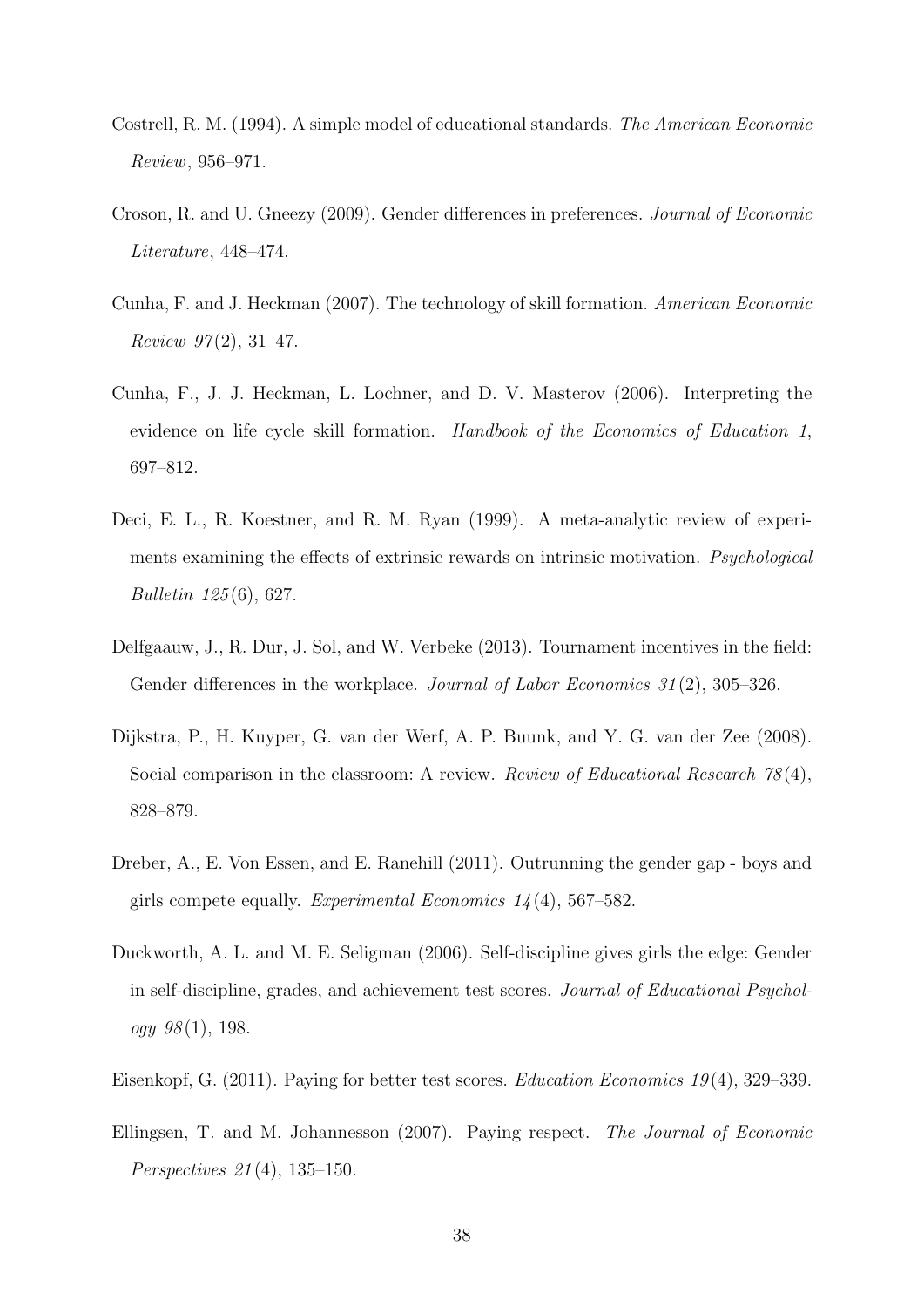- <span id="page-40-2"></span>Facchinello, L. (2014). The impact of grading on academic choices: Mechanisms and social implications. Manuscript, Stockholm School of Economics.
- <span id="page-40-7"></span>Festinger, L. (1954). A theory of social comparison processes. Human relations  $\mathcal{T}(2)$ , 117–140.
- <span id="page-40-1"></span>Figlio, D. N. and M. E. Lucas (2004). Do high grading standards affect student performance? Journal of Public Economics 88(9), 1815–1834.
- <span id="page-40-10"></span>Figlio, D. N. and J. Winicki (2005). Food for thought: the effects of school accountability plans on school nutrition. Journal of Public Economics 89 (2), 381–394.
- <span id="page-40-9"></span>Fortin, N. M., P. Oreopoulos, and S. Phipps (2013). Leaving boys behind: Gender disparities in high academic achievement. NBER Working Paper (19331).
- <span id="page-40-3"></span>Fredriksson, P., B. Öckert, and H. Oosterbeek (2013). Long-term effects of class size. The Quarterly Journal of Economics 128 (1), 249–285.
- <span id="page-40-0"></span>Fryer, R. G. (2011). Financial incentives and student achievement: Evidence from randomized trials. The Quarterly Journal of Economics 126 (4), 1755–1798.
- <span id="page-40-6"></span>Gneezy, U., K. L. Leonard, and J. A. List (2009). Gender differences in competition: Evidence from a matrilineal and a patriarchal society. *Econometrica*  $77(5)$ , 1637–1664.
- <span id="page-40-4"></span>Gneezy, U., M. Niederle, and A. Rustichini (2003). Performance in competitive environments: Gender differences. The Quarterly Journal of Economics 118 (3), 1049–1074.
- <span id="page-40-5"></span>Gneezy, U. and A. Rustichini (2004). Gender and competition at a young age. The American Economic Review 94 (2), 377–381.
- <span id="page-40-11"></span>Hanushek, E. A. and S. G. Rivkin (2010). Generalizations about using value-added measures of teacher quality. The American Economic Review  $100(2)$ , 267–271.
- <span id="page-40-8"></span>Jacob, B. A. (2002). Where the boys aren't: non-cognitive skills, returns to school and the gender gap in higher education. Economics of Education Review 21 (6), 589–598.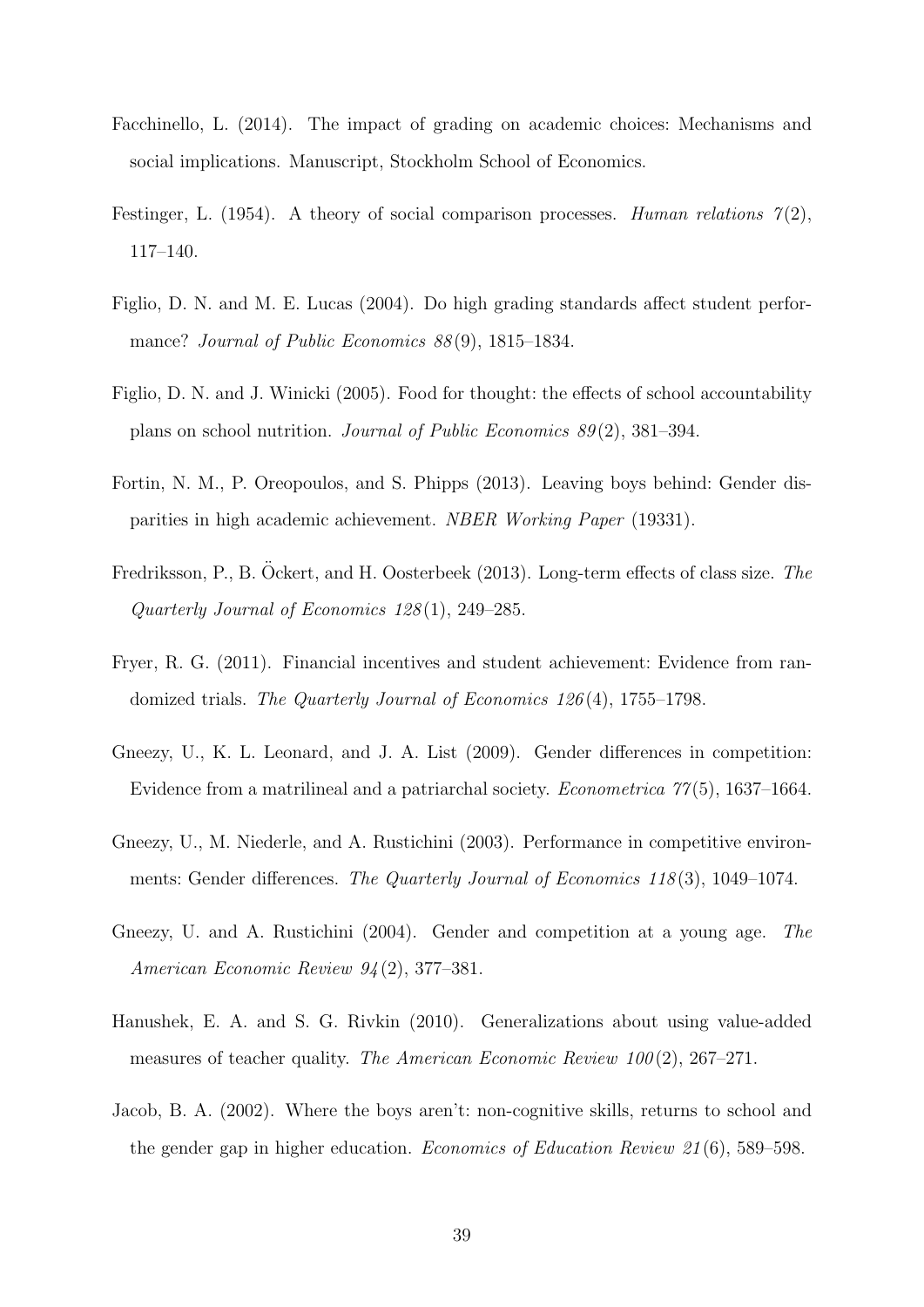- <span id="page-41-7"></span>Jacob, B. A., L. Lefgren, and D. P. Sims (2010). The persistence of teacher-induced learning. Journal of Human Resources 45 (4), 915–943.
- <span id="page-41-5"></span>Joensen, J. S. and H. S. Nielsen (2014). Math and gender: Heterogeneity in causes and consequences of math. forthcoming in the Economic Journal.
- <span id="page-41-6"></span>Josephs, R. A., H. R. Markus, and R. W. Tafarodi (1992). Gender and self-esteem. Journal of personality and social psychology 63(3), 391.
- <span id="page-41-1"></span>Kane, T. J. and D. O. Staiger (2002). The promise and pitfalls of using imprecise school accountability measures. The Journal of Economic Perspectives  $16(4)$ , 91–114.
- <span id="page-41-3"></span>Koedel, C. and J. Betts (2010). Value added to what? how a ceiling in the testing instrument influences value-added estimation. Education  $5(1)$ , 54–81.
- <span id="page-41-0"></span>Kosfeld, M. and S. Neckermann (2011). Getting more work for nothing? symbolic awards and worker performance. American Economic Journal: Microeconomics 3 (3), 86–99.
- <span id="page-41-9"></span>Lavy, V. (2009). Performance pay and teachers' effort, productivity, and grading ethics. American Economic Review 99 (5), 1979–2011.
- <span id="page-41-4"></span>Lavy, V. (2012). Gender differences in market competitiveness in a real workplace: Evidence from performance-based pay tournaments among teachers. The Economic Journal.
- <span id="page-41-8"></span>Lazear, E. P. (2006). Speeding, terrorism, and teaching to the test. The Quarterly Journal of Economics, 1029–1061.
- <span id="page-41-2"></span>Lazear, E. P. and S. Rosen (1981). Rank-order tournaments as optimum labor contracts. The Journal of Political Economy, 841–864.
- <span id="page-41-10"></span>Leuven, E., H. Oosterbeek, J. Sonnemans, and B. Van der Klaauw (2011). Incentives versus sorting in tournaments: Evidence from a field experiment. Journal of Labor Economics 29 (3), 637–658.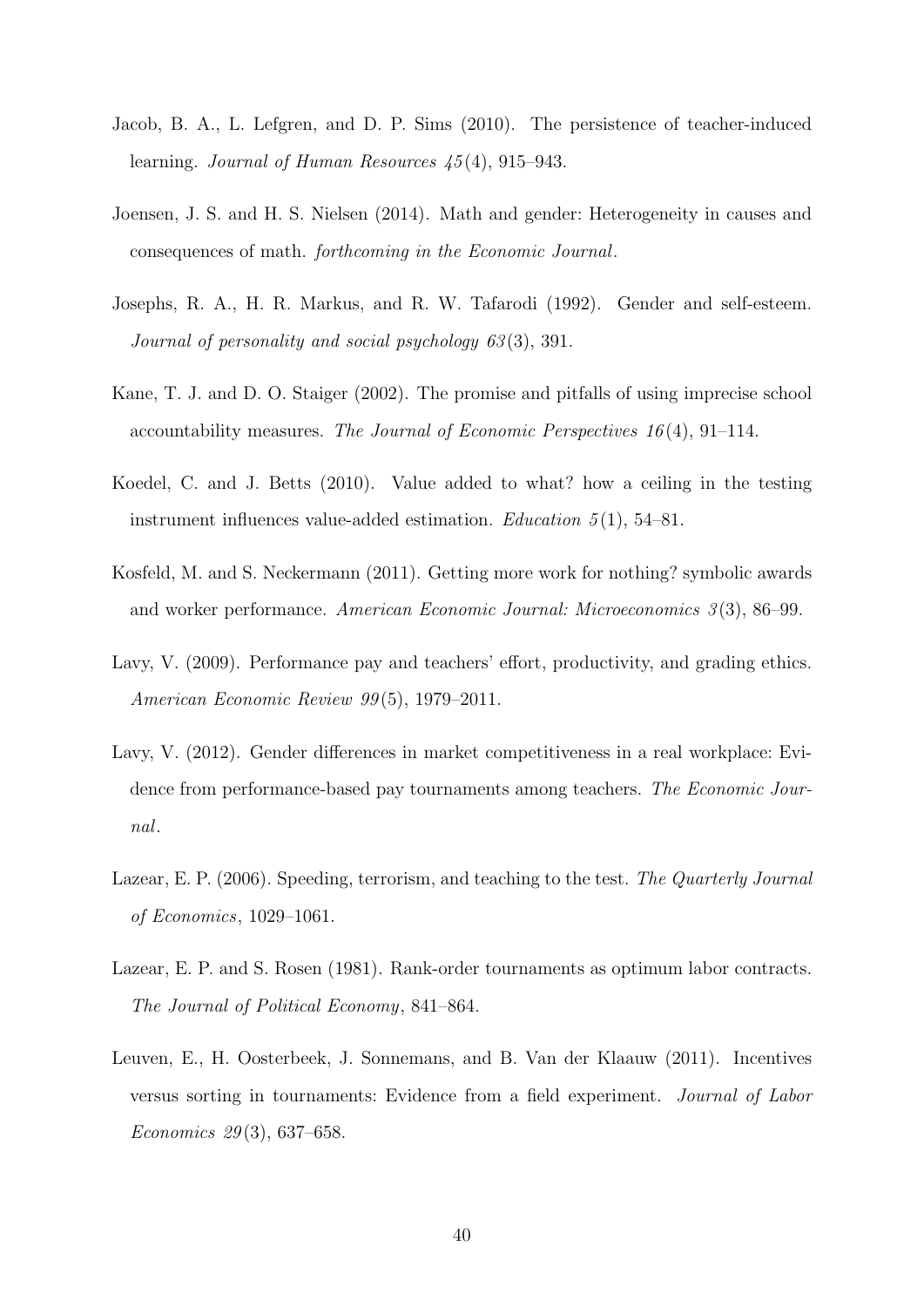- <span id="page-42-0"></span>Levitt, S. D., J. A. List, S. Neckermann, and S. Sadoff (2012). The behavioralist goes to school: Leveraging behavioral economics to improve educational performance. NBER Working Paper (18165).
- <span id="page-42-3"></span>Moulton, B. R. (1990). An illustration of a pitfall in estimating the effects of aggregate variables on micro units. The Review of Economics and Statistics, 334–338.
- <span id="page-42-1"></span>Murphy, R. and F. Weinhardt (2013). Top of class: the importance of ordinal rank position. CEP Discussion Paper No 1241 .
- <span id="page-42-8"></span>Neal, D. (2011). The design of performance pay in education. Handbook of the Economics of Education 4, 495–550.
- <span id="page-42-11"></span>Neal, D. and D. W. Schanzenbach (2010). Left behind by design: Proficiency counts and test-based accountability. The Review of Economics and Statistics 92 (2), 263–283.
- <span id="page-42-5"></span>Niederle, M. and L. Vesterlund (2010). Explaining the gender gap in math test scores: The role of competition. The Journal of Economic Perspectives  $24(2)$ , 129–144.
- <span id="page-42-7"></span>Oreopoulos, P. and K. G. Salvanes (2011). Priceless: The nonpecuniary benefits of schooling. The Journal of Economic Perspectives 25 (1), 159–184.
- <span id="page-42-10"></span>Rivkin, S. G., E. A. Hanushek, and J. F. Kain (2005). Teachers, schools, and academic achievement. Econometrica  $73(2)$ , 417-458.
- <span id="page-42-4"></span>Rogers, W. (1987). Regression standard errors in clustered samples. Stata Technical Bulletin  $3(13)$ .
- <span id="page-42-9"></span>Rothstein, J. (2010). Teacher quality in educational production: Tracking, decay, and student achievement. The Quarterly Journal of Economics  $125(1)$ , 175–214.
- <span id="page-42-6"></span>Schwalbe, M. L. and C. L. Staples (1991). Gender differences in sources of self-esteem. Social Psychology Quarterly, 158–168.
- <span id="page-42-2"></span>Sjögren, A. (2010). Graded children: Evidence of longrun consequences of school grades from a nationwide reform. Technical report, Working paper//IFAU-Institute for Labour Market Policy Evaluation.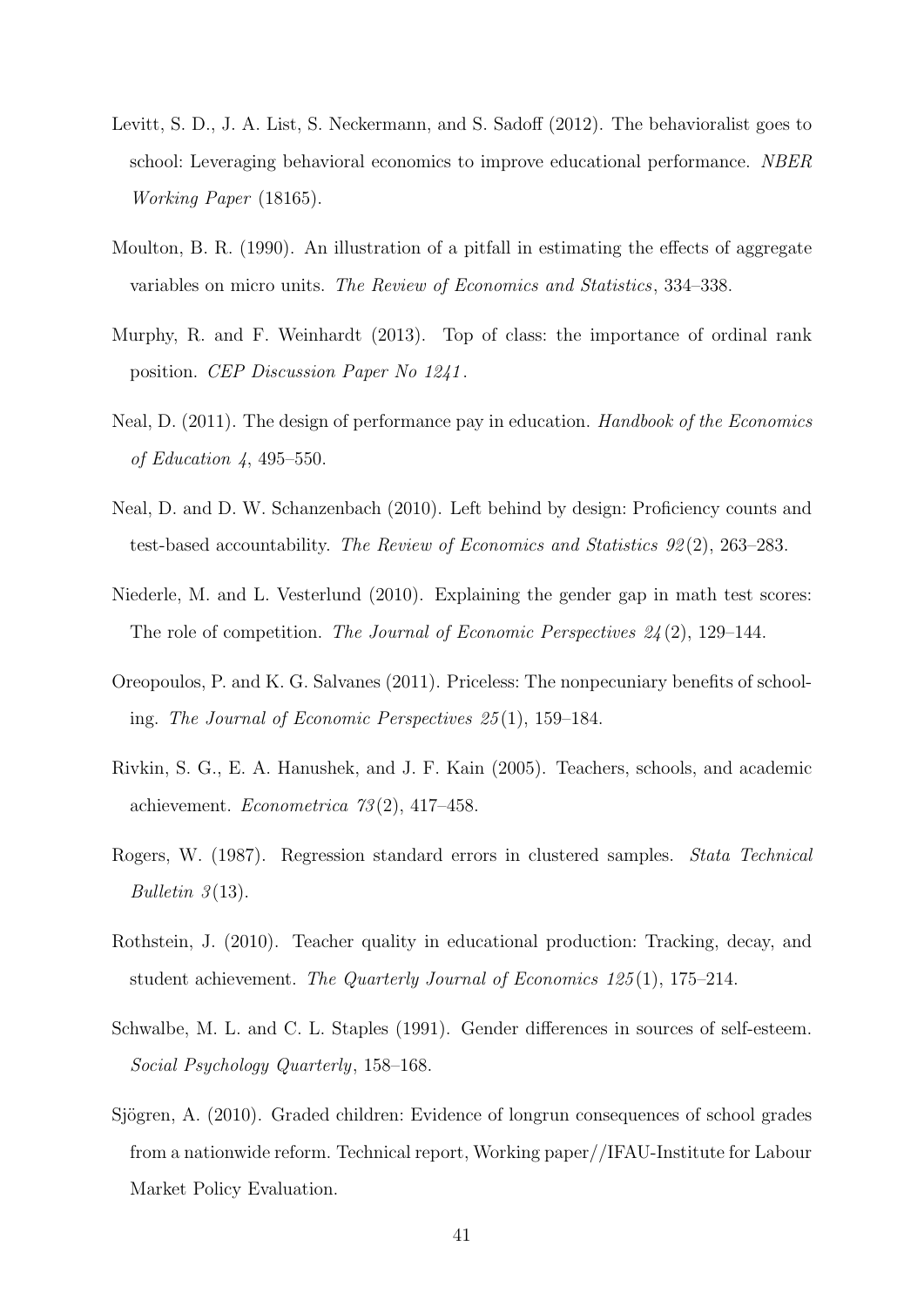- <span id="page-43-6"></span>Sutter, M. and D. Rützler (2010). Gender differences in competition emerge early in life. IZA Discussion Paper No. 5015 .
- <span id="page-43-5"></span>Svenson, O. (1981). Are we all less risky and more skillful than our fellow drivers? Acta *Psychologica*  $47(2)$ , 143–148.
- <span id="page-43-1"></span>Tran, A. and R. Zeckhauser (2012). Rank as an inherent incentive: Evidence from a field experiment. Journal of Public Economics 96(9), 645–650.
- <span id="page-43-4"></span>Vygotsky, L. L. S. (1978). Mind in society: The development of higher psychological processes. Harvard University Press.
- <span id="page-43-0"></span>Weiss, Y. and C. Fershtman (1998). Social status and economic performance: A survey. European Economic Review 42 (3-5), 801–820.
- <span id="page-43-2"></span>Wise, S. L. and C. E. DeMars (2005). Low examinee effort in low-stakes assessment: Problems and potential solutions. Educational Assessment  $10(1)$ , 1–17.
- <span id="page-43-3"></span>Wooldridge, J. M. (2003). Cluster-sample methods in applied econometrics. The American Economic Review 93 (2), 133–138.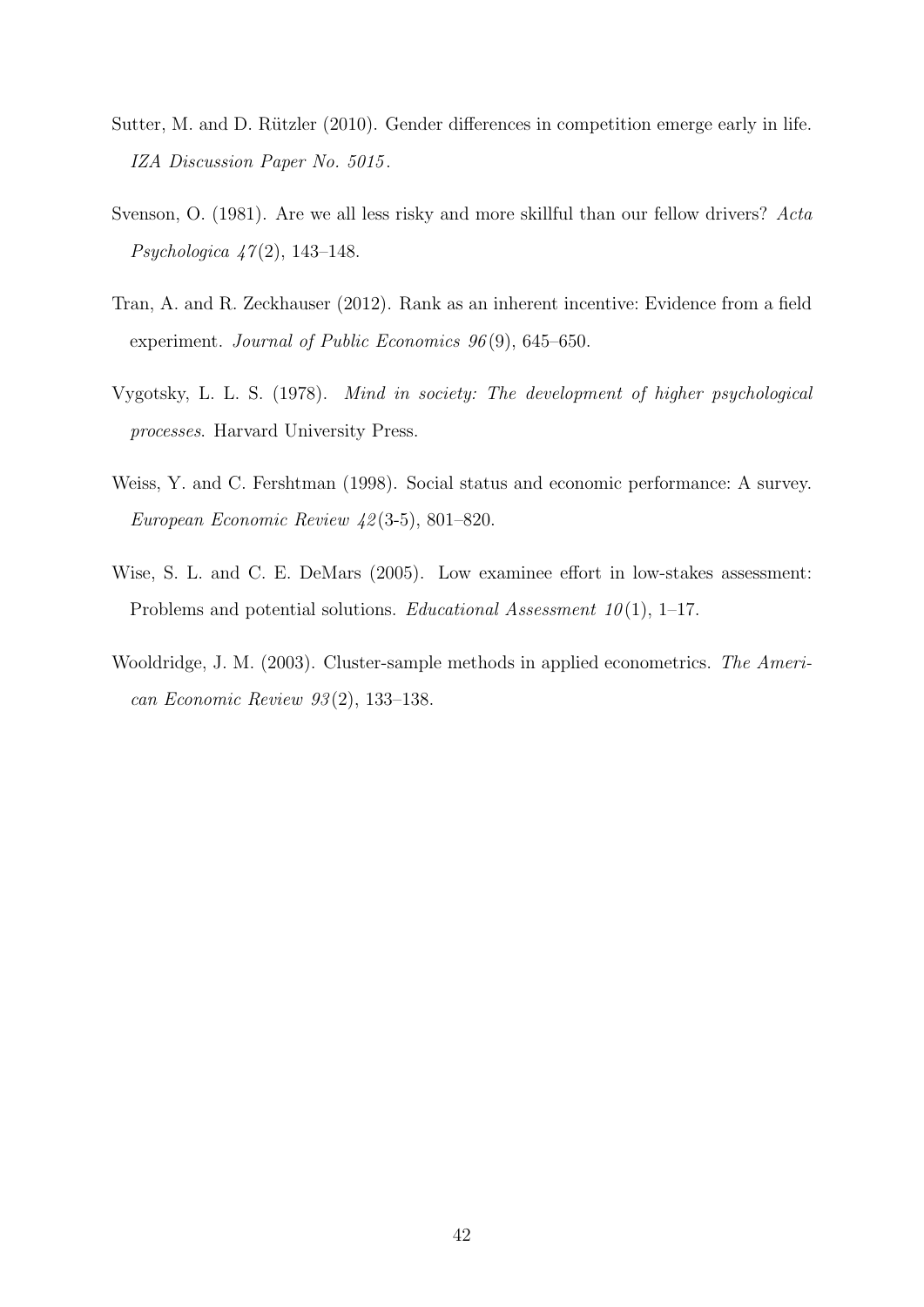<span id="page-44-0"></span>

Figure 1: Optimal test effort over the ability distribution.  $f_a$  denotes the pdf of the ability distribution and  $e^*$  denotes optimal effort when the reward is given for all tests scores above  $\overline{TS}$ .

<span id="page-44-1"></span>

Figure 2: Optimal test effort,  $e^*$ , when the reward threshold is  $\overline{TS}$ , and optimal effort,  $e^{**}$ , for the higher reward threshold  $\overline{\overline{TS}} > \overline{TS}$  over the ability distribution for a population of highly skilled students,  $f_{a_H}$ , and a population of students with lower skills,  $f_{a_L}$ .

.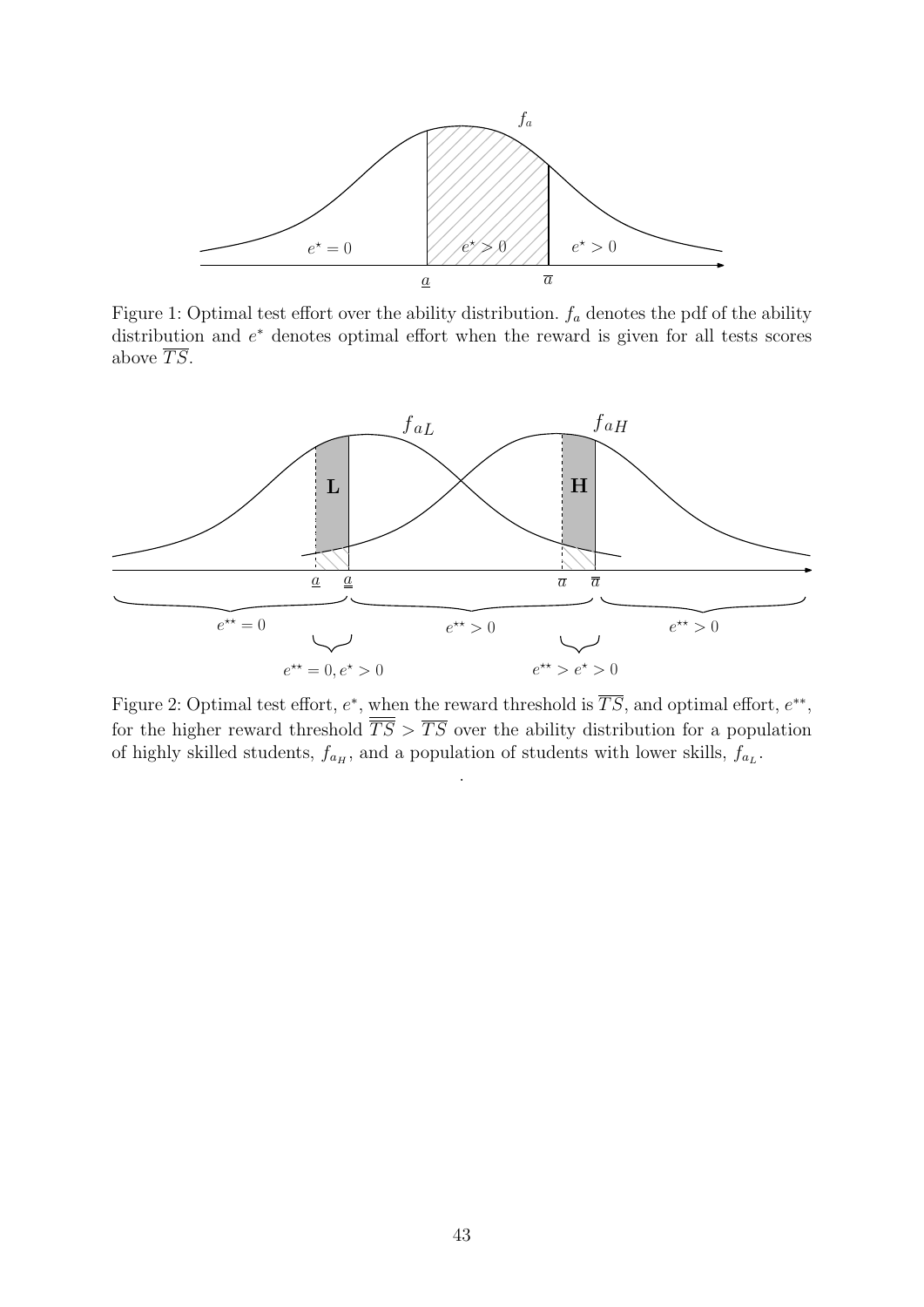<span id="page-45-0"></span>

Figure 3: Mean Test Scores (standardized within subsample) across groups

<span id="page-45-1"></span>

Figure 4: Mean Test Scores (points) across groups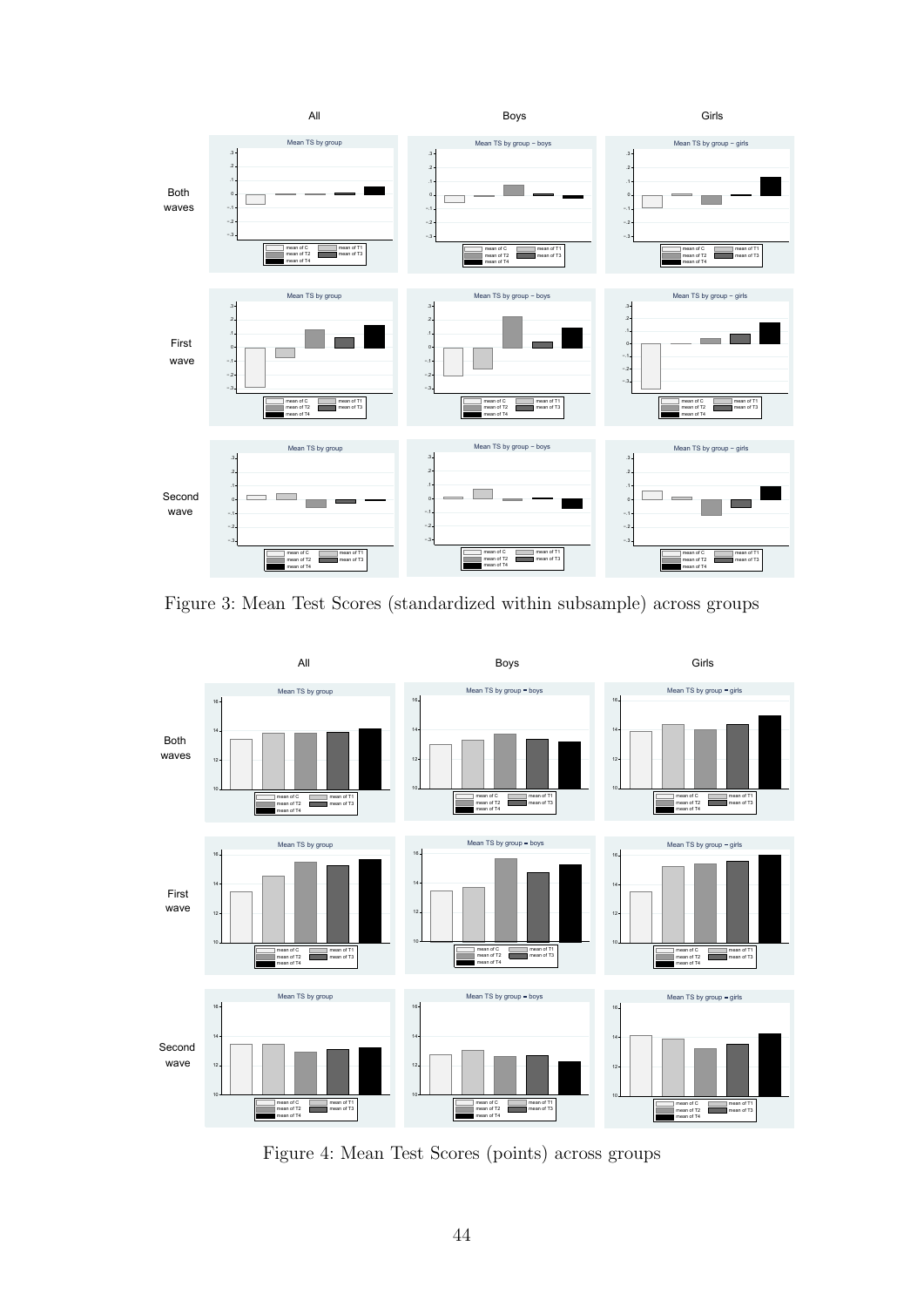<span id="page-46-0"></span>

Figure 5: Test Score (standardized) distributions, both waves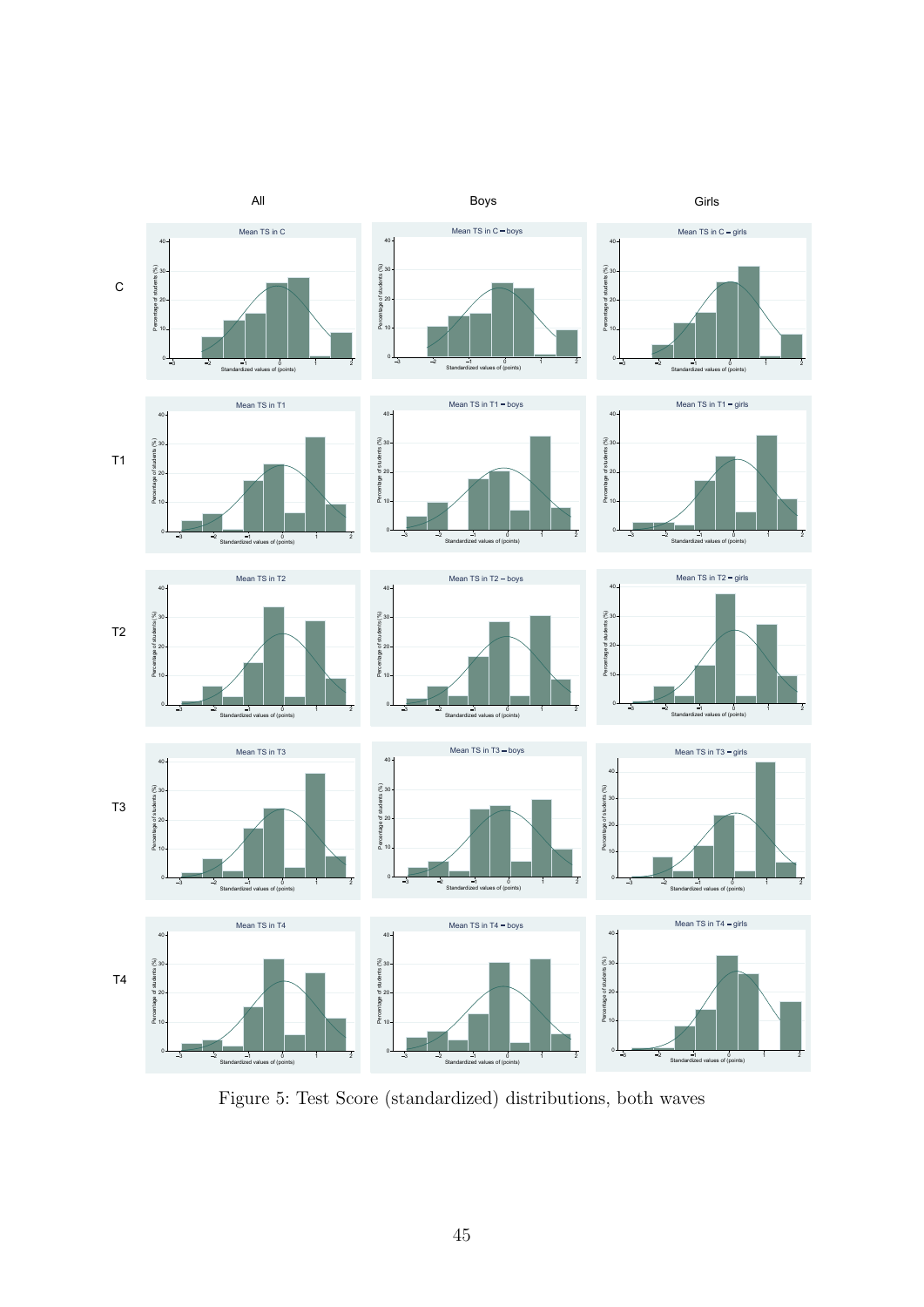<span id="page-47-0"></span>

Figure 6: Test Score (standardized) distributions, first wave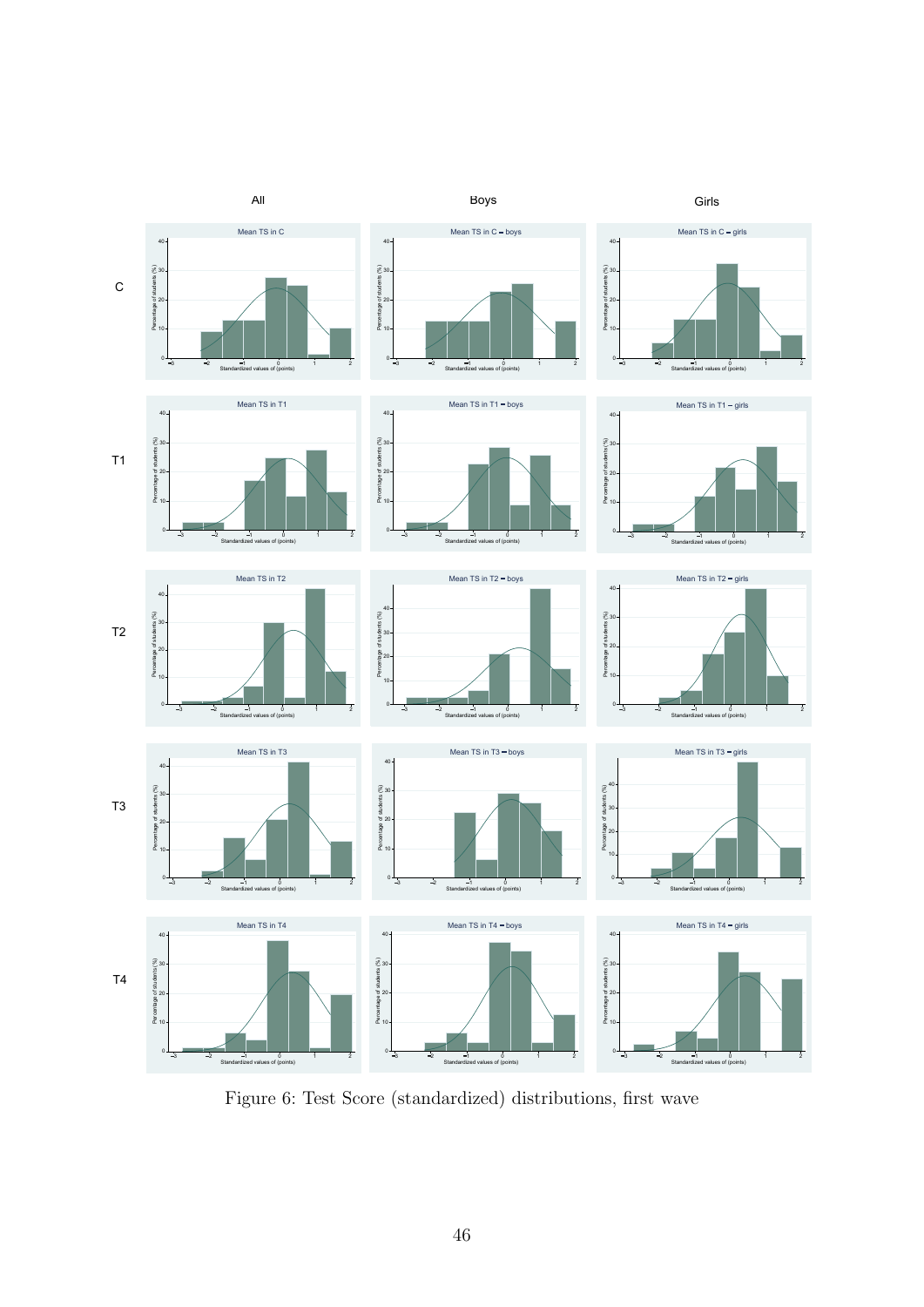<span id="page-48-0"></span>

Figure 7: Test Score (standardized) distribution, second wave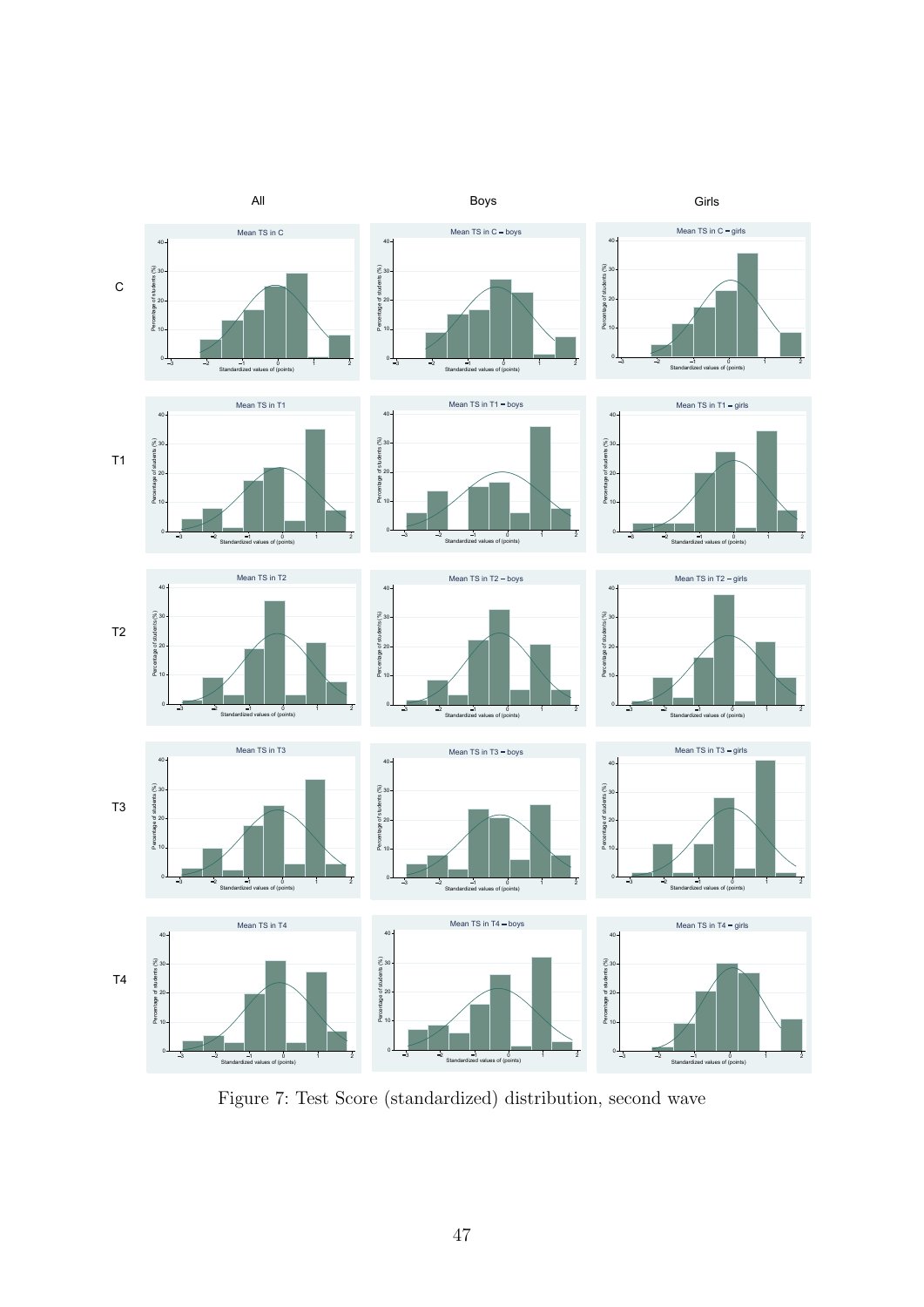|                              | Control         | T1                | T2                | T3                | T4                |
|------------------------------|-----------------|-------------------|-------------------|-------------------|-------------------|
| Full sample, both waves      |                 |                   |                   |                   |                   |
| N individuals                | 212             | 212               | 205               | 208               | 208               |
| Test Score (standardized)    | $-0.074$        | 0.003             | 0.005             | 0.013             | 0.053             |
|                              | (0.066)         | (0.072)           | (0.068)           | (0.070)           | (0.069)           |
| Test Score (points)          | 13.467          | 13.873            | 13.883            | 13.923            | 14.135            |
|                              | (0.346)         | (0.379)           | (0.358)           | (0.367)           | (0.361)           |
|                              |                 |                   |                   |                   |                   |
| <b>Boys</b><br>N individuals |                 | 102               | 91                | 94                |                   |
|                              | 105<br>$-0.160$ | $-0.107$          | $-0.025$          | $-0.090$          | 101<br>$-0.122$   |
| Test Score (standardized)    |                 |                   |                   |                   |                   |
|                              | (0.010)         | (0.111)           | (0.107)<br>13.725 | (0.108)<br>13.383 | (0.107)<br>13.218 |
| Test Score (points)          | 13.019          | 13.294            |                   | (0.567)           |                   |
|                              | (0.516)         | (0.579)           | (0.561)           |                   | (0.559)           |
| Girls                        |                 |                   |                   |                   |                   |
| N individuals                | 107             | 110               | 114               | 114               | 107               |
| Test Score (standardized)    | 0.010           | 0.106             | 0.029             | 0.098             | 0.219             |
|                              | (0.088)         | (0.094)           | (0.089)           | (0.092)           | (0.086)           |
| Test Score (points)          | 13.907          | 14.409            | 14.009            | 14.368            | 15.000            |
|                              | (0.462)         | (0.491)           | (0.466)           | (0.479)           | (0.448)           |
| Full sample, first wave      |                 |                   |                   |                   |                   |
| N individuals                | 76              | 76                | 73                | 77                | 76                |
|                              | $-0.287$        | $-0.072$          | 0.130             | 0.071             | 0.163             |
| Test Score (standardized)    |                 |                   |                   |                   |                   |
|                              | (0.122)         | (0.119)           | (0.110)           | (0.110)           | (0.108)           |
| Test Score (points)          | 13.500          | 14.553            | 15.548            | 15.260            | 15.711            |
|                              | (0.599)         | (0.584)           | (0.542)           | (0.541)           | (0.530)           |
| <b>Boys</b>                  |                 |                   |                   |                   |                   |
| N individuals                | 39              | 35                | 33                | 31                | 32                |
| Test Score (standardized)    | $-0.290$        | $-0.238$          | 0.154             | $-0.034$          | 0.069             |
|                              | (0.182)         | (0.173)           | (0.188)           | (0.171)           | (0.155)           |
| Test Score (points)          | 13.487          | 13.743            | 15.667            | 14.742            | 15.250            |
|                              | (0.895)         | (0.851)           | (0.925)           | (0.837)           | (0.763)           |
| Girls                        |                 |                   |                   |                   |                   |
| N individuals                | 37              | 41                | 40                | 46                | 44                |
| Test Score (standardized)    | $-0.284$        | 0.068             | 0.110             | 0.142             | 0.231             |
|                              | (0.163)         | (0.162)           | (0.130)           | (0.145)           | (0.149)           |
| Test Score (points)          | 13.514          | 15.244            | 15.450            | 15.609            | 16.045            |
|                              | (0.801)         | (0.796)           | (0.639)           | (0.711)           | (0.731)           |
|                              |                 |                   |                   |                   |                   |
| Full sample, second wave     |                 |                   |                   |                   |                   |
| N individuals                | 136             | 136               | 132               | 131               | 132               |
| Test Score (standardized)    | 0.036           | 0.044             | $-0.055$          | $-0.022$          | $-0.005$          |
|                              | (0.080)         | (0.092)           | (0.085)           | (0.090)           | (0.087)           |
| Test Score (points)          | 13.449          | 13.493            | 12.962            | 13.137            | 13.227            |
|                              | (0.426)         | (0.490)           | (0.451)           | (0.477)           | (0.463)           |
| <b>Boys</b>                  |                 |                   |                   |                   |                   |
| $\rm N$ individuals          | 66              | 67                | 58                | 63                | 69                |
| Test Score (standardized)    | $-0.097$        | $-0.037$          | $-0.119$          | $-0.102$          | $-0.184$          |
|                              | (0.118)         | (0.144)           | (0.126)           | (0.137)           | (0.134)           |
| Test Score (points)          | 12.742          | 13.060            | 12.621            | 12.714            | 12.275            |
|                              | (0.630)         | (0.765)           | (0.668)           | (0.728)           | (0.713)           |
| Girls                        |                 |                   |                   |                   |                   |
| N individuals                | 70              | 69                | 74                | 68                | 63                |
| Test Score (standardized)    |                 | $0.123\,$         | $-0.005$          | 0.051             | 0.190             |
|                              | 0.161           |                   |                   |                   |                   |
| Test Score (points)          | (0.107)         | (0.116)<br>13.913 | (0.115)           | (0.118)           | (0.103)           |
|                              | 14.114          |                   | 13.230            | 13.529            | 14.270            |
|                              | (0.568)         | (0.620)           | (0.613)           | (0.627)           | (0.551)           |

<span id="page-49-0"></span>Table 3: Average Test Scores across Control and Treatment groups.

Note: The table displays descriptive statistics of test scores and the number of students in each of the treatment groups and the control group. Both average points scored on the test and standardized test scores (with mean 0 and standard deviation 1). The first column represents the control group and columns T1 to T4 represent the four treatment groups; (T1) criterion-based grade A-F, (T2) rank-based grade A, (T3) criterion-based certificate, and (T4) rank-based prize. The full sample includes the first wave conducted towards the end of sixth grade in April 2013 and the second wave conducted at the beginning of sixth grade in August-September 2013. All statistics are displayed separately by gender and wave. Standard errors are displayed in parentheses.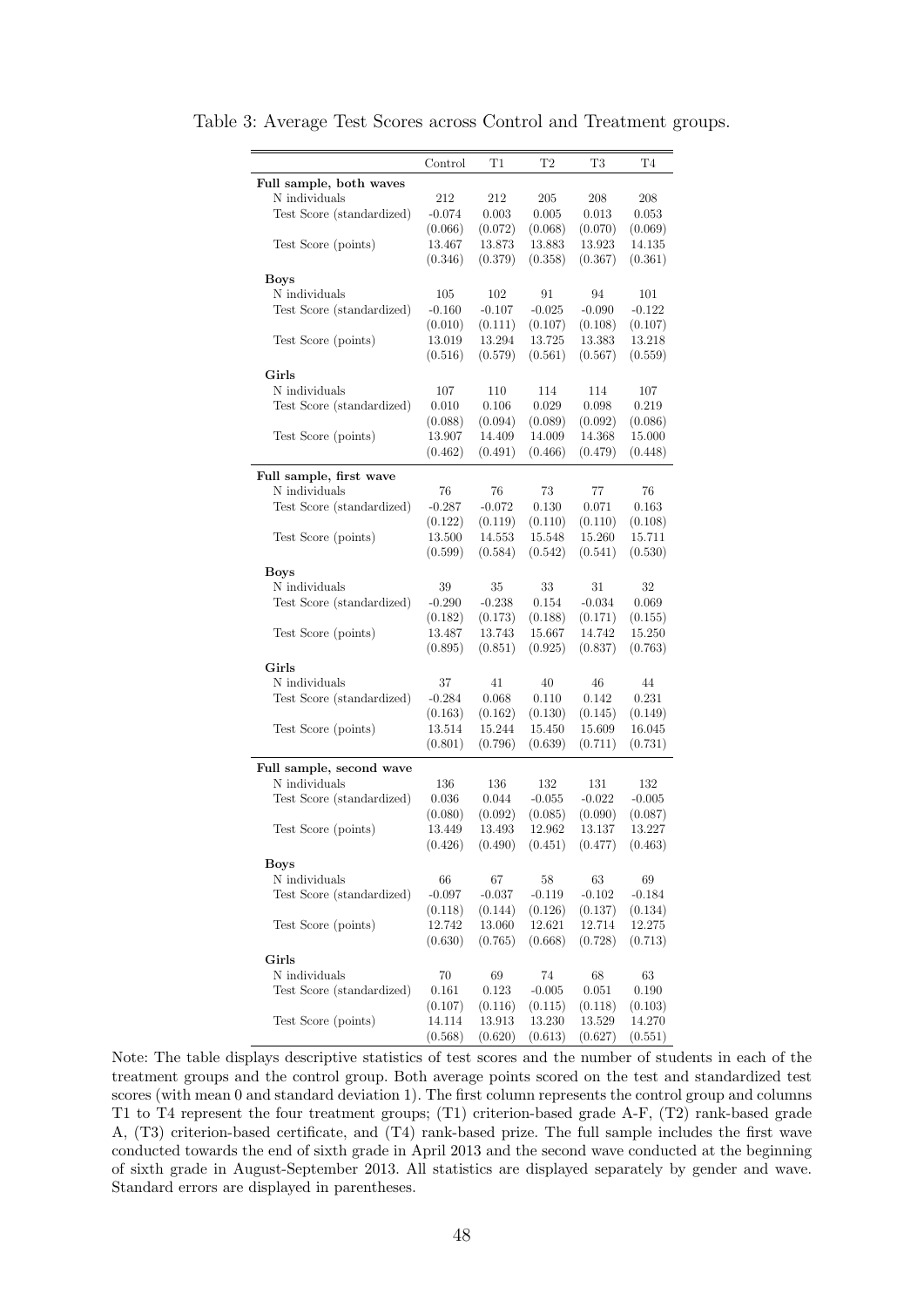<span id="page-50-0"></span>

|                           | Control           | T1-C                | $T2-C$              | T3-C                | T4-C                |
|---------------------------|-------------------|---------------------|---------------------|---------------------|---------------------|
| Full sample               |                   |                     |                     |                     |                     |
| Test Score (points)       | 13.467            | 0.406               | 0.416               | 0.456               | 0.668               |
|                           | (0.346)           | (0.513)             | (0.498)             | (0.505)             | (0.500)             |
| Test Score (standardized) | $-0.074$          | 0.077               | 0.079               | 0.087               | 0.128               |
|                           | (0.066)           | (0.098)             | (0.095)             | (0.096)             | (0.095)             |
| Learning Weeks            | 13.825<br>(1.071) | 0.005<br>(1.515)    | $-0.113$<br>(1.528) | 0.405               | 0.208               |
| New Peers                 | 0.222             | $-0.019$            | $-0.041$            | (1.527)<br>$-0.034$ | (1.526)<br>$-0.034$ |
|                           | (0.029)           | (0.040)             | (0.039)             | (0.039)             | (0.039)             |
| Class Size                | 23.170            | $-0.038$            | 0.089               | 0.258               | 0.272               |
|                           | (0.330)           | (0.466)             | (0.474)             | (0.470)             | (0.470)             |
| Female                    | 0.505             | 0.014               | 0.051               | 0.043               | 0.010               |
|                           | (0.034)           | (0.049)             | (0.049)             | (0.049)             | (0.049)             |
| <b>GPA</b>                | 233.247           | $-0.288$            | $-0.827$            | $-0.562$            | 0.104               |
|                           | (1.81)            | (2.564)             | (2.575)             | (2.592)             | (2.622)             |
| Foreign-Born              | 0.114             | 0.003               | 0.002               | 0.002               | 0.002               |
|                           | (0.009)           | (0.013)             | (0.013)             | (0.013)             | (0.013)             |
| Foreign Parents           | 0.114             | 0.002               | 0.009               | 0.006               | 0.001               |
|                           | (0.007)           | (0.010)             | (0.010)             | (0.010)             | (0.010)             |
| Parent Education          | 2.387             | $-0.002$            | $-0.011$            | $-0.011$            | $-0.003$            |
| No 7-9 Grade              | (0.015)<br>0.085  | (0.021)<br>$-0.009$ | (0.021)<br>$-0.002$ | (0.021)<br>$-0.003$ | (0.021)<br>$-0.011$ |
|                           |                   |                     |                     |                     |                     |
|                           | (0.019)           | (0.026)             | (0.027)             | (0.027)             | (0.028)             |
| Boys                      |                   |                     |                     |                     |                     |
| Test Score (points)       | 13.019            | 0.275               | 0.706               | 0.364               | 0.199               |
|                           | (0.516)           | (0.775)             | (0.761)             | (0.765)             | (0.760)             |
| Test Score (standardized) | $-0.160$          | 0.053               | 0.135               | 0.070               | 0.038               |
| Learning Weeks            | (0.099)           | (0.148)             | (0.145)             | (0.146)             | (0.145)             |
|                           | 14.333<br>(1.521) | $-1.029$<br>(2.159) | $-0.377$<br>(2.234) | $-1.397$<br>(2.197) | $-1.908$<br>(2.150) |
| New Peers                 | 0.219             | $-0.003$            | $-0.043$            | $-0.006$            | $-0.011$            |
|                           | (0.041)           | (0.058)             | (0.057)             | (0.059)             | (0.057)             |
| Class Size                | 22.505            | 0.456               | 0.484               | 0.868               | $1.317**$           |
|                           | (0.443)           | (0.640)             | (0.678)             | (0.650)             | (0.646)             |
| <b>GPA</b>                | 227.907           | 4.469               | $-1.102$            | $6.284*$            | 4.766               |
|                           | (2.593)           | (3.587)             | (3.835)             | (3.651)             | (3.653)             |
| Foreign-Born              | 0.140             | $-0.026$            | $-0.006$            | $-0.032*$           | $-0.024$            |
|                           | (0.014)           | (0.019)             | (0.022)             | (0.019)             | (0.020)             |
| Foreign Parents           | 0.130             | $-0.014$            | 0.000               | $-0.006$            | $-0.002$            |
|                           | (0.009)           | (0.013)             | (0.014)             | (0.014)             | (0.014)             |
| Parent Education          | 2.340             | 0.044               | $-0.014$            | $0.051*$            | 0.034               |
|                           | (0.021)           | (0.029)             | (0.031)             | (0.029)             | (0.029)             |
| No 7-9 Grade              | 0.076             | 0.012               | 0.023               | $-0.023$            | $-0.017$            |
|                           | (0.026)           | (0.038)             | (0.040)             | (0.035)             | (0.035)             |
| Girls                     |                   |                     |                     |                     |                     |
| Test Score (points)       | 13.907            | 0.503               | 0.102               | 0.462               | $1.093*$            |
|                           | (0.462)           | (0.675)             | (0.657)             | (0.667)             | (0.644)             |
| Test Score (standardized) | 0.010             | 0.096               | 0.020               | 0.088               | $0.209*$            |
|                           | (0.088)           | (0.129)             | (0.125)             | (0.127)             | (0.123)             |
| Learning Weeks            | 13.327            | 0.991               | 0.190               | 1.971               | 2.224               |
| New Peers                 | (1.513)<br>0.224  | (2.133)<br>$-0.033$ | (2.107)<br>$-0.040$ | (2.130)<br>$-0.058$ | (2.162)<br>$-0.056$ |
|                           | (0.041)           | (0.055)             | (0.054)             | (0.053)             | (0.054)             |
| Class Size                | 23.822            | $-0.532$            | $-0.349$            | $-0.349$            | $-0.738$            |
|                           | (0.483)           | (0.672)             | (0.661)             | (0.672)             | (0.678)             |
| GPA                       | 238.588           | $-5.102$            | $-1.823$            | $-7.215***$         | $-4.545$            |
|                           | (2.420)           | (3.603)             | (3.358)             | (3.613)             | (3.698)             |
| Foreign-Born              | 0.088             | $0.032*$            | 0.013               | $0.035*$            | 0.029               |
|                           | (0.011)           | (0.018)             | (0.015)             | (0.018)             | (0.018)             |
| Foreign Parents           | 0.099             | 0.017               | 0.019               | 0.018               | 0.004               |
|                           | (0.010)           | (0.014)             | (0.014)             | (0.013)             | (0.013)             |
| Parent Education          | 2.434             | $-0.049*$           | $-0.018$            | $-0.070**$          | $-0.040$            |
|                           | (0.020)           | (0.029)             | (0.027)             | (0.029)             | (0.030)             |
| No 7-9 Grade              | 0.093             | $-0.030$            | $-0.023$            | 0.012               | 0.037               |
|                           | (0.028)           | (0.037)             | (0.037)             | (0.040)             | (0.043)             |

Table 4: Differences in Means.

Note: The table displays descriptive statistics for the outcome and control variables separately over treatment and control groups. The first column presents the control group mean for each variable: the outcome variable (points scored on the test and its standardized counterpart with mean 0 and standard deviation 1), learning weeks, new peers, class size, gender, and five school-level variables (average GPA of ninth graders, fraction of students born abroad, fraction of students for which both parents were born abroad, average level of parental education, and schools without grades 7-9). Columns T1-C to T4-C represent the differences in means between treatment groups and the control group. The four treatments are: (T1) criterion-based grade A-F, (T2) rank-based grade A, (T3) criterion-based certificate, and (T4) rank-based prize. Tests are conducted on the full sample; including the first wave conducted towards the end of sixth grade in April 2013 and the second wave conducted at the beginning of sixth grade in August-September 2013. Standard errors are displayed in parentheses. Asterisks indicate a significant difference of means, where  $(**, p < 0.01)$ ,  $(*, p < 0.05)$  and  $(*, p < 0.1)$ .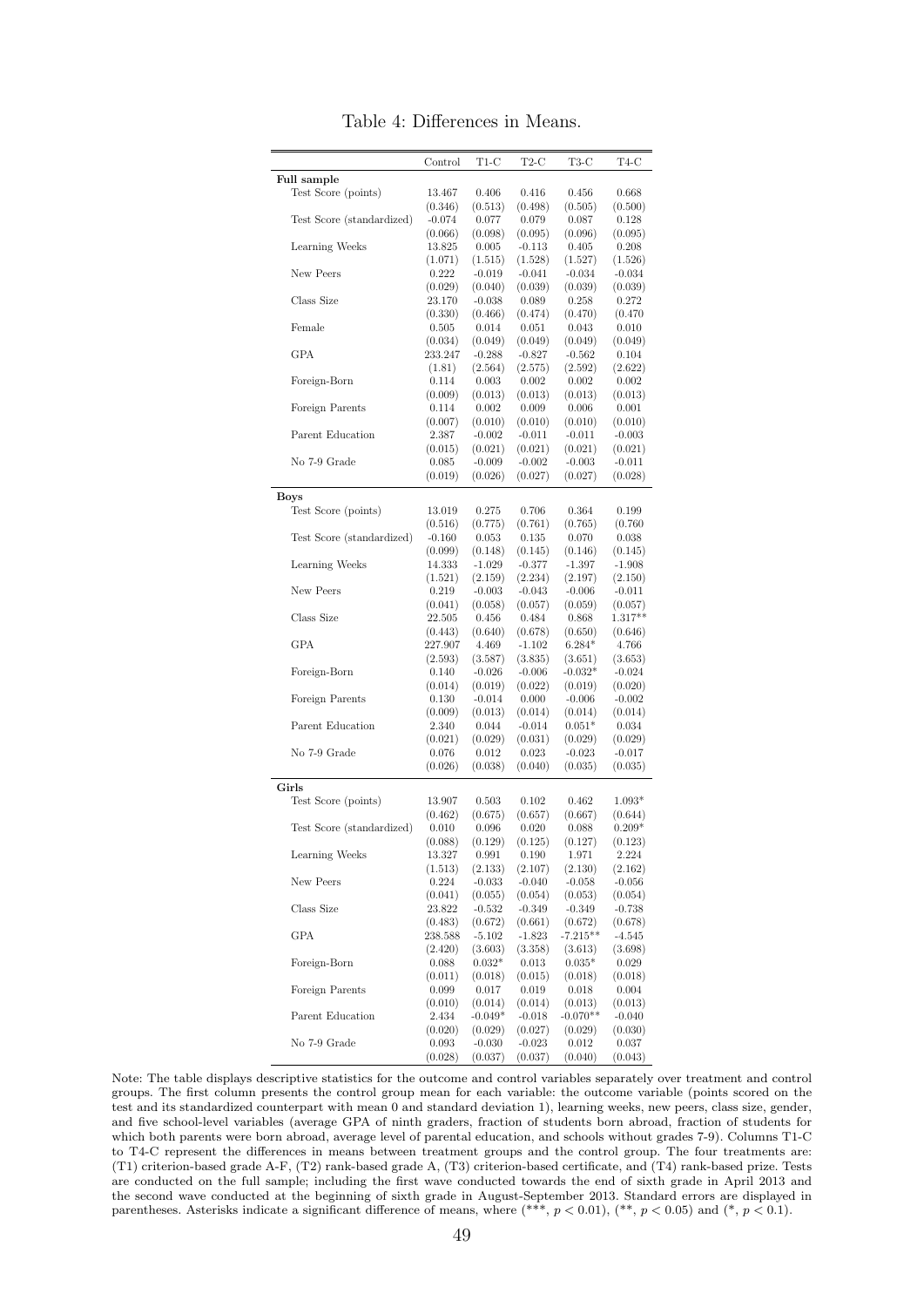<span id="page-51-0"></span>

|                           | Control             | $T1-C$           | $T2-C$    | T3-C      | T4-C       |
|---------------------------|---------------------|------------------|-----------|-----------|------------|
| Full sample               |                     |                  |           |           |            |
| Test Score (points)       | 13.500              | 1.053            | $2.048**$ | $1.760**$ | $2.211***$ |
|                           | (0.599)             | (0.836)          | (0.809)   | (0.806)   | (0.799)    |
| Test Score (standardized) | $-0.287$            | 0.214            | $0.417**$ | $0.358**$ | $0.450***$ |
|                           | (0.122)             | (0.170)          | (0.165)   | (0.164)   | (0.163)    |
| Learning Weeks            | 34.566              | 0.013            | 0.010     | 0.446     | 0.013      |
|                           | (0.078)             | (0.110)          | (0.112)   | (0.109)   | (0.109)    |
| Class Size                | 20.789              | 0.211            | $-0.132$  | 0.353     | 0.316      |
|                           | (0.564)             | (0.789)          | (0.800)   | (0.798)   | (0.818)    |
| Female                    | 0.487               | 0.053            | 0.061     | 0.111     | 0.092      |
|                           | (0.057)             | (0.082)          | (0.082)   | (0.081)   | (0.081)    |
| <b>GPA</b>                | 232.349             | 0.120            | $-1.383$  | $-1.318$  | 0.909      |
|                           | (4.250)             | (6.020)          | (6.104)   | (6.038)   | (6.152)    |
| Foreign-Born              | 0.147               | 0.005            | 0.007     | 0.012     | 0.006      |
|                           | (0.019)             | (0.028)          | (0.028)   | (0.028)   | (0.028)    |
| Foreign Parents           | 0.149               | 0.000            | 0.006     | 0.002     | $-0.005$   |
|                           | (0.014)             | (0.020)          | (0.021)   | (0.020)   | (0.020)    |
| Parent Education          | 2.357               | $-0.001$         | $-0.013$  | $-0.015$  | 0.000      |
|                           | (0.032)             | (0.046)          | (0.046)   | (0.046)   | (0.046)    |
| No 7-9 Grade              | 0.171               | $-0.013$         | 0.021     | $-0.015$  | 0.013      |
|                           | (0.041)             | (0.061)          | (0.064)   | (0.061)   | (0.062)    |
|                           |                     |                  |           |           |            |
| <b>Boys</b>               |                     |                  |           |           |            |
| Test Score (points)       | 13.487              | 0.256            | $2.179*$  | 1.255     | 1.763      |
|                           | (0.895)             | (1.243)          | (1.293)   | (1.252)   | (1.207)    |
| Test Score (standardized) | $-0.290$            | 0.052            | $0.444*$  | 0.256     | 0.359      |
|                           | (0.182)             | (0.253)          | (0.263)   | (0.255)   | (0.246)    |
| Learning Weeks            | 34.462              | 0.081            | 0.023     | 0.151     | 0.195      |
|                           | (0.103)             | (0.151)          | (0.155)   | (0.168)   | (0.170)    |
| Class Size                | 20.410              | $-0.467$         | $-0.744$  | 0.977     | 0.465      |
|                           | (0.739)             | (1.017)          | (1.056)   | (1.121)   | (1.134)    |
| <b>GPA</b>                | 230.970             | $-5.785$         | $-7.530$  | 2.066     | $-1.720$   |
|                           | (6.023)             | (8.826)          | (8.902)   | (8.716)   | (8.625)    |
| Foreign-Born              | 0.158               | 0.019            | 0.008     | $-0.018$  | $-0.004$   |
|                           | (0.028)             | (0.042)          | (0.043)   | (0.040)   | (0.040)    |
| Foreign Parents           | 0.143               | 0.016            | 0.015     | 0.018     | 0.036      |
|                           | (0.019)             | (0.028)          | (0.029)   | (0.030)   | (0.030)    |
| Parent Education          | 2.345               | $-0.043$         | $-0.056$  | 0.007     | $-0.026$   |
|                           | (0.045)             | (0.067)          | (0.066)   | (0.065)   | (0.064)    |
| No 7-9 Grade              | 0.154               | 0.075            | 0.089     | $-0.057$  | $-0.029$   |
|                           | (0.059)             | (0.092)          | (0.094)   | (0.081)   | (0.084)    |
| Girls                     |                     |                  |           |           |            |
| Test Score (points)       | 13.514              | 1.730            | $1.936*$  | $2.095*$  | $2.532**$  |
|                           | (0.801)             | (1.132)          | (1.018)   | (1.070)   | (1.084)    |
| Test Score (standardized) |                     | 0.352            | $0.394*$  | $0.427*$  | $0.516**$  |
|                           | $-0.284$<br>(0.163) | (0.231)          | (0.207)   | (0.218)   | (0.221)    |
| Learning Weeks            |                     |                  |           |           | $-0.153$   |
|                           | 34.641              | $-0.066$         | $-0.026$  | $-0.067$  |            |
| Class Size                | (0.079)             | (0.160)<br>0.713 | (0.161)   | (0.145)   | (0.140)    |
|                           | 21.189              |                  | 0.286     | $-0.211$  | 0.084      |
|                           | (0.864)             | (1.189)          | (1.178)   | (1.147)   | (1.186)    |
| <b>GPA</b>                | 233.867             | 3.917            | 2.633     | $-4.353$  | 2.692      |
|                           | (6.075)             | (8.295)          | (8.448)   | (8.552)   | (8.887)    |
| Foreign-Born              | 0.134               | $-0.002$         | 0.010     | 0.040     | 0.017      |
|                           | (0.027)             | (0.037)          | (0.037)   | (0.039)   | (0.040)    |
| Foreign Parents           | 0.156               | $-0.014$         | $-0.003$  | $-0.012$  | $-0.040$   |
|                           | (0.023)             | (0.030)          | (0.031)   | (0.028)   | (0.027)    |
| Parent Education          | 2.370               | 0.026            | 0.014     | $-0.036$  | 0.018      |
|                           | (0.047)             | (0.064)          | (0.065)   | (0.065)   | (0.067)    |
| No 7-9 Grade              | 0.189               | $-0.092$         | $-0.039$  | 0.006     | 0.038      |
|                           | (0.065)             | (0.079)          | (0.086)   | (0.088)   | (0.092)    |

Table 5: Differences in Means, first wave.

Note: The table displays descriptive statistics for the outcome and control variables separately over treatment and control groups. The first column presents the control group mean for each variable: the outcome variable (points scored on the test and its standardized counterpart with mean 0 and standard deviation 1), learning weeks, class size, gender, and five schoollevel variables (average GPA of ninth graders, fraction of students born abroad, fraction of students for which both parents were born abroad, average level of parental education, and schools without grades 7-9). Columns T1-C to T4-C represent the differences in means between treatment groups and the control group. The four treatments are: (T1) criterion-based grade A-F, (T2) rank-based grade A, (T3) criterion-based certificate, and (T4) rank-based prize. Tests are conducted on the first wave conducted towards the end of sixth grade in April 2013. Standard errors are displayed in parentheses. Asterisks indicate a significant difference of means, where  $(***, p < 0.01)$ ,  $(**, p < 0.05)$  and  $(*, p < 0.1)$ .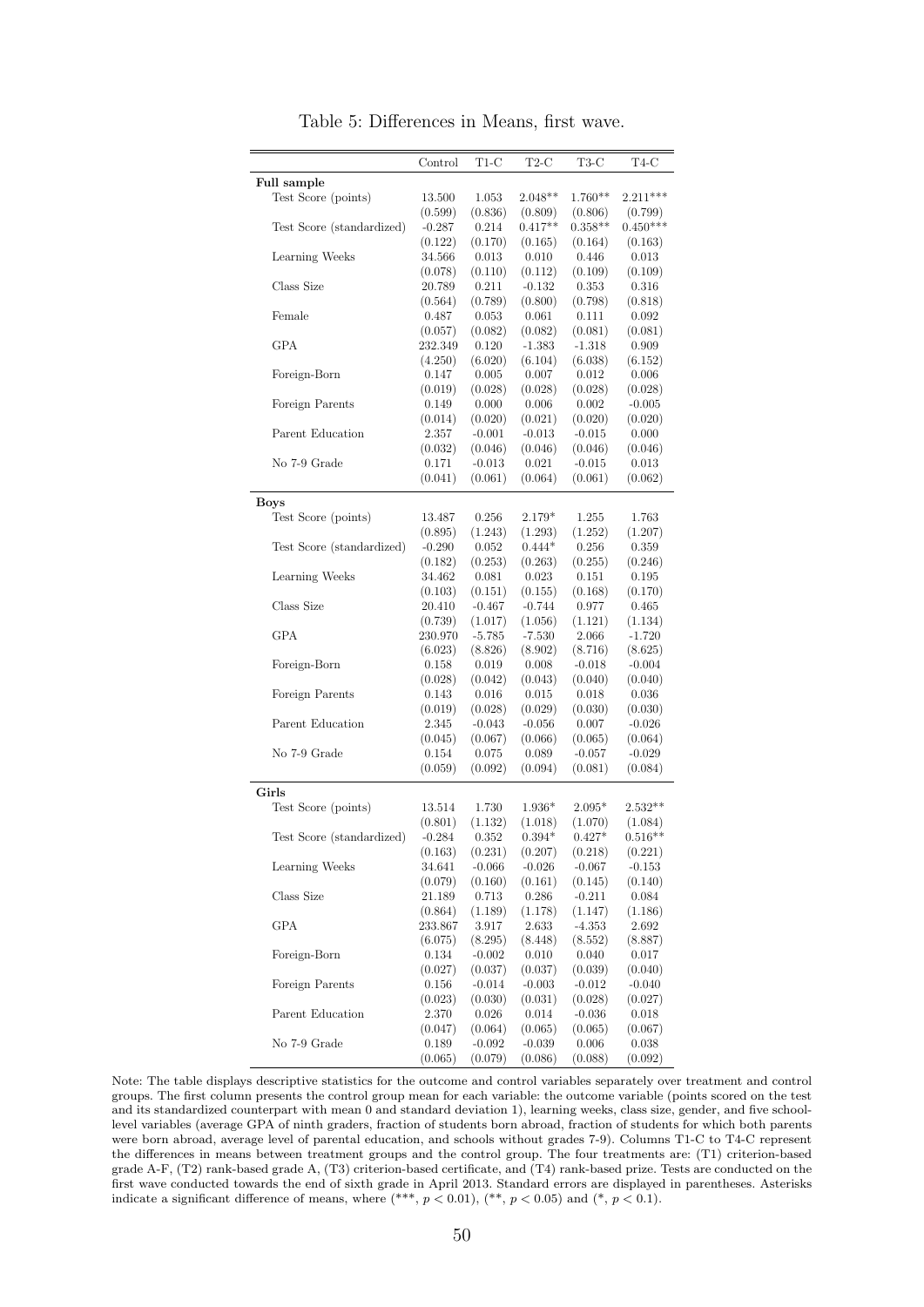<span id="page-52-0"></span>

|                           | Control  | T1-C        | $_{\rm T2-C}$ | T3-C        | T4-C       |
|---------------------------|----------|-------------|---------------|-------------|------------|
| Full sample               |          |             |               |             |            |
| Test Score (points)       | 13.449   | 0.044       | $-0.486$      | $-0.311$    | $-0.221$   |
|                           | (0.426)  | (0.649)     | (0.620)       | (0.638)     | (0.628)    |
| Test Score (standardized) | 0.036    | 0.008       | $-0.091$      | $-0.058$    | $-0.042$   |
|                           | (0.080)  | (0.122)     | (0.116)       | (0.120)     | (0.118)    |
| Learning Weeks            | 2.235    | 0.000       | $-0.061$      | 0.017       | $-0.031$   |
|                           | (0.125)  | (0.180)     | (0.174)       | (0.176)     | (0.176)    |
| New Peers                 | 0.346    | $-0.029$    | $-0.065$      | $-0.048$    | $-0.050$   |
|                           | (0.041)  | (0.057)     | (0.057)       | (0.057)     | (0.057)    |
| Class Size                | 24.500   | $-0.076$    | 0.197         | 0.271       | 0.288      |
|                           | (0.361)  | (0.520)     | (0.520)       | (0.516)     | (0.507)    |
| Female                    | 0.515    | $-0.007$    | 0.046         | 0.004       | $-0.037$   |
|                           | (0.043)  | (0.061)     | (0.061)       | (0.061)     | (0.061)    |
| GPA                       | 233.679  | $-0.482$    | $-0.594$      | $-0.140$    | $-0.283$   |
|                           | (1.748)  | (2.473)     | (2.492)       | (2.474)     | (2.518)    |
| Foreign-Born              | 0.098    | 0.002       | 0.000         | $-0.005$    | 0.001      |
|                           | (0.010)  | (0.014)     | (0.014)       | (0.014)     | (0.014)    |
| Foreign Parents           | 0.098    | 0.002       | 0.011         | 0.006       | 0.003      |
|                           | (0.007)  | (0.010)     | (0.010)       | (0.010)     | (0.010)    |
| Parent Education          | 2.401    | $-0.003$    | $-0.010$      | $-0.007$    | $-0.004$   |
|                           | (0.015)  | (0.021)     | (0.022)       | (0.022)     | (0.022)    |
| No 7-9 Grade              | 0.037    | $-0.007$    | $-0.014$      | 0.001       | 0.009      |
|                           | (0.016)  | (0.022)     | (0.021)       | (0.023)     | (0.024)    |
| <b>Boys</b>               |          |             |               |             |            |
| Test Score (points)       | 12.742   | 0.317       | $-0.122$      | $-0.028$    | $-0.467$   |
|                           | (0.630)  | (0.992)     | (0.919)       | (0.960)     | (0.955)    |
| Test Score (standardized) | $-0.097$ | 0.060       | $-0.023$      | $-0.005$    | $-0.088$   |
|                           | (0.118)  | (0.186)     | (0.173)       | (0.180)     | (0.179)    |
| Learning Weeks            | 2.439    | $-0.230$    | $-0.164$      | $-0.170$    | $-0.323$   |
|                           | (0.157)  | (0.241)     | (0.230)       | (0.244)     | (0.230)    |
| New Peers                 | 0.348    | $-0.020$    | $-0.073$      | $-0.031$    | $-0.044$   |
|                           | (0.059)  | (0.083)     | (0.084)       | (0.084)     | (0.081)    |
| Class Size                | 23.742   | 0.795       | 1.137         | 0.607       | $1.446**$  |
|                           | (0.498)  | (0.714)     | (0.748)       | (0.733)     | (0.691)    |
| <b>GPA</b>                | 226.328  | 8.990       | 1.953         | $8.393**$   | $7.776**$  |
|                           | (2.430)  | (3.300)     | (3.794)       | (3.439)     | (3.586)    |
| Foreign-Born              | 0.130    | $-0.043**$  | $-0.011$      | $-0.038*$   | $-0.030$   |
|                           | (0.016)  | (0.020)     | (0.025)       | (0.021)     | (0.021)    |
| Foreign Parents           | 0.123    | $-0.024*$   | $-0.006$      | $-0.017$    | $-0.017$   |
|                           | (0.010)  | (0.014)     | (0.015)       | (0.015)     | (0.014)    |
| Parent Education          | 2.337    | $0.080***$  | 0.005         | $0.071**$   | $0.060**$  |
|                           | (0.021)  | (0.029)     | (0.033)       | (0.030)     | (0.031)    |
| No 7-9 Grade              | 0.030    | $-0.015$    | $-0.013$      | 0.001       | $-0.001$   |
|                           | (0.021)  | (0.026)     | (0.028)       | (0.031)     | (0.029)    |
|                           |          |             |               |             |            |
| Girls                     |          |             |               |             |            |
| Test Score (points)       | 14.114   | $-0.201$    | $-0.885$      | $-0.585$    | 0.156      |
|                           | (0.568)  | (0.840)     | (0.838)       | (0.845)     | (0.794)    |
| Test Score (standardized) | 0.161    | $-0.038$    | $-0.166$      | $-0.110$    | 0.030      |
|                           | (0.107)  | (0.158)     | (0.157)       | (0.159)     | (0.149)    |
| Learning Weeks            | 2.043    | 0.218       | 0.052         | 0.192       | 0.259      |
|                           | (0.191)  | (0.258)     | (0.256)       | (0.252)     | (0.266)    |
| New Peers                 | 0.343    | $-0.039$    | $-0.059$      | $-0.063$    | $-0.057$   |
|                           | (0.057)  | (0.080)     | (0.078)       | (0.079)     | (0.081)    |
| Class Size                | 25.214   | $-1.098$    | $-0.660$      | $-0.053$    | $-0.865$   |
|                           | (0.511)  | (0.747)     | (0.718)       | (0.716)     | (0.734)    |
| GPA                       | 240.702  | $-9.626***$ | $-3.813$      | $-8.271**$  | $-8.108**$ |
|                           | (2.204)  | (3.464)     | (3.019)       | (3.342)     | (3.314)    |
| Foreign-Born              | 0.068    | $0.046**$   | 0.014         | 0.026       | $0.030*$   |
|                           | (0.010)  | (0.019)     | (0.014)       | (0.017)     | (0.017)    |
| Foreign Parents           | 0.074    | $0.027**$   | $0.028**$     | $0.028**$   | $0.022*$   |
|                           | (0.008)  | (0.012)     | (0.012)       | (0.012)     | (0.012)    |
| Parent Education          | 2.463    | $-0.083***$ | $-0.032$      | $-0.082***$ | $-0.065*$  |
|                           | (0.019)  | (0.030)     | (0.026)       | (0.029)     | (0.029)    |
| No 7-9 Grade              | 0.043    | 0.001       | $-0.016$      | 0.001       | 0.021      |
|                           | (0.024)  | (0.035)     | (0.031)       | (0.034)     | (0.039)    |

Table 6: Differences in Means, second wave.

Note: The table displays descriptive statistics for the outcome and control variables separately over treatment and control groups. The first column presents the control group mean for each variable: the outcome variable (points scored on the test and its standardized counterpart with mean 0 and standard deviation 1), learning weeks, new peers, class size, gender, and five school-level variables (average GPA of ninth graders, fraction of students born abroad, fraction of students for which both parents were born abroad, average level of parental education, and schools without grades 7-9). Columns T1-C to T4-C represent the differences in means between treatment groups and the control group. The four treatments are: (T1) criterion-based grade A-F, (T2) rank-based grade A, (T3) criterion-based certificate, and (T4) rank-based prize. Tests are conducted on the second wave conducted at the beginning of sixth grade in August-September 2013. Standard errors are displayed in parentheses. Asterisks indicate a significant difference of means, where  $(***, p < 0.01)$ ,  $(*, p < 0.05)$  and  $(*, p < 0.1).$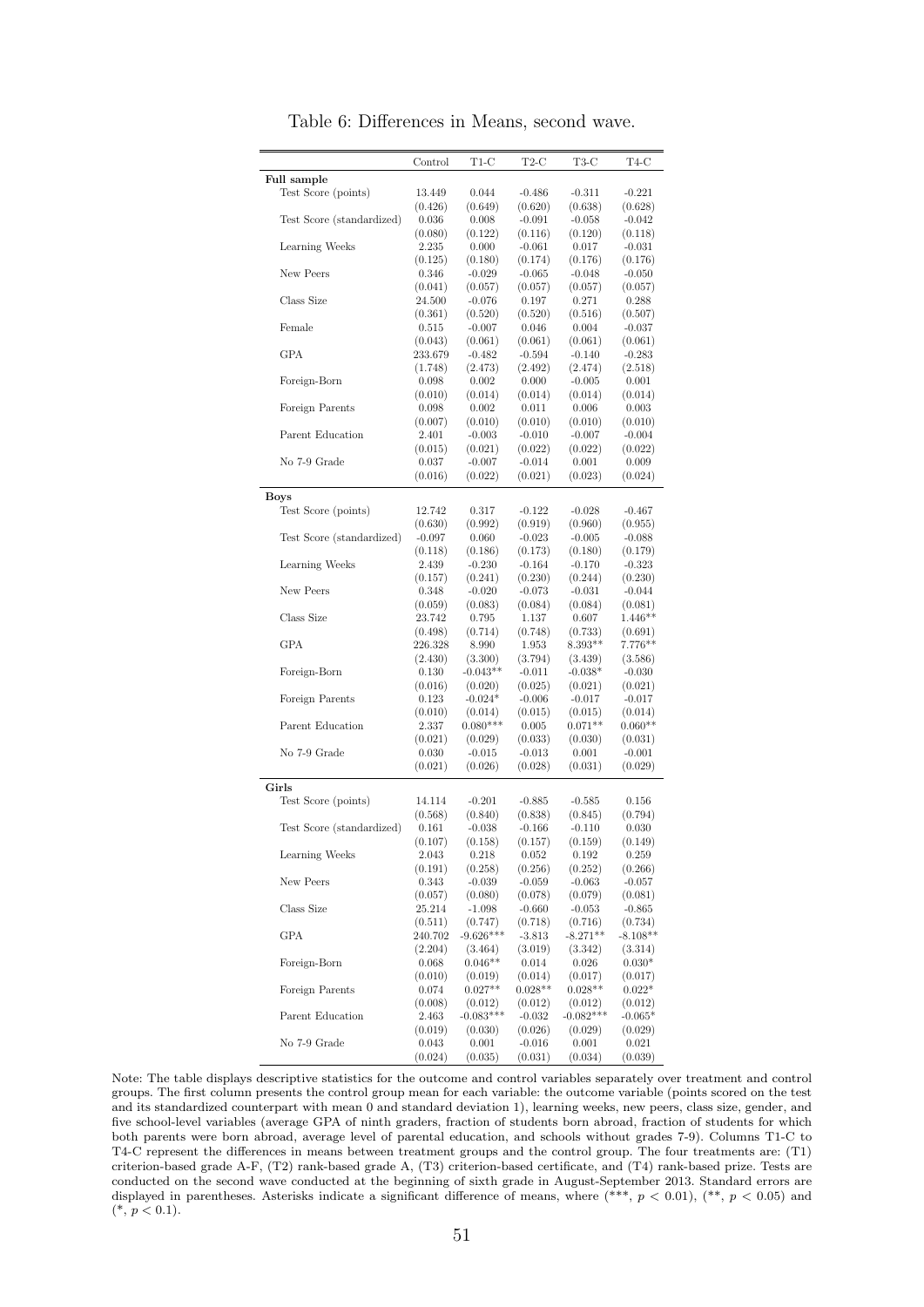|                  | (1)        | (2)        | (3)        |
|------------------|------------|------------|------------|
| T1               | 0.077      | 0.072      | 0.075      |
|                  | (0.071)    | (0.068)    | (0.056)    |
| T <sub>2</sub>   | 0.080      | 0.064      | 0.076      |
|                  | (0.086)    | (0.088)    | (0.105)    |
| T <sub>3</sub>   | 0.083      | 0.064      | 0.080      |
|                  | (0.084)    | (0.085)    | (0.078)    |
| T4               | 0.125      | 0.114      | 0.124      |
|                  | (0.090)    | (0.091)    | (0.089)    |
| First Wave       | $0.315**$  | $-1.593$   | $-0.956$   |
|                  | (0.119)    | (1.187)    | (2.062)    |
| Learning Weeks   |            | 0.059      | 0.037      |
|                  |            | (0.037)    | (0.068)    |
| New Peers        |            | $-0.187$   | $-0.145$   |
|                  |            | (0.157)    | (0.138)    |
| Class Size       |            | 0.016      | $-0.019$   |
|                  |            | (0.012)    | (0.020)    |
| Female           |            | $0.177***$ | $0.158***$ |
|                  |            | (0.058)    | (0.053)    |
| GPA              |            |            | 0.011      |
|                  |            |            | (0.009)    |
| Foreign-Born     |            |            | $-0.484$   |
|                  |            |            | (0.891)    |
| Foreign Parents  |            |            | $-0.467$   |
|                  |            |            | (0.733)    |
| Parent Education |            |            | $-0.624$   |
|                  |            |            | (0.868)    |
| No 7-9 Grade     |            |            | 1.009      |
|                  |            |            | (0.917)    |
| Constant         | $-0.187**$ | $-0.734*$  | $-0.851$   |
|                  | (0.080)    | (0.383)    | (1.333)    |
| N Individuals    | 1,045      | 1,045      | 1,045      |
| N Classes        | 47         | 47         | 47         |
| N Schools        | 17         | 17         | 17         |

<span id="page-53-0"></span>Table 7: Impact of Non-Financial Incentives on Test Scores.

Note: The table reports OLS estimates of the ATE on test performance of four non-financial incentives; (T1) criterion-based grade A-F, (T2) rank-based grade A, (T3) criterion-based certificate, and (T4) rank-based prize. The outcome variable is test scores, standardized to mean 0 and standard deviation 1. All estimations are conducted on the full sample; including the first wave conducted towards the end of sixth grade in April 2013 and the second wave conducted at the beginning of sixth grade in August-September 2013. Column (1) only includes a control for wave, column (2) also controls for learning weeks, new peers, class size, and gender, while column (3) further controls for school-level variables (average GPA of ninth graders, fraction of students born abroad, fraction of students for which both parents were born abroad, average level of parental education, and schools without grades 7-9). Cluster-robust standard errors clustered at the class (school when also including school-level controls) level are displayed in parentheses. Asterisks indicate significance, where  $(**, p < 0.01)$ ,  $(**, p < 0.05)$  and  $(*, p < 0.1)$ .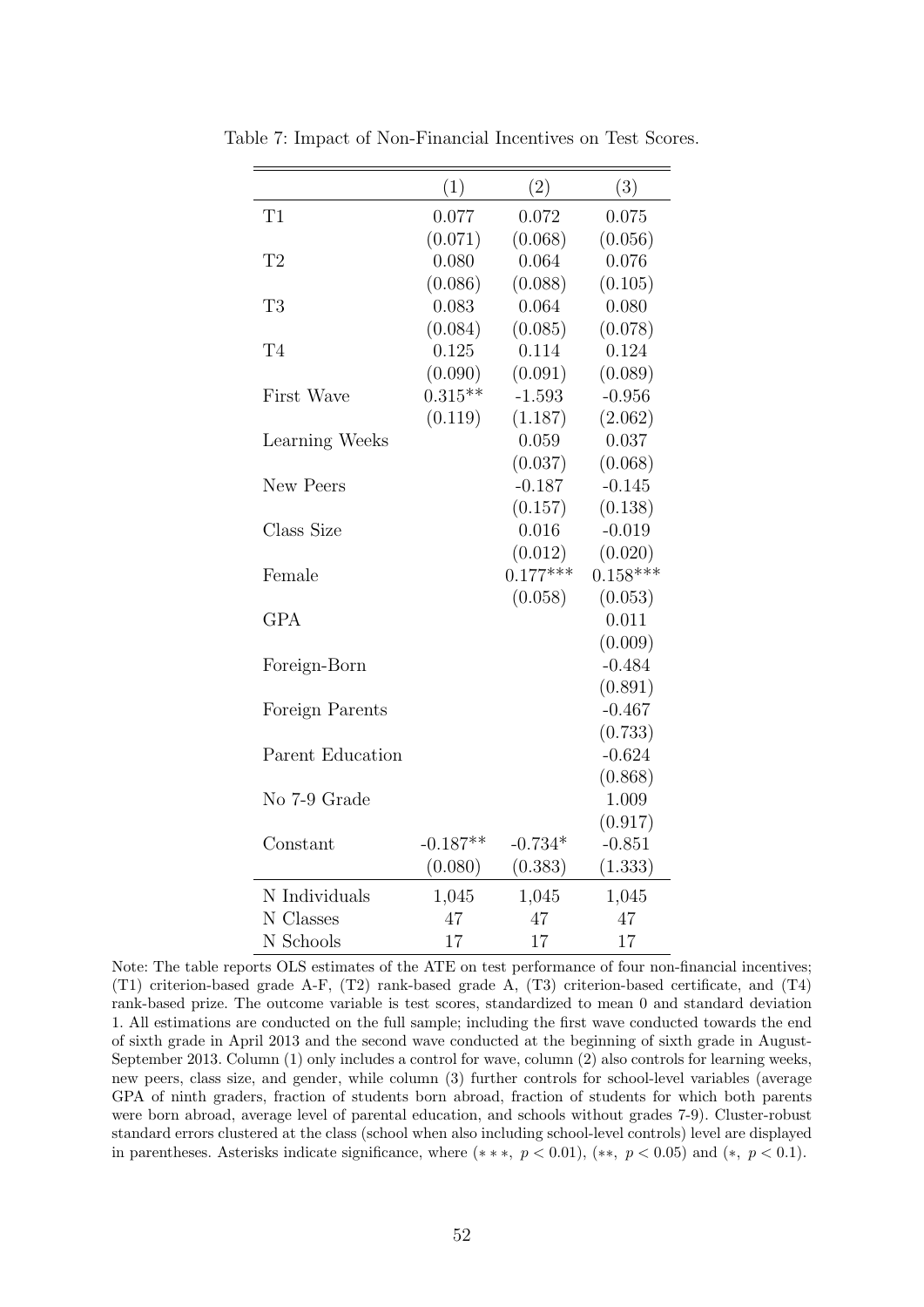<span id="page-54-0"></span>

|                  |             | <b>Boys</b> |            |           | $\overline{\rm Girls}$ |          |
|------------------|-------------|-------------|------------|-----------|------------------------|----------|
|                  | (1)         | (2)         | (3)        | (4)       | (5)                    | (6)      |
| T1               | 0.063       | 0.053       | 0.029      | 0.089     | 0.085                  | 0.120    |
|                  | (0.122)     | (0.119)     | (0.096)    | (0.116)   | (0.116)                | (0.124)  |
| T2               | 0.138       | 0.113       | 0.131      | 0.018     | 0.023                  | 0.039    |
|                  | (0.128)     | (0.131)     | (0.137)    | (0.103)   | (0.105)                | (0.122)  |
| T <sub>3</sub>   | 0.084       | 0.067       | 0.038      | 0.073     | 0.066                  | 0.121    |
|                  | (0.115)     | (0.116)     | (0.084)    | (0.106)   | (0.111)                | (0.104)  |
| T <sub>4</sub>   | 0.057       | 0.031       | 0.023      | 0.190     | $0.191*$               | 0.214    |
|                  | (0.128)     | (0.131)     | (0.112)    | (0.112)   | (0.113)                | (0.157)  |
| First Wave       | $0.353***$  | 0.273       | 0.857      | $0.267**$ | $-3.272**$             | $-2.454$ |
|                  | (0.130)     | (1.483)     | (1.799)    | (0.131)   | (2.176)                | (2.229)  |
| Learning Weeks   |             | 0.000       | $-0.023$   |           | $0.111**$              | 0.086    |
|                  |             | (0.047)     | (0.060)    |           | (0.043)                | (0.073)  |
| New Peers        |             | $-0.403**$  | $-0.300**$ |           | 0.023                  | $-0.007$ |
|                  |             | (0.215)     | (0.136)    |           | (0.134)                | (0.146)  |
| Class Size       |             | 0.014       | $-0.023$   |           | 0.019                  | $-0.013$ |
|                  |             | (0.012)     | (0.019)    |           | (0.013)                | (0.023)  |
| <b>GPA</b>       |             |             | $0.019**$  |           |                        | 0.003    |
|                  |             |             | (0.008)    |           |                        | (0.011)  |
| Foreign-Born     |             |             | 0.025      |           |                        | $-0.929$ |
|                  |             |             | (0.824)    |           |                        | (0.937)  |
| Foreign Parents  |             |             | 0.147      |           |                        | $-0.860$ |
|                  |             |             | (0.743)    |           |                        | (0.754)  |
| Parent Education |             |             | $-1.119$   |           |                        | 0.022    |
|                  |             |             | (0.791)    |           |                        | (1.035)  |
| No 7-9 Grade     |             |             | $2.021**$  |           |                        | 0.361    |
|                  |             |             | (0.847)    |           |                        | (0.999)  |
| Constant         | $-0.291***$ | $-0.483$    | $-1.371$   | $-0.082$  | $-0.803*$              | $-0.507$ |
|                  | (0.099)     | (0.405)     | (1.271)    | (0.094)   | (0.406)                | (1.418)  |
| N Individuals    | 493         | 493         | 493        | 552       | 552                    | 552      |
| N Classes        | 47          | 47          | 47         | 47        | 47                     | 47       |
| N Schools        | 17          | 17          | 17         | 17        | 17                     | 17       |

Table 8: Impact of Non-Financial Incentives on Test Scores, by gender.

Note: The table reports OLS estimates of the ATE on test performance of four non-financial incentives; (T1) criterion-based grade A-F, (T2) rank-based grade A, (T3) criterion-based certificate, and (T4) rank-based prize. The outcome variable is test scores, standardized to mean 0 and standard deviation 1. All estimations are conducted on the full sample; including the first wave conducted towards the end of sixth grade in April 2013 and the second wave conducted at the beginning of sixth grade in August-September 2013. ATEs are displayed separately by gender; columns (1)-(3) show the ATEs for boys, while columns  $(4)-(6)$  show the ATEs for girls. Columns  $(1)$  and  $(4)$  only include a control for wave, columns (2) and (5) also control for learning weeks, new peers, and class size, while columns (3) and (6) further control for school-level variables (average GPA of ninth graders, fraction of students born abroad, fraction of students for which both parents were born abroad, average level of parental education, and schools without grades 7-9). Cluster-robust standard errors clustered at the class (school when also including school-level controls) level are displayed in parentheses. Asterisks indicate significance, where  $(***, p < 0.01), (**, p < 0.05) \text{ and } (*, p < 0.1).$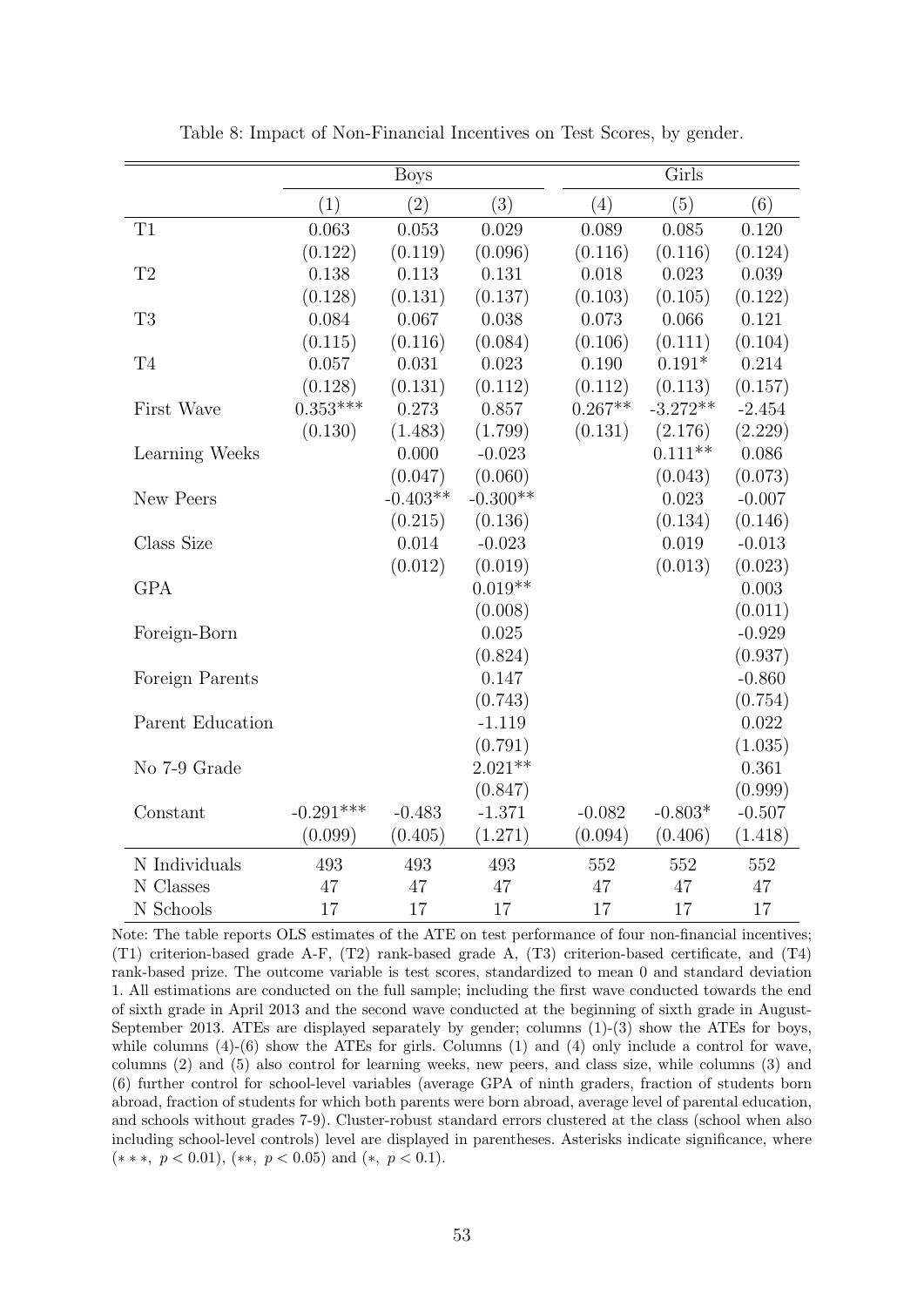<span id="page-55-0"></span>

|                  |                                                                                                                                                               | $P(TS \geq P10_{TS})$                                                                                                                                                                                                                                                                                         | $P(TS \geq P25_{TS})$                                                                                                                                                                                                                                           |                                                                                                                                                                                                                                                                                             | $P(TS \geq P50_{TS})$                                                                                                                                                             |                                                                                                                                                                                                                                                                                                                                        | $P(TS \geq P75_{TS})$                                                                                                                                      |                         | $P(TS \geq P90_{TS})$                                                                                                                  |                   |
|------------------|---------------------------------------------------------------------------------------------------------------------------------------------------------------|---------------------------------------------------------------------------------------------------------------------------------------------------------------------------------------------------------------------------------------------------------------------------------------------------------------|-----------------------------------------------------------------------------------------------------------------------------------------------------------------------------------------------------------------------------------------------------------------|---------------------------------------------------------------------------------------------------------------------------------------------------------------------------------------------------------------------------------------------------------------------------------------------|-----------------------------------------------------------------------------------------------------------------------------------------------------------------------------------|----------------------------------------------------------------------------------------------------------------------------------------------------------------------------------------------------------------------------------------------------------------------------------------------------------------------------------------|------------------------------------------------------------------------------------------------------------------------------------------------------------|-------------------------|----------------------------------------------------------------------------------------------------------------------------------------|-------------------|
|                  | $\widehat{\Xi}$                                                                                                                                               | $\odot$                                                                                                                                                                                                                                                                                                       | $\odot$                                                                                                                                                                                                                                                         | $\bigoplus$                                                                                                                                                                                                                                                                                 | $\widetilde{\mathcal{L}}$                                                                                                                                                         | $\odot$                                                                                                                                                                                                                                                                                                                                | $\widehat{C}$                                                                                                                                              | $\circledast$           | $\circledcirc$                                                                                                                         | $\left(10\right)$ |
| $\Gamma$         |                                                                                                                                                               |                                                                                                                                                                                                                                                                                                               |                                                                                                                                                                                                                                                                 |                                                                                                                                                                                                                                                                                             |                                                                                                                                                                                   |                                                                                                                                                                                                                                                                                                                                        |                                                                                                                                                            |                         |                                                                                                                                        |                   |
|                  | $\begin{array}{c} -0.009 \\ (0.031) \\ (0.011 \\ (0.030) \\ (0.032) \\ (0.032) \\ (0.032) \\ (0.031) \\ (0.031) \\ (0.031) \\ (0.022) \\ (0.022) \end{array}$ |                                                                                                                                                                                                                                                                                                               | $\begin{array}{l} 0.024\\ 0.039)\\ 0.041)\\ 0.047)\\ 0.000\\ 0.0041)\\ 0.000\\ 0.0048\\ 0.0046)\\ 0.0047)\\ 0.0048\\ 0.0004*\\ 0.0004*\\ 0.0004*\\ 0.0004*\\ 0.0004*\\ 0.0004*\\ 0.0004*\\ 0.0004*\\ 0.0004*\\ 0.0004*\\ 0.0004*\\ 0.0004*\\ 0.0004*\\ 0.0004*$ |                                                                                                                                                                                                                                                                                             | $\begin{array}{l} 0.057 \\ 0.043) \\ 0.064 \\ 0.072^* \\ 0.072^* \\ 0.039) \\ 0.033^* \\ 0.039) \\ 0.039 \\ 0.039 \\ 0.030) \\ 0.013^* \\ 0.047 \\ 0.047 \\ 0.047 \\ \end{array}$ |                                                                                                                                                                                                                                                                                                                                        | $\begin{array}{l} 0.066^{*} \\ (0.038) \\ (0.032) \\ (0.042) \\ (0.042) \\ (0.033^{**} \\ (0.041) \\ (0.041) \\ (0.030) \\ (0.030) \\ (0.052) \end{array}$ |                         | $\begin{array}{c} 0.000\\ (0.024)\\ (0.013\\ (0.027)\\ (0.013\\ (0.021)\\ (0.021)\\ (0.021)\\ (0.027)\\ (0.030)\\ (0.036) \end{array}$ |                   |
| P2               |                                                                                                                                                               |                                                                                                                                                                                                                                                                                                               |                                                                                                                                                                                                                                                                 |                                                                                                                                                                                                                                                                                             |                                                                                                                                                                                   |                                                                                                                                                                                                                                                                                                                                        |                                                                                                                                                            |                         |                                                                                                                                        |                   |
|                  |                                                                                                                                                               |                                                                                                                                                                                                                                                                                                               |                                                                                                                                                                                                                                                                 |                                                                                                                                                                                                                                                                                             |                                                                                                                                                                                   |                                                                                                                                                                                                                                                                                                                                        |                                                                                                                                                            |                         |                                                                                                                                        |                   |
| F3               |                                                                                                                                                               |                                                                                                                                                                                                                                                                                                               |                                                                                                                                                                                                                                                                 |                                                                                                                                                                                                                                                                                             |                                                                                                                                                                                   |                                                                                                                                                                                                                                                                                                                                        |                                                                                                                                                            |                         |                                                                                                                                        |                   |
|                  |                                                                                                                                                               |                                                                                                                                                                                                                                                                                                               |                                                                                                                                                                                                                                                                 |                                                                                                                                                                                                                                                                                             |                                                                                                                                                                                   |                                                                                                                                                                                                                                                                                                                                        |                                                                                                                                                            |                         |                                                                                                                                        |                   |
| $\Gamma_4$       |                                                                                                                                                               |                                                                                                                                                                                                                                                                                                               |                                                                                                                                                                                                                                                                 |                                                                                                                                                                                                                                                                                             |                                                                                                                                                                                   |                                                                                                                                                                                                                                                                                                                                        |                                                                                                                                                            |                         |                                                                                                                                        |                   |
|                  |                                                                                                                                                               |                                                                                                                                                                                                                                                                                                               |                                                                                                                                                                                                                                                                 |                                                                                                                                                                                                                                                                                             |                                                                                                                                                                                   |                                                                                                                                                                                                                                                                                                                                        |                                                                                                                                                            |                         |                                                                                                                                        |                   |
| First Wave       |                                                                                                                                                               |                                                                                                                                                                                                                                                                                                               |                                                                                                                                                                                                                                                                 |                                                                                                                                                                                                                                                                                             |                                                                                                                                                                                   |                                                                                                                                                                                                                                                                                                                                        |                                                                                                                                                            |                         |                                                                                                                                        |                   |
|                  |                                                                                                                                                               | $\begin{array}{l} 111 \\ 0000 \\ 0000 \\ 0000 \\ 0000 \\ 0000 \\ 0000 \\ 0000 \\ 0000 \\ 0000 \\ 0000 \\ 0000 \\ 0000 \\ 0000 \\ 0000 \\ 0000 \\ 0000 \\ 0000 \\ 0000 \\ 0000 \\ 0000 \\ 0000 \\ 0000 \\ 0000 \\ 0000 \\ 0000 \\ 0000 \\ 0000 \\ 0000 \\ 0000 \\ 0000 \\ 0000 \\ 0000 \\ 0000 \\ 0000 \\ 000$ |                                                                                                                                                                                                                                                                 | $\begin{array}{r} 0.023\\ 0.0363\\ 0.0393\\ 0.050\\ 0.050\\ 0.050\\ 0.050\\ 0.051\\ 0.050\\ 0.050\\ 0.000\\ 0.000\\ 0.000\\ 0.000\\ 0.000\\ 0.000\\ 0.000\\ 0.000\\ 0.000\\ 0.000\\ 0.000\\ 0.000\\ 0.000\\ 0.000\\ 0.000\\ 0.000\\ 0.000\\ 0.000\\ 0.000\\ 0.000\\ $                       |                                                                                                                                                                                   | $\begin{array}{l} 666 \\[-4pt] 606 \\[-4pt] 606 \\[-4pt] 606 \\[-4pt] 606 \\[-4pt] 606 \\[-4pt] 606 \\[-4pt] 606 \\[-4pt] 606 \\[-4pt] 606 \\[-4pt] 606 \\[-4pt] 606 \\[-4pt] 606 \\[-4pt] 606 \\[-4pt] 606 \\[-4pt] 606 \\[-4pt] 606 \\[-4pt] 606 \\[-4pt] 606 \\[-4pt] 606 \\[-4pt] 606 \\[-4pt] 606 \\[-4pt] 606 \\[-4pt] 606 \\[-$ |                                                                                                                                                            |                         |                                                                                                                                        |                   |
| Learning Weeks   |                                                                                                                                                               |                                                                                                                                                                                                                                                                                                               |                                                                                                                                                                                                                                                                 |                                                                                                                                                                                                                                                                                             |                                                                                                                                                                                   |                                                                                                                                                                                                                                                                                                                                        |                                                                                                                                                            |                         |                                                                                                                                        |                   |
|                  |                                                                                                                                                               |                                                                                                                                                                                                                                                                                                               |                                                                                                                                                                                                                                                                 |                                                                                                                                                                                                                                                                                             |                                                                                                                                                                                   |                                                                                                                                                                                                                                                                                                                                        |                                                                                                                                                            |                         |                                                                                                                                        |                   |
| New Peers        |                                                                                                                                                               |                                                                                                                                                                                                                                                                                                               |                                                                                                                                                                                                                                                                 |                                                                                                                                                                                                                                                                                             |                                                                                                                                                                                   |                                                                                                                                                                                                                                                                                                                                        |                                                                                                                                                            |                         |                                                                                                                                        |                   |
|                  |                                                                                                                                                               |                                                                                                                                                                                                                                                                                                               |                                                                                                                                                                                                                                                                 |                                                                                                                                                                                                                                                                                             |                                                                                                                                                                                   |                                                                                                                                                                                                                                                                                                                                        |                                                                                                                                                            |                         |                                                                                                                                        |                   |
| Class Size       |                                                                                                                                                               |                                                                                                                                                                                                                                                                                                               |                                                                                                                                                                                                                                                                 |                                                                                                                                                                                                                                                                                             |                                                                                                                                                                                   |                                                                                                                                                                                                                                                                                                                                        |                                                                                                                                                            |                         |                                                                                                                                        |                   |
|                  |                                                                                                                                                               |                                                                                                                                                                                                                                                                                                               |                                                                                                                                                                                                                                                                 |                                                                                                                                                                                                                                                                                             |                                                                                                                                                                                   |                                                                                                                                                                                                                                                                                                                                        |                                                                                                                                                            |                         |                                                                                                                                        |                   |
| Female           |                                                                                                                                                               |                                                                                                                                                                                                                                                                                                               |                                                                                                                                                                                                                                                                 |                                                                                                                                                                                                                                                                                             |                                                                                                                                                                                   |                                                                                                                                                                                                                                                                                                                                        |                                                                                                                                                            |                         |                                                                                                                                        |                   |
|                  |                                                                                                                                                               |                                                                                                                                                                                                                                                                                                               |                                                                                                                                                                                                                                                                 |                                                                                                                                                                                                                                                                                             |                                                                                                                                                                                   |                                                                                                                                                                                                                                                                                                                                        |                                                                                                                                                            |                         |                                                                                                                                        |                   |
| GPA              |                                                                                                                                                               |                                                                                                                                                                                                                                                                                                               |                                                                                                                                                                                                                                                                 |                                                                                                                                                                                                                                                                                             |                                                                                                                                                                                   |                                                                                                                                                                                                                                                                                                                                        |                                                                                                                                                            |                         |                                                                                                                                        |                   |
|                  |                                                                                                                                                               |                                                                                                                                                                                                                                                                                                               |                                                                                                                                                                                                                                                                 |                                                                                                                                                                                                                                                                                             |                                                                                                                                                                                   |                                                                                                                                                                                                                                                                                                                                        |                                                                                                                                                            |                         |                                                                                                                                        |                   |
| Foreign-born     |                                                                                                                                                               |                                                                                                                                                                                                                                                                                                               |                                                                                                                                                                                                                                                                 | $\begin{array}{c} (0.020)\\ 0.005\\ 0.003\\ 0.003\\ (0.003)\\ (0.011)\\ (0.11)\\ (0.11)\\ (0.11)\\ (0.11)\\ (0.24)\\ (0.325)\\ (0.344)\\ (0.344)\\ (0.344)\\ (0.344)\\ (0.344)\\ (0.344)\\ (0.344)\\ (0.344)\\ (0.344)\\ (0.345)\\ (0.345)\\ (0.345)\\ (0.346)\\ (0.347)\\ (0.348)\\ (0.34$ |                                                                                                                                                                                   |                                                                                                                                                                                                                                                                                                                                        |                                                                                                                                                            |                         |                                                                                                                                        |                   |
|                  |                                                                                                                                                               |                                                                                                                                                                                                                                                                                                               |                                                                                                                                                                                                                                                                 |                                                                                                                                                                                                                                                                                             |                                                                                                                                                                                   |                                                                                                                                                                                                                                                                                                                                        |                                                                                                                                                            |                         |                                                                                                                                        |                   |
| Foreign parents  |                                                                                                                                                               |                                                                                                                                                                                                                                                                                                               |                                                                                                                                                                                                                                                                 |                                                                                                                                                                                                                                                                                             |                                                                                                                                                                                   |                                                                                                                                                                                                                                                                                                                                        |                                                                                                                                                            |                         |                                                                                                                                        |                   |
|                  |                                                                                                                                                               |                                                                                                                                                                                                                                                                                                               |                                                                                                                                                                                                                                                                 |                                                                                                                                                                                                                                                                                             |                                                                                                                                                                                   |                                                                                                                                                                                                                                                                                                                                        |                                                                                                                                                            |                         |                                                                                                                                        |                   |
| Parent Education |                                                                                                                                                               |                                                                                                                                                                                                                                                                                                               |                                                                                                                                                                                                                                                                 |                                                                                                                                                                                                                                                                                             |                                                                                                                                                                                   |                                                                                                                                                                                                                                                                                                                                        |                                                                                                                                                            |                         |                                                                                                                                        |                   |
|                  |                                                                                                                                                               |                                                                                                                                                                                                                                                                                                               |                                                                                                                                                                                                                                                                 |                                                                                                                                                                                                                                                                                             |                                                                                                                                                                                   |                                                                                                                                                                                                                                                                                                                                        |                                                                                                                                                            |                         |                                                                                                                                        |                   |
| No 7-9 Grade     |                                                                                                                                                               |                                                                                                                                                                                                                                                                                                               |                                                                                                                                                                                                                                                                 |                                                                                                                                                                                                                                                                                             |                                                                                                                                                                                   |                                                                                                                                                                                                                                                                                                                                        |                                                                                                                                                            |                         |                                                                                                                                        |                   |
|                  |                                                                                                                                                               |                                                                                                                                                                                                                                                                                                               |                                                                                                                                                                                                                                                                 |                                                                                                                                                                                                                                                                                             |                                                                                                                                                                                   |                                                                                                                                                                                                                                                                                                                                        |                                                                                                                                                            |                         |                                                                                                                                        | (0.216)           |
| Constant         | $0.877***$                                                                                                                                                    |                                                                                                                                                                                                                                                                                                               | $0.755***$                                                                                                                                                                                                                                                      |                                                                                                                                                                                                                                                                                             | $0.530***$                                                                                                                                                                        |                                                                                                                                                                                                                                                                                                                                        | $0.317***$                                                                                                                                                 |                         | $0.072***$                                                                                                                             | $0.829***$        |
|                  | (0.027)                                                                                                                                                       | (0.351)                                                                                                                                                                                                                                                                                                       | (0.038)                                                                                                                                                                                                                                                         | (0.459)                                                                                                                                                                                                                                                                                     | (0.039)                                                                                                                                                                           | (0.493)                                                                                                                                                                                                                                                                                                                                | (0.038)                                                                                                                                                    | 0.488                   | (0.017)                                                                                                                                | (0.260)           |
| N Individuals    | 1,045                                                                                                                                                         | $\begin{array}{c} 1.045 \\ 47 \\ 11 \end{array}$                                                                                                                                                                                                                                                              | 1,045                                                                                                                                                                                                                                                           | $1,045$<br>47                                                                                                                                                                                                                                                                               | 1,045                                                                                                                                                                             | 1,045                                                                                                                                                                                                                                                                                                                                  | 1,045                                                                                                                                                      | $1,045$<br>$47$<br>$17$ | $1,045$<br>47                                                                                                                          | 1,045             |
| N Classes        | $7\pm1$                                                                                                                                                       |                                                                                                                                                                                                                                                                                                               | $47\,$                                                                                                                                                                                                                                                          |                                                                                                                                                                                                                                                                                             | $71$                                                                                                                                                                              | $71$                                                                                                                                                                                                                                                                                                                                   | $47\,$                                                                                                                                                     |                         |                                                                                                                                        |                   |
| N Schools        |                                                                                                                                                               |                                                                                                                                                                                                                                                                                                               |                                                                                                                                                                                                                                                                 |                                                                                                                                                                                                                                                                                             |                                                                                                                                                                                   |                                                                                                                                                                                                                                                                                                                                        |                                                                                                                                                            |                         |                                                                                                                                        |                   |

Table 9: Impact of Non-Financial Incentives on the Test Score Distribution. Table 9: Impact of Non-Financial Incentives on the Test Score Distribution.

of ninth graders, fraction of students born abroad, fraction of students for which both parents were born abroad, average level of parental education, and schools based certificate, and (T4) rank-based prize on the probability of having a test score above the 10th, 25th, 50th, 75th and 90th percentile of the overall test percentile for  $J \in \{10, 25, 50, 75, 90\}$ . All estimations are conducted on the full sample; including the first wave conducted towards the end of sixth grade in April 2013 and the second wave conducted at the beginning of sixth grade in August-September 2013. Odd numbered columns (1) through (9) only include a control without grades 7-9). Cluster-robust standard errors at the class (school when also including school-level controls) level are displayed in parentheses. Asterisks Note: The table reports OLS estimates of the impact of the four non-financial incentives; (T1) criterion-based grade A-F, (T2) rank-based grade A, (T3) criterion- $Jth$  $J \in \{10, 25, 50, 75, 90\}$ . All estimations are conducted on the full sample; including the first wave conducted towards the end of sixth grade in April 2013 and the second wave conducted at the beginning of sixth grade in August-September 2013. Odd numbered columns (1) through (9) only include a control for wave, while even numbered columns (2) through (10) also control for learning weeks, new peers, class size, gender, and school-level variables (average GPA for wave, while even numbered columns (2) through (10) also control for learning weeks, new peers, class size, gender, and school-level variables (average GPA of ninth graders, fraction of students born abroad, fraction of students for which both parents were born abroad, average level of parental education, and schools Note: The table reports OLS estimates of the impact of the four non-financial incentives; (T1) criterion-based grade A-F, (T2) rank-based grade A, (T3) criterionbased certificate, and (T4) rank-based prize on the probability of having a test score above the 10th, 25th, 50th, 75th and 90th percentile of the overall test without grades 7-9). Cluster-robust standard errors at the class (school when also including school-level controls) level are displayed in parentheses. Asterisks  $\geq P J_{TS}$ ) concerns the ≥ $P(T S$ score distribution. The outcome variable is an indicator for having a test score above the relevant percentile; where columns indicate significance, where  $(***, p < 0.01)$ ,  $(**, p < 0.05)$  and  $(*, p < 0.1)$ . indicate significance, where  $(* * *$ ,  $p < 0.01$ ),  $(* *$ ,  $p < 0.05$ ) and  $(*, p < 0.1)$ . percentile for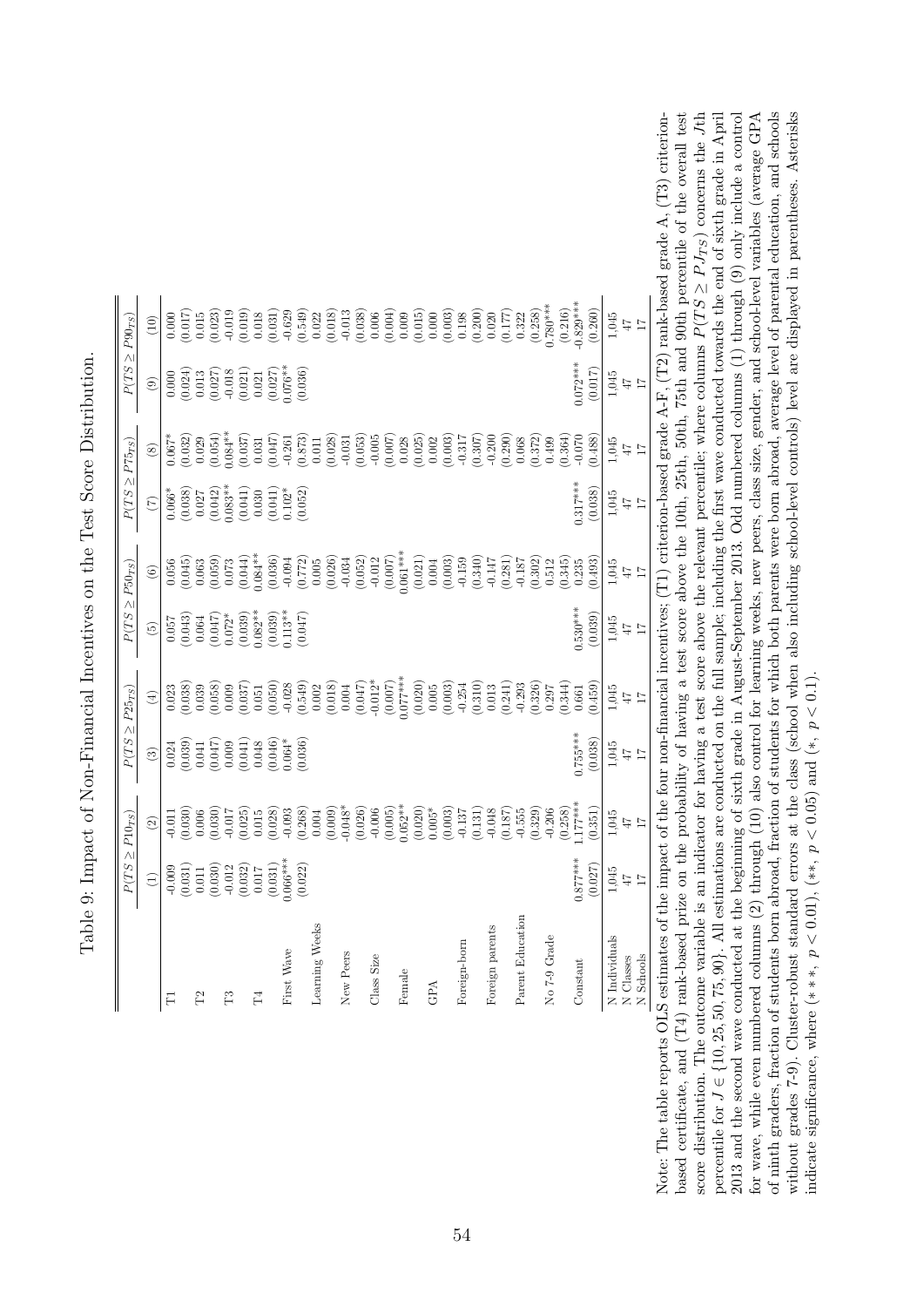<span id="page-56-0"></span>

| $P(TS\geq P90_{TS})$  | (10)                     |   |  | $\begin{array}{c} -0.035 \\ (0.031) \\ (0.011) \\ (0.041) \\ (0.041) \\ (0.028) \\ (0.028) \\ (0.029) \\ (0.050) \\ (0.526) \\ (0.526) \\ 0.04 \\ \end{array}$                                                                                                                                                                                         |    |                                                |            |                               |                | (0.018) | $-0.012$   |         |            |     |              | $\begin{array}{l} (0.038) \\ (0.010^{**} \\ (0.004) \\ (0.001) \\ (0.002) \\ (0.002) \\ (0.182) \\ (0.181) \\ (0.214) \\ (0.368^{**} \\ (0.314) \\ (0.308^{**} \\ (0.308^{**} \\ (0.308^{**} \\ (0.308^{**} \\ (0.308^{**} \\ (0.308^{**} \\ (0.308^{**} \\ (0.308^{**} \\ (0.308^{**} \\ (0.308^{**} \\ (0.308^{**} \\ (0.308^{**} \\ ($ |                 |                  | $\left(0.267\right)$ .311*** |              | (0.221) | $1.400***$ | (0.292) | 493           | 47                      | $\overline{17}$   |
|-----------------------|--------------------------|---|--|--------------------------------------------------------------------------------------------------------------------------------------------------------------------------------------------------------------------------------------------------------------------------------------------------------------------------------------------------------|----|------------------------------------------------|------------|-------------------------------|----------------|---------|------------|---------|------------|-----|--------------|-------------------------------------------------------------------------------------------------------------------------------------------------------------------------------------------------------------------------------------------------------------------------------------------------------------------------------------------|-----------------|------------------|------------------------------|--------------|---------|------------|---------|---------------|-------------------------|-------------------|
|                       | $\circledcirc$           |   |  | $\begin{array}{l} 0.025 \\ 0.039) \\ 0.005 \\ 0.040) \\ 0.004 \\ 0.039) \\ 0.004 \\ 0.035) \\ 0.032 \\ 0.037^* \\ 0.037 \\ 0.030 \\ 0.037^* \\ 0.030 \\ \end{array}$                                                                                                                                                                                   |    |                                                |            |                               |                |         |            |         |            |     |              |                                                                                                                                                                                                                                                                                                                                           |                 |                  |                              |              |         | $0.080***$ | (0.06)  | 493           | $\varGamma\varGamma$    | $\overline{17}$   |
| $P(TS \geq P75_{TS})$ | $\circledast$            |   |  | $\begin{array}{l} 0.067\\ 0.055)\\ 0.071\\ 0.0098)\\ 0.0000\\ 0.0000\\ 0.0000\\ 0.0000\\ 0.0000\\ 0.0000\\ 0.0000\\ 0.0000\\ 0.0000\\ 0.0000\\ 0.000\\ 0.000\\ 0.000\\ 0.000\\ 0.000\\ 0.000\\ 0.000\\ 0.000\\ 0.000\\ 0.000\\ 0.000\\ 0.000\\ 0.000\\ 0.000\\ 0.0$                                                                                    |    |                                                |            |                               |                | (0.026) |            |         |            |     |              | $\begin{array}{l} (0.054) \\ -0.008 \\ (0.006) \\ 0.003 \\ (0.003) \\ -0.129 \\ (0.315) \\ 0.123 \\ (0.336) \end{array}$                                                                                                                                                                                                                  |                 | $-0.179$         | $(0.259)$<br>0.794*          |              | (0.379) | $-0.140$   | (175.0) | 493           | $71\,$                  |                   |
|                       | $\widehat{C}$            |   |  | $\begin{array}{l} 0.081\\ 0.057)\\ 0.073\\ 0.065)\\ 0.042\\ 0.052)\\ 0.038\\ 0.058\\ 0.059\\ 0.006)\\ 0.003\\ 0.004\\ 0.005\\ 0.006\\ 0.007\\ 0.008\\ 0.009\\ 0.009\\ 0.000\\ 0.000\\ 0.000\\ 0.000\\ 0.000\\ 0.000\\ 0.000\\ 0.000\\ 0.000\\ 0.000\\ 0.000\\ 0.000$                                                                                   |    |                                                |            |                               |                |         |            |         |            |     |              |                                                                                                                                                                                                                                                                                                                                           |                 |                  |                              |              |         | $0.284***$ | (0.046) | 493           | $\downarrow \downarrow$ | $\overline{11}$   |
| $P(TS \geq P50_{TS})$ | $\circledcirc$           |   |  | $\begin{array}{l} 0.058 \\ 0.068) \\ 0.104 \\ 0.1068) \\ 0.0631 \\ 0.054 \\ 0.059) \\ 0.0760 \\ 0.0760 \\ 0.0760 \\ 0.0760 \\ 0.0760 \\ 0.0760 \\ 0.009 \\ \end{array}$<br>$\begin{array}{l} 0.068 \\ 0.059) \\ 0.104^* \\ 0.0600 \\ 0.0600 \\ 0.0541 \\ 0.057 \\ 0.059 \\ 0.037 \\ 0.059 \\ 0.059 \\ 0.050 \\ 0.050 \\ 0.050 \\ 0.050 \\ \end{array}$ |    |                                                |            | (0.665)                       | $-0.017$       | (0.022) | $-0.070$   | (0.059) | $-0.010$   |     |              | $\begin{array}{l} (0.006) \\ 0.006^{*} \\ (0.003) \\ 0.045 \\ (0.321) \\ -0.060 \end{array}$                                                                                                                                                                                                                                              |                 | $-0.397$         | (0.317)                      | 0.556        | (0.329) | 0.266      | 0.395)  | 493           | $47$                    | $\overline{17}$   |
|                       | $\widetilde{\mathbf{e}}$ |   |  |                                                                                                                                                                                                                                                                                                                                                        |    |                                                |            |                               |                |         |            |         |            |     |              |                                                                                                                                                                                                                                                                                                                                           |                 |                  |                              |              |         | $0.479***$ | (0.048) | 493           | $47\,$                  | $\overline{17}$   |
| $P(TS\geq P25_{TS})$  | $\tag{4}$                |   |  | $\begin{array}{l} 0.005 \\ -0.051) \\ 0.026 \\ 0.071) \\ 0.006 \\ -0.006 \\ 0.033 \\ \end{array}$                                                                                                                                                                                                                                                      |    |                                                |            | $0.901*$<br>(0.488)<br>0.028* |                |         |            |         |            |     |              | $\begin{array}{l} (0.016)\\ 0.088\\ 0.048)\\ (0.043)\\ (0.007)\\ (0.0000)\\ (0.0004)\\ (0.0004)\\ (0.004)\\ (0.004)\\ (0.004)\\ (0.004)\\ (0.004)\\ (0.004)\\ (0.004)\\ (0.004)\\ (0.004)\\ (0.004)\\ (0.004)\\ (0.004)\\ (0.004)\\ (0.004)\\ (0.004)\\ (0.004)\\ (0.004)\\ (0.004)\\ (0.$                                                |                 |                  | (0.444)                      | 0.299        | (0.463) | 0.887      | 0.548   | 493           | $71\pm$                 |                   |
|                       | $\widehat{\mathcal{E}}$  |   |  | $\begin{array}{l} 0.005\\0.058)\\0.029\\0.063)\\0.065)\\0.007\\0.005\\0.009*\\0.009*\\0.0009*\\0.0009*\\0.000*\\0.000** \end{array}$                                                                                                                                                                                                                   |    |                                                |            | (0.042)                       |                |         |            |         |            |     |              |                                                                                                                                                                                                                                                                                                                                           |                 |                  |                              |              |         | $0.719***$ | (0.047) | 493           | $7\pm1$                 |                   |
| $P(TS \geq P10_{TS})$ | $\rm \odot$              |   |  | $\begin{array}{c} -0.013 \\ -0.047) \\ 0.042 \\ 0.054) \\ 0.052 \\ 0.022 \end{array}$                                                                                                                                                                                                                                                                  |    | $(0.045)$<br>$(0.045)$<br>$0.184$<br>$(0.307)$ |            |                               | $-0.005$       | (0.010) | $0.092***$ | (0.021) |            |     |              | $\begin{array}{l} -0.007\\ -0.007\\ 0.008^{**}\\ 0.008^{**}\\ -0.023\\ 0.106\\ 0.106\\ 0.169\\ 0.160\\ -0.186^{*}\\ -0.746^{*}\\ \end{array}$                                                                                                                                                                                             |                 |                  | (0.401)                      | 0.156        | (0.301) | $0.947**$  | (0.444) | 493           | $71\pm$                 |                   |
|                       | $\widehat{\Xi}$          |   |  | $\begin{array}{c} -0.011 \\ -0.049) \\ 0.046 \\ 0.046 \\ 0.048) \\ 0.031 \\ 0.052) \\ 0.010 \\ 0.010 \\ 0.001) \end{array}$                                                                                                                                                                                                                            |    |                                                | $0.093***$ | (0.031)                       |                |         |            |         |            |     |              |                                                                                                                                                                                                                                                                                                                                           |                 |                  |                              |              |         | $0.832***$ | (0.039) | 493           | $71$                    |                   |
|                       |                          | F |  |                                                                                                                                                                                                                                                                                                                                                        | F3 | $\Gamma4$                                      | First Wave |                               | Learning Weeks |         | New Peers  |         | Class Size | GPA | Foreign-born |                                                                                                                                                                                                                                                                                                                                           | Foreign parents | Parent Education |                              | No 7-9 Grade |         | Constant   |         | N Individuals | N Classes               | Schools<br>$\geq$ |

| こうきん こうしょう                                    |
|-----------------------------------------------|
| $\frac{1}{2}$<br>I<br>$\overline{\mathbf{r}}$ |
| i                                             |
| ĺ                                             |
|                                               |
| )<br>}<br>}<br>I                              |
|                                               |
| i                                             |
| I                                             |
|                                               |
| $\frac{1}{2}$                                 |
| ł<br>i<br>֚֚֬                                 |
|                                               |
| $\frac{1}{2}$                                 |
|                                               |
| $\frac{1}{2}$                                 |
| -<br>F<br>F<br>j<br>i                         |

based certificate, and (T4) rank-based prize on the probability of having a test score above the 10th, 25th, 50th, 75th and 90th percentile of the overall test percentile for  $J \in \{10, 25, 50, 75, 90\}$ . All estimations are conducted on the full sample; including the first wave conducted towards the end of sixth grade in April 2013 and the second wave conducted at the beginning of sixth grade in August-September 2013. Odd numbered columns (1) through (9) only include a control for wave, while even numbered columns (2) through (10) also control for learning weeks, new peers, class size, and school-level variables (average GPA of ninth graders, fraction of students born abroad, fraction of students for which both parents were born abroad, average level of parental education, and schools without grades 7-9). Cluster-robust standard errors at the class (school when also including school-level controls) level are displayed in parentheses. Asterisks indicate Note: The table reports OLS estimates of the impact of the four non-financial incentives; (T1) criterion-based grade A-F, (T2) rank-based grade A, (T3) criterion- $Jth$  $J \in \{10, 25, 50, 75, 90\}$ . All estimations are conducted on the full sample; including the first wave conducted towards the end of sixth grade in April 2013 and the second wave conducted at the beginning of sixth grade in August-September 2013. Odd numbered columns (1) through (9) only include a control for wave, while even numbered columns (2) through (10) also control for learning weeks, new peers, class size, and school-level variables (average GPA of ninth grades 7-9). Cluster-robust standard errors at the class (school when also including school-level controls) level are displayed in parentheses. Asterisks indicate Note: The table reports OLS estimates of the impact of the four non-financial incentives; (T1) criterion-based grade A-F, (T2) rank-based grade A, (T3) criterionbased certificate, and (T4) rank-based prize on the probability of having a test score above the 10th, 25th, 50th, 75th and 90th percentile of the overall test graders, fraction of students born abroad, fraction of students for which both parents were born abroad, average level of parental education, and schools without  $\geq P J_{TS}$ ) concerns the ≥ $P(T S$ score distribution. The outcome variable is an indicator for having a test score above the relevant percentile; where columns significance, where (\*\*\*,  $p < 0.01$ ), (\*\*,  $p < 0.05$ ) and (\*,  $p < 0.1$ ). significance, where (\*\*\*,  $p < 0.01$ ), (\*\*,  $p < 0.05$ ) and (\*,  $p < 0.1$ ). percentile for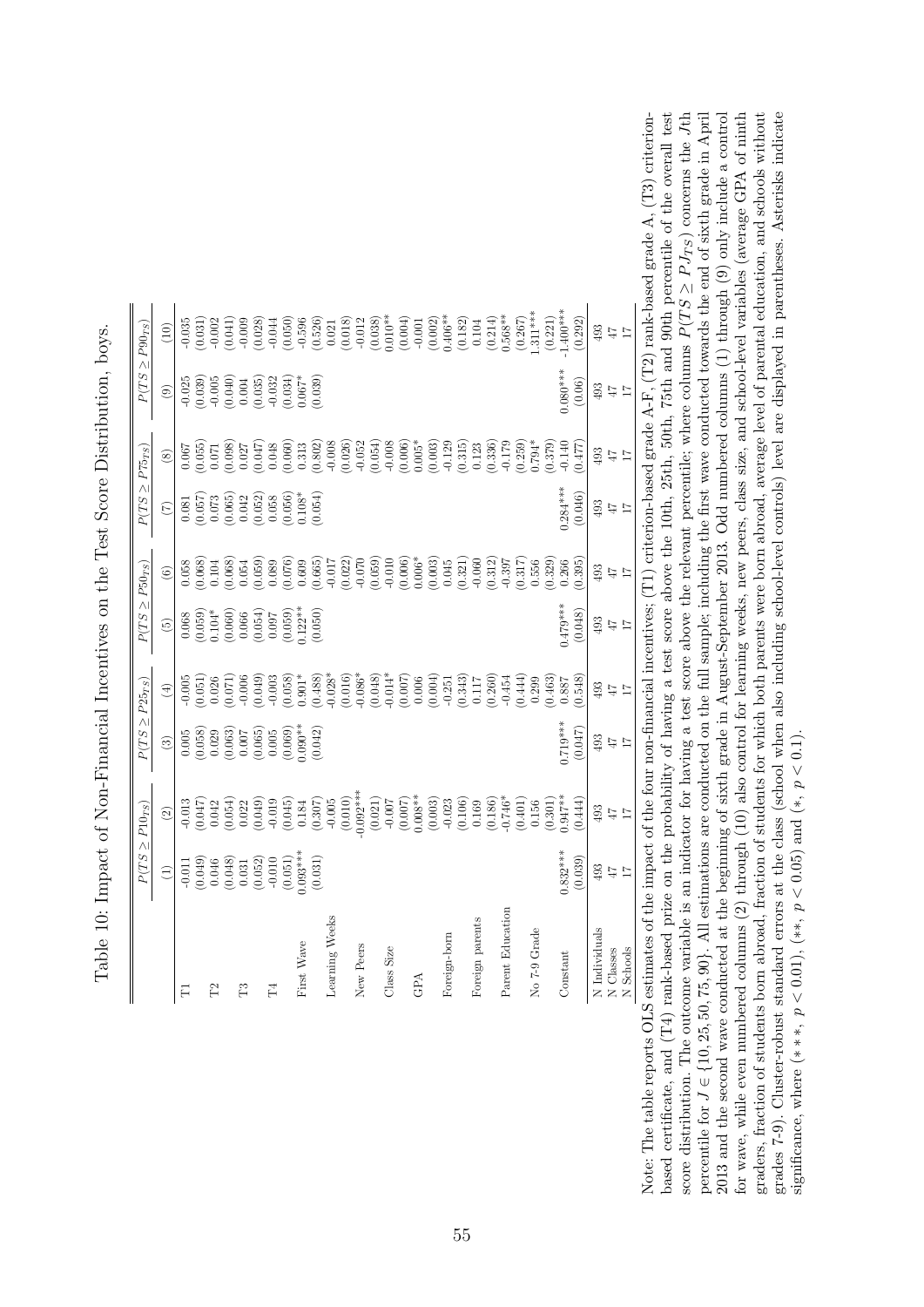<span id="page-57-0"></span>

|                  | $P(TS \geq P10_{TS})$                                                      |                                                                                                                                                                                                                                                                                                                                                  | $P(TS\geq P25_{TS})$                                                                                                       |                                                                                                          | $P(TS \geq P50_{TS})$                                                                                                                                                                                                                                                                             |                                                                                                                                                                                                                                                                                                                                   | $P(TS \geq P75_{TS})$                                                                                                                   |                                                                                                    | $P(TS \geq P90_{TS})$                                                                                                                              |                                                                                                                                                                                                                                                                            |
|------------------|----------------------------------------------------------------------------|--------------------------------------------------------------------------------------------------------------------------------------------------------------------------------------------------------------------------------------------------------------------------------------------------------------------------------------------------|----------------------------------------------------------------------------------------------------------------------------|----------------------------------------------------------------------------------------------------------|---------------------------------------------------------------------------------------------------------------------------------------------------------------------------------------------------------------------------------------------------------------------------------------------------|-----------------------------------------------------------------------------------------------------------------------------------------------------------------------------------------------------------------------------------------------------------------------------------------------------------------------------------|-----------------------------------------------------------------------------------------------------------------------------------------|----------------------------------------------------------------------------------------------------|----------------------------------------------------------------------------------------------------------------------------------------------------|----------------------------------------------------------------------------------------------------------------------------------------------------------------------------------------------------------------------------------------------------------------------------|
|                  | $\widehat{\Xi}$                                                            | $\textcircled{\scriptsize 2}$                                                                                                                                                                                                                                                                                                                    | $\circled{3}$                                                                                                              | $\bigoplus$                                                                                              | $\widetilde{\mathcal{L}}$                                                                                                                                                                                                                                                                         | $\begin{array}{c} \textcircled{\small{6}} \end{array}$                                                                                                                                                                                                                                                                            | $\widehat{C}$                                                                                                                           | $\circledast$                                                                                      | $\circledcirc$                                                                                                                                     | (10)                                                                                                                                                                                                                                                                       |
|                  |                                                                            |                                                                                                                                                                                                                                                                                                                                                  |                                                                                                                            |                                                                                                          |                                                                                                                                                                                                                                                                                                   |                                                                                                                                                                                                                                                                                                                                   |                                                                                                                                         |                                                                                                    |                                                                                                                                                    |                                                                                                                                                                                                                                                                            |
|                  | $-0.008$<br>$(0.030)$<br>$-0.022$<br>$(0.035)$                             | $\begin{array}{c} 0.011 \\ 0.041) \\ 0.023 \\ 0.042) \\ 0.042) \end{array}$                                                                                                                                                                                                                                                                      | $\begin{array}{l} 0.041 \\ 0.053) \\ 0.047 \\ 0.052) \\ 0.010 \\ 0.010 \\ 0.045) \\ 0.031* \\ 0.034) \\ 0.035 \end{array}$ | $\begin{array}{l} 0.050\\ 0.049)\\ 0.051\\ 0.065)\\ 0.031\\ 0.048)\\ 0.040\\ 0.001\\ 0.061) \end{array}$ | $\begin{array}{l} 0.044 \\ 0.063) \\ 0.023 \\ 0.066) \\ 0.070 \\ 0.070 \\ 0.057) \\ 0.059) \\ 0.059) \\ 0.011^* \\ 0.050) \\ 0.000 \\ 0.000 \\ 0.000 \\ 0.000 \\ 0.000 \\ 0.000 \\ 0.000 \\ 0.000 \\ 0.000 \\ 0.000 \\ 0.000 \\ 0.000 \\ 0.000 \\ 0.000 \\ 0.000 \\ 0.000 \\ 0.000 \\ 0.000 \\ 0$ | $\begin{array}{l} 0.059 \\ 0.062) \\ 0.028 \\ 0.074) \\ 0.062) \\ 0.038 \\ 0.062) \\ 0.0031 \\ 0.072) \end{array}$                                                                                                                                                                                                                | $\begin{array}{l} 0.051 \\ 0.062) \\ -0.015 \\ 0.056) \\ 0.111^{*} \\ 0.058) \\ 0.003 \\ 0.003 \\ 0.003 \\ 0.004) \\ 0.004 \end{array}$ | $\begin{array}{c} 0.074 \\ 0.065) \\ -0.001 \\ 0.056) \\ 0.141** \end{array}$                      | $\begin{array}{c} 0.023\\ 0.036)\\ 0.029\\ 0.035)\\ 0.037\\ 0.037\\ 0.037\\ 0.037\\ 0.032\\ 0.043)\\ 0.043)\\ 0.042\\ 0.0040\\ 0.0040 \end{array}$ | $\begin{array}{l} 0.03\\ 0.03\\ 0.04\\ 0.05\\ 0.06\\ 0.07\\ 0.07\\ 0.08\\ 0.07\\ 0.07\\ 0.07\\ 0.07\\ 0.07\\ 0.07\\ 0.07\\ 0.07\\ 0.07\\ 0.07\\ 0.07\\ 0.07\\ 0.07\\ 0.07\\ 0.07\\ 0.07\\ 0.07\\ 0.07\\ 0.07\\ 0.07\\ 0.07\\ 0.07\\ 0.07\\ 0.07\\ 0.07\\ 0.07\\ 0.07\\ 0.$ |
|                  |                                                                            |                                                                                                                                                                                                                                                                                                                                                  |                                                                                                                            |                                                                                                          |                                                                                                                                                                                                                                                                                                   |                                                                                                                                                                                                                                                                                                                                   |                                                                                                                                         |                                                                                                    |                                                                                                                                                    |                                                                                                                                                                                                                                                                            |
|                  |                                                                            |                                                                                                                                                                                                                                                                                                                                                  |                                                                                                                            |                                                                                                          |                                                                                                                                                                                                                                                                                                   |                                                                                                                                                                                                                                                                                                                                   |                                                                                                                                         |                                                                                                    |                                                                                                                                                    |                                                                                                                                                                                                                                                                            |
|                  |                                                                            | $0.052**$                                                                                                                                                                                                                                                                                                                                        |                                                                                                                            |                                                                                                          |                                                                                                                                                                                                                                                                                                   |                                                                                                                                                                                                                                                                                                                                   |                                                                                                                                         |                                                                                                    |                                                                                                                                                    |                                                                                                                                                                                                                                                                            |
|                  | $\begin{array}{c} 0.051 \\ 0.030) \\ 0.044 \\ 0.029) \\ 0.039 \end{array}$ | $\begin{array}{c} (0.019) \\ 0.045 \\ 0.035) \end{array}$                                                                                                                                                                                                                                                                                        |                                                                                                                            |                                                                                                          |                                                                                                                                                                                                                                                                                                   |                                                                                                                                                                                                                                                                                                                                   |                                                                                                                                         | $\begin{array}{c} (0.060) \\ 0.018 \\ (0.088) \end{array}$                                         |                                                                                                                                                    |                                                                                                                                                                                                                                                                            |
|                  |                                                                            |                                                                                                                                                                                                                                                                                                                                                  |                                                                                                                            |                                                                                                          |                                                                                                                                                                                                                                                                                                   |                                                                                                                                                                                                                                                                                                                                   |                                                                                                                                         |                                                                                                    |                                                                                                                                                    |                                                                                                                                                                                                                                                                            |
|                  |                                                                            |                                                                                                                                                                                                                                                                                                                                                  |                                                                                                                            |                                                                                                          |                                                                                                                                                                                                                                                                                                   |                                                                                                                                                                                                                                                                                                                                   |                                                                                                                                         |                                                                                                    |                                                                                                                                                    |                                                                                                                                                                                                                                                                            |
| First Wave       |                                                                            |                                                                                                                                                                                                                                                                                                                                                  |                                                                                                                            | $-0.859$                                                                                                 |                                                                                                                                                                                                                                                                                                   | $-0.656$                                                                                                                                                                                                                                                                                                                          |                                                                                                                                         | $-0.681$                                                                                           |                                                                                                                                                    |                                                                                                                                                                                                                                                                            |
|                  | (0.025)                                                                    | $\begin{array}{c} -0.361 \\ 0.289 \end{array}$<br>0.013                                                                                                                                                                                                                                                                                          | 0.041                                                                                                                      | (0.601)                                                                                                  |                                                                                                                                                                                                                                                                                                   | (0.921)                                                                                                                                                                                                                                                                                                                           |                                                                                                                                         | (0.917)                                                                                            |                                                                                                                                                    |                                                                                                                                                                                                                                                                            |
| Learning Weeks   |                                                                            |                                                                                                                                                                                                                                                                                                                                                  |                                                                                                                            |                                                                                                          |                                                                                                                                                                                                                                                                                                   | 0.023                                                                                                                                                                                                                                                                                                                             |                                                                                                                                         | 0.025                                                                                              |                                                                                                                                                    |                                                                                                                                                                                                                                                                            |
|                  |                                                                            |                                                                                                                                                                                                                                                                                                                                                  |                                                                                                                            | $\begin{array}{c} (0.020) \\ 0.092^* \\ (0.046) \\ -0.008 \\ 0.007) \\ 0.003 \end{array}$                |                                                                                                                                                                                                                                                                                                   | $\begin{array}{l} 6.75 \\ -0.003 \\ -0.004 \\ -0.004 \\ -0.009 \\ -0.003 \\ -0.004 \\ -0.004 \\ -0.004 \\ -0.004 \\ -0.004 \\ -0.004 \\ -0.004 \\ -0.004 \\ -0.004 \\ -0.004 \\ -0.004 \\ -0.004 \\ -0.004 \\ -0.004 \\ -0.004 \\ -0.004 \\ -0.004 \\ -0.004 \\ -0.004 \\ -0.004 \\ -0.004 \\ -0.004 \\ -0.004 \\ -0.004 \\ -0.0$ |                                                                                                                                         | (0.030)                                                                                            |                                                                                                                                                    |                                                                                                                                                                                                                                                                            |
| New Peers        |                                                                            |                                                                                                                                                                                                                                                                                                                                                  |                                                                                                                            |                                                                                                          |                                                                                                                                                                                                                                                                                                   |                                                                                                                                                                                                                                                                                                                                   |                                                                                                                                         |                                                                                                    |                                                                                                                                                    |                                                                                                                                                                                                                                                                            |
|                  |                                                                            |                                                                                                                                                                                                                                                                                                                                                  |                                                                                                                            |                                                                                                          |                                                                                                                                                                                                                                                                                                   |                                                                                                                                                                                                                                                                                                                                   |                                                                                                                                         |                                                                                                    |                                                                                                                                                    |                                                                                                                                                                                                                                                                            |
| Class Size       |                                                                            |                                                                                                                                                                                                                                                                                                                                                  |                                                                                                                            |                                                                                                          |                                                                                                                                                                                                                                                                                                   |                                                                                                                                                                                                                                                                                                                                   |                                                                                                                                         | $\begin{array}{c} -0.016 \\ -0.016 \\ \hline 0.062) \\ -0.003 \\ -0.002 \\ -0.005) \\ \end{array}$ |                                                                                                                                                    |                                                                                                                                                                                                                                                                            |
|                  |                                                                            |                                                                                                                                                                                                                                                                                                                                                  |                                                                                                                            |                                                                                                          |                                                                                                                                                                                                                                                                                                   |                                                                                                                                                                                                                                                                                                                                   |                                                                                                                                         |                                                                                                    |                                                                                                                                                    |                                                                                                                                                                                                                                                                            |
|                  |                                                                            |                                                                                                                                                                                                                                                                                                                                                  |                                                                                                                            |                                                                                                          |                                                                                                                                                                                                                                                                                                   |                                                                                                                                                                                                                                                                                                                                   |                                                                                                                                         |                                                                                                    |                                                                                                                                                    |                                                                                                                                                                                                                                                                            |
|                  |                                                                            |                                                                                                                                                                                                                                                                                                                                                  |                                                                                                                            |                                                                                                          |                                                                                                                                                                                                                                                                                                   |                                                                                                                                                                                                                                                                                                                                   |                                                                                                                                         |                                                                                                    |                                                                                                                                                    |                                                                                                                                                                                                                                                                            |
| Foreign-born     |                                                                            |                                                                                                                                                                                                                                                                                                                                                  |                                                                                                                            |                                                                                                          |                                                                                                                                                                                                                                                                                                   |                                                                                                                                                                                                                                                                                                                                   |                                                                                                                                         |                                                                                                    |                                                                                                                                                    |                                                                                                                                                                                                                                                                            |
|                  |                                                                            | $\begin{array}{l} (0.009) \\ (-0.007) \\ (-0.027) \\ (-0.027) \\ (-0.005) \\ (-0.005) \\ (-0.003) \\ (-0.003) \\ (-0.003) \\ (-0.003) \\ (-0.003) \\ (-0.003) \\ (-0.003) \\ (-0.003) \\ (-0.003) \\ (-0.003) \\ (-0.003) \\ (-0.003) \\ (-0.003) \\ (-0.003) \\ (-0.003) \\ (-0.003) \\ (-0.003) \\ (-0.003) \\ (-0.003) \\ (-0.003) \\ (-0.00$ |                                                                                                                            | $-0.226$<br>$-0.283)$<br>$-0.009$                                                                        |                                                                                                                                                                                                                                                                                                   | (0.385)                                                                                                                                                                                                                                                                                                                           |                                                                                                                                         | (0.345)                                                                                            |                                                                                                                                                    |                                                                                                                                                                                                                                                                            |
| Foreign parents  |                                                                            |                                                                                                                                                                                                                                                                                                                                                  |                                                                                                                            |                                                                                                          |                                                                                                                                                                                                                                                                                                   | $-0.196$                                                                                                                                                                                                                                                                                                                          |                                                                                                                                         | $-0.476$                                                                                           |                                                                                                                                                    |                                                                                                                                                                                                                                                                            |
|                  |                                                                            |                                                                                                                                                                                                                                                                                                                                                  |                                                                                                                            | 0.268)                                                                                                   |                                                                                                                                                                                                                                                                                                   | (0.291)                                                                                                                                                                                                                                                                                                                           |                                                                                                                                         | (0.316)                                                                                            |                                                                                                                                                    |                                                                                                                                                                                                                                                                            |
| Parent Education |                                                                            | $-0.356$                                                                                                                                                                                                                                                                                                                                         |                                                                                                                            | $-0.094$                                                                                                 |                                                                                                                                                                                                                                                                                                   | 0.025                                                                                                                                                                                                                                                                                                                             |                                                                                                                                         | 0.344                                                                                              |                                                                                                                                                    |                                                                                                                                                                                                                                                                            |
|                  |                                                                            | (0.295)                                                                                                                                                                                                                                                                                                                                          |                                                                                                                            | (0.309)                                                                                                  |                                                                                                                                                                                                                                                                                                   | (0.392)                                                                                                                                                                                                                                                                                                                           |                                                                                                                                         | (0.571)                                                                                            |                                                                                                                                                    | (0.310)                                                                                                                                                                                                                                                                    |
| No 7-9 Grade     |                                                                            | $0.482*$                                                                                                                                                                                                                                                                                                                                         |                                                                                                                            | 0.390                                                                                                    |                                                                                                                                                                                                                                                                                                   | 0.528                                                                                                                                                                                                                                                                                                                             |                                                                                                                                         | 0.287                                                                                              |                                                                                                                                                    | 0.382                                                                                                                                                                                                                                                                      |
|                  |                                                                            | (0.266)                                                                                                                                                                                                                                                                                                                                          |                                                                                                                            | 0.303)                                                                                                   |                                                                                                                                                                                                                                                                                                   | (0.427)                                                                                                                                                                                                                                                                                                                           |                                                                                                                                         | (0.467)                                                                                            |                                                                                                                                                    | (0.293)                                                                                                                                                                                                                                                                    |
| Constant         | $0.921***$                                                                 | $.364***$                                                                                                                                                                                                                                                                                                                                        | $0.792***$                                                                                                                 | 0.431                                                                                                    | $0.582***$                                                                                                                                                                                                                                                                                        | 0.238                                                                                                                                                                                                                                                                                                                             | $0.351***$                                                                                                                              | 0.008                                                                                              | $0.065**$                                                                                                                                          | $-0.407$                                                                                                                                                                                                                                                                   |
|                  | (0.027)                                                                    | (0.322)                                                                                                                                                                                                                                                                                                                                          | (0.045)                                                                                                                    | 0.418                                                                                                    | (0.051)                                                                                                                                                                                                                                                                                           | (0.600)                                                                                                                                                                                                                                                                                                                           | (0.047)                                                                                                                                 | 0.596                                                                                              | (0.028)                                                                                                                                            | (0.334)                                                                                                                                                                                                                                                                    |
| N Individuals    | 552                                                                        | 552                                                                                                                                                                                                                                                                                                                                              | $552$ $47$                                                                                                                 | 552                                                                                                      | 552                                                                                                                                                                                                                                                                                               | 552                                                                                                                                                                                                                                                                                                                               | 552                                                                                                                                     | 552                                                                                                | 552                                                                                                                                                | $552$ $47$                                                                                                                                                                                                                                                                 |
| N Classes        | $47\,$                                                                     | $7\pm1$                                                                                                                                                                                                                                                                                                                                          |                                                                                                                            | $47\,$                                                                                                   | $47\,$                                                                                                                                                                                                                                                                                            | $7\bar{7}$                                                                                                                                                                                                                                                                                                                        | $47\,$                                                                                                                                  | $47\,$                                                                                             | $47\,$                                                                                                                                             |                                                                                                                                                                                                                                                                            |
| N Schools        | $\overline{11}$                                                            |                                                                                                                                                                                                                                                                                                                                                  |                                                                                                                            | $\overline{11}$                                                                                          | $\overline{11}$                                                                                                                                                                                                                                                                                   | $\overline{11}$                                                                                                                                                                                                                                                                                                                   | $\overline{11}$                                                                                                                         | $\overline{11}$                                                                                    | $\overline{11}$                                                                                                                                    | $\overline{11}$                                                                                                                                                                                                                                                            |

| į<br>l<br>ׇ֚֬֡<br>$\frac{1}{2}$<br>i<br>١                                                            |
|------------------------------------------------------------------------------------------------------|
| .<br>ו<br>١<br>ו<br>ו                                                                                |
| ׇ֚֓<br>ł<br>i<br> <br>ĺ                                                                              |
| )<br> <br>I<br>)<br>)<br>}                                                                           |
| <br> <br> <br>j<br>$\overline{\phantom{a}}$<br>l                                                     |
|                                                                                                      |
| )<br> -<br> -<br> -<br>֚֚֡<br>$\overline{a}$<br>$\sim$ $     -$<br>$\frac{1}{2}$<br>;<br>;<br>$\sim$ |
|                                                                                                      |
| i<br>3<br>3<br><b>CONTRACTOR</b><br>i<br>I<br>I<br>I<br>I<br>I<br>I                                  |
| i<br>I<br>֚֚֚֬<br>$\frac{1}{2}$                                                                      |
|                                                                                                      |
| i                                                                                                    |
| 1                                                                                                    |
| <br> <br> <br>                                                                                       |
| ı                                                                                                    |
| Į<br>I<br>i                                                                                          |
| .<br> <br> <br>$\overline{\phantom{a}}$<br>Í                                                         |

based certificate, and (T4) rank-based prize on the probability of having a test score above the 10th, 25th, 50th, 75th and 90th percentile of the overall test percentile for  $J \in \{10, 25, 50, 75, 90\}$ . All estimations are conducted on the full sample; including the first wave conducted towards the end of sixth grade in April 2013 and the second wave conducted at the beginning of sixth grade in August-September 2013. Odd numbered columns (1) through (9) only include a control for wave, while even numbered columns (2) through (10) also control for learning weeks, new peers, class size, and school-level variables (average GPA of ninth graders, fraction of students born abroad, fraction of students for which both parents were born abroad, average level of parental education, and schools without grades 7-9). Cluster-robust standard errors at the class (school when also including school-level controls) level are displayed in parentheses. Asterisks indicate Note: The table reports OLS estimates of the impact of the four non-financial incentives;  $(T1)$  criterion-based grade A-F,  $(T2)$  rank-based grade A,  $(T3)$  criterion- $Jth$  $J \in \{10, 25, 50, 75, 90\}$ . All estimations are conducted on the full sample; including the first wave conducted towards the end of sixth grade in April 2013 and the second wave conducted at the beginning of sixth grade in August-September 2013. Odd numbered columns (1) through (9) only include a control for wave, while even numbered columns (2) through (10) also control for learning weeks, new peers, class size, and school-level variables (average GPA of ninth grades 7-9). Cluster-robust standard errors at the class (school when also including school-level controls) level are displayed in parentheses. Asterisks indicate Note: The table reports OLS estimates of the impact of the four non-financial incentives; (T1) criterion-based grade A-F, (T2) rank-based grade A, (T3) criterionbased certificate, and (T4) rank-based prize on the probability of having a test score above the 10th, 25th, 50th, 75th and 90th percentile of the overall test graders, fraction of students born abroad, fraction of students for which both parents were born abroad, average level of parental education, and schools without  $\geq P J_{TS}$ ) concerns the ≥ $P(T S$ score distribution. The outcome variable is an indicator for having a test score above the relevant percentile; where columns significance, where  $(***, p < 0.01)$ ,  $(**, p < 0.05)$  and  $(*, p < 0.1)$ . significance, where (\*\*\*,  $p < 0.01$ ), (\*\*,  $p < 0.05$ ) and (\*,  $p < 0.1$ ). percentile for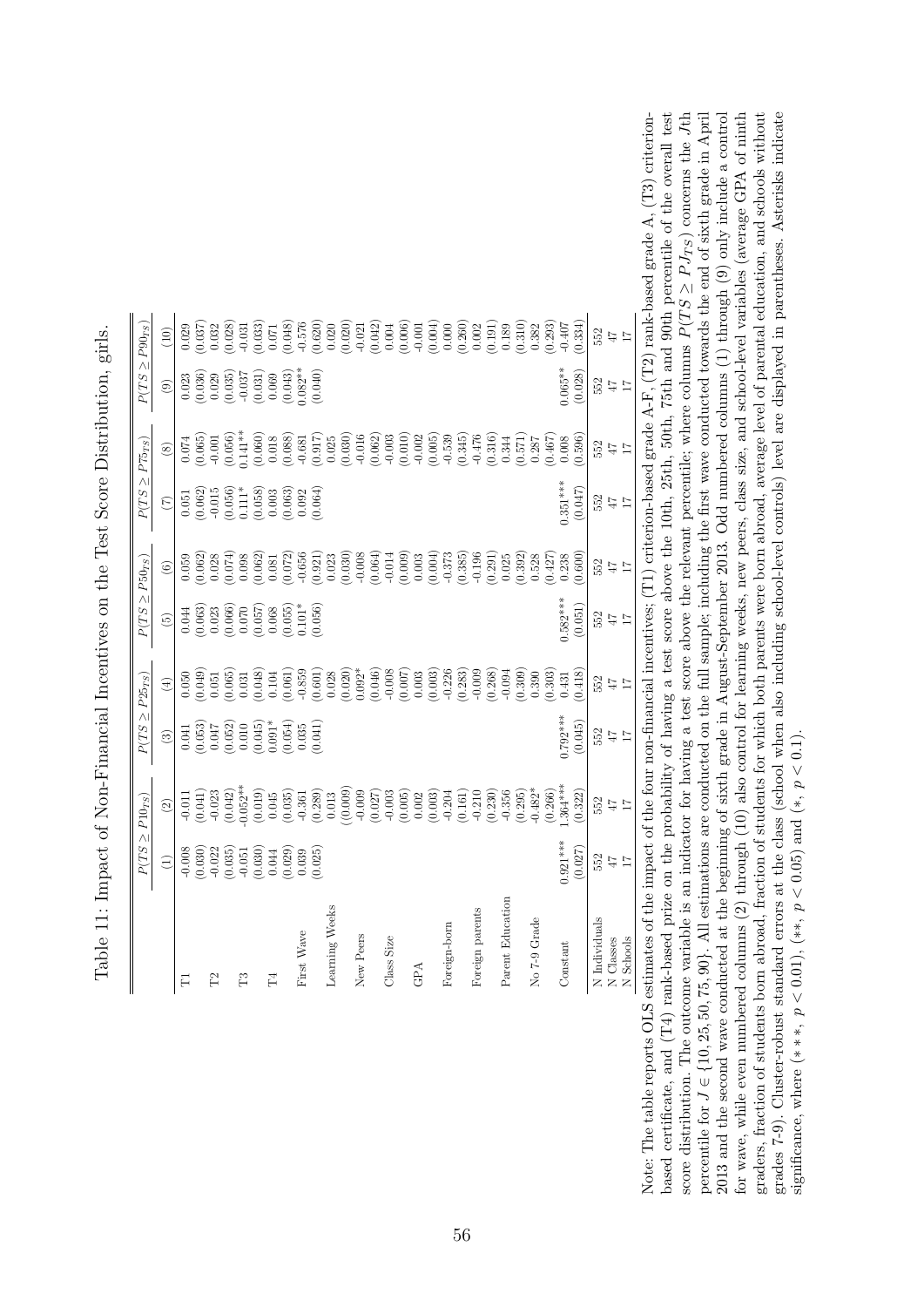<span id="page-58-0"></span>

|                     |            | First Wave |            |          | Second Wave |             |
|---------------------|------------|------------|------------|----------|-------------|-------------|
|                     | (1)        | (2)        | (3)        | (4)      | (5)         | (6)         |
| T1                  | 0.214      | 0.201      | 0.208      | 0.008    | 0.003       | 0.003       |
|                     | (0.142)    | (0.142)    | (0.120)    | (0.079)  | (0.073)     | (0.050)     |
| T2                  | $0.417**$  | $0.415**$  | $0.418**$  | $-0.091$ | $-0.113$    | $-0.113$    |
|                     | (0.153)    | (0.154)    | (0.157)    | (0.093)  | (0.095)     | (0.097)     |
| T <sub>3</sub>      | $0.358**$  | $0.332**$  | $0.362*$   | $-0.059$ | $-0.069$    | $-0.070$    |
|                     | (0.157)    | (0.156)    | (0.168)    | (0.093)  | (0.097)     | (0.049)     |
| $\operatorname{T4}$ | $0.450***$ | $0.430**$  | $0.430**$  | $-0.042$ | $-0.043$    | $-0.029$    |
|                     | (0.154)    | (0.153)    | (0.157)    | (0.103)  | (0.106)     | (0.112)     |
| Learning Weeks      |            | 0.112      | $-0.065$   |          | 0.015       | $-0.053$    |
|                     |            | (0.104)    | (0.342)    |          | (0.043)     | (0.050)     |
| New Peers           |            |            |            |          | $-0.204$    | $-0.256**$  |
|                     |            |            |            |          | (0.160)     | (0.110)     |
| Class Size          |            | $0.033*$   | 0.024      |          | $-0.003$    | $-0.052***$ |
|                     |            | (0.018)    | (0.043)    |          | (0.014)     | (0.014)     |
| Female              |            | 0.085      | 0.045      |          | $0.211**$   | $0.192**$   |
|                     |            | (0.089)    | (0.083)    |          | (0.078)     | (0.068)     |
| <b>GPA</b>          |            |            | 0.002      |          |             | 0.010       |
|                     |            |            | (0.005)    |          |             | (0.010)     |
| Foreign-Born        |            |            | $1.741***$ |          |             | $-2.374*$   |
|                     |            |            | (0.221)    |          |             | (1.154)     |
| Foreign Parents     |            |            | 1.352      |          |             | $-1.380$    |
|                     |            |            | (2.317)    |          |             | (1.449)     |
| Parent Education    |            |            | $2.062**$  |          |             | $-1.861*$   |
|                     |            |            | (0.670)    |          |             | (0.967)     |
| No 7-9 Grade        |            |            | $6.111***$ |          |             | $-2.872*$   |
|                     |            |            | (1.663)    |          |             | (1.472)     |
| Constant            | $-0.287*$  | $-4.894$   | $-4.316$   | 0.036    | 0.049       | $3.896**$   |
|                     | (0.151)    | (3.714)    | (9.845)    | (0.078)  | (0.452)     | (1.713)     |
| N Individuals       | 378        | 378        | 378        | 667      | 667         | 667         |
| N Classes           | 19         | 19         | 19         | 28       | 28          | 28          |
| N Schools           | 9          | 9          | 9          | 11       | 11          | 11          |

Table 12: Impact of Non-Financial Incentives on Test Scores, by wave.

Note: The table reports OLS estimates of the ATE on test performance of four non-financial incentives; (T1) criterion-based grade A-F, (T2) rank-based grade A, (T3) criterion-based certificate, and (T4) rankbased prize. The outcome variable is test scores, standardized to mean 0 and standard deviation 1. ATEs are displayed separately by wave; columns (1)-(3) show the ATEs for the first wave conducted towards the end of sixth grade in April 2013, while columns (4)-(6) show the ATEs for the second wave conducted at the beginning of sixth grade in August-September 2013. Columns (1) and (4) do not include any control variables, columns (2) and (5) control for learning weeks, new peers, class size, and gender, while columns (3) and (6) further control for school-level variables (average GPA of ninth graders, fraction of students born abroad, fraction of students for which both parents were born abroad, average level of parental education, and schools without grades 7-9). Cluster-robust standard errors clustered at the class (school when also including school-level controls) level are displayed in parentheses. Asterisks indicate significance, where  $(**, p < 0.01)$ ,  $(**, p < 0.05)$  and  $(*, p < 0.1)$ .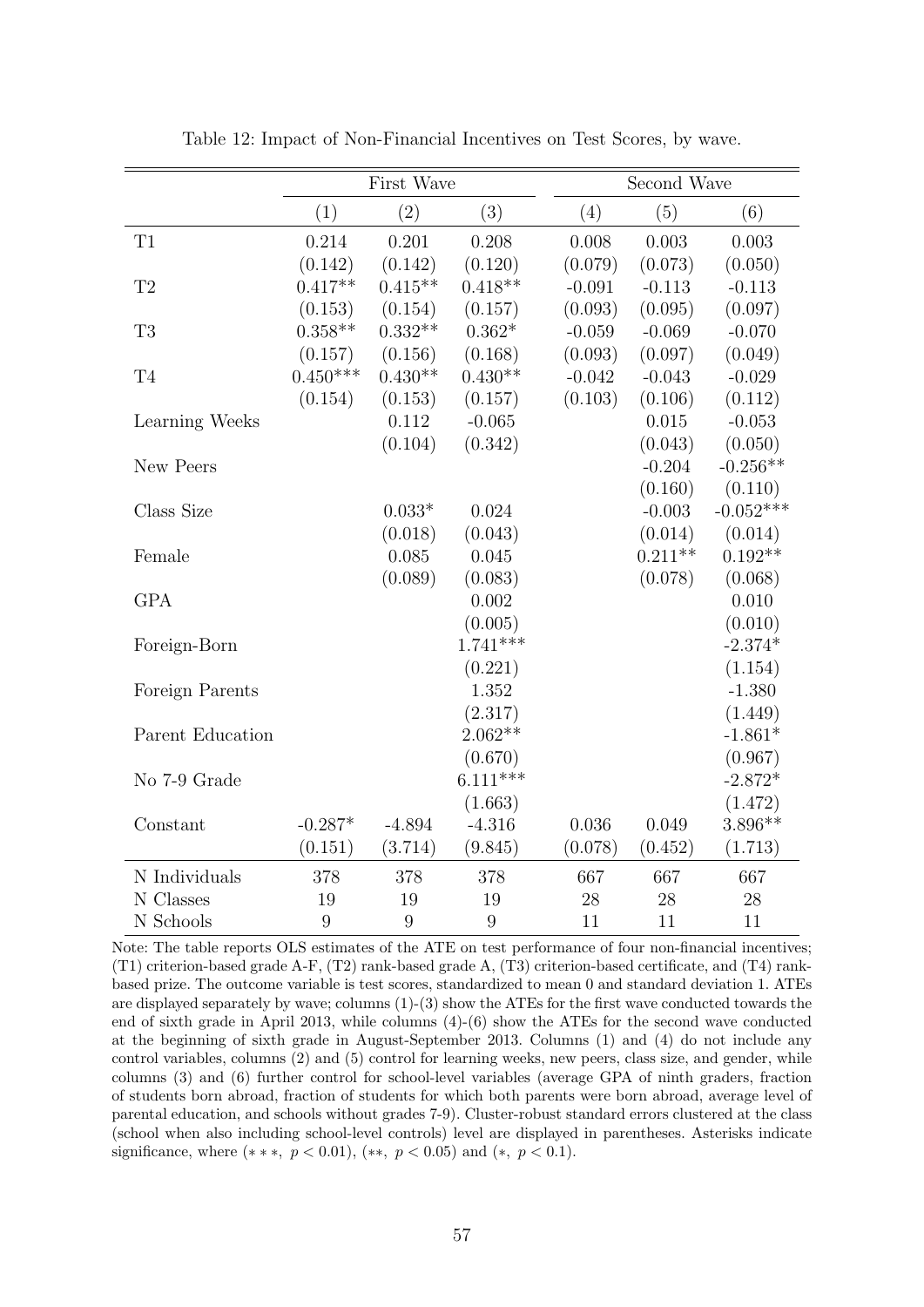|                  |          | <b>Boys</b> |            |           | Girls            |           |
|------------------|----------|-------------|------------|-----------|------------------|-----------|
|                  | (1)      | (2)         | (3)        | (4)       | (5)              | (6)       |
| T1               | 0.052    | 0.044       | 0.061      | $0.352*$  | 0.323            | 0.331     |
|                  | (0.216)  | (0.213)     | (0.136)    | (0.188)   | (0.189)          | (0.213)   |
| T2               | $0.444*$ | $0.452*$    | $0.495*$   | $0.394*$  | $0.383*$         | 0.370     |
|                  | (0.228)  | (0.218)     | (0.215)    | (0.207)   | (0.208)          | (0.215)   |
| T <sub>3</sub>   | 0.256    | 0.209       | $0.280*$   | $0.427**$ | $0.439**$        | $0.460*$  |
|                  | (0.181)  | (0.192)     | (0.150)    | (0.178)   | (0.185)          | (0.240)   |
| T <sub>4</sub>   | $0.359*$ | 0.313       | $0.402*$   | $0.516**$ | $0.518**$        | $0.491**$ |
|                  | (0.199)  | (0.210)     | (0.213)    | (0.210)   | (0.211)          | (0.189)   |
| Learning Week    |          | 0.195       | 0.063      |           | 0.040            | $-0.203$  |
|                  |          | (0.116)     | (0.316)    |           | (0.120)          | (0.390)   |
| Class Size       |          | 0.018       | $-0.004$   |           | $0.045**$        | 0.055     |
|                  |          | (0.019)     | (0.044)    |           | (0.019)          | (0.045)   |
| <b>GPA</b>       |          |             | 0.003      |           |                  | $-0.003$  |
|                  |          |             | (0.002)    |           |                  | (0.008)   |
| Foreign-Born     |          |             | $2.345***$ |           |                  | $1.043**$ |
|                  |          |             | (0.204)    |           |                  | (0.390)   |
| Foreign Parents  |          |             | 0.765      |           |                  | 2.149     |
|                  |          |             | (2.235)    |           |                  | (2.520)   |
| Parent Education |          |             | $2.283***$ |           |                  | $2.074*$  |
|                  |          |             | (0.302)    |           |                  | (1.001)   |
| No 7-9 Grade     |          |             | $7.020***$ |           |                  | $5.250**$ |
|                  |          |             | (1.365)    |           |                  | (2.138)   |
| Constant         | $-0.290$ | $-7.386*$   | $-9.038$   | $-0.284$  | $-2.625$         | 0.704     |
|                  | (0.170)  | (4.059)     | (9.090)    | (0.185)   | (4.281)          | (11.251)  |
| N Individuals    | 170      | 170         | 170        | 208       | 208              | 208       |
| N Classes        | 19       | 19          | 19         | 19        | 19               | 19        |
| N Schools        | 9        | 9           | 9          | 9         | $\boldsymbol{9}$ | 9         |

<span id="page-59-0"></span>Table 13: Impact of Non-Financial Incentives on Test Scores, first wave, by gender.

Note: The table reports OLS estimates of the ATE on test performance of four non-financial incentives; (T1) criterion-based grade A-F, (T2) rank-based grade A, (T3) criterion-based certificate, and (T4) rank-based prize. The outcome variable is test scores, standardized to mean 0 and standard deviation 1. All estimations are conducted on the first wave sample gathered towards the end of sixth grade in April 2013. ATEs are displayed separately by gender; columns (1)-(3) show the ATEs for boys, while columns (4)-(6) show the ATEs for girls. Columns (1) and (4) do not include any control variables, columns (2) and (5) control for learning weeks and class size, while columns (3) and (6) further control for school-level variables (average GPA of ninth graders, fraction of students born abroad, fraction of students for which both parents were born abroad, average level of parental education, and schools without grades 7-9). Cluster-robust standard errors clustered at the class (school when also including school-level controls) level are displayed in parentheses. Asterisks indicate significance, where  $(**, p < 0.01)$ ,  $(**, p < 0.05)$ and  $(*, p < 0.1)$ .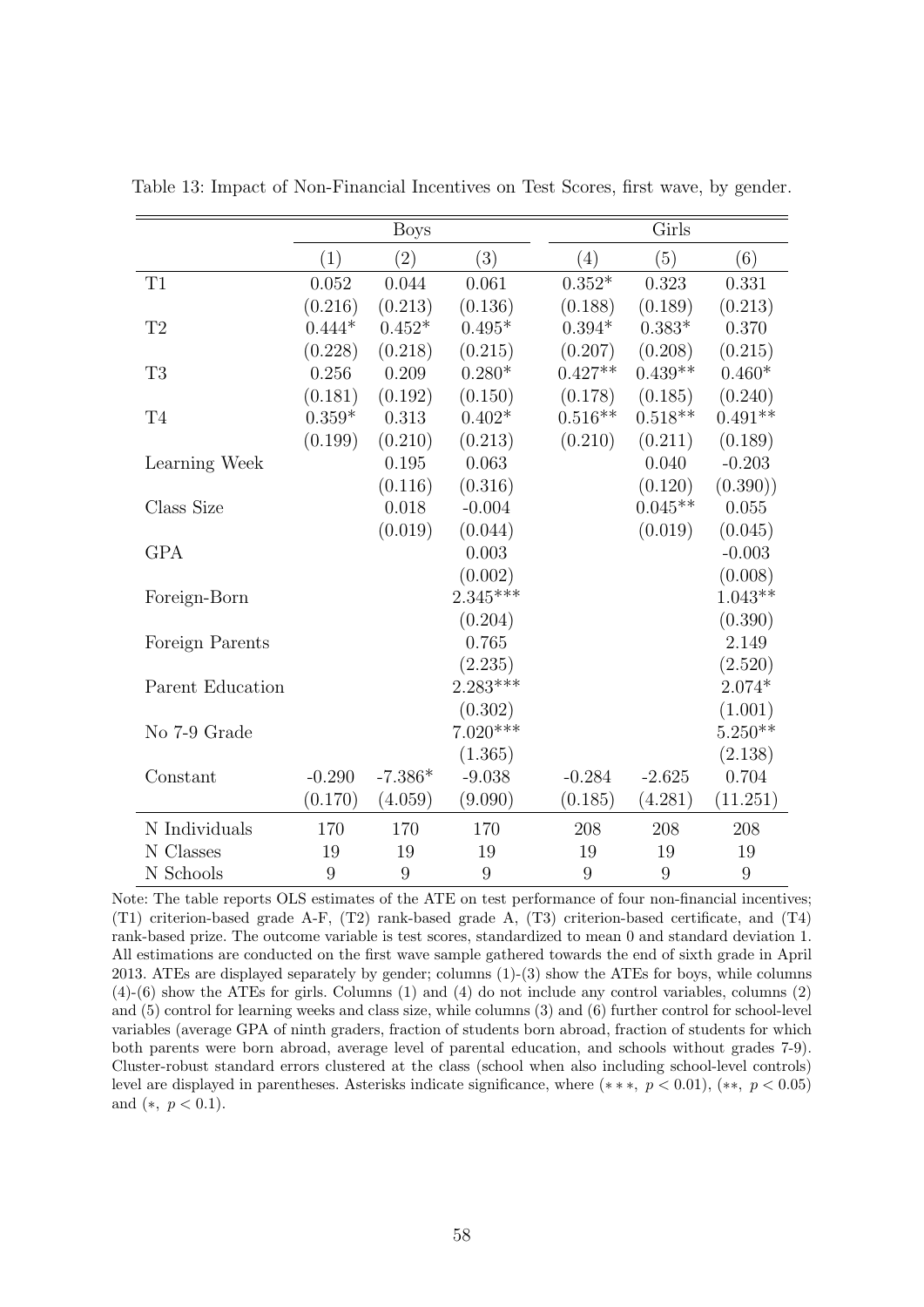<span id="page-60-0"></span>

|                  | $P(TS \geq P10_{TS})$                                        |                                                 | $P(TS \geq P25_{TS})$                                                                                                          |                                                                                                                                                                                                                                                                                              | $P(TS \geq P50_{TS})$                                                                                                        |                                                                                                                                                                                                                                                                                                     | $P(TS \geq P75_{TS})$                                                                                                                       |                                                                                                  |                                                                                                                          | $P(TS \geq P90_{TS})$                                                                                                                                                                                                                                                                               |
|------------------|--------------------------------------------------------------|-------------------------------------------------|--------------------------------------------------------------------------------------------------------------------------------|----------------------------------------------------------------------------------------------------------------------------------------------------------------------------------------------------------------------------------------------------------------------------------------------|------------------------------------------------------------------------------------------------------------------------------|-----------------------------------------------------------------------------------------------------------------------------------------------------------------------------------------------------------------------------------------------------------------------------------------------------|---------------------------------------------------------------------------------------------------------------------------------------------|--------------------------------------------------------------------------------------------------|--------------------------------------------------------------------------------------------------------------------------|-----------------------------------------------------------------------------------------------------------------------------------------------------------------------------------------------------------------------------------------------------------------------------------------------------|
|                  | $\widehat{\Xi}$                                              | $\odot$                                         | $\circled3$                                                                                                                    | $\tag{4}$                                                                                                                                                                                                                                                                                    | $\widetilde{G}$                                                                                                              | $\circledcirc$                                                                                                                                                                                                                                                                                      | $\widetilde{C}$                                                                                                                             | $\circledS$                                                                                      | $\circledcirc$                                                                                                           | (10)                                                                                                                                                                                                                                                                                                |
| $\Box$           | 0.066                                                        |                                                 |                                                                                                                                |                                                                                                                                                                                                                                                                                              |                                                                                                                              |                                                                                                                                                                                                                                                                                                     |                                                                                                                                             |                                                                                                  |                                                                                                                          |                                                                                                                                                                                                                                                                                                     |
|                  |                                                              |                                                 |                                                                                                                                | $\begin{array}{c} 0.101 \\ (0.087) \\ 0.177** \end{array}$                                                                                                                                                                                                                                   |                                                                                                                              |                                                                                                                                                                                                                                                                                                     |                                                                                                                                             |                                                                                                  |                                                                                                                          |                                                                                                                                                                                                                                                                                                     |
|                  |                                                              |                                                 |                                                                                                                                |                                                                                                                                                                                                                                                                                              |                                                                                                                              |                                                                                                                                                                                                                                                                                                     |                                                                                                                                             |                                                                                                  |                                                                                                                          |                                                                                                                                                                                                                                                                                                     |
|                  | $(0.049)$<br>0.064<br>0.054)<br>0.079*                       |                                                 |                                                                                                                                |                                                                                                                                                                                                                                                                                              |                                                                                                                              |                                                                                                                                                                                                                                                                                                     |                                                                                                                                             | $\begin{array}{c} 0.052 \\ (0.072) \\ 0.194^{**} \\ (0.062) \\ (0.062) \\ 1.81^{**} \end{array}$ |                                                                                                                          |                                                                                                                                                                                                                                                                                                     |
| Ë                |                                                              |                                                 |                                                                                                                                |                                                                                                                                                                                                                                                                                              |                                                                                                                              |                                                                                                                                                                                                                                                                                                     |                                                                                                                                             |                                                                                                  |                                                                                                                          |                                                                                                                                                                                                                                                                                                     |
|                  | $\begin{array}{c} (0.044) \\ 0.092^* \\ (0.047) \end{array}$ |                                                 |                                                                                                                                |                                                                                                                                                                                                                                                                                              |                                                                                                                              |                                                                                                                                                                                                                                                                                                     |                                                                                                                                             |                                                                                                  | $\begin{array}{l} 0.026 \\ 0.035 \\ 0.018 \\ 0.039 \\ 0.039 \\ 0.039 \\ 0.039 \\ 0.039 \\ 0.039 \\ 0.056 \\ \end{array}$ |                                                                                                                                                                                                                                                                                                     |
| $^{14}$          |                                                              |                                                 |                                                                                                                                |                                                                                                                                                                                                                                                                                              |                                                                                                                              |                                                                                                                                                                                                                                                                                                     |                                                                                                                                             |                                                                                                  |                                                                                                                          |                                                                                                                                                                                                                                                                                                     |
|                  |                                                              |                                                 | $\begin{array}{c} 0.105 \\ (0.080) \\ 0.177^{***} \\ (0.062) \\ (0.061) \\ 0.121 \\ (0.086) \\ (0.030) \\ (0.077) \end{array}$ | $\begin{array}{l} (0.075)\\ (0.020)\\ (0.082)\\ (0.081)\\ (0.003)\\ (0.0120)\\ (0.001)\\ (0.001)\\ (0.000)\\ (0.000)\\ (0.000)\\ (0.000)\\ (0.000)\\ (0.000)\\ (0.000)\\ (0.001)\\ (0.011)\\ (0.011)\\ (0.011)\\ (0.010)\\ (0.000)\\ (0.000)\\ (0.000)\\ (0.000)\\ (0.000)\\ (0.000)\\ (0.0$ | $\begin{array}{l} 0.158^{*}\\ (0.081)\\ (0.054)\\ (0.054)\\ (0.190^{**}\\ (0.067)\\ (0.067)\\ (0.067)\\ (0.067) \end{array}$ | $\begin{array}{l} 0.155 \\ 0.086) \\ 0.207^{**} \\ 0.060 \\ 0.060 \\ 0.060 \\ 0.050 \\ 0.050 \\ 0.050 \\ 0.000 \\ 0.000 \\ 0.000 \\ 0.000 \\ 0.000 \\ 0.000 \\ 0.000 \\ 0.000 \\ 0.000 \\ 0.000 \\ 0.000 \\ 0.000 \\ 0.000 \\ 0.000 \\ 0.000 \\ 0.000 \\ 0.000 \\ 0.000 \\ 0.000 \\ 0.000 \\ 0.000$ | $\begin{array}{c} 0.053 \\ (0.067) \\ 1.193^{***} \\ (0.057) \\ (0.177^{**} \\ (0.177^{**} \\ (0.070) \\ (0.070) \\ (0.072) \\ \end{array}$ |                                                                                                  |                                                                                                                          | $\begin{array}{l} 0.021 \\ 0.011 \\ 0.010 \\ 0.000 \\ 0.000 \\ 0.000 \\ 0.000 \\ 0.000 \\ 0.000 \\ 0.000 \\ 0.000 \\ 0.000 \\ 0.000 \\ 0.000 \\ 0.000 \\ 0.000 \\ 0.000 \\ 0.000 \\ 0.000 \\ 0.000 \\ 0.000 \\ 0.000 \\ 0.000 \\ 0.000 \\ 0.000 \\ 0.000 \\ 0.000 \\ 0.000 \\ 0.000 \\ 0.000 \\ 0.$ |
| Learning Weeks   |                                                              |                                                 |                                                                                                                                |                                                                                                                                                                                                                                                                                              |                                                                                                                              |                                                                                                                                                                                                                                                                                                     |                                                                                                                                             |                                                                                                  |                                                                                                                          |                                                                                                                                                                                                                                                                                                     |
|                  |                                                              |                                                 |                                                                                                                                |                                                                                                                                                                                                                                                                                              |                                                                                                                              |                                                                                                                                                                                                                                                                                                     |                                                                                                                                             |                                                                                                  |                                                                                                                          |                                                                                                                                                                                                                                                                                                     |
| Class Size       |                                                              |                                                 |                                                                                                                                |                                                                                                                                                                                                                                                                                              |                                                                                                                              |                                                                                                                                                                                                                                                                                                     |                                                                                                                                             |                                                                                                  |                                                                                                                          |                                                                                                                                                                                                                                                                                                     |
|                  |                                                              |                                                 |                                                                                                                                |                                                                                                                                                                                                                                                                                              |                                                                                                                              |                                                                                                                                                                                                                                                                                                     |                                                                                                                                             |                                                                                                  |                                                                                                                          |                                                                                                                                                                                                                                                                                                     |
| Female           |                                                              |                                                 |                                                                                                                                |                                                                                                                                                                                                                                                                                              |                                                                                                                              |                                                                                                                                                                                                                                                                                                     |                                                                                                                                             |                                                                                                  |                                                                                                                          |                                                                                                                                                                                                                                                                                                     |
|                  |                                                              |                                                 |                                                                                                                                |                                                                                                                                                                                                                                                                                              |                                                                                                                              |                                                                                                                                                                                                                                                                                                     |                                                                                                                                             |                                                                                                  |                                                                                                                          |                                                                                                                                                                                                                                                                                                     |
| GPA              |                                                              |                                                 |                                                                                                                                |                                                                                                                                                                                                                                                                                              |                                                                                                                              |                                                                                                                                                                                                                                                                                                     |                                                                                                                                             |                                                                                                  |                                                                                                                          |                                                                                                                                                                                                                                                                                                     |
|                  |                                                              |                                                 |                                                                                                                                |                                                                                                                                                                                                                                                                                              |                                                                                                                              |                                                                                                                                                                                                                                                                                                     |                                                                                                                                             |                                                                                                  |                                                                                                                          |                                                                                                                                                                                                                                                                                                     |
| Foreign-born     |                                                              |                                                 |                                                                                                                                |                                                                                                                                                                                                                                                                                              |                                                                                                                              |                                                                                                                                                                                                                                                                                                     |                                                                                                                                             |                                                                                                  |                                                                                                                          |                                                                                                                                                                                                                                                                                                     |
|                  |                                                              |                                                 |                                                                                                                                |                                                                                                                                                                                                                                                                                              |                                                                                                                              |                                                                                                                                                                                                                                                                                                     |                                                                                                                                             |                                                                                                  |                                                                                                                          |                                                                                                                                                                                                                                                                                                     |
| Foreign parents  |                                                              |                                                 |                                                                                                                                |                                                                                                                                                                                                                                                                                              |                                                                                                                              |                                                                                                                                                                                                                                                                                                     |                                                                                                                                             |                                                                                                  |                                                                                                                          |                                                                                                                                                                                                                                                                                                     |
|                  |                                                              |                                                 |                                                                                                                                |                                                                                                                                                                                                                                                                                              |                                                                                                                              |                                                                                                                                                                                                                                                                                                     |                                                                                                                                             |                                                                                                  |                                                                                                                          |                                                                                                                                                                                                                                                                                                     |
| Parent Education |                                                              |                                                 |                                                                                                                                |                                                                                                                                                                                                                                                                                              |                                                                                                                              |                                                                                                                                                                                                                                                                                                     |                                                                                                                                             |                                                                                                  |                                                                                                                          |                                                                                                                                                                                                                                                                                                     |
|                  |                                                              |                                                 |                                                                                                                                |                                                                                                                                                                                                                                                                                              |                                                                                                                              |                                                                                                                                                                                                                                                                                                     |                                                                                                                                             |                                                                                                  |                                                                                                                          |                                                                                                                                                                                                                                                                                                     |
| No 7-9 Grade     |                                                              |                                                 |                                                                                                                                |                                                                                                                                                                                                                                                                                              |                                                                                                                              |                                                                                                                                                                                                                                                                                                     |                                                                                                                                             |                                                                                                  |                                                                                                                          |                                                                                                                                                                                                                                                                                                     |
|                  |                                                              | $\begin{array}{c} (0.284) \\ 0.014 \end{array}$ |                                                                                                                                |                                                                                                                                                                                                                                                                                              |                                                                                                                              |                                                                                                                                                                                                                                                                                                     |                                                                                                                                             |                                                                                                  |                                                                                                                          |                                                                                                                                                                                                                                                                                                     |
| Constant         | $0.882***$                                                   |                                                 | $0.645***$                                                                                                                     |                                                                                                                                                                                                                                                                                              | $0.368***$                                                                                                                   | $\begin{array}{c} (0.909) \\ 0.026 \end{array}$                                                                                                                                                                                                                                                     | $0.355***$                                                                                                                                  |                                                                                                  | $0.105**$                                                                                                                | $(0.397)$<br>-1.877                                                                                                                                                                                                                                                                                 |
|                  | (0.044)                                                      | (1.170)                                         | (0.069)                                                                                                                        | (3.154)                                                                                                                                                                                                                                                                                      | (0.061)                                                                                                                      | (5.658)                                                                                                                                                                                                                                                                                             | (0.060)                                                                                                                                     | 5.371                                                                                            | (0.042)                                                                                                                  | (2.053)                                                                                                                                                                                                                                                                                             |
| N Individuals    |                                                              |                                                 |                                                                                                                                | 378                                                                                                                                                                                                                                                                                          |                                                                                                                              | 378                                                                                                                                                                                                                                                                                                 | 378                                                                                                                                         |                                                                                                  | 378                                                                                                                      |                                                                                                                                                                                                                                                                                                     |
| N Classes        | $\frac{61}{22}$                                              | $\frac{8}{32}$ 9                                | $\frac{61}{12}$                                                                                                                | $\frac{10}{10}$                                                                                                                                                                                                                                                                              | $\frac{19}{19}$                                                                                                              | $\frac{1}{2}$                                                                                                                                                                                                                                                                                       | $\frac{1}{2}$                                                                                                                               | $\frac{8}{32}$ 9                                                                                 | $_{19}$                                                                                                                  | 878<br>19<br>9                                                                                                                                                                                                                                                                                      |
| N Schools        | $\circ$                                                      |                                                 | $\circ$                                                                                                                        |                                                                                                                                                                                                                                                                                              | $\circ$                                                                                                                      |                                                                                                                                                                                                                                                                                                     |                                                                                                                                             |                                                                                                  | $\circ$                                                                                                                  |                                                                                                                                                                                                                                                                                                     |

Table 14: Impact of Non-Financial Incentives on the Test Score Distribution, first wave. Table 14: Impact of Non-Financial Incentives on the Test Score Distribution, first wave.

based certificate, and  $(T4)$  rank-based prize on the probability of having a test score above the 10th, 25th, 50th, 75th and 90th percentile of the overall test score Note: The table reports OLS estimates of the impact of the four non-financial incentives; (T1) criterion-based grade A-F, (T2) rank-based grade A, (T3) criterionvariables (average GPA of ninth graders, fraction of students born abroad, fraction of students for which both parents were born abroad, average level of parental education, and schools without grades 7-9). Cluster-robust standard errors at the class (school when also including school-level controls) level are displayed in based certificate, and (T4) rank-based prize on the probability of having a test score above the 10th, 25th, 50th, 75th and 90th percentile of the overall test score Jth percentile J ∈ {10, 25, 50, 75, 90}. All estimations are conducted on the first wave sample gathered towards the end of sixth grade in April 2013. Odd numbered columns (1) through (9) do not include any control variables, while even numbered columns (2) through (10) control for learning weeks, class size, gender, and school-level variables (average GPA of ninth graders, fraction of students born abroad, fraction of students for which both parents were born abroad, average level of parental education, and schools without grades 7-9). Cluster-robust standard errors at the class (school when also including school-level controls) level are displayed in Note: The table reports OLS estimates of the impact of the four non-financial incentives; (T1) criterion-based grade A-F, (T2) rank-based grade A, (T3) criterion- $\geq P J_{TS}$ ) concerns the ≥ $P(TS$ distribution. The outcome variable is an indicator for having a test score above the relevant percentile; where columns parentheses. Asterisks indicate significance, where  $(***, p < 0.01)$ ,  $(**, p < 0.05)$  and  $(*, p < 0.1)$ . parentheses. Asterisks indicate significance, where  $(***, p < 0.01, (**, p < 0.05)$  and  $(*, p < 0.1)$ . r. for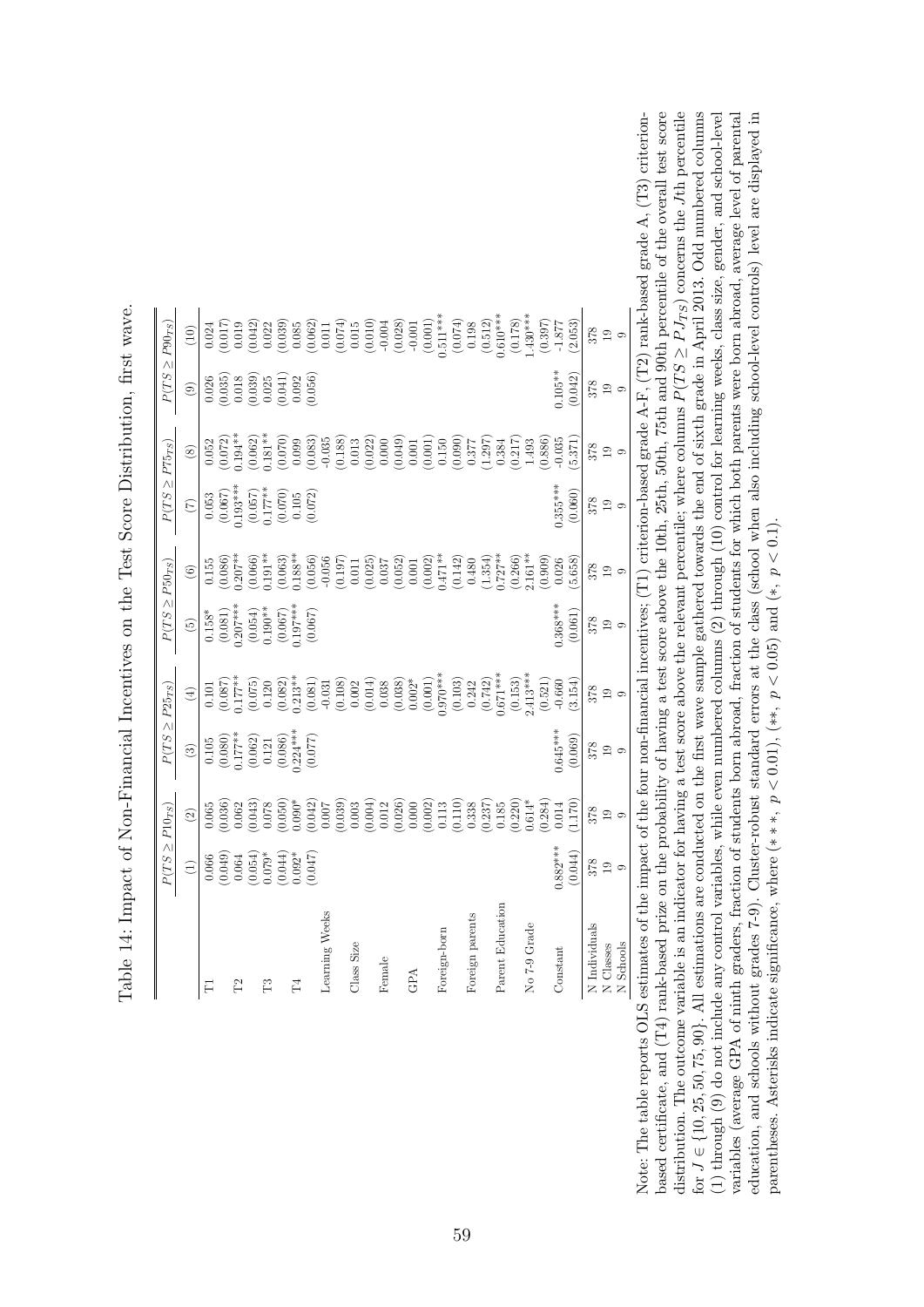<span id="page-61-0"></span>

|                  |                                                                                                                        | $P(TS \geq P10_{TS})$                                                                                                                                                                                                                                                                               |                                                                                                                                  | $P(TS \geq P25_{TS})$                                                                                                                                                                                                                                                                         | $P(TS \geq P50_{TS})$                                                                                                          |                                                                                                                                                                                                                                                                                             |                                                                                                            | $P(TS \geq P75_{TS})$                                                                                                                                                                                                                                                                                               |                                                                                                              | $P(TS \geq P90_{TS})$                                                                                                                                                                                                                                                                            |
|------------------|------------------------------------------------------------------------------------------------------------------------|-----------------------------------------------------------------------------------------------------------------------------------------------------------------------------------------------------------------------------------------------------------------------------------------------------|----------------------------------------------------------------------------------------------------------------------------------|-----------------------------------------------------------------------------------------------------------------------------------------------------------------------------------------------------------------------------------------------------------------------------------------------|--------------------------------------------------------------------------------------------------------------------------------|---------------------------------------------------------------------------------------------------------------------------------------------------------------------------------------------------------------------------------------------------------------------------------------------|------------------------------------------------------------------------------------------------------------|---------------------------------------------------------------------------------------------------------------------------------------------------------------------------------------------------------------------------------------------------------------------------------------------------------------------|--------------------------------------------------------------------------------------------------------------|--------------------------------------------------------------------------------------------------------------------------------------------------------------------------------------------------------------------------------------------------------------------------------------------------|
|                  | $\begin{pmatrix} 1 \end{pmatrix}$                                                                                      | $\odot$                                                                                                                                                                                                                                                                                             | $\circled{3}$                                                                                                                    | $\bigoplus$                                                                                                                                                                                                                                                                                   | $\widehat{5}$                                                                                                                  | $\odot$                                                                                                                                                                                                                                                                                     | $\widehat{C}$                                                                                              | $\circledS$                                                                                                                                                                                                                                                                                                         | $\textcircled{\scriptsize{1}}$                                                                               | $\left(10\right)$                                                                                                                                                                                                                                                                                |
|                  |                                                                                                                        |                                                                                                                                                                                                                                                                                                     |                                                                                                                                  | $\begin{array}{l} 0.073 \\ 0.104 \\ 0.189 \\ 0.0108 \\ 0.0093 \\ 0.0003 \\ 0.0003 \\ 0.0003 \\ 0.0003 \\ 0.0003 \\ 0.0003 \\ 0.0003 \\ 0.0003 \\ 0.0003 \\ 0.0003 \\ 0.0003 \\ 0.0003 \\ 0.0003 \\ 0.0003 \\ 0.0003 \\ 0.0003 \\ 0.0003 \\ 0.0003 \\ 0.0003 \\ 0.0003 \\ 0.0003 \\ 0.0003 \\$ |                                                                                                                                |                                                                                                                                                                                                                                                                                             |                                                                                                            |                                                                                                                                                                                                                                                                                                                     |                                                                                                              |                                                                                                                                                                                                                                                                                                  |
|                  |                                                                                                                        |                                                                                                                                                                                                                                                                                                     |                                                                                                                                  |                                                                                                                                                                                                                                                                                               |                                                                                                                                |                                                                                                                                                                                                                                                                                             |                                                                                                            |                                                                                                                                                                                                                                                                                                                     |                                                                                                              |                                                                                                                                                                                                                                                                                                  |
|                  |                                                                                                                        |                                                                                                                                                                                                                                                                                                     |                                                                                                                                  |                                                                                                                                                                                                                                                                                               |                                                                                                                                |                                                                                                                                                                                                                                                                                             |                                                                                                            |                                                                                                                                                                                                                                                                                                                     |                                                                                                              |                                                                                                                                                                                                                                                                                                  |
|                  |                                                                                                                        |                                                                                                                                                                                                                                                                                                     |                                                                                                                                  |                                                                                                                                                                                                                                                                                               |                                                                                                                                |                                                                                                                                                                                                                                                                                             |                                                                                                            |                                                                                                                                                                                                                                                                                                                     |                                                                                                              |                                                                                                                                                                                                                                                                                                  |
|                  |                                                                                                                        |                                                                                                                                                                                                                                                                                                     |                                                                                                                                  |                                                                                                                                                                                                                                                                                               |                                                                                                                                |                                                                                                                                                                                                                                                                                             |                                                                                                            |                                                                                                                                                                                                                                                                                                                     |                                                                                                              |                                                                                                                                                                                                                                                                                                  |
|                  | $\begin{array}{c} 0.097\\ (0.075)\\ (0.063)\\ (0.081)\\ (0.081)\\ (0.059)\\ (0.059)\\ (0.059)\\ (0.059)\\ \end{array}$ | $\begin{array}{l} 0.095 \\ 0.070 \\ 0.070 \\ 0.070 \\ 0.070 \\ 0.070 \\ 0.070 \\ 0.070 \\ 0.070 \\ 0.070 \\ 0.070 \\ 0.070 \\ 0.070 \\ 0.070 \\ 0.070 \\ 0.070 \\ 0.070 \\ 0.070 \\ 0.070 \\ 0.070 \\ 0.070 \\ 0.070 \\ 0.070 \\ 0.070 \\ 0.070 \\ 0.070 \\ 0.070 \\ 0.070 \\ 0.070 \\ 0.070 \\ 0.$ | $\begin{array}{l} 0.070 \\ 0.099) \\ 0.172^* \\ 0.096) \\ 0.094 \\ 0.0112) \\ 0.0112) \\ 0.004 \\ 0.0112) \\ 0.002) \end{array}$ |                                                                                                                                                                                                                                                                                               | $\begin{array}{c} 0.044 \\ (0.121) \\ 0.252^{**} \\ (0.105) \\ (0.067) \\ 0.067 \\ (0.097) \\ 0.115 \\ (0.113) \\ \end{array}$ | $\begin{array}{l} 0.042 \\ 0.0761 \\ 0.0761 \\ 0.0761 \\ 0.0762 \\ 0.0763 \\ 0.0764 \\ 0.0764 \\ 0.0765 \\ 0.0765 \\ 0.0765 \\ 0.0765 \\ 0.0765 \\ 0.0765 \\ 0.0765 \\ 0.0765 \\ 0.0765 \\ 0.0765 \\ 0.0765 \\ 0.0765 \\ 0.0765 \\ 0.0765 \\ 0.0765 \\ 0.0765 \\ 0.0765 \\ 0.0765 \\ 0.076$ | $\begin{array}{l} -0.042 \\ -0.105) \\ -0.105) \\ -2.52^{**} \\ -0.035 \\ -0.035 \\ -0.053 \\ \end{array}$ | $\begin{array}{l} 0.040 \\[-4pt] 0.072 \\[-4pt] 0.033 \\[-4pt] 0.039 \\[-4pt] 0.039 \\[-4pt] 0.039 \\[-4pt] 0.039 \\[-4pt] 0.030 \\[-4pt] 0.030 \\[-4pt] 0.030 \\[-4pt] 0.030 \\[-4pt] 0.030 \\[-4pt] 0.030 \\[-4pt] 0.030 \\[-4pt] 0.030 \\[-4pt] 0.030 \\[-4pt] 0.030 \\[-4pt] 0.030 \\[-4pt] 0.030 \\[-4pt] 0.0$ | $\begin{array}{c} -0.042 \\ -0.069) \\ 0.023 \\ 0.070) \\ 0.070) \\ 0.070) \\ 0.003 \\ 0.003 \\ \end{array}$ | $\begin{array}{l} 0.039\\[-4pt] 0.067\\[-4pt] 0.067\\[-4pt] 0.060\\[-4pt] 0.060\\[-4pt] 0.060\\[-4pt] 0.060\\[-4pt] 0.060\\[-4pt] 0.060\\[-4pt] 0.060\\[-4pt] 0.060\\[-4pt] 0.060\\[-4pt] 0.060\\[-4pt] 0.060\\[-4pt] 0.060\\[-4pt] 0.060\\[-4pt] 0.060\\[-4pt] 0.060\\[-4pt] 0.060\\[-4pt] 0.0$ |
| $\mathbb{H}$     |                                                                                                                        |                                                                                                                                                                                                                                                                                                     |                                                                                                                                  |                                                                                                                                                                                                                                                                                               |                                                                                                                                |                                                                                                                                                                                                                                                                                             |                                                                                                            |                                                                                                                                                                                                                                                                                                                     |                                                                                                              |                                                                                                                                                                                                                                                                                                  |
|                  |                                                                                                                        |                                                                                                                                                                                                                                                                                                     |                                                                                                                                  |                                                                                                                                                                                                                                                                                               |                                                                                                                                |                                                                                                                                                                                                                                                                                             |                                                                                                            |                                                                                                                                                                                                                                                                                                                     |                                                                                                              |                                                                                                                                                                                                                                                                                                  |
| Learning Weeks   |                                                                                                                        |                                                                                                                                                                                                                                                                                                     |                                                                                                                                  |                                                                                                                                                                                                                                                                                               |                                                                                                                                |                                                                                                                                                                                                                                                                                             |                                                                                                            |                                                                                                                                                                                                                                                                                                                     |                                                                                                              |                                                                                                                                                                                                                                                                                                  |
|                  |                                                                                                                        |                                                                                                                                                                                                                                                                                                     |                                                                                                                                  |                                                                                                                                                                                                                                                                                               |                                                                                                                                |                                                                                                                                                                                                                                                                                             |                                                                                                            |                                                                                                                                                                                                                                                                                                                     |                                                                                                              |                                                                                                                                                                                                                                                                                                  |
| Class Size       |                                                                                                                        |                                                                                                                                                                                                                                                                                                     |                                                                                                                                  |                                                                                                                                                                                                                                                                                               |                                                                                                                                |                                                                                                                                                                                                                                                                                             |                                                                                                            |                                                                                                                                                                                                                                                                                                                     |                                                                                                              |                                                                                                                                                                                                                                                                                                  |
|                  |                                                                                                                        |                                                                                                                                                                                                                                                                                                     |                                                                                                                                  |                                                                                                                                                                                                                                                                                               |                                                                                                                                |                                                                                                                                                                                                                                                                                             |                                                                                                            |                                                                                                                                                                                                                                                                                                                     |                                                                                                              |                                                                                                                                                                                                                                                                                                  |
| GPA              |                                                                                                                        |                                                                                                                                                                                                                                                                                                     |                                                                                                                                  |                                                                                                                                                                                                                                                                                               |                                                                                                                                |                                                                                                                                                                                                                                                                                             |                                                                                                            |                                                                                                                                                                                                                                                                                                                     |                                                                                                              |                                                                                                                                                                                                                                                                                                  |
|                  |                                                                                                                        |                                                                                                                                                                                                                                                                                                     |                                                                                                                                  |                                                                                                                                                                                                                                                                                               |                                                                                                                                |                                                                                                                                                                                                                                                                                             |                                                                                                            |                                                                                                                                                                                                                                                                                                                     |                                                                                                              |                                                                                                                                                                                                                                                                                                  |
| Foreign-born     |                                                                                                                        |                                                                                                                                                                                                                                                                                                     |                                                                                                                                  |                                                                                                                                                                                                                                                                                               |                                                                                                                                |                                                                                                                                                                                                                                                                                             |                                                                                                            |                                                                                                                                                                                                                                                                                                                     |                                                                                                              |                                                                                                                                                                                                                                                                                                  |
|                  |                                                                                                                        |                                                                                                                                                                                                                                                                                                     |                                                                                                                                  |                                                                                                                                                                                                                                                                                               |                                                                                                                                |                                                                                                                                                                                                                                                                                             |                                                                                                            |                                                                                                                                                                                                                                                                                                                     |                                                                                                              |                                                                                                                                                                                                                                                                                                  |
| Foreign parents  |                                                                                                                        |                                                                                                                                                                                                                                                                                                     |                                                                                                                                  |                                                                                                                                                                                                                                                                                               |                                                                                                                                |                                                                                                                                                                                                                                                                                             |                                                                                                            |                                                                                                                                                                                                                                                                                                                     |                                                                                                              |                                                                                                                                                                                                                                                                                                  |
|                  |                                                                                                                        |                                                                                                                                                                                                                                                                                                     |                                                                                                                                  |                                                                                                                                                                                                                                                                                               |                                                                                                                                |                                                                                                                                                                                                                                                                                             |                                                                                                            |                                                                                                                                                                                                                                                                                                                     |                                                                                                              |                                                                                                                                                                                                                                                                                                  |
| Parent Education |                                                                                                                        |                                                                                                                                                                                                                                                                                                     |                                                                                                                                  |                                                                                                                                                                                                                                                                                               |                                                                                                                                |                                                                                                                                                                                                                                                                                             |                                                                                                            |                                                                                                                                                                                                                                                                                                                     |                                                                                                              |                                                                                                                                                                                                                                                                                                  |
|                  |                                                                                                                        |                                                                                                                                                                                                                                                                                                     |                                                                                                                                  |                                                                                                                                                                                                                                                                                               |                                                                                                                                |                                                                                                                                                                                                                                                                                             |                                                                                                            |                                                                                                                                                                                                                                                                                                                     |                                                                                                              |                                                                                                                                                                                                                                                                                                  |
| No 7-9 Grade     |                                                                                                                        |                                                                                                                                                                                                                                                                                                     |                                                                                                                                  |                                                                                                                                                                                                                                                                                               |                                                                                                                                |                                                                                                                                                                                                                                                                                             |                                                                                                            |                                                                                                                                                                                                                                                                                                                     |                                                                                                              |                                                                                                                                                                                                                                                                                                  |
|                  |                                                                                                                        |                                                                                                                                                                                                                                                                                                     |                                                                                                                                  |                                                                                                                                                                                                                                                                                               |                                                                                                                                |                                                                                                                                                                                                                                                                                             |                                                                                                            |                                                                                                                                                                                                                                                                                                                     |                                                                                                              |                                                                                                                                                                                                                                                                                                  |
| Constant         |                                                                                                                        |                                                                                                                                                                                                                                                                                                     | $0.615***$                                                                                                                       |                                                                                                                                                                                                                                                                                               | $0.385***$                                                                                                                     |                                                                                                                                                                                                                                                                                             | $0.385***$                                                                                                 |                                                                                                                                                                                                                                                                                                                     |                                                                                                              |                                                                                                                                                                                                                                                                                                  |
|                  | $0.846***$<br>(0.059)                                                                                                  |                                                                                                                                                                                                                                                                                                     | (0.071)                                                                                                                          |                                                                                                                                                                                                                                                                                               | (0.081)                                                                                                                        |                                                                                                                                                                                                                                                                                             | (0.081)                                                                                                    |                                                                                                                                                                                                                                                                                                                     | $0.128**$<br>(0.054)                                                                                         |                                                                                                                                                                                                                                                                                                  |
| N Individuals    | 170                                                                                                                    | 170                                                                                                                                                                                                                                                                                                 | 170                                                                                                                              | 170                                                                                                                                                                                                                                                                                           | 170                                                                                                                            | <b>DZ1</b>                                                                                                                                                                                                                                                                                  | 170                                                                                                        | 170                                                                                                                                                                                                                                                                                                                 | 170                                                                                                          | 170                                                                                                                                                                                                                                                                                              |
| N Classes        | $\frac{9}{9}$                                                                                                          |                                                                                                                                                                                                                                                                                                     |                                                                                                                                  | $\frac{9}{9}$                                                                                                                                                                                                                                                                                 | $\overline{19}$                                                                                                                | $\frac{9}{9}$                                                                                                                                                                                                                                                                               | $\frac{1}{2}$                                                                                              | $^{20}$                                                                                                                                                                                                                                                                                                             | $^{2}$ $^{\circ}$                                                                                            | $\frac{9}{2}$                                                                                                                                                                                                                                                                                    |
| N Schools        |                                                                                                                        | $\frac{1}{2}$                                                                                                                                                                                                                                                                                       | $\frac{1}{2}$                                                                                                                    |                                                                                                                                                                                                                                                                                               | $\circ$                                                                                                                        |                                                                                                                                                                                                                                                                                             |                                                                                                            |                                                                                                                                                                                                                                                                                                                     |                                                                                                              |                                                                                                                                                                                                                                                                                                  |

Table 15: Impact of Non-Financial Incentives on the Test Score Distribution, first wave, boys. Table 15: Impact of Non-Financial Incentives on the Test Score Distribution, first wave, boys.

based certificate, and (T4) rank-based prize on the probability of having a test score above the 10th, 25th, 50th, 75th and 90th percentile of the overall test percentile for  $J \in \{10, 25, 50, 75, 90\}$ . All estimations are conducted on first wave sample gathered towards the end of sixth grade in April 2013. Odd numbered columns  $(1)$  through  $(9)$  do not include any control variables, while even numbered columns  $(2)$  through  $(10)$  control for learning weeks, class size, and school-level education, and schools without grades 7-9). Cluster-robust standard errors at the class (school when also including school-level controls) level are displayed in Note: The table reports OLS estimates of the impact of the four non-financial incentives;  $(T1)$  criterion-based grade A-F,  $(T2)$  rank-based grade A,  $(T3)$  criterion- $Jth$  ∈ {10, 25, 50, 75, 90}. All estimations are conducted on first wave sample gathered towards the end of sixth grade in April 2013. Odd numbered columns (1) through (9) do not include any control variables, while even numbered columns (2) through (10) control for learning weeks, class size, and school-level variables (average GPA of ninth graders, fraction of students born abroad, fraction of students for which both parents were born abroad, average level of parental variables (average GPA of ninth graders, fraction of students born abroad, fraction of students for which both parents were born abroad, average level of parental education, and schools without grades 7-9). Cluster-robust standard errors at the class (school when also including school-level controls) level are displayed in Note: The table reports OLS estimates of the impact of the four non-financial incentives; (T1) criterion-based grade A-F, (T2) rank-based grade A, (T3) criterionbased certificate, and (T4) rank-based prize on the probability of having a test score above the 10th, 25th, 50th, 75th and 90th percentile of the overall test  $\geq P J_{TS}$ ) concerns the ≥ $P(T S$ N Schools 9 9 9 9 9 9 9 9 9 9 score distribution. The outcome variable is an indicator for having a test score above the relevant percentile; where columns parentheses. Asterisks indicate significance, where  $(***, p < 0.01)$ ,  $(**, p < 0.05)$  and  $(*, p < 0.1)$ . parentheses. Asterisks indicate significance, where  $(***, p < 0.01, (**, p < 0.05)$  and  $(*, p < 0.1)$ . percentile for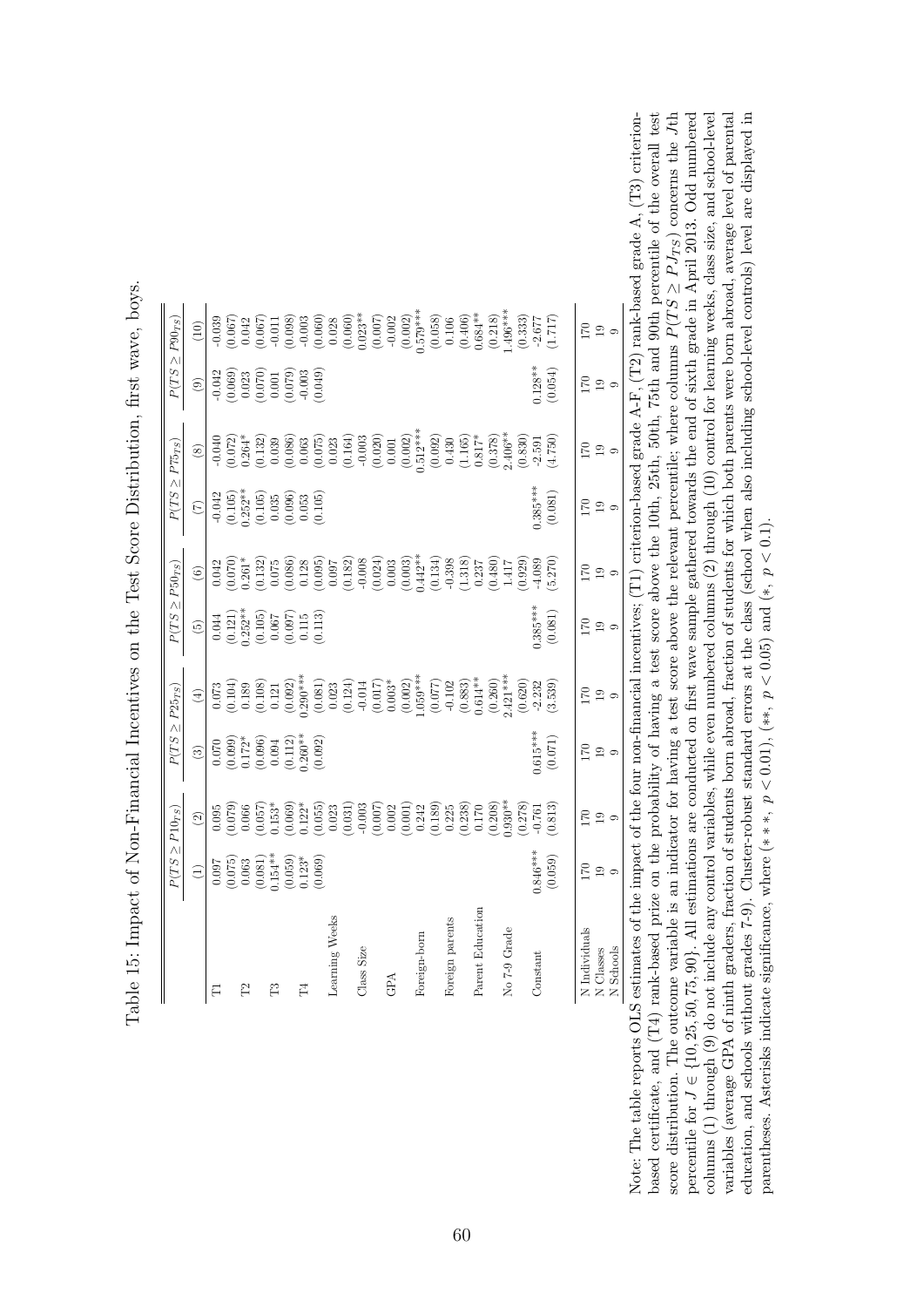<span id="page-62-0"></span>

|                  |                                                                                                       | $P(TS \geq P10_{TS})$                                                                                                                                                                                                                                                                               | $P(TS \geq P25_{TS})$                                                                                    |                                                                                                                                                                                                                                                                                                                     | $P(TS \geq P50_{TS})$                                                                         |                                                                                                                                                                                                                                                                            | $P(TS \geq P75_{TS})$                                                                                                             |                                                                                                                                                                                                                                                                                                     |                                                                                        | $P(TS \geq P90_{TS})$                                                                                                                                                                                                                                                                                   |
|------------------|-------------------------------------------------------------------------------------------------------|-----------------------------------------------------------------------------------------------------------------------------------------------------------------------------------------------------------------------------------------------------------------------------------------------------|----------------------------------------------------------------------------------------------------------|---------------------------------------------------------------------------------------------------------------------------------------------------------------------------------------------------------------------------------------------------------------------------------------------------------------------|-----------------------------------------------------------------------------------------------|----------------------------------------------------------------------------------------------------------------------------------------------------------------------------------------------------------------------------------------------------------------------------|-----------------------------------------------------------------------------------------------------------------------------------|-----------------------------------------------------------------------------------------------------------------------------------------------------------------------------------------------------------------------------------------------------------------------------------------------------|----------------------------------------------------------------------------------------|---------------------------------------------------------------------------------------------------------------------------------------------------------------------------------------------------------------------------------------------------------------------------------------------------------|
|                  | $\widehat{\Xi}$                                                                                       | $\widehat{\infty}$                                                                                                                                                                                                                                                                                  | $\circledR$                                                                                              | $\tag{4}$                                                                                                                                                                                                                                                                                                           | $\widetilde{\Theta}$                                                                          | $\odot$                                                                                                                                                                                                                                                                    | $\widetilde{C}$                                                                                                                   | $\circledast$                                                                                                                                                                                                                                                                                       | $\circledcirc$                                                                         | $\left(10\right)$                                                                                                                                                                                                                                                                                       |
|                  |                                                                                                       |                                                                                                                                                                                                                                                                                                     |                                                                                                          |                                                                                                                                                                                                                                                                                                                     |                                                                                               |                                                                                                                                                                                                                                                                            |                                                                                                                                   |                                                                                                                                                                                                                                                                                                     |                                                                                        | $0.091*$                                                                                                                                                                                                                                                                                                |
|                  | $\begin{array}{c} 0.032 \\ 0.048) \\ 0.056 \\ 0.057) \\ 0.016 \\ 0.016 \\ 0.038 \\ 0.053 \end{array}$ | $\begin{array}{l} 0.035 \\ 0.050 \\ 0.050 \\ 0.050 \\ 0.050 \\ 0.050 \\ 0.050 \\ 0.050 \\ 0.050 \\ 0.050 \\ 0.050 \\ 0.050 \\ 0.050 \\ 0.050 \\ 0.050 \\ 0.050 \\ 0.050 \\ 0.050 \\ 0.050 \\ 0.050 \\ 0.050 \\ 0.050 \\ 0.050 \\ 0.050 \\ 0.050 \\ 0.050 \\ 0.050 \\ 0.050 \\ 0.050 \\ 0.050 \\ 0.$ | $\begin{array}{l} 0.129 \\ 0.114) \\ 0.174^* \\ 0.098) \\ 0.129 \\ 0.129 \\ 0.090) \\ 0.095 \end{array}$ | $\begin{array}{l} 111 \\[-4pt] 0.156 \\[-4pt] 0.128 \\[-4pt] 0.012 \\[-4pt] 0.012 \\[-4pt] 0.003 \\[-4pt] 0.001 \\[-4pt] 0.001 \\[-4pt] 0.001 \\[-4pt] 0.001 \\[-4pt] 0.001 \\[-4pt] 0.001 \\[-4pt] 0.001 \\[-4pt] 0.001 \\[-4pt] 0.001 \\[-4pt] 0.001 \\[-4pt] 0.001 \\[-4pt] 0.001 \\[-4pt] 0.001 \\[-4pt] 0.001$ | $0.258**$<br>$(0.100)$<br>$0.174*$<br>$0.087$<br>$0.279***$<br>$0.071)$<br>$0.071$<br>$0.076$ | $\begin{array}{l} 0.239^{*}\\ 0.123^{*}\\ 0.158^{*}\\ 0.084)\\ 0.084)\\ 0.000\\ 0.000\\ 0.001\\ 0.001\\ 0.001\\ 0.000\\ 0.000\\ 0.000\\ 0.000\\ 0.001\\ 0.000\\ 0.001\\ 0.001\\ 0.000\\ 0.001\\ 0.001\\ 0.001\\ 0.000\\ 0.001\\ 0.001\\ 0.002\\ 0.003\\ 0.000\\ 0.001\\ 0$ | $\begin{array}{c} 0.139\\ (0.093)\\ 0.151\\ (0.094)\\ (0.094)\\ 0.284^{***}\\ (0.075)\\ (0.075)\\ (0.153\\ (0.108)\\ \end{array}$ | $\begin{array}{l} 0.128 \\ 0.016 \\ 0.017 \\ 0.019 \\ 0.019 \\ 0.019 \\ 0.019 \\ 0.019 \\ 0.019 \\ 0.019 \\ 0.019 \\ 0.019 \\ 0.019 \\ 0.019 \\ 0.019 \\ 0.019 \\ 0.019 \\ 0.019 \\ 0.019 \\ 0.019 \\ 0.019 \\ 0.019 \\ 0.019 \\ 0.019 \\ 0.019 \\ 0.019 \\ 0.019 \\ 0.019 \\ 0.019 \\ 0.019 \\ 0.$ | $0.090*$<br>$(0.045)$<br>$(0.045)$<br>$(0.045)$<br>$(0.049)$<br>$(0.058)$<br>$(0.090)$ | $\begin{smallmatrix} 0.041 \\ 0.040 \\ 0.052 \\ 0.053 \\ 0.054 \\ 0.059 \\ 0.059 \\ 0.000 \\ 0.000 \\ 0.000 \\ 0.000 \\ 0.000 \\ 0.000 \\ 0.000 \\ 0.000 \\ 0.000 \\ 0.000 \\ 0.000 \\ 0.000 \\ 0.000 \\ 0.000 \\ 0.000 \\ 0.000 \\ 0.000 \\ 0.000 \\ 0.000 \\ 0.000 \\ 0.000 \\ 0.000 \\ 0.000 \\ 0.0$ |
| P <sub>2</sub>   |                                                                                                       |                                                                                                                                                                                                                                                                                                     |                                                                                                          |                                                                                                                                                                                                                                                                                                                     |                                                                                               |                                                                                                                                                                                                                                                                            |                                                                                                                                   |                                                                                                                                                                                                                                                                                                     |                                                                                        |                                                                                                                                                                                                                                                                                                         |
|                  |                                                                                                       |                                                                                                                                                                                                                                                                                                     |                                                                                                          |                                                                                                                                                                                                                                                                                                                     |                                                                                               |                                                                                                                                                                                                                                                                            |                                                                                                                                   |                                                                                                                                                                                                                                                                                                     |                                                                                        |                                                                                                                                                                                                                                                                                                         |
| n                |                                                                                                       |                                                                                                                                                                                                                                                                                                     |                                                                                                          |                                                                                                                                                                                                                                                                                                                     |                                                                                               |                                                                                                                                                                                                                                                                            |                                                                                                                                   |                                                                                                                                                                                                                                                                                                     |                                                                                        |                                                                                                                                                                                                                                                                                                         |
|                  |                                                                                                       |                                                                                                                                                                                                                                                                                                     |                                                                                                          |                                                                                                                                                                                                                                                                                                                     |                                                                                               |                                                                                                                                                                                                                                                                            |                                                                                                                                   |                                                                                                                                                                                                                                                                                                     |                                                                                        |                                                                                                                                                                                                                                                                                                         |
| $\Gamma_4$       |                                                                                                       |                                                                                                                                                                                                                                                                                                     |                                                                                                          |                                                                                                                                                                                                                                                                                                                     |                                                                                               |                                                                                                                                                                                                                                                                            |                                                                                                                                   |                                                                                                                                                                                                                                                                                                     |                                                                                        |                                                                                                                                                                                                                                                                                                         |
|                  |                                                                                                       |                                                                                                                                                                                                                                                                                                     |                                                                                                          |                                                                                                                                                                                                                                                                                                                     |                                                                                               |                                                                                                                                                                                                                                                                            |                                                                                                                                   |                                                                                                                                                                                                                                                                                                     |                                                                                        |                                                                                                                                                                                                                                                                                                         |
| Learning Weeks   |                                                                                                       |                                                                                                                                                                                                                                                                                                     |                                                                                                          |                                                                                                                                                                                                                                                                                                                     |                                                                                               |                                                                                                                                                                                                                                                                            |                                                                                                                                   |                                                                                                                                                                                                                                                                                                     |                                                                                        |                                                                                                                                                                                                                                                                                                         |
|                  |                                                                                                       |                                                                                                                                                                                                                                                                                                     |                                                                                                          |                                                                                                                                                                                                                                                                                                                     |                                                                                               |                                                                                                                                                                                                                                                                            |                                                                                                                                   |                                                                                                                                                                                                                                                                                                     |                                                                                        |                                                                                                                                                                                                                                                                                                         |
| Class Size       |                                                                                                       |                                                                                                                                                                                                                                                                                                     |                                                                                                          |                                                                                                                                                                                                                                                                                                                     |                                                                                               |                                                                                                                                                                                                                                                                            |                                                                                                                                   |                                                                                                                                                                                                                                                                                                     |                                                                                        |                                                                                                                                                                                                                                                                                                         |
|                  |                                                                                                       |                                                                                                                                                                                                                                                                                                     |                                                                                                          |                                                                                                                                                                                                                                                                                                                     |                                                                                               |                                                                                                                                                                                                                                                                            |                                                                                                                                   |                                                                                                                                                                                                                                                                                                     |                                                                                        |                                                                                                                                                                                                                                                                                                         |
| GPA              |                                                                                                       |                                                                                                                                                                                                                                                                                                     |                                                                                                          |                                                                                                                                                                                                                                                                                                                     |                                                                                               |                                                                                                                                                                                                                                                                            |                                                                                                                                   |                                                                                                                                                                                                                                                                                                     |                                                                                        |                                                                                                                                                                                                                                                                                                         |
|                  |                                                                                                       |                                                                                                                                                                                                                                                                                                     |                                                                                                          |                                                                                                                                                                                                                                                                                                                     |                                                                                               |                                                                                                                                                                                                                                                                            |                                                                                                                                   |                                                                                                                                                                                                                                                                                                     |                                                                                        |                                                                                                                                                                                                                                                                                                         |
| Foreign-born     |                                                                                                       |                                                                                                                                                                                                                                                                                                     |                                                                                                          |                                                                                                                                                                                                                                                                                                                     |                                                                                               |                                                                                                                                                                                                                                                                            |                                                                                                                                   |                                                                                                                                                                                                                                                                                                     |                                                                                        |                                                                                                                                                                                                                                                                                                         |
|                  |                                                                                                       |                                                                                                                                                                                                                                                                                                     |                                                                                                          |                                                                                                                                                                                                                                                                                                                     |                                                                                               |                                                                                                                                                                                                                                                                            |                                                                                                                                   |                                                                                                                                                                                                                                                                                                     |                                                                                        |                                                                                                                                                                                                                                                                                                         |
| Foreign parents  |                                                                                                       |                                                                                                                                                                                                                                                                                                     |                                                                                                          |                                                                                                                                                                                                                                                                                                                     |                                                                                               |                                                                                                                                                                                                                                                                            |                                                                                                                                   |                                                                                                                                                                                                                                                                                                     |                                                                                        |                                                                                                                                                                                                                                                                                                         |
|                  |                                                                                                       |                                                                                                                                                                                                                                                                                                     |                                                                                                          |                                                                                                                                                                                                                                                                                                                     |                                                                                               |                                                                                                                                                                                                                                                                            |                                                                                                                                   |                                                                                                                                                                                                                                                                                                     |                                                                                        |                                                                                                                                                                                                                                                                                                         |
| Parent Education |                                                                                                       |                                                                                                                                                                                                                                                                                                     |                                                                                                          |                                                                                                                                                                                                                                                                                                                     |                                                                                               |                                                                                                                                                                                                                                                                            |                                                                                                                                   |                                                                                                                                                                                                                                                                                                     |                                                                                        |                                                                                                                                                                                                                                                                                                         |
|                  |                                                                                                       |                                                                                                                                                                                                                                                                                                     |                                                                                                          |                                                                                                                                                                                                                                                                                                                     |                                                                                               | $\begin{array}{c} (0.525) \\ 2.623^* \\ (1.165) \end{array}$                                                                                                                                                                                                               |                                                                                                                                   |                                                                                                                                                                                                                                                                                                     |                                                                                        |                                                                                                                                                                                                                                                                                                         |
| No 7-9 Grade     |                                                                                                       |                                                                                                                                                                                                                                                                                                     |                                                                                                          |                                                                                                                                                                                                                                                                                                                     |                                                                                               |                                                                                                                                                                                                                                                                            |                                                                                                                                   |                                                                                                                                                                                                                                                                                                     |                                                                                        |                                                                                                                                                                                                                                                                                                         |
|                  |                                                                                                       |                                                                                                                                                                                                                                                                                                     |                                                                                                          |                                                                                                                                                                                                                                                                                                                     |                                                                                               |                                                                                                                                                                                                                                                                            |                                                                                                                                   |                                                                                                                                                                                                                                                                                                     |                                                                                        |                                                                                                                                                                                                                                                                                                         |
| Constant         | $0.919***$                                                                                            | 0.956                                                                                                                                                                                                                                                                                               | $0.676***$                                                                                               | $1.108$                                                                                                                                                                                                                                                                                                             | $0.351***$                                                                                    | 4.312                                                                                                                                                                                                                                                                      | $0.324***$                                                                                                                        |                                                                                                                                                                                                                                                                                                     | 0.081                                                                                  |                                                                                                                                                                                                                                                                                                         |
|                  | (0.048)                                                                                               | 1.937                                                                                                                                                                                                                                                                                               | (0.094)                                                                                                  | (3.304)                                                                                                                                                                                                                                                                                                             | (0.067)                                                                                       | (6.755)                                                                                                                                                                                                                                                                    | (0.073)                                                                                                                           | (5.991)                                                                                                                                                                                                                                                                                             | (0.055)                                                                                | (2.654)                                                                                                                                                                                                                                                                                                 |
| N Individuals    |                                                                                                       |                                                                                                                                                                                                                                                                                                     |                                                                                                          |                                                                                                                                                                                                                                                                                                                     | 208                                                                                           | $\frac{208}{19}$                                                                                                                                                                                                                                                           | 208                                                                                                                               |                                                                                                                                                                                                                                                                                                     | 208                                                                                    |                                                                                                                                                                                                                                                                                                         |
| N Classes        | $\frac{5}{19}$                                                                                        | $\begin{array}{c} 208 \\ 19 \end{array}$                                                                                                                                                                                                                                                            | $\begin{array}{c} 208 \\ 19 \end{array}$                                                                 | $\frac{208}{19}$                                                                                                                                                                                                                                                                                                    | $\overline{19}$                                                                               |                                                                                                                                                                                                                                                                            | $_{19}$                                                                                                                           | 80 g o                                                                                                                                                                                                                                                                                              | $19\,$                                                                                 | $\begin{array}{c} 208 \\ 19 \end{array}$                                                                                                                                                                                                                                                                |
| N Schools        | $\circ$                                                                                               | $\circ$                                                                                                                                                                                                                                                                                             | $\circ$                                                                                                  | $\circ$                                                                                                                                                                                                                                                                                                             | $\circ$                                                                                       | $\circ$                                                                                                                                                                                                                                                                    | $\circ$                                                                                                                           |                                                                                                                                                                                                                                                                                                     | $\circ$                                                                                |                                                                                                                                                                                                                                                                                                         |

Table 16: Impact of Non-Financial Incentives on the Test Score Distribution, first wave, girls. Table 16: Impact of Non-Financial Incentives on the Test Score Distribution, first wave, girls.

percentile for  $J \in \{10, 25, 50, 75, 90\}$ . All estimations are conducted on first wave sample gathered towards the end of sixth grade in April 2013. Odd numbered variables (average GPA of ninth graders, fraction of students born abroad, fraction of students for which both parents were born abroad, average level of parental education, and schools without grades 7-9). Cluster-robust standard errors at the class (school when also including school-level controls) level are displayed in Note: The table reports OLS estimates of the impact of the four non-financial incentives; (T1) criterion-based grade A-F, (T2) rank-based grade A, (T3) criterionbased certificate, and (T4) rank-based prize on the probability of having a test score above the 10th, 25th, 50th, 75th and 90th percentile of the overall test  $Jth$  $J \in \{10, 25, 50, 75, 90\}$ . All estimations are conducted on first wave sample gathered towards the end of sixth grade in April 2013. Odd numbered  $J = 1, 1, 1, 1, 1$ columns  $(1)$  through  $(9)$  do not include any control variables, while even numbered columns  $(2)$  through  $(10)$  control for learning weeks, class size, and school-level columns (1) through (9) do not include any control variables, while even numbered columns (2) through (10) control for learning weeks, class size, and school-level variables (average GPA of ninth graders, fraction of students born abroad, fraction of students for which both parents were born abroad, average level of parental education, and schools without grades 7-9). Cluster-robust standard errors at the class (school when also including school-level controls) level are displayed in Note: The table reports OLS estimates of the impact of the four non-financial incentives; (T1) criterion-based grade A-F, (T2) rank-based grade A, (T3) criterionbased certificate, and (T4) rank-based prize on the probability of having a test score above the 10th, 25th, 50th, 75th and 90th percentile of the overall test  $\geq P J_{TS}$ ) concerns the ≥ $P(T S$ score distribution. The outcome variable is an indicator for having a test score above the relevant percentile; where columns parentheses. Asterisks indicate significance, where  $(***, p < 0.01)$ ,  $(**, p < 0.05)$  and  $(*, p < 0.1)$ . parentheses. Asterisks indicate significance, where  $(***, p < 0.01, (**, p < 0.05)$  and  $(*, p < 0.1)$ . percentile for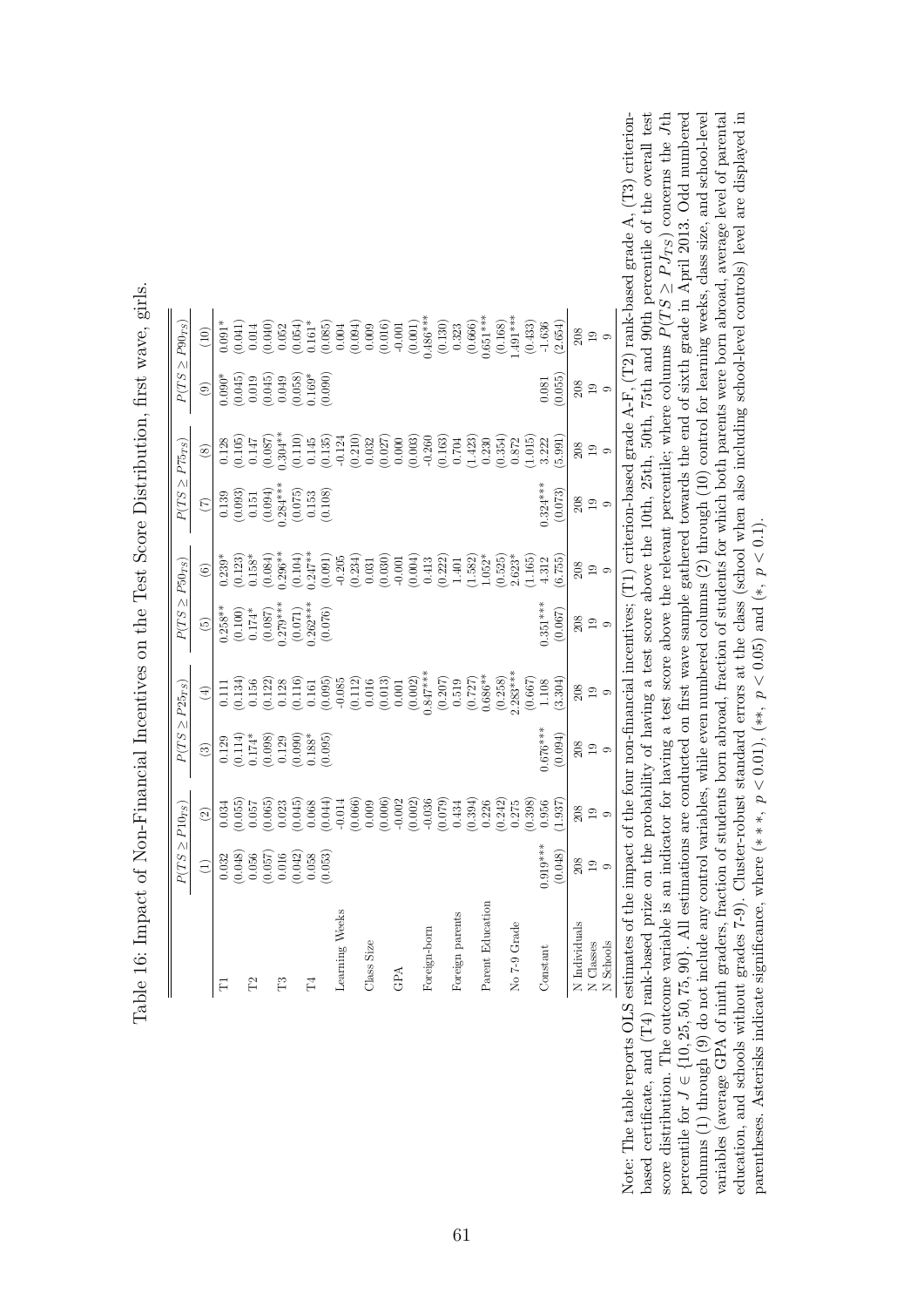<span id="page-63-0"></span>

|                  | $P(TS \geq P10_{TS})$                                                                                                                                                                                                                                                                                                  |                                                                                                                                                                                                                                                                                                  | $P(TS \geq P25_{TS})$                                                                                          |                                                                                                                                                                                                                                                                                                               | $P(TS \geq P50_{TS})$                                                                                         |                                                                                                                                                                                                                                                                                                              | $P(TS \geq P75_{TS})$                                                                                              |                                                                                                                                                                                                                                                                                                                  | $P(TS \geq P90_{TS})$                                                                                  |            |
|------------------|------------------------------------------------------------------------------------------------------------------------------------------------------------------------------------------------------------------------------------------------------------------------------------------------------------------------|--------------------------------------------------------------------------------------------------------------------------------------------------------------------------------------------------------------------------------------------------------------------------------------------------|----------------------------------------------------------------------------------------------------------------|---------------------------------------------------------------------------------------------------------------------------------------------------------------------------------------------------------------------------------------------------------------------------------------------------------------|---------------------------------------------------------------------------------------------------------------|--------------------------------------------------------------------------------------------------------------------------------------------------------------------------------------------------------------------------------------------------------------------------------------------------------------|--------------------------------------------------------------------------------------------------------------------|------------------------------------------------------------------------------------------------------------------------------------------------------------------------------------------------------------------------------------------------------------------------------------------------------------------|--------------------------------------------------------------------------------------------------------|------------|
|                  | $\widehat{\Xi}$                                                                                                                                                                                                                                                                                                        | $\odot$                                                                                                                                                                                                                                                                                          | $\odot$                                                                                                        | $\bigoplus$                                                                                                                                                                                                                                                                                                   | $\widetilde{\Theta}$                                                                                          | $\odot$                                                                                                                                                                                                                                                                                                      | $\begin{pmatrix} 7 \end{pmatrix}$                                                                                  | $\circledast$                                                                                                                                                                                                                                                                                                    | $\circledcirc$                                                                                         | (10)       |
|                  |                                                                                                                                                                                                                                                                                                                        | $0.045**$<br>$(0.020)$<br>$-0.018$<br>$(0.011)$<br>$(0.011)$<br>$0.031**$                                                                                                                                                                                                                        |                                                                                                                |                                                                                                                                                                                                                                                                                                               |                                                                                                               |                                                                                                                                                                                                                                                                                                              |                                                                                                                    | $\begin{array}{l} * \\ 1111 \\ 1211 \\ 1311 \\ 1411 \\ 1511 \\ 1611 \\ 1711 \\ 1811 \\ 1811 \\ 1911 \\ 1911 \\ 1911 \\ 1911 \\ 1911 \\ 1911 \\ 1911 \\ 1911 \\ 1911 \\ 1911 \\ 1911 \\ 1911 \\ 1911 \\ 1911 \\ 1911 \\ 1911 \\ 1911 \\ 1911 \\ 1911 \\ 1911 \\ 1911 \\ 1911 \\ 1911 \\ 1911 \\ 1911 \\ 1911 \\ $ |                                                                                                        |            |
|                  | $\begin{array}{l} (0.044* \\ (0.019) \\ (0.015) \\ (0.011) \\ (0.011) \\ (0.014) \\ (0.014) \\ (0.038* \\ (0.019) \\ (0.019) \\ (0.019) \\ (0.019) \\ (0.019) \\ (0.019) \\ (0.019) \\ (0.019) \\ (0.019) \\ (0.019) \\ (0.019) \\ (0.019) \\ (0.019) \\ (0.019) \\ (0.019) \\ (0.019) \\ (0.019) \\ (0.019) \\ (0.01$ |                                                                                                                                                                                                                                                                                                  | $\begin{array}{l} 0.015 \\ -0.047) \\ -0.021 \\ -0.059) \\ -0.050) \\ -0.050) \\ -0.014 \\ 0.059) \end{array}$ |                                                                                                                                                                                                                                                                                                               | $\begin{array}{l} 0.037 \\ 0.053) \\ 0.002 \\ 0.003 \\ 0.003 \\ 0.01 \\ 0.032 \\ 0.047) \\ 0.047 \end{array}$ |                                                                                                                                                                                                                                                                                                              | $\begin{array}{l} 0.074 \\ 0.046) \\ 0.065 \\ 0.050) \\ 0.029 \\ 0.048) \\ 0.048) \\ 0.048) \\ 0.048) \end{array}$ |                                                                                                                                                                                                                                                                                                                  | $\begin{array}{l} 0.073 \\ 0.046 \\ 0.065 \\ 0.033 \\ 0.032 \\ 0.048 \\ 0.048 \\ 0.048 \\ \end{array}$ |            |
|                  |                                                                                                                                                                                                                                                                                                                        |                                                                                                                                                                                                                                                                                                  |                                                                                                                |                                                                                                                                                                                                                                                                                                               |                                                                                                               |                                                                                                                                                                                                                                                                                                              |                                                                                                                    |                                                                                                                                                                                                                                                                                                                  |                                                                                                        |            |
|                  |                                                                                                                                                                                                                                                                                                                        |                                                                                                                                                                                                                                                                                                  |                                                                                                                |                                                                                                                                                                                                                                                                                                               |                                                                                                               |                                                                                                                                                                                                                                                                                                              |                                                                                                                    |                                                                                                                                                                                                                                                                                                                  |                                                                                                        |            |
|                  |                                                                                                                                                                                                                                                                                                                        |                                                                                                                                                                                                                                                                                                  |                                                                                                                |                                                                                                                                                                                                                                                                                                               |                                                                                                               |                                                                                                                                                                                                                                                                                                              |                                                                                                                    |                                                                                                                                                                                                                                                                                                                  |                                                                                                        |            |
|                  |                                                                                                                                                                                                                                                                                                                        |                                                                                                                                                                                                                                                                                                  |                                                                                                                |                                                                                                                                                                                                                                                                                                               |                                                                                                               |                                                                                                                                                                                                                                                                                                              |                                                                                                                    |                                                                                                                                                                                                                                                                                                                  |                                                                                                        |            |
|                  |                                                                                                                                                                                                                                                                                                                        |                                                                                                                                                                                                                                                                                                  |                                                                                                                |                                                                                                                                                                                                                                                                                                               |                                                                                                               |                                                                                                                                                                                                                                                                                                              |                                                                                                                    |                                                                                                                                                                                                                                                                                                                  |                                                                                                        |            |
|                  |                                                                                                                                                                                                                                                                                                                        |                                                                                                                                                                                                                                                                                                  |                                                                                                                |                                                                                                                                                                                                                                                                                                               |                                                                                                               |                                                                                                                                                                                                                                                                                                              |                                                                                                                    |                                                                                                                                                                                                                                                                                                                  |                                                                                                        |            |
| Learning Weeks   |                                                                                                                                                                                                                                                                                                                        |                                                                                                                                                                                                                                                                                                  |                                                                                                                |                                                                                                                                                                                                                                                                                                               |                                                                                                               |                                                                                                                                                                                                                                                                                                              |                                                                                                                    |                                                                                                                                                                                                                                                                                                                  |                                                                                                        |            |
|                  |                                                                                                                                                                                                                                                                                                                        |                                                                                                                                                                                                                                                                                                  |                                                                                                                |                                                                                                                                                                                                                                                                                                               |                                                                                                               |                                                                                                                                                                                                                                                                                                              |                                                                                                                    |                                                                                                                                                                                                                                                                                                                  |                                                                                                        |            |
|                  |                                                                                                                                                                                                                                                                                                                        |                                                                                                                                                                                                                                                                                                  |                                                                                                                |                                                                                                                                                                                                                                                                                                               |                                                                                                               |                                                                                                                                                                                                                                                                                                              |                                                                                                                    |                                                                                                                                                                                                                                                                                                                  |                                                                                                        |            |
|                  |                                                                                                                                                                                                                                                                                                                        |                                                                                                                                                                                                                                                                                                  |                                                                                                                |                                                                                                                                                                                                                                                                                                               |                                                                                                               |                                                                                                                                                                                                                                                                                                              |                                                                                                                    |                                                                                                                                                                                                                                                                                                                  |                                                                                                        |            |
|                  |                                                                                                                                                                                                                                                                                                                        |                                                                                                                                                                                                                                                                                                  |                                                                                                                |                                                                                                                                                                                                                                                                                                               |                                                                                                               |                                                                                                                                                                                                                                                                                                              |                                                                                                                    |                                                                                                                                                                                                                                                                                                                  |                                                                                                        |            |
|                  |                                                                                                                                                                                                                                                                                                                        |                                                                                                                                                                                                                                                                                                  |                                                                                                                |                                                                                                                                                                                                                                                                                                               |                                                                                                               |                                                                                                                                                                                                                                                                                                              |                                                                                                                    |                                                                                                                                                                                                                                                                                                                  |                                                                                                        |            |
|                  |                                                                                                                                                                                                                                                                                                                        |                                                                                                                                                                                                                                                                                                  |                                                                                                                |                                                                                                                                                                                                                                                                                                               |                                                                                                               |                                                                                                                                                                                                                                                                                                              |                                                                                                                    |                                                                                                                                                                                                                                                                                                                  |                                                                                                        |            |
|                  |                                                                                                                                                                                                                                                                                                                        |                                                                                                                                                                                                                                                                                                  |                                                                                                                |                                                                                                                                                                                                                                                                                                               |                                                                                                               |                                                                                                                                                                                                                                                                                                              |                                                                                                                    |                                                                                                                                                                                                                                                                                                                  |                                                                                                        |            |
|                  |                                                                                                                                                                                                                                                                                                                        |                                                                                                                                                                                                                                                                                                  |                                                                                                                |                                                                                                                                                                                                                                                                                                               |                                                                                                               |                                                                                                                                                                                                                                                                                                              |                                                                                                                    |                                                                                                                                                                                                                                                                                                                  |                                                                                                        |            |
|                  |                                                                                                                                                                                                                                                                                                                        |                                                                                                                                                                                                                                                                                                  |                                                                                                                |                                                                                                                                                                                                                                                                                                               |                                                                                                               |                                                                                                                                                                                                                                                                                                              |                                                                                                                    |                                                                                                                                                                                                                                                                                                                  |                                                                                                        |            |
| Foreign-born     |                                                                                                                                                                                                                                                                                                                        |                                                                                                                                                                                                                                                                                                  |                                                                                                                |                                                                                                                                                                                                                                                                                                               |                                                                                                               |                                                                                                                                                                                                                                                                                                              |                                                                                                                    |                                                                                                                                                                                                                                                                                                                  |                                                                                                        |            |
|                  |                                                                                                                                                                                                                                                                                                                        | $\begin{smallmatrix} (0.012)\\ (0.035)\\ (0.017)\\ (0.005)\\ (0.006)\\ (0.010)\\ (0.010)\\ (0.005)\\ (0.008)\\ (0.004)\\ (0.007)\\ (0.004)\\ (0.007)\\ (0.007)\\ (0.008)\\ (0.007)\\ (0.008)\\ (0.007)\\ (0.008)\\ (0.007)\\ (0.008)\\ (0.007)\\ (0.008)\\ (0.009)\\ (0.007)\\ (0.007)\\ (0.008$ |                                                                                                                | $\begin{array}{l} 111 \\ 7040 \\ 9040 \\ 9050 \\ 9065 \\ 9070 \\ 9080 \\ 9090 \\ 9090 \\ 9090 \\ 9090 \\ 9090 \\ 9090 \\ 9090 \\ 9090 \\ 9090 \\ 9090 \\ 9090 \\ 9090 \\ 9090 \\ 9090 \\ 9090 \\ 9090 \\ 9090 \\ 9090 \\ 9090 \\ 9090 \\ 9090 \\ 9090 \\ 9090 \\ 9090 \\ 9090 \\ 9090 \\ 9090 \\ 9090 \\ 909$ |                                                                                                               | $\begin{array}{r} 633\\[-4pt] 6048\\[-4pt] 6049\\[-4pt] 609\\[-4pt] 609\\[-4pt] 609\\[-4pt] 609\\[-4pt] 609\\[-4pt] 609\\[-4pt] 609\\[-4pt] 609\\[-4pt] 609\\[-4pt] 609\\[-4pt] 609\\[-4pt] 609\\[-4pt] 609\\[-4pt] 609\\[-4pt] 609\\[-4pt] 609\\[-4pt] 609\\[-4pt] 609\\[-4pt] 609\\[-4pt] 609\\[-4pt] 609$ |                                                                                                                    |                                                                                                                                                                                                                                                                                                                  |                                                                                                        |            |
| Foreign parents  |                                                                                                                                                                                                                                                                                                                        |                                                                                                                                                                                                                                                                                                  |                                                                                                                |                                                                                                                                                                                                                                                                                                               |                                                                                                               |                                                                                                                                                                                                                                                                                                              |                                                                                                                    |                                                                                                                                                                                                                                                                                                                  |                                                                                                        |            |
|                  |                                                                                                                                                                                                                                                                                                                        |                                                                                                                                                                                                                                                                                                  |                                                                                                                |                                                                                                                                                                                                                                                                                                               |                                                                                                               |                                                                                                                                                                                                                                                                                                              |                                                                                                                    |                                                                                                                                                                                                                                                                                                                  |                                                                                                        |            |
| Parent Education |                                                                                                                                                                                                                                                                                                                        |                                                                                                                                                                                                                                                                                                  |                                                                                                                |                                                                                                                                                                                                                                                                                                               |                                                                                                               |                                                                                                                                                                                                                                                                                                              |                                                                                                                    |                                                                                                                                                                                                                                                                                                                  |                                                                                                        |            |
|                  |                                                                                                                                                                                                                                                                                                                        | $(0.207)$<br>$0.355*$                                                                                                                                                                                                                                                                            |                                                                                                                |                                                                                                                                                                                                                                                                                                               |                                                                                                               |                                                                                                                                                                                                                                                                                                              |                                                                                                                    |                                                                                                                                                                                                                                                                                                                  |                                                                                                        |            |
| No 7-9 Grade     |                                                                                                                                                                                                                                                                                                                        |                                                                                                                                                                                                                                                                                                  |                                                                                                                |                                                                                                                                                                                                                                                                                                               |                                                                                                               |                                                                                                                                                                                                                                                                                                              |                                                                                                                    |                                                                                                                                                                                                                                                                                                                  |                                                                                                        |            |
|                  |                                                                                                                                                                                                                                                                                                                        | (0.170)                                                                                                                                                                                                                                                                                          |                                                                                                                |                                                                                                                                                                                                                                                                                                               |                                                                                                               |                                                                                                                                                                                                                                                                                                              |                                                                                                                    |                                                                                                                                                                                                                                                                                                                  |                                                                                                        |            |
|                  | $1.000***$                                                                                                                                                                                                                                                                                                             | $.481***$                                                                                                                                                                                                                                                                                        | $0.794***$                                                                                                     |                                                                                                                                                                                                                                                                                                               | $0.566***$                                                                                                    |                                                                                                                                                                                                                                                                                                              | $0.353***$                                                                                                         | $1.616*$                                                                                                                                                                                                                                                                                                         | $0.353***$                                                                                             |            |
|                  | (0.000)                                                                                                                                                                                                                                                                                                                | (0.257)                                                                                                                                                                                                                                                                                          | (0.044)                                                                                                        | (0.513)                                                                                                                                                                                                                                                                                                       | (0.044)                                                                                                       | (0.707)                                                                                                                                                                                                                                                                                                      | (0.042)                                                                                                            | (0.830)                                                                                                                                                                                                                                                                                                          | (0.042)                                                                                                | (0.830)    |
| N Individuals    |                                                                                                                                                                                                                                                                                                                        | 667                                                                                                                                                                                                                                                                                              |                                                                                                                | 667                                                                                                                                                                                                                                                                                                           |                                                                                                               | 667                                                                                                                                                                                                                                                                                                          | 667                                                                                                                | 667                                                                                                                                                                                                                                                                                                              |                                                                                                        | <b>667</b> |
|                  | $667$<br>22 $1$                                                                                                                                                                                                                                                                                                        | $\frac{2}{11}$                                                                                                                                                                                                                                                                                   | $\begin{array}{c} 667 \\ 23 \\ 11 \end{array}$                                                                 | $\frac{2}{11}$                                                                                                                                                                                                                                                                                                | $667$ $22$ $1$                                                                                                | $\frac{22}{11}$                                                                                                                                                                                                                                                                                              | $\frac{2}{11}$                                                                                                     | $\frac{2}{11}$                                                                                                                                                                                                                                                                                                   | $667$<br>22 $1$                                                                                        | 22         |
|                  |                                                                                                                                                                                                                                                                                                                        |                                                                                                                                                                                                                                                                                                  |                                                                                                                |                                                                                                                                                                                                                                                                                                               |                                                                                                               |                                                                                                                                                                                                                                                                                                              |                                                                                                                    |                                                                                                                                                                                                                                                                                                                  |                                                                                                        |            |

Table 17: Impact of Non-Financial Incentives on the Test Score Distribution, second wave. Table 17: Impact of Non-Financial Incentives on the Test Score Distribution, second wave.

peers, class size, gender, and school-level variables (average GPA of ninth graders, fraction of students born abroad, fraction of students for which both parents based certificate, and (T4) rank-based prize on the probability of having a test score above the 10th, 25th, 50th, 75th and 90th percentile of the overall test percentile for  $J \in \{10, 25, 50, 75, 90\}$ . All estimations are conducted on the second wave sample gathered at the beginning of sixth grade in August-September 2013. Odd numbered columns (1) through (9) do not include any control variables, while even numbered columns (2) through (10) control for learning weeks, new Note: The table reports OLS estimates of the impact of the four non-financial incentives; (T1) criterion-based grade A-F, (T2) rank-based grade A, (T3) criterion- $Jth$  $J \in \{10, 25, 50, 75, 90\}$ . All estimations are conducted on the second wave sample gathered at the beginning of sixth grade in August-September 2013. Odd numbered columns (1) through (9) do not include any control variables, while even numbered columns (2) through (10) control for learning weeks, new were born abroad, average level of parental education, and schools whithout grades 7-9). Cluster-robust standard errors at the class (school when also including were born abroad, average level of parental education, and schools whithout grades 7-9). Cluster-robust standard errors at the class (school when also including Note: The table reports OLS estimates of the impact of the four non-financial incentives; (T1) criterion-based grade A-F, (T2) rank-based grade A, (T3) criterionbased certificate, and (T4) rank-based prize on the probability of having a test score above the 10th, 25th, 50th, 75th and 90th percentile of the overall test peers, class size, gender, and school-level variables (average GPA of ninth graders, fraction of students born abroad, fraction of students for which both parents  $\geq P J_{TS}$ ) concerns the school-level controls) level are displayed in parentheses. Asterisks indicate significance, where  $(***, p < 0.01$ ,  $(**, p < 0.05)$  and  $(*, p < 0.1)$ . school-level controls) level are displayed in parentheses. Asterisks indicate significance, where  $(* **$ ,  $p < 0.01$ ,  $(**$ ,  $p < 0.05$ ) and  $(*, p < 0.1)$ . ≥ $P(T S$ score distribution. The outcome variable is an indicator for having a test score above the relevant percentile; where columns percentile for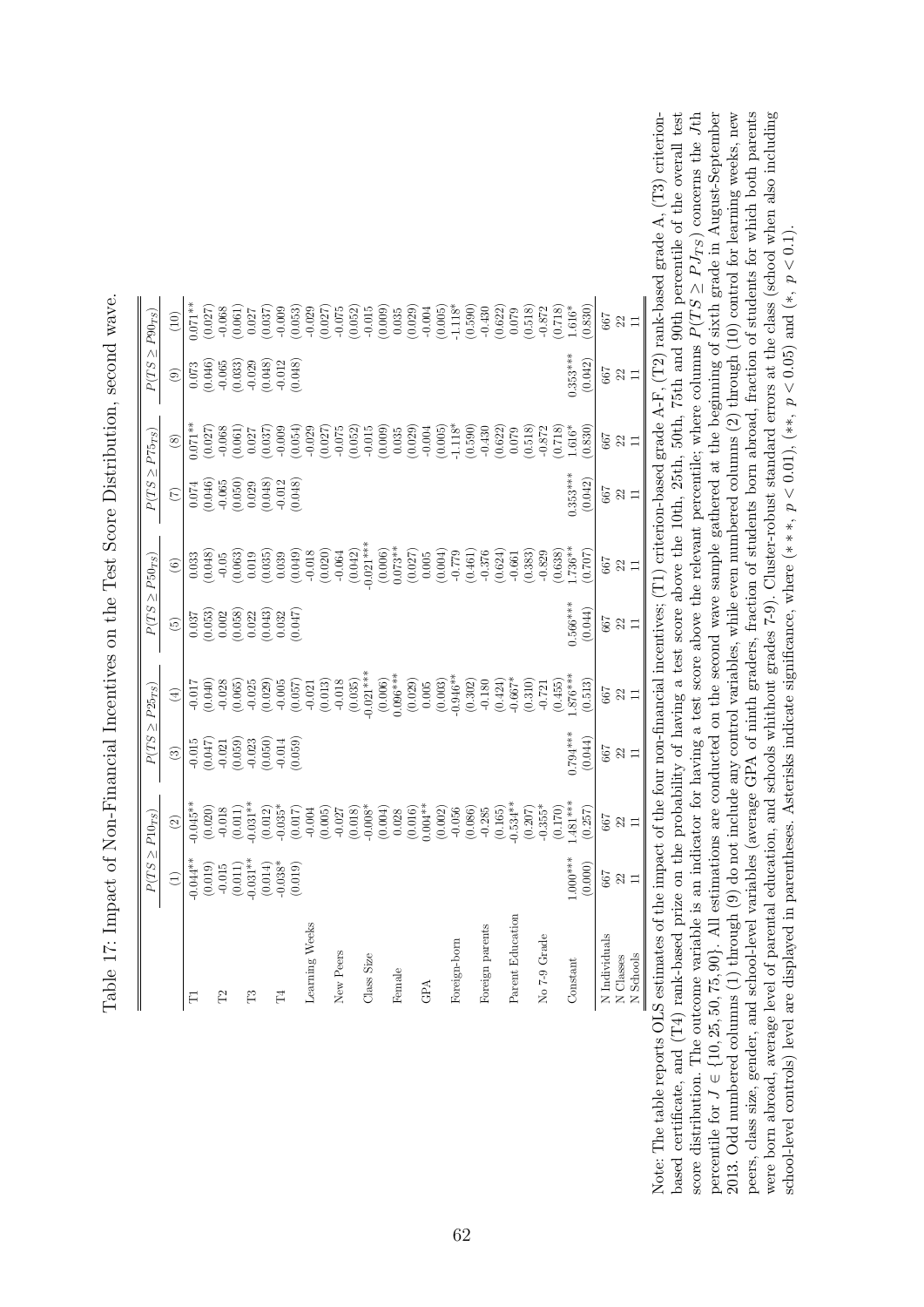<span id="page-64-0"></span>

|                     |            | All        |           | <b>Boys</b> |            | Girls     |
|---------------------|------------|------------|-----------|-------------|------------|-----------|
|                     | (1)        | (2)        | (3)       | (4)         | (5)        | (6)       |
| T1                  | $-0.004$   | $-0.005$   | 0.070     | $-0.019$    | $-0.082$   | 0.004     |
|                     | (0.083)    | (0.052)    | (0.165)   | (0.146)     | (0.158)    | (0.147)   |
| $\mathrm{T}2$       | $-0.122$   | $-0.134$   | $-0.046$  | $-0.092$    | $-0.210*$  | $-0.175$  |
|                     | (0.100)    | (0.098)    | (0.163)   | (0.169)     | (0.108)    | (0.117)   |
| T <sub>3</sub>      | $-0.082$   | $-0.088$   | $-0.010$  | $-0.104$    | $-0.159$   | $-0.088$  |
|                     | (0.103)    | (0.058)    | (0.163)   | (0.112)     | (0.146)    | (0.070)   |
| $\operatorname{T4}$ | $-0.072$   | $-0.066$   | $-0.097$  | $-0.191$    | $-0.032$   | 0.034     |
|                     | (0.113)    | (0.120)    | (0.173)   | (0.168)     | (0.138)    | (0.209)   |
| First Wave          | $-1.829*$  | $-0.890$   | $-0.905$  | 0.976       | $-2.764**$ | $-2.465$  |
|                     | (0.912)    | (2.076)    | (1.227)   | (1.763)     | (1.095)    | (2.266)   |
| Learning Weeks      | $0.057**$  | $0.025\,$  | 0.033     | $-0.035$    | $0.081**$  | $0.075\,$ |
|                     | (0.028)    | (0.069)    | (0.038)   | (0.060)     | (0.033)    | (0.073)   |
| Learning Weeks*T1   | $0.006\,$  | $0.006\,$  | $-0.001$  | $0.003\,$   | $0.012*$   | $0.009\,$ |
|                     | (0.005)    | (0.004)    | (0.008)   | (0.006)     | (0.007)    | (0.007)   |
| Learning Weeks*T2   | $0.015***$ | $0.015***$ | $0.013\,$ | $0.016*$    | $0.017**$  | $0.016**$ |
|                     | (0.005)    | (0.004)    | (0.008)   | (0.008)     | (0.007)    | (0.006)   |
| Learning Weeks*T3   | $0.012**$  | $0.012**$  | $0.007\,$ | $0.010*$    | $0.016**$  | $0.015*$  |
|                     | (0.005)    | (0.005)    | (0.007)   | (0.005)     | (0.007)    | (0.007)   |
| Learning Weeks*T4   | $0.014**$  | $0.014**$  | 0.012     | $0.016*$    | $0.016**$  | $0.013\,$ |
|                     | (0.005)    | (0.006)    | (0.008)   | (0.008)     | (0.007)    | (0.008)   |
| New Peers           |            | $-0.155$   |           | $-0.323**$  |            | $-0.009$  |
|                     |            | (0.139)    |           | (0.142)     |            | (0.150)   |
| Class Size          |            | $-0.019$   |           | $-0.022$    |            | $-0.012$  |
|                     |            | (0.020)    |           | (0.019)     |            | (0.023)   |
| Female              |            | $0.153**$  |           |             |            |           |
|                     |            | (0.055)    |           |             |            |           |
| <b>GPA</b>          |            | 0.011      |           | $0.020**$   |            | $0.002\,$ |
|                     |            | (0.009)    |           | (0.009)     |            | (0.011)   |
| Foreign-Born        |            | $-0.512$   |           | 0.114       |            | $-1.042$  |
|                     |            | (0.890)    |           | (0.824)     |            | (0.929)   |
| Foreign Parents     |            | $-0.439$   |           | 0.041       |            | $-0.731$  |
|                     |            | (0.726)    |           | (0.739)     |            | (0.775)   |
| Parent Education    |            | $-0.596$   |           | $-1.187$    |            | 0.109     |
|                     |            | (0.870)    |           | (0.865)     |            | (1.088)   |
| No 7-9 Grade        |            | 1.002      |           | $2.038**$   |            | 0.309     |
|                     |            | (0.917)    |           | (0.861)     |            | (0.991)   |
| Constant            | $-0.206**$ | $-0.719$   | $-0.296*$ | $-1.257$    | $-0.116$   | $-0.337$  |
|                     | (0.098)    | (1.337)    | (0.152)   | (1.294)     | (0.110)    | (1.424)   |
| N Individuals       | 1,045      | 1,045      | 493       | 493         | 552        | 552       |
| N Classes           | 47         | 47         | $47\,$    | 47          | 47         | 47        |
| N Schools           | 17         | 17         | 17        | 17          | 17         | 17        |

Table 18: Impact of Non-Financial Incentives on Test Scores.

Note: The table reports OLS estimates of the ATE on test performance of four non-financial incentives; (T1) criterion-based grade A-F, (T2) rank-based grade A, (T3) criterion-based certificate, and (T4) rank-based prize. The outcome variable is test scores, standardized to mean 0 and standard deviation 1. All estimations are conducted on the full sample; including the first wave conducted towards the end of sixth grade in April 2013 and the second wave conducted at the beginning of sixth grade in August-September 2013. ATEs are displayed for all students, and separately by gender; columns (1) and (2) show the ATEs for all students, columns (3) and (4) show the ATEs for boys, while columns (5) and (6) show the ATEs for girls. Columns (1), (3) and (5) control for wave, learning weeks, and interactions between learning weeks and T1-T4, while columns (2), (4) and (6) also control for new peers, class size, gender, and school-level variables (average GPA of ninth graders, fraction of students born abroad, fraction of students for which both parents were born abroad, average level of parental education, and schools without grades 7-9). Cluster-robust standard errors clustered at the class (school when also including school-level controls) level are displayed in parentheses. Asterisks indicate significance, where (∗ ∗ ∗, p < 0.01), (∗∗, p < 0.05) and (∗, p < 0.1).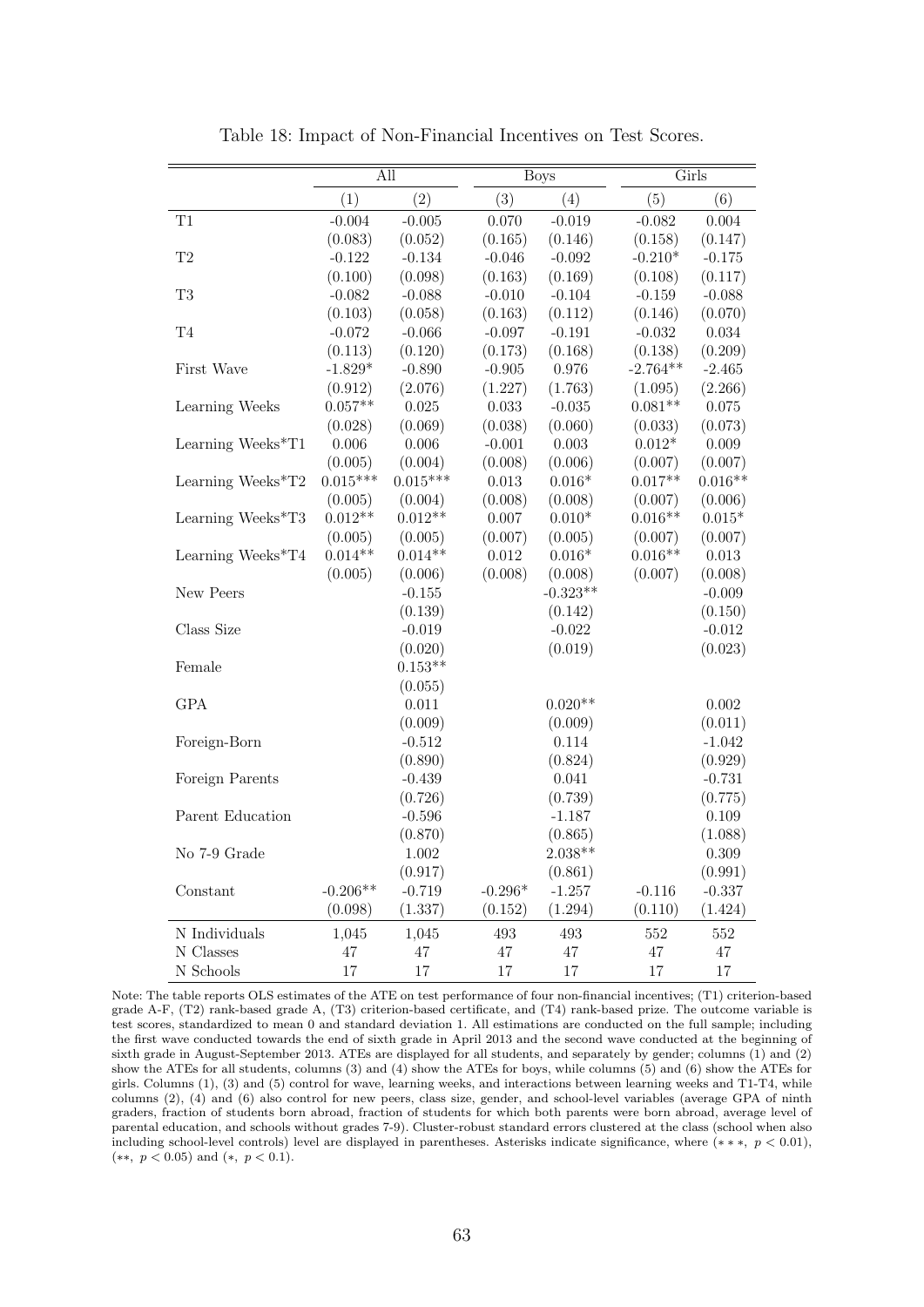<span id="page-65-0"></span>

|                     |            | All         |           | <b>Boys</b> |             | Girls       |
|---------------------|------------|-------------|-----------|-------------|-------------|-------------|
|                     | (1)        | (2)         | (3)       | (4)         | (5)         | (6)         |
| T1                  | 0.074      | 0.078       | 0.018     | $-0.006$    | 0.121       | 0.150       |
|                     | (0.084)    | (0.069)     | (0.130)   | (0.105)     | (0.128)     | (0.119)     |
| $\mathrm{T}2$       | 0.142      | 0.152       | 0.182     | 0.198       | $0.102\,$   | 0.126       |
|                     | (0.100)    | (0.133)     | (0.141)   | (0.184)     | (0.125)     | (0.135)     |
| T <sub>3</sub>      | 0.140      | 0.143       | 0.126     | 0.093       | 0.143       | 0.187       |
|                     | (0.097)    | (0.100)     | (0.121)   | (0.114)     | (0.121)     | (0.122)     |
| $\operatorname{T4}$ | $0.215**$  | $0.221**$   | 0.092     | 0.070       | $0.322***$  | $0.345***$  |
|                     | (0.097)    | (0.095)     | (0.131)   | (0.139)     | (0.113)     | (0.109)     |
| First Wave          | $0.244*$   | $-0.978$    | $0.239*$  | 0.827       | 0.235       | $-2.477$    |
|                     | (0.123)    | (2.064)     | (0.126)   | (1.837)     | (0.144)     | (2.198)     |
| New Peers           | $-0.023$   | 0.073       | $-0.263$  | $-0.180$    | 0.199       | 0.281       |
|                     | (0.143)    | (0.154)     | (0.169)   | (0.198)     | (0.203)     | (0.196)     |
| New Peers*T1        | 0.013      | 0.008       | $0.185\,$ | 0.161       | $-0.132$    | $-0.105$    |
|                     | (0.145)    | (0.084)     | (0.329)   | (0.235)     | (0.302)     | (0.288)     |
| New Peers*T2        | $-0.348*$  | $-0.370**$  | $-0.321$  | $-0.351$    | $-0.413***$ | $-0.415***$ |
|                     | (0.181)    | (0.158)     | (0.319)   | (0.315)     | (0.148)     | (0.135)     |
| New Peers*T3        | $-0.300$   | $-0.299*$   | $-0.227$  | $-0.256$    | $-0.339$    | $-0.301*$   |
|                     | (0.189)    | (0.154)     | (0.341)   | (0.239)     | (0.244)     | (0.151)     |
| New Peers*T4        | $-0.477**$ | $-0.477***$ | $-0.210$  | $-0.222$    | $-0.696***$ | $-0.678**$  |
|                     | (0.212)    | (0.144)     | (0.389)   | (0.373)     | (0.239)     | (0.254)     |
| Learning Weeks      |            | 0.037       |           | $-0.022$    |             | 0.086       |
|                     |            | (0.068)     |           | (0.061)     |             | (0.072)     |
| Class Size          |            | $-0.019$    |           | $-0.022$    |             | $-0.013$    |
|                     |            | (0.020)     |           | (0.020)     |             | (0.023)     |
| Female              |            | $0.156***$  |           |             |             |             |
|                     |            | (0.052)     |           |             |             |             |
| <b>GPA</b>          |            | 0.011       |           | $0.019**$   |             | 0.003       |
|                     |            | (0.009)     |           | (0.008)     |             | (0.010)     |
| Foreign-Born        |            | $-0.482$    |           | 0.034       |             | $-0.920$    |
|                     |            | (0.890)     |           | (0.841)     |             | (0.910)     |
| Foreign Parents     |            | $-0.470$    |           | 0.141       |             | $-0.821$    |
|                     |            | (0.738)     |           | (0.763)     |             | (0.754)     |
| Parent Education    |            | $-0.618$    |           | $-1.098$    |             | $0.016\,$   |
|                     |            | (0.866)     |           | (0.798)     |             | (1.036)     |
| No 7-9 Grade        |            | 1.020       |           | $2.047**$   |             | 0.391       |
|                     |            | (0.916)     |           | (0.869)     |             | (0.986)     |
| Constant            | $-0.156$   | $-0.908$    | $-0.191$  | $-1.428$    | $-0.116$    | $-0.598$    |
|                     | (0.098)    | (1.337)     | (0.117)   | (1.287)     | (0.115)     | (1.413)     |
| N Individuals       | 1,045      | 1,045       | 493       | 493         | 552         | 552         |
| $\rm N$ Classes     | 47         | 47          | 47        | 47          | $47\,$      | $47\,$      |
| N Schools           | 17         | 17          | 17        | 17          | 17          | 17          |

Table 19: Impact of Non-Financial Incentives on Test Scores.

Note: The table reports OLS estimates of the ATE on test performance of four non-financial incentives; (T1) criterion-based grade A-F, (T2) rank-based grade A, (T3) criterion-based certificate, and (T4) rank-based prize. The outcome variable is test scores, standardized to mean 0 and standard deviation 1. All estimations are conducted on the full sample; including the first wave conducted towards the end of sixth grade in April 2013 and the second wave conducted at the beginning of sixth grade in August-September 2013. ATEs are displayed for all students, and separately by gender; columns (1) and (2) show the ATEs for all students, columns (3) and (4) show the ATEs for boys, while columns (5) and (6) show the ATEs for girls. Columns (1), (3) and (5) control for wave, new peers, and interactions between new peers and T1-T4, while columns (2), (4) and (6) also control for learning weeks, class size, gender, and school-level variables (average GPA of ninth graders, fraction of students born abroad, fraction of students for which both parents were born abroad, average level of parental education, and schools without grades 7-9). Cluster-robust standard errors clustered at the class (school when also including school-level controls) level are displayed in parentheses. Asterisks indicate significance, where (∗ ∗ ∗, p < 0.01), (∗∗, p < 0.05) and (∗, p < 0.1).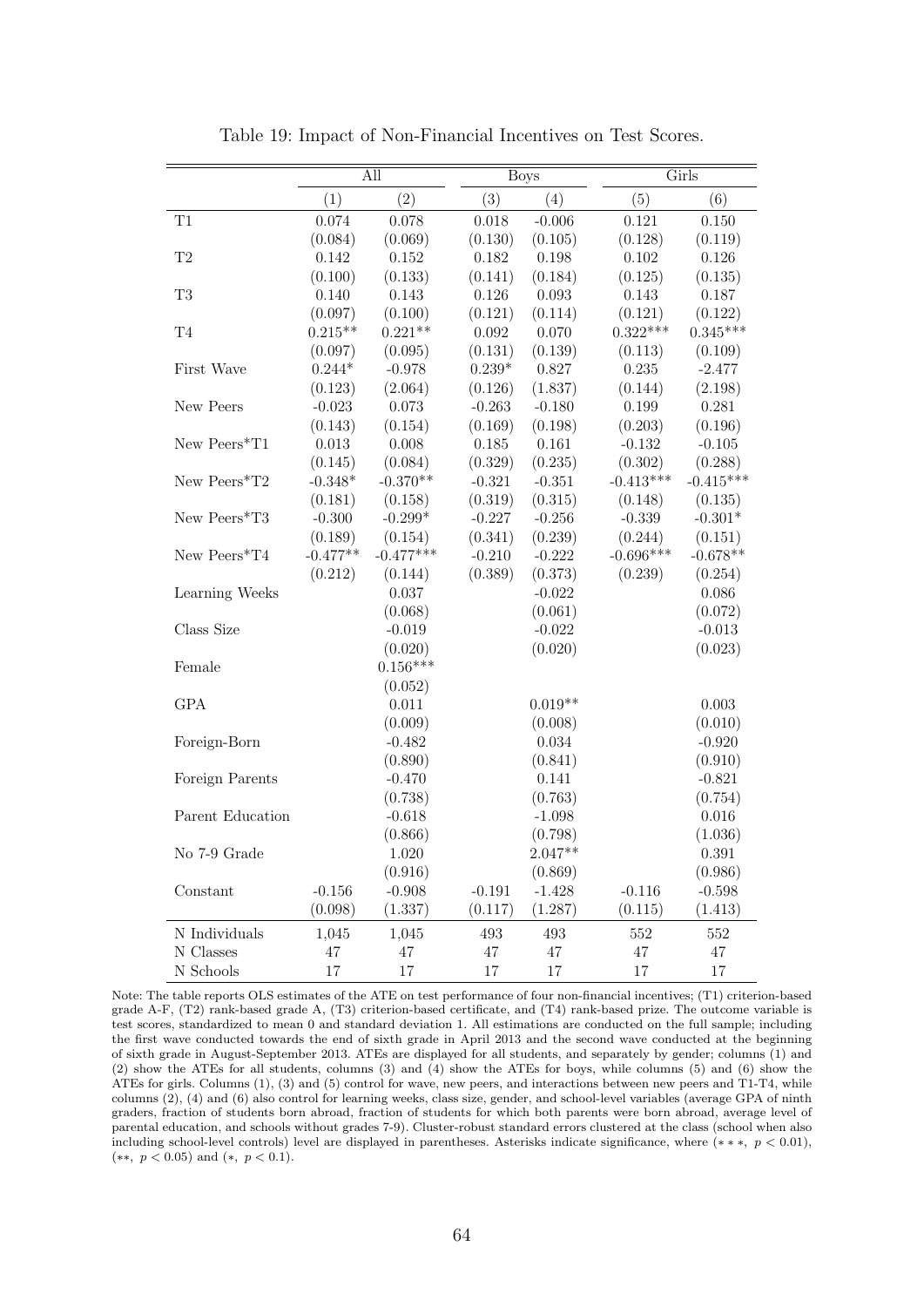<span id="page-66-0"></span>

|                   | $P(TS \geq P10_{TS})$                                                                                                                                                                                                                                                                               |                                                                                                                                                                                                                                                                                                                     | $P(TS \geq P25_{TS})$                                                                                                             |                                                                                                                                                                                                                                                                      | $P(TS \geq P50_{TS})$                                                                                                                                                |                                                                                                                                                                                                                                                                   | $P(TS \geq P75_{TS})$                                                                                                                         |                                                           |                                                                                                                                                                                                                                                                     | $P(TS \geq P90_{TS})$                                                                                                                                                                                                                                                                           |
|-------------------|-----------------------------------------------------------------------------------------------------------------------------------------------------------------------------------------------------------------------------------------------------------------------------------------------------|---------------------------------------------------------------------------------------------------------------------------------------------------------------------------------------------------------------------------------------------------------------------------------------------------------------------|-----------------------------------------------------------------------------------------------------------------------------------|----------------------------------------------------------------------------------------------------------------------------------------------------------------------------------------------------------------------------------------------------------------------|----------------------------------------------------------------------------------------------------------------------------------------------------------------------|-------------------------------------------------------------------------------------------------------------------------------------------------------------------------------------------------------------------------------------------------------------------|-----------------------------------------------------------------------------------------------------------------------------------------------|-----------------------------------------------------------|---------------------------------------------------------------------------------------------------------------------------------------------------------------------------------------------------------------------------------------------------------------------|-------------------------------------------------------------------------------------------------------------------------------------------------------------------------------------------------------------------------------------------------------------------------------------------------|
|                   | $\widehat{\Xi}$                                                                                                                                                                                                                                                                                     | $\textcircled{\scriptsize 2}$                                                                                                                                                                                                                                                                                       | $\odot$                                                                                                                           | $\bigoplus$                                                                                                                                                                                                                                                          | $\begin{pmatrix} 5 \end{pmatrix}$                                                                                                                                    | $\circledcirc$                                                                                                                                                                                                                                                    | $\widehat{C}$                                                                                                                                 | $\circledS$                                               | $\odot$                                                                                                                                                                                                                                                             | $(10)$                                                                                                                                                                                                                                                                                          |
| $\overline{\Box}$ |                                                                                                                                                                                                                                                                                                     | 0.014                                                                                                                                                                                                                                                                                                               |                                                                                                                                   |                                                                                                                                                                                                                                                                      |                                                                                                                                                                      |                                                                                                                                                                                                                                                                   |                                                                                                                                               |                                                           |                                                                                                                                                                                                                                                                     | 0.018                                                                                                                                                                                                                                                                                           |
|                   |                                                                                                                                                                                                                                                                                                     |                                                                                                                                                                                                                                                                                                                     |                                                                                                                                   |                                                                                                                                                                                                                                                                      |                                                                                                                                                                      |                                                                                                                                                                                                                                                                   |                                                                                                                                               |                                                           |                                                                                                                                                                                                                                                                     |                                                                                                                                                                                                                                                                                                 |
| P <sub>2</sub>    |                                                                                                                                                                                                                                                                                                     |                                                                                                                                                                                                                                                                                                                     |                                                                                                                                   |                                                                                                                                                                                                                                                                      |                                                                                                                                                                      |                                                                                                                                                                                                                                                                   |                                                                                                                                               |                                                           |                                                                                                                                                                                                                                                                     |                                                                                                                                                                                                                                                                                                 |
|                   |                                                                                                                                                                                                                                                                                                     | $\begin{array}{c} (0.033) \\ 0.049 \\ 0.032) \\ 0.024 \\ 0.025) \\ 0.01^* \\ 0.01^* \end{array}$                                                                                                                                                                                                                    |                                                                                                                                   |                                                                                                                                                                                                                                                                      |                                                                                                                                                                      |                                                                                                                                                                                                                                                                   |                                                                                                                                               |                                                           |                                                                                                                                                                                                                                                                     |                                                                                                                                                                                                                                                                                                 |
| ñ                 |                                                                                                                                                                                                                                                                                                     |                                                                                                                                                                                                                                                                                                                     |                                                                                                                                   |                                                                                                                                                                                                                                                                      |                                                                                                                                                                      |                                                                                                                                                                                                                                                                   |                                                                                                                                               |                                                           |                                                                                                                                                                                                                                                                     |                                                                                                                                                                                                                                                                                                 |
|                   |                                                                                                                                                                                                                                                                                                     |                                                                                                                                                                                                                                                                                                                     |                                                                                                                                   |                                                                                                                                                                                                                                                                      |                                                                                                                                                                      |                                                                                                                                                                                                                                                                   |                                                                                                                                               |                                                           |                                                                                                                                                                                                                                                                     |                                                                                                                                                                                                                                                                                                 |
| P4                |                                                                                                                                                                                                                                                                                                     |                                                                                                                                                                                                                                                                                                                     |                                                                                                                                   |                                                                                                                                                                                                                                                                      |                                                                                                                                                                      |                                                                                                                                                                                                                                                                   |                                                                                                                                               |                                                           |                                                                                                                                                                                                                                                                     |                                                                                                                                                                                                                                                                                                 |
|                   | $\begin{array}{l} 0.015 \\ 0.035) \\ 0.051 \\ 0.032) \\ 0.028 \\ 0.032) \\ 0.034 \\ 0.030 \\ 0.031 \\ 0.032) \\ 0.032) \\ 0.047^{**} \\ 0.023 \\ 0.033) \\ 0.047^{**} \\ 0.023 \\ 0.033 \\ 0.033 \\ 0.033 \\ 0.033 \\ 0.033 \\ 0.033 \\ 0.033 \\ 0.033 \\ 0.033 \\ 0.033 \\ 0.033 \\ 0.033 \\ 0.03$ | $\begin{array}{c} 0.026 \\ -0.233 \\ 0.255 \end{array}$                                                                                                                                                                                                                                                             | $\begin{array}{l} 0.036\\ 0.042)\\ 0.089*\\ 0.039*\\ 0.020\\ 0.021\\ 0.047\\ 0.047\\ 0.048)\\ 0.055\\ 0.038)\\ 0.039 \end{array}$ | $\begin{array}{l} 0.036\\ 0.040)\\ 0.090\\ 0.052)\\ 0.031\\ 0.045)\\ 0.075\\ 0.043)\\ 0.075\\ 0.043)\\ 0.076\\ 0.043)\\ 0.076\\ 0.043)\\ 0.076\\ 0.076\\ 0.076\\ 0.076\\ 0.076\\ 0.076\\ 0.076\\ 0.076\\ 0.076\\ 0.076\\ 0.076\\ 0.076\\ 0.076\\ 0.076\\ 0.076\\ 0.$ | $\begin{array}{l} 0.028 \\ 0.051) \\ 0.075 \\ 0.081^{*} \\ 0.081^{*} \\ 0.084 \\ 0.044) \\ 0.093^{*} \\ 0.004) \\ 0.0003^{*} \\ 0.0003^{*} \\ 0.0003 \\ \end{array}$ | $\begin{array}{l} 0.0200\\ 0.0500\\ 0.0700\\ 0.0000\\ 0.0000\\ 0.0000\\ 0.0000\\ 0.0000\\ 0.0000\\ 0.0000\\ 0.0000\\ 0.0000\\ 0.0000\\ 0.0000\\ 0.0000\\ 0.0000\\ 0.0000\\ 0.0000\\ 0.0000\\ 0.0000\\ 0.0000\\ 0.0000\\ 0.0000\\ 0.0000\\ 0.0000\\ 0.0000\\ 0.00$ | $\begin{array}{l} 0.057 \\ 0.041) \\ 0.031 \\ 0.047) \\ 0.047) \\ 0.047) \\ 0.044) \\ 0.063 \\ 0.046) \\ 0.004 \\ 0.004 \\ 0.004 \end{array}$ |                                                           | $\begin{array}{l} 0.016\\ 0.027)\\ 0.018\\ 0.013\\ 0.014\\ 0.014\\ 0.024)\\ 0.031)\\ 0.033\\ 0.037)\\ 0.037)\\ 0.037)\\ 0.037)\\ 0.037)\\ 0.037)\\ 0.037)\\ 0.038)\\ 0.039\\ 0.030\\ 0.030\\ 0.030\\ 0.030\\ 0.030\\ 0.030\\ 0.030\\ 0.030\\ 0.030\\ 0.030\\ 0.030$ | $\begin{smallmatrix} 0.0160 \\ 0.0201 \\ 0.0211 \\ 0.0131 \\ 0.0131 \\ 0.0131 \\ 0.0000 \\ 0.0000 \\ 0.0000 \\ 0.0000 \\ 0.0000 \\ 0.0000 \\ 0.0000 \\ 0.0000 \\ 0.0000 \\ 0.0000 \\ 0.0000 \\ 0.0000 \\ 0.0000 \\ 0.0000 \\ 0.0000 \\ 0.0000 \\ 0.0000 \\ 0.0000 \\ 0.0000 \\ 0.0000 \\ 0.000$ |
| First Wave        |                                                                                                                                                                                                                                                                                                     |                                                                                                                                                                                                                                                                                                                     |                                                                                                                                   |                                                                                                                                                                                                                                                                      |                                                                                                                                                                      |                                                                                                                                                                                                                                                                   |                                                                                                                                               |                                                           |                                                                                                                                                                                                                                                                     |                                                                                                                                                                                                                                                                                                 |
|                   |                                                                                                                                                                                                                                                                                                     |                                                                                                                                                                                                                                                                                                                     |                                                                                                                                   |                                                                                                                                                                                                                                                                      |                                                                                                                                                                      |                                                                                                                                                                                                                                                                   |                                                                                                                                               |                                                           |                                                                                                                                                                                                                                                                     |                                                                                                                                                                                                                                                                                                 |
| Learning Weeks    |                                                                                                                                                                                                                                                                                                     | $0.008\,$                                                                                                                                                                                                                                                                                                           |                                                                                                                                   | $0.007$                                                                                                                                                                                                                                                              |                                                                                                                                                                      |                                                                                                                                                                                                                                                                   |                                                                                                                                               |                                                           |                                                                                                                                                                                                                                                                     |                                                                                                                                                                                                                                                                                                 |
|                   |                                                                                                                                                                                                                                                                                                     |                                                                                                                                                                                                                                                                                                                     |                                                                                                                                   | $\begin{array}{c} (0.018) \\ -0.010 \\ (0.007) \\ 0.052^{**} \end{array}$                                                                                                                                                                                            |                                                                                                                                                                      |                                                                                                                                                                                                                                                                   |                                                                                                                                               |                                                           |                                                                                                                                                                                                                                                                     |                                                                                                                                                                                                                                                                                                 |
| Class Size        |                                                                                                                                                                                                                                                                                                     |                                                                                                                                                                                                                                                                                                                     |                                                                                                                                   |                                                                                                                                                                                                                                                                      |                                                                                                                                                                      |                                                                                                                                                                                                                                                                   |                                                                                                                                               |                                                           |                                                                                                                                                                                                                                                                     |                                                                                                                                                                                                                                                                                                 |
|                   |                                                                                                                                                                                                                                                                                                     |                                                                                                                                                                                                                                                                                                                     |                                                                                                                                   |                                                                                                                                                                                                                                                                      |                                                                                                                                                                      |                                                                                                                                                                                                                                                                   |                                                                                                                                               |                                                           |                                                                                                                                                                                                                                                                     |                                                                                                                                                                                                                                                                                                 |
| Female            |                                                                                                                                                                                                                                                                                                     |                                                                                                                                                                                                                                                                                                                     |                                                                                                                                   |                                                                                                                                                                                                                                                                      |                                                                                                                                                                      |                                                                                                                                                                                                                                                                   |                                                                                                                                               |                                                           |                                                                                                                                                                                                                                                                     |                                                                                                                                                                                                                                                                                                 |
|                   |                                                                                                                                                                                                                                                                                                     |                                                                                                                                                                                                                                                                                                                     |                                                                                                                                   |                                                                                                                                                                                                                                                                      |                                                                                                                                                                      |                                                                                                                                                                                                                                                                   |                                                                                                                                               |                                                           |                                                                                                                                                                                                                                                                     |                                                                                                                                                                                                                                                                                                 |
| <b>A</b>          |                                                                                                                                                                                                                                                                                                     |                                                                                                                                                                                                                                                                                                                     |                                                                                                                                   |                                                                                                                                                                                                                                                                      |                                                                                                                                                                      |                                                                                                                                                                                                                                                                   |                                                                                                                                               |                                                           |                                                                                                                                                                                                                                                                     |                                                                                                                                                                                                                                                                                                 |
|                   |                                                                                                                                                                                                                                                                                                     |                                                                                                                                                                                                                                                                                                                     |                                                                                                                                   |                                                                                                                                                                                                                                                                      |                                                                                                                                                                      |                                                                                                                                                                                                                                                                   |                                                                                                                                               |                                                           |                                                                                                                                                                                                                                                                     |                                                                                                                                                                                                                                                                                                 |
| Foreign-born      |                                                                                                                                                                                                                                                                                                     |                                                                                                                                                                                                                                                                                                                     |                                                                                                                                   |                                                                                                                                                                                                                                                                      |                                                                                                                                                                      |                                                                                                                                                                                                                                                                   |                                                                                                                                               |                                                           |                                                                                                                                                                                                                                                                     |                                                                                                                                                                                                                                                                                                 |
|                   |                                                                                                                                                                                                                                                                                                     | $\begin{array}{l} (0.008)\\ (-0.004)\\ (-0.005)\\ 0.030\\ (0.002)\\ (-0.004)\\ (-0.004)\\ (-0.001)\\ (-0.011)\\ (-0.011)\\ (-0.051)\\ (-0.051)\\ (-0.051)\\ (-0.051)\\ (-0.051)\\ (-0.051)\\ (-0.051)\\ (-0.051)\\ (-0.051)\\ (-0.051)\\ (-0.051)\\ (-0.051)\\ (-0.051)\\ (-0.051)\\ (-0.051)\\ (-0.051)\\ (-0.051$ |                                                                                                                                   | $\begin{array}{c} (0.022) \\ 0.003 \\ (0.003) \\ (0.003) \\ -0.130 \\ (0.313) \\ 0.144 \end{array}$                                                                                                                                                                  |                                                                                                                                                                      |                                                                                                                                                                                                                                                                   |                                                                                                                                               |                                                           |                                                                                                                                                                                                                                                                     |                                                                                                                                                                                                                                                                                                 |
| Foreign parents   |                                                                                                                                                                                                                                                                                                     |                                                                                                                                                                                                                                                                                                                     |                                                                                                                                   |                                                                                                                                                                                                                                                                      |                                                                                                                                                                      |                                                                                                                                                                                                                                                                   |                                                                                                                                               |                                                           |                                                                                                                                                                                                                                                                     |                                                                                                                                                                                                                                                                                                 |
|                   |                                                                                                                                                                                                                                                                                                     | $\begin{array}{c} (0.181) \\ -0.416 \end{array}$                                                                                                                                                                                                                                                                    |                                                                                                                                   | $(0.260)$<br>-0.123                                                                                                                                                                                                                                                  |                                                                                                                                                                      |                                                                                                                                                                                                                                                                   |                                                                                                                                               |                                                           |                                                                                                                                                                                                                                                                     |                                                                                                                                                                                                                                                                                                 |
| Parent Education  |                                                                                                                                                                                                                                                                                                     |                                                                                                                                                                                                                                                                                                                     |                                                                                                                                   |                                                                                                                                                                                                                                                                      |                                                                                                                                                                      |                                                                                                                                                                                                                                                                   |                                                                                                                                               |                                                           |                                                                                                                                                                                                                                                                     |                                                                                                                                                                                                                                                                                                 |
|                   |                                                                                                                                                                                                                                                                                                     | (0.302)                                                                                                                                                                                                                                                                                                             |                                                                                                                                   | (0.325)                                                                                                                                                                                                                                                              |                                                                                                                                                                      | $\begin{array}{c} (0.315) \\ 0.613 \end{array}$                                                                                                                                                                                                                   |                                                                                                                                               |                                                           |                                                                                                                                                                                                                                                                     |                                                                                                                                                                                                                                                                                                 |
| No 7-9 Grade      |                                                                                                                                                                                                                                                                                                     | $-0.077$                                                                                                                                                                                                                                                                                                            |                                                                                                                                   | 0.482                                                                                                                                                                                                                                                                |                                                                                                                                                                      |                                                                                                                                                                                                                                                                   |                                                                                                                                               | $\begin{array}{c} (0.391) \\ 0.521 \\ 0.355) \end{array}$ |                                                                                                                                                                                                                                                                     |                                                                                                                                                                                                                                                                                                 |
|                   |                                                                                                                                                                                                                                                                                                     | 0.279)                                                                                                                                                                                                                                                                                                              |                                                                                                                                   | (0.367)                                                                                                                                                                                                                                                              |                                                                                                                                                                      | (0.362)                                                                                                                                                                                                                                                           |                                                                                                                                               |                                                           |                                                                                                                                                                                                                                                                     | (0.230)                                                                                                                                                                                                                                                                                         |
| Constant          | $0.869***$                                                                                                                                                                                                                                                                                          | $0.979**$                                                                                                                                                                                                                                                                                                           | 0.744***                                                                                                                          | 0.430                                                                                                                                                                                                                                                                | $0.551***$                                                                                                                                                           | 0.145                                                                                                                                                                                                                                                             | $0.325***$                                                                                                                                    | $-0.096$                                                  | $0.073***$                                                                                                                                                                                                                                                          | $0.828**$                                                                                                                                                                                                                                                                                       |
|                   | (0.032)                                                                                                                                                                                                                                                                                             | 0.350                                                                                                                                                                                                                                                                                                               | (0.044)                                                                                                                           | (0.498)                                                                                                                                                                                                                                                              | (0.049)                                                                                                                                                              | 0.550)                                                                                                                                                                                                                                                            | (0.046)                                                                                                                                       | 0.518                                                     | (0.022)                                                                                                                                                                                                                                                             | (0.285)                                                                                                                                                                                                                                                                                         |
| N Individuals     |                                                                                                                                                                                                                                                                                                     | 840                                                                                                                                                                                                                                                                                                                 | $840\,$                                                                                                                           | 840                                                                                                                                                                                                                                                                  | 840                                                                                                                                                                  |                                                                                                                                                                                                                                                                   | 840                                                                                                                                           | 840                                                       |                                                                                                                                                                                                                                                                     | 840                                                                                                                                                                                                                                                                                             |
| N Classes         | $989$<br>$16$                                                                                                                                                                                                                                                                                       | $\frac{39}{16}$                                                                                                                                                                                                                                                                                                     | $\frac{39}{16}$                                                                                                                   | 39                                                                                                                                                                                                                                                                   | $39\,$                                                                                                                                                               | $289$<br>38                                                                                                                                                                                                                                                       | $39\,$                                                                                                                                        | $\frac{39}{16}$                                           | 98 B                                                                                                                                                                                                                                                                | $\frac{39}{16}$                                                                                                                                                                                                                                                                                 |
| N Schools         |                                                                                                                                                                                                                                                                                                     |                                                                                                                                                                                                                                                                                                                     |                                                                                                                                   | 16                                                                                                                                                                                                                                                                   | $16$                                                                                                                                                                 |                                                                                                                                                                                                                                                                   | 16                                                                                                                                            |                                                           |                                                                                                                                                                                                                                                                     |                                                                                                                                                                                                                                                                                                 |

Table 20: Impact of Non-Financial Incentives on the Test Score Distribution, same peers. Table 20: Impact of Non-Financial Incentives on the Test Score Distribution, same peers.

based certificate, and (T4) rank-based prize on the probability of having a test score above the 10th, 25th, 50th, 75th and 90th percentile of the overall test percentile for  $J \in \{10, 25, 50, 75, 90\}$ . All estimations are conducted on the full sample; including the first wave conducted towards the end of sixth grade in April 2013 and the second wave conducted at the beginning of sixth grade in August-September 2013. Odd numbered columns (1) through (9) only include a control for wave, while even numbered columns (2) through (10) also control for learning weeks, class size, gender, and school-level variables (average GPA of ninth graders, fraction of students born abroad, fraction of students for which both parents were born abroad, average level of parental education, and schools without grades 7-9). Cluster-robust standard errors at the class (school when also including school-level controls) level are displayed in parentheses. Asterisks indicate Note: The table reports OLS estimates of the impact of the four non-financial incentives;  $(T1)$  criterion-based grade A-F,  $(T2)$  rank-based grade A,  $(T3)$  criterion- $Jth$  $J \in \{10, 25, 50, 75, 90\}$ . All estimations are conducted on the full sample; including the first wave conducted towards the end of sixth grade in April 2013 and the second wave conducted at the beginning of sixth grade in August-September 2013. Odd numbered columns (1) through (9) only include a control for wave, while even numbered columns (2) through (10) also control for learning weeks, class size, gender, and school-level variables (average GPA of ninth grades 7-9). Cluster-robust standard errors at the class (school when also including school-level controls) level are displayed in parentheses. Asterisks indicate Note: The table reports OLS estimates of the impact of the four non-financial incentives; (T1) criterion-based grade A-F, (T2) rank-based grade A, (T3) criterionbased certificate, and (T4) rank-based prize on the probability of having a test score above the 10th, 25th, 50th, 75th and 90th percentile of the overall test graders, fraction of students born abroad, fraction of students for which both parents were born abroad, average level of parental education, and schools without  $\geq P J_{TS}$ ) concerns the ≥ $P(T S$ score distribution. The outcome variable is an indicator for having a test score above the relevant percentile; where columns significance, where  $(***, p < 0.01)$ ,  $(**, p < 0.05)$  and  $(*, p < 0.1)$ . significance, where (\*\*\*,  $p < 0.01$ ), (\*\*,  $p < 0.05$ ) and (\*,  $p < 0.1$ ). percentile for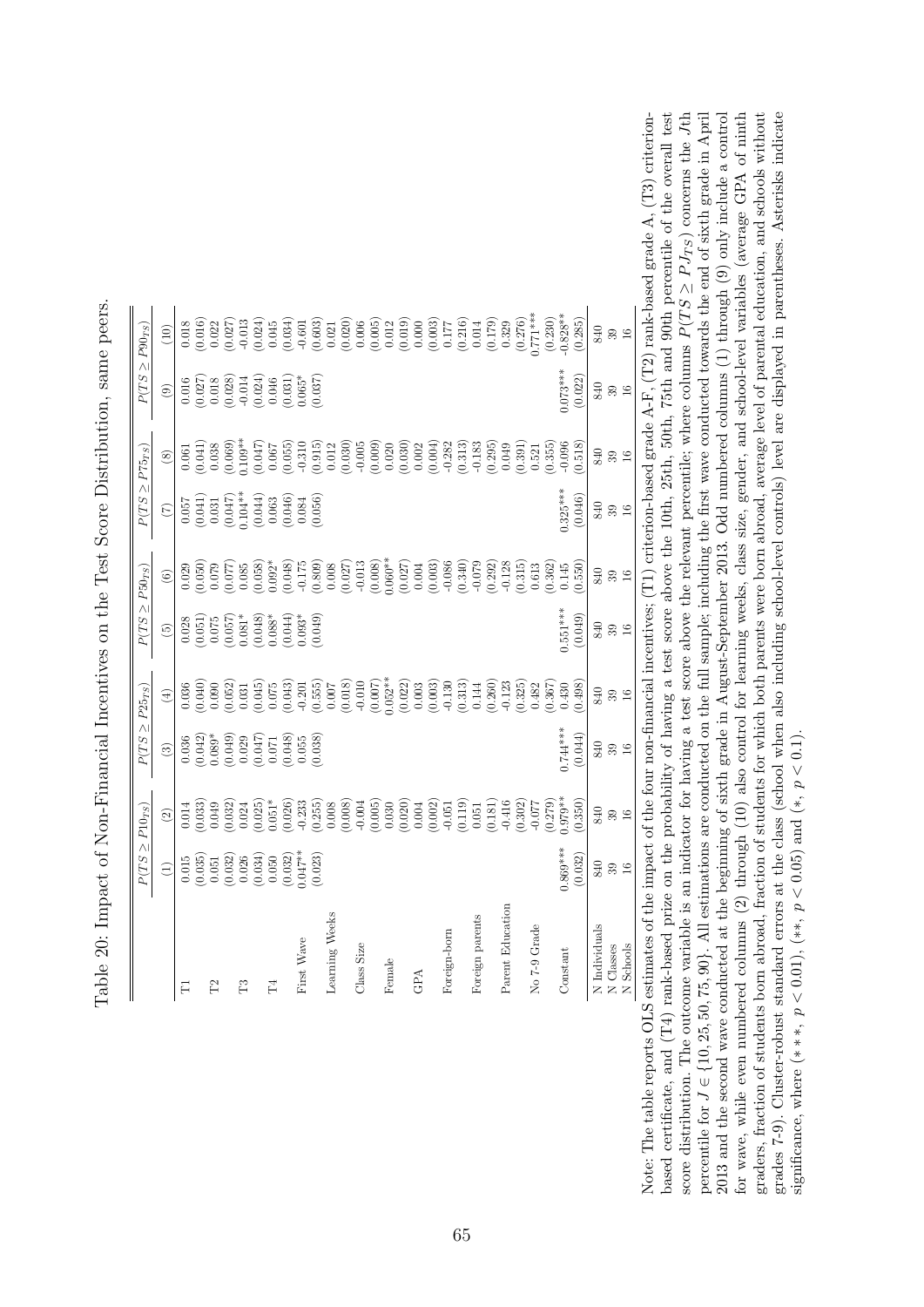<span id="page-67-0"></span>

|                  |                                                                                                                                                        | $P(TS \geq P10_{TS})$                                                                                                                                                                                                                                                                               | $P(TS \geq P25_{TS})$                                                                                                                                                                                                                                                                                     |                                                                                                                                                                                                                                                              | $P(TS \geq P50_{TS})$                                                                                                                                                                                                                                            |                                                                                                                                                                                                                                                                   | $P(TS \geq P75_{TS})$                                                                                                                                                                                                                                                 |                                                                                                                                                                                                                                                                                                     |                                                                                                                                                                                                                                                                                                                            | $P(TS \ge P90_{TS})$                                                                                                                                                                                                                                                                                           |
|------------------|--------------------------------------------------------------------------------------------------------------------------------------------------------|-----------------------------------------------------------------------------------------------------------------------------------------------------------------------------------------------------------------------------------------------------------------------------------------------------|-----------------------------------------------------------------------------------------------------------------------------------------------------------------------------------------------------------------------------------------------------------------------------------------------------------|--------------------------------------------------------------------------------------------------------------------------------------------------------------------------------------------------------------------------------------------------------------|------------------------------------------------------------------------------------------------------------------------------------------------------------------------------------------------------------------------------------------------------------------|-------------------------------------------------------------------------------------------------------------------------------------------------------------------------------------------------------------------------------------------------------------------|-----------------------------------------------------------------------------------------------------------------------------------------------------------------------------------------------------------------------------------------------------------------------|-----------------------------------------------------------------------------------------------------------------------------------------------------------------------------------------------------------------------------------------------------------------------------------------------------|----------------------------------------------------------------------------------------------------------------------------------------------------------------------------------------------------------------------------------------------------------------------------------------------------------------------------|----------------------------------------------------------------------------------------------------------------------------------------------------------------------------------------------------------------------------------------------------------------------------------------------------------------|
|                  | $\widehat{\Xi}$                                                                                                                                        | $\odot$                                                                                                                                                                                                                                                                                             | $\circled{3}$                                                                                                                                                                                                                                                                                             | $\bigoplus$                                                                                                                                                                                                                                                  | $\widetilde{G}$                                                                                                                                                                                                                                                  | $\copyright$                                                                                                                                                                                                                                                      | $\widehat{(\mathbb{Z})}$                                                                                                                                                                                                                                              | $\circledS$                                                                                                                                                                                                                                                                                         | $\odot$                                                                                                                                                                                                                                                                                                                    | (10)                                                                                                                                                                                                                                                                                                           |
| Ę                |                                                                                                                                                        |                                                                                                                                                                                                                                                                                                     |                                                                                                                                                                                                                                                                                                           |                                                                                                                                                                                                                                                              |                                                                                                                                                                                                                                                                  |                                                                                                                                                                                                                                                                   |                                                                                                                                                                                                                                                                       |                                                                                                                                                                                                                                                                                                     |                                                                                                                                                                                                                                                                                                                            |                                                                                                                                                                                                                                                                                                                |
|                  |                                                                                                                                                        |                                                                                                                                                                                                                                                                                                     |                                                                                                                                                                                                                                                                                                           |                                                                                                                                                                                                                                                              |                                                                                                                                                                                                                                                                  |                                                                                                                                                                                                                                                                   |                                                                                                                                                                                                                                                                       |                                                                                                                                                                                                                                                                                                     |                                                                                                                                                                                                                                                                                                                            |                                                                                                                                                                                                                                                                                                                |
| $\mathbb{R}^2$   |                                                                                                                                                        |                                                                                                                                                                                                                                                                                                     |                                                                                                                                                                                                                                                                                                           |                                                                                                                                                                                                                                                              |                                                                                                                                                                                                                                                                  |                                                                                                                                                                                                                                                                   |                                                                                                                                                                                                                                                                       |                                                                                                                                                                                                                                                                                                     |                                                                                                                                                                                                                                                                                                                            |                                                                                                                                                                                                                                                                                                                |
|                  |                                                                                                                                                        |                                                                                                                                                                                                                                                                                                     |                                                                                                                                                                                                                                                                                                           |                                                                                                                                                                                                                                                              |                                                                                                                                                                                                                                                                  |                                                                                                                                                                                                                                                                   |                                                                                                                                                                                                                                                                       |                                                                                                                                                                                                                                                                                                     |                                                                                                                                                                                                                                                                                                                            |                                                                                                                                                                                                                                                                                                                |
| F3               |                                                                                                                                                        |                                                                                                                                                                                                                                                                                                     |                                                                                                                                                                                                                                                                                                           |                                                                                                                                                                                                                                                              |                                                                                                                                                                                                                                                                  |                                                                                                                                                                                                                                                                   |                                                                                                                                                                                                                                                                       |                                                                                                                                                                                                                                                                                                     |                                                                                                                                                                                                                                                                                                                            |                                                                                                                                                                                                                                                                                                                |
|                  |                                                                                                                                                        |                                                                                                                                                                                                                                                                                                     |                                                                                                                                                                                                                                                                                                           |                                                                                                                                                                                                                                                              |                                                                                                                                                                                                                                                                  |                                                                                                                                                                                                                                                                   |                                                                                                                                                                                                                                                                       |                                                                                                                                                                                                                                                                                                     |                                                                                                                                                                                                                                                                                                                            |                                                                                                                                                                                                                                                                                                                |
| $\Gamma_4$       |                                                                                                                                                        |                                                                                                                                                                                                                                                                                                     |                                                                                                                                                                                                                                                                                                           |                                                                                                                                                                                                                                                              |                                                                                                                                                                                                                                                                  |                                                                                                                                                                                                                                                                   |                                                                                                                                                                                                                                                                       |                                                                                                                                                                                                                                                                                                     |                                                                                                                                                                                                                                                                                                                            |                                                                                                                                                                                                                                                                                                                |
|                  | $\begin{array}{c} 0.024 \\ (0.054) \\ (0.047) \\ (0.047) \\ (0.096^* \\ (0.054) \\ (0.054) \\ (0.052) \\ (0.052) \\ (0.059^* \\ (0.050)^* \end{array}$ | $\begin{array}{l} 0.022 \\ 0.050 \\ 0.037 \\ 0.037 \\ 0.038 \\ 0.044 \\ 0.030 \\ 0.000 \\ 0.000 \\ 0.000 \\ 0.000 \\ 0.000 \\ 0.000 \\ 0.000 \\ 0.000 \\ 0.000 \\ 0.000 \\ 0.000 \\ 0.000 \\ 0.000 \\ 0.000 \\ 0.000 \\ 0.000 \\ 0.000 \\ 0.000 \\ 0.000 \\ 0.000 \\ 0.000 \\ 0.000 \\ 0.000 \\ 0.$ | $\begin{array}{l} 0.021 \\ 0.056 \\ 0.086 \\ 0.003 \\ 0.001 \\ 0.000 \\ 0.000 \\ 0.000 \\ 0.000 \\ 0.000 \\ 0.000 \\ 0.000 \\ 0.000 \\ 0.001 \\ 0.001 \\ 0.01 \\ 0.01 \\ 0.01 \\ 0.01 \\ 0.01 \\ 0.01 \\ 0.01 \\ 0.01 \\ 0.01 \\ 0.01 \\ 0.01 \\ 0.01 \\ 0.01 \\ 0.01 \\ 0.01 \\ 0.01 \\ 0.01 \\ 0.01 \\$ | $\begin{array}{l} 0.00000\\ 0.000000\\ 0.000000\\ 0.000000\\ 0.000000\\ 0.000000\\ 0.000000\\ 0.000000\\ 0.000000\\ 0.000000\\ 0.000000\\ 0.000000\\ 0.000000\\ 0.000000\\ 0.000000\\ 0.000000\\ 0.000000\\ 0.000000\\ 0.000000\\ 0.000000\\ 0.000000\\ 0.0$ | $\begin{array}{l} 0.006\\ 0.063)\\ 0.003\\ 0.007\\ 0.054\\ 0.054\\ 0.064)\\ 0.059\\ 0.0007*\\ 0.003)\\ 0.0007*\\ 0.0007*\\ 0.0007*\\ 0.0007*\\ 0.0007*\\ 0.0007*\\ 0.0007*\\ 0.0007*\\ 0.0007*\\ 0.0007*\\ 0.0007*\\ 0.0007*\\ 0.0007*\\ 0.0007*\\ 0.0007*\\ 0.$ | $\begin{array}{l} 0.0000\\ 0.0000\\ 0.0000\\ 0.0000\\ 0.0000\\ 0.0000\\ 0.0000\\ 0.0000\\ 0.0000\\ 0.0000\\ 0.0000\\ 0.0000\\ 0.0000\\ 0.0000\\ 0.0000\\ 0.0000\\ 0.0000\\ 0.0000\\ 0.0000\\ 0.0000\\ 0.0000\\ 0.0000\\ 0.0000\\ 0.0000\\ 0.0000\\ 0.0000\\ 0.00$ | $\begin{array}{l} 0.037\\ 0.064)\\ 0.050\\ 0.075)\\ 0.031\\ 0.031\\ 0.033\\ 0.053\\ 0.067)\\ 0.000\\ 0.000\\ 0.000\\ 0.000\\ 0.000\\ 0.000\\ 0.000\\ 0.000\\ 0.000\\ 0.000\\ 0.000\\ 0.000\\ 0.000\\ 0.000\\ 0.000\\ 0.000\\ 0.000\\ 0.000\\ 0.000\\ 0.000\\ 0.000\\$ | $\begin{array}{l} 0.027 \\ 0.056 \\ 0.050 \\ 0.050 \\ 0.000 \\ 0.000 \\ 0.000 \\ 0.000 \\ 0.000 \\ 0.000 \\ 0.000 \\ 0.000 \\ 0.000 \\ 0.000 \\ 0.000 \\ 0.000 \\ 0.000 \\ 0.000 \\ 0.000 \\ 0.000 \\ 0.000 \\ 0.000 \\ 0.000 \\ 0.000 \\ 0.000 \\ 0.000 \\ 0.000 \\ 0.000 \\ 0.000 \\ 0.000 \\ 0.$ | $\begin{array}{c} 0.020 \\ -0.045 \\ 0.044 \\ -0.014 \\ -0.014 \\ 0.015 \\ -0.015 \\ -0.018 \\ -0.018 \\ -0.041 \\ -0.041 \\ -0.041 \\ 0.038 \\ 0.030 \\ 0.041 \\ -0.041 \\ 0.041 \\ -0.041 \\ 0.041 \\ -0.041 \\ -0.041 \\ -0.041 \\ -0.041 \\ -0.041 \\ -0.041 \\ -0.041 \\ -0.041 \\ -0.041 \\ -0.041 \\ -0.041 \\ -0.$ | $\begin{array}{l} 36.666 \\[-4pt] 0.6666 \\[-4pt] 0.6666 \\[-4pt] 0.6666 \\[-4pt] 0.6666 \\[-4pt] 0.6666 \\[-4pt] 0.6666 \\[-4pt] 0.6666 \\[-4pt] 0.6666 \\[-4pt] 0.6666 \\[-4pt] 0.6666 \\[-4pt] 0.6666 \\[-4pt] 0.6666 \\[-4pt] 0.6666 \\[-4pt] 0.6666 \\[-4pt] 0.6666 \\[-4pt] 0.6666 \\[-4pt] 0.6666 \\[-$ |
| First Wave       |                                                                                                                                                        |                                                                                                                                                                                                                                                                                                     |                                                                                                                                                                                                                                                                                                           |                                                                                                                                                                                                                                                              |                                                                                                                                                                                                                                                                  |                                                                                                                                                                                                                                                                   |                                                                                                                                                                                                                                                                       |                                                                                                                                                                                                                                                                                                     |                                                                                                                                                                                                                                                                                                                            |                                                                                                                                                                                                                                                                                                                |
|                  |                                                                                                                                                        |                                                                                                                                                                                                                                                                                                     |                                                                                                                                                                                                                                                                                                           |                                                                                                                                                                                                                                                              |                                                                                                                                                                                                                                                                  |                                                                                                                                                                                                                                                                   |                                                                                                                                                                                                                                                                       |                                                                                                                                                                                                                                                                                                     |                                                                                                                                                                                                                                                                                                                            |                                                                                                                                                                                                                                                                                                                |
| Learning Weeks   |                                                                                                                                                        |                                                                                                                                                                                                                                                                                                     |                                                                                                                                                                                                                                                                                                           |                                                                                                                                                                                                                                                              |                                                                                                                                                                                                                                                                  |                                                                                                                                                                                                                                                                   |                                                                                                                                                                                                                                                                       |                                                                                                                                                                                                                                                                                                     |                                                                                                                                                                                                                                                                                                                            |                                                                                                                                                                                                                                                                                                                |
|                  |                                                                                                                                                        |                                                                                                                                                                                                                                                                                                     |                                                                                                                                                                                                                                                                                                           |                                                                                                                                                                                                                                                              |                                                                                                                                                                                                                                                                  |                                                                                                                                                                                                                                                                   |                                                                                                                                                                                                                                                                       |                                                                                                                                                                                                                                                                                                     |                                                                                                                                                                                                                                                                                                                            |                                                                                                                                                                                                                                                                                                                |
| Class Size       |                                                                                                                                                        |                                                                                                                                                                                                                                                                                                     |                                                                                                                                                                                                                                                                                                           |                                                                                                                                                                                                                                                              |                                                                                                                                                                                                                                                                  |                                                                                                                                                                                                                                                                   |                                                                                                                                                                                                                                                                       |                                                                                                                                                                                                                                                                                                     |                                                                                                                                                                                                                                                                                                                            |                                                                                                                                                                                                                                                                                                                |
|                  |                                                                                                                                                        |                                                                                                                                                                                                                                                                                                     |                                                                                                                                                                                                                                                                                                           |                                                                                                                                                                                                                                                              |                                                                                                                                                                                                                                                                  |                                                                                                                                                                                                                                                                   |                                                                                                                                                                                                                                                                       |                                                                                                                                                                                                                                                                                                     |                                                                                                                                                                                                                                                                                                                            |                                                                                                                                                                                                                                                                                                                |
| GPA              |                                                                                                                                                        |                                                                                                                                                                                                                                                                                                     |                                                                                                                                                                                                                                                                                                           |                                                                                                                                                                                                                                                              |                                                                                                                                                                                                                                                                  |                                                                                                                                                                                                                                                                   |                                                                                                                                                                                                                                                                       |                                                                                                                                                                                                                                                                                                     |                                                                                                                                                                                                                                                                                                                            |                                                                                                                                                                                                                                                                                                                |
|                  |                                                                                                                                                        |                                                                                                                                                                                                                                                                                                     |                                                                                                                                                                                                                                                                                                           |                                                                                                                                                                                                                                                              |                                                                                                                                                                                                                                                                  |                                                                                                                                                                                                                                                                   |                                                                                                                                                                                                                                                                       |                                                                                                                                                                                                                                                                                                     |                                                                                                                                                                                                                                                                                                                            |                                                                                                                                                                                                                                                                                                                |
| Foreign-born     |                                                                                                                                                        |                                                                                                                                                                                                                                                                                                     |                                                                                                                                                                                                                                                                                                           |                                                                                                                                                                                                                                                              |                                                                                                                                                                                                                                                                  |                                                                                                                                                                                                                                                                   |                                                                                                                                                                                                                                                                       |                                                                                                                                                                                                                                                                                                     |                                                                                                                                                                                                                                                                                                                            |                                                                                                                                                                                                                                                                                                                |
|                  |                                                                                                                                                        |                                                                                                                                                                                                                                                                                                     |                                                                                                                                                                                                                                                                                                           |                                                                                                                                                                                                                                                              |                                                                                                                                                                                                                                                                  |                                                                                                                                                                                                                                                                   |                                                                                                                                                                                                                                                                       | $\begin{array}{c} -0.059 \\ (0.316) \\ 0.209 \\ (0.345) \end{array}$                                                                                                                                                                                                                                |                                                                                                                                                                                                                                                                                                                            |                                                                                                                                                                                                                                                                                                                |
| Foreign parents  |                                                                                                                                                        |                                                                                                                                                                                                                                                                                                     |                                                                                                                                                                                                                                                                                                           |                                                                                                                                                                                                                                                              |                                                                                                                                                                                                                                                                  |                                                                                                                                                                                                                                                                   |                                                                                                                                                                                                                                                                       |                                                                                                                                                                                                                                                                                                     |                                                                                                                                                                                                                                                                                                                            |                                                                                                                                                                                                                                                                                                                |
|                  |                                                                                                                                                        |                                                                                                                                                                                                                                                                                                     |                                                                                                                                                                                                                                                                                                           |                                                                                                                                                                                                                                                              |                                                                                                                                                                                                                                                                  |                                                                                                                                                                                                                                                                   |                                                                                                                                                                                                                                                                       |                                                                                                                                                                                                                                                                                                     |                                                                                                                                                                                                                                                                                                                            |                                                                                                                                                                                                                                                                                                                |
| Parent Education |                                                                                                                                                        |                                                                                                                                                                                                                                                                                                     |                                                                                                                                                                                                                                                                                                           |                                                                                                                                                                                                                                                              |                                                                                                                                                                                                                                                                  |                                                                                                                                                                                                                                                                   |                                                                                                                                                                                                                                                                       | $-0.084$                                                                                                                                                                                                                                                                                            |                                                                                                                                                                                                                                                                                                                            |                                                                                                                                                                                                                                                                                                                |
|                  |                                                                                                                                                        |                                                                                                                                                                                                                                                                                                     |                                                                                                                                                                                                                                                                                                           |                                                                                                                                                                                                                                                              |                                                                                                                                                                                                                                                                  |                                                                                                                                                                                                                                                                   |                                                                                                                                                                                                                                                                       | $(0.291)$<br>$0.880**$                                                                                                                                                                                                                                                                              |                                                                                                                                                                                                                                                                                                                            |                                                                                                                                                                                                                                                                                                                |
| No 7-9 Grade     |                                                                                                                                                        |                                                                                                                                                                                                                                                                                                     |                                                                                                                                                                                                                                                                                                           |                                                                                                                                                                                                                                                              |                                                                                                                                                                                                                                                                  |                                                                                                                                                                                                                                                                   |                                                                                                                                                                                                                                                                       |                                                                                                                                                                                                                                                                                                     |                                                                                                                                                                                                                                                                                                                            |                                                                                                                                                                                                                                                                                                                |
|                  |                                                                                                                                                        |                                                                                                                                                                                                                                                                                                     |                                                                                                                                                                                                                                                                                                           |                                                                                                                                                                                                                                                              |                                                                                                                                                                                                                                                                  | $\begin{array}{c} (0.285) \\ 0.192 \end{array}$                                                                                                                                                                                                                   |                                                                                                                                                                                                                                                                       | $(0.388)$<br>$-0.344$                                                                                                                                                                                                                                                                               |                                                                                                                                                                                                                                                                                                                            | $(0.247)$<br>1.337***                                                                                                                                                                                                                                                                                          |
| Constant         | $0.825***$                                                                                                                                             |                                                                                                                                                                                                                                                                                                     | $0.728***$                                                                                                                                                                                                                                                                                                |                                                                                                                                                                                                                                                              | $0.527***$                                                                                                                                                                                                                                                       |                                                                                                                                                                                                                                                                   | $0.327***$                                                                                                                                                                                                                                                            |                                                                                                                                                                                                                                                                                                     | $0.082**$                                                                                                                                                                                                                                                                                                                  |                                                                                                                                                                                                                                                                                                                |
|                  | (0.046)                                                                                                                                                | (0.365)                                                                                                                                                                                                                                                                                             | (0.049)                                                                                                                                                                                                                                                                                                   | (0.617)                                                                                                                                                                                                                                                      | (0.055)                                                                                                                                                                                                                                                          | (624)                                                                                                                                                                                                                                                             | (0.058)                                                                                                                                                                                                                                                               | (0.540)                                                                                                                                                                                                                                                                                             | (0.031)                                                                                                                                                                                                                                                                                                                    | (0.316)                                                                                                                                                                                                                                                                                                        |
| N Individuals    | 391                                                                                                                                                    | 391                                                                                                                                                                                                                                                                                                 | 391                                                                                                                                                                                                                                                                                                       | 391                                                                                                                                                                                                                                                          |                                                                                                                                                                                                                                                                  | 391                                                                                                                                                                                                                                                               | 391                                                                                                                                                                                                                                                                   | 391                                                                                                                                                                                                                                                                                                 | 591                                                                                                                                                                                                                                                                                                                        | 391                                                                                                                                                                                                                                                                                                            |
| N Classes        | $\frac{39}{16}$                                                                                                                                        | $39\,$                                                                                                                                                                                                                                                                                              | $\frac{39}{16}$                                                                                                                                                                                                                                                                                           | $39\phantom{1}$                                                                                                                                                                                                                                              | <u>នី ខ</u><br>ខេ                                                                                                                                                                                                                                                | 39                                                                                                                                                                                                                                                                | $3916$                                                                                                                                                                                                                                                                | $\frac{39}{16}$                                                                                                                                                                                                                                                                                     | $\frac{39}{16}$                                                                                                                                                                                                                                                                                                            | 39                                                                                                                                                                                                                                                                                                             |
| N Schools        |                                                                                                                                                        | 16                                                                                                                                                                                                                                                                                                  |                                                                                                                                                                                                                                                                                                           |                                                                                                                                                                                                                                                              |                                                                                                                                                                                                                                                                  | 16                                                                                                                                                                                                                                                                |                                                                                                                                                                                                                                                                       |                                                                                                                                                                                                                                                                                                     |                                                                                                                                                                                                                                                                                                                            | 16                                                                                                                                                                                                                                                                                                             |

Table 21: Impact of Non-Financial Incentives on the Test Score Distribution, same peers, boys. Table 21: Impact of Non-Financial Incentives on the Test Score Distribution, same peers, boys.

2013 and the second wave conducted at the beginning of sixth grade in August-September 2013. Odd numbered columns (1) through (9) only include a control for wave, while even numbered columns (2) through (10) also control for learning weeks, class size, and school-level variables (average GPA of ninth graders, fraction Note: The table reports OLS estimates of the impact of the four non-financial incentives; (T1) criterion-based grade A-F, (T2) rank-based grade A, (T3) criterionbased certificate, and (T4) rank-based prize on the probability of having a test score above the 10th, 25th, 50th, 75th and 90th percentile of the overall test  $Jth$ percentile for  $J \in \{10, 25, 50, 75, 90\}$ . All estimations are conducted on the full sample; including the first wave conducted towards the end of sixth grade in April  $J \in \{10, 25, 50, 75, 90\}$ . All estimations are conducted on the full sample; including the first wave conducted towards the end of sixth grade in April 2013 and the second wave conducted at the beginning of sixth grade in August-September 2013. Odd numbered columns (1) through (9) only include a control for wave, while even numbered columns (2) through (10) also control for learning weeks, class size, and school-level variables (average GPA of ninth graders, fraction of students born abroad, fraction of students for which both parents were born abroad, average level of parental education, and schools without grades 7-9). Cluster-robust standard errors at the class (school when also including school-level controls) level are displayed in parentheses. Asterisks indicate significance, Note: The table reports OLS estimates of the impact of the four non-financial incentives; (T1) criterion-based grade A-F, (T2) rank-based grade A, (T3) criterionbased certificate, and (T4) rank-based prize on the probability of having a test score above the 10th, 25th, 50th, 75th and 90th percentile of the overall test of students born abroad, fraction of students for which both parents were born abroad, average level of parental education, and schools without grades 7-9). Cluster-robust standard errors at the class (school when also including school-level controls) level are displayed in parentheses. Asterisks indicate significance,  $\geq P J_{TS}$ ) concerns the ≥ $P(T S$ score distribution. The outcome variable is an indicator for having a test score above the relevant percentile; where columns where (\*\*\*,  $p < 0.01$ ), (\*\*,  $p < 0.05$ ) and (\*,  $p < 0.1$ ). where  $(*, p < 0.01), (**, p < 0.05)$  and  $(*, p < 0.1)$ . percentile for